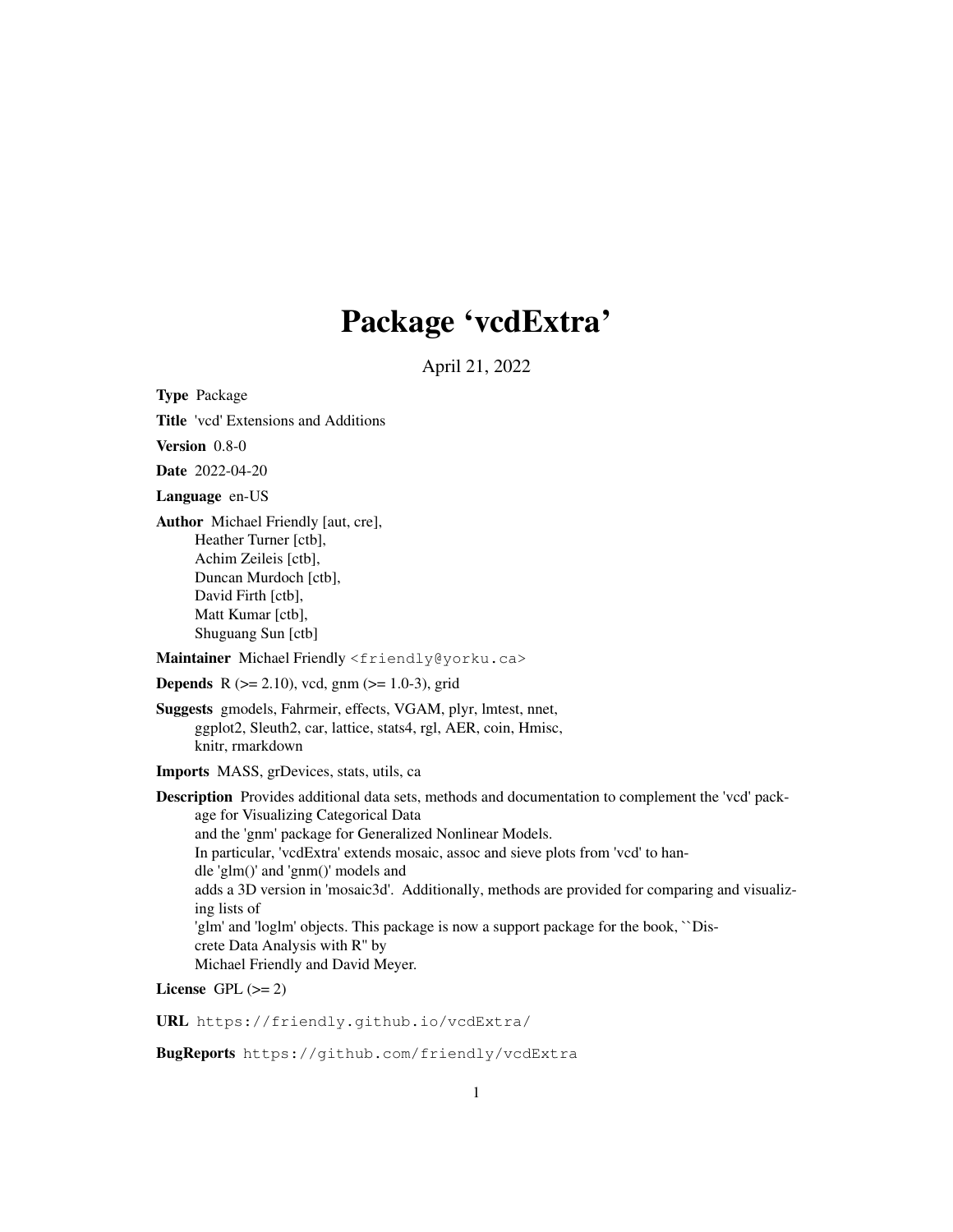VignetteBuilder knitr, rmarkdown LazyLoad yes LazyData yes NeedsCompilation no Repository CRAN Date/Publication 2022-04-21 14:10:01 UTC

# R topics documented:

|                                                                                                             | $\overline{2}$ |
|-------------------------------------------------------------------------------------------------------------|----------------|
|                                                                                                             | $\overline{4}$ |
|                                                                                                             | 5              |
|                                                                                                             | $\overline{7}$ |
|                                                                                                             | 8              |
|                                                                                                             | 10             |
|                                                                                                             | 11             |
|                                                                                                             | 12             |
|                                                                                                             | 13             |
|                                                                                                             | 15             |
|                                                                                                             | 15             |
|                                                                                                             | 19             |
|                                                                                                             | 21             |
|                                                                                                             | 22             |
|                                                                                                             | 24             |
| $Cycling Deaths \ldots \ldots \ldots \ldots \ldots \ldots \ldots \ldots \ldots \ldots \ldots \ldots \ldots$ | 25             |
|                                                                                                             | 26             |
|                                                                                                             | 27             |
|                                                                                                             | 29             |
|                                                                                                             | 30             |
|                                                                                                             | 31             |
|                                                                                                             | 33             |
|                                                                                                             | 34             |
|                                                                                                             | 36             |
|                                                                                                             | 37             |
|                                                                                                             | 39             |
|                                                                                                             | 40             |
|                                                                                                             | 41             |
|                                                                                                             | 42             |
| <b>Glass</b>                                                                                                | 44             |
|                                                                                                             | 45             |
|                                                                                                             | 47             |
|                                                                                                             | 47             |
|                                                                                                             | 48             |
| Heart                                                                                                       | 50             |
| Heckman                                                                                                     | 51             |
|                                                                                                             | 53             |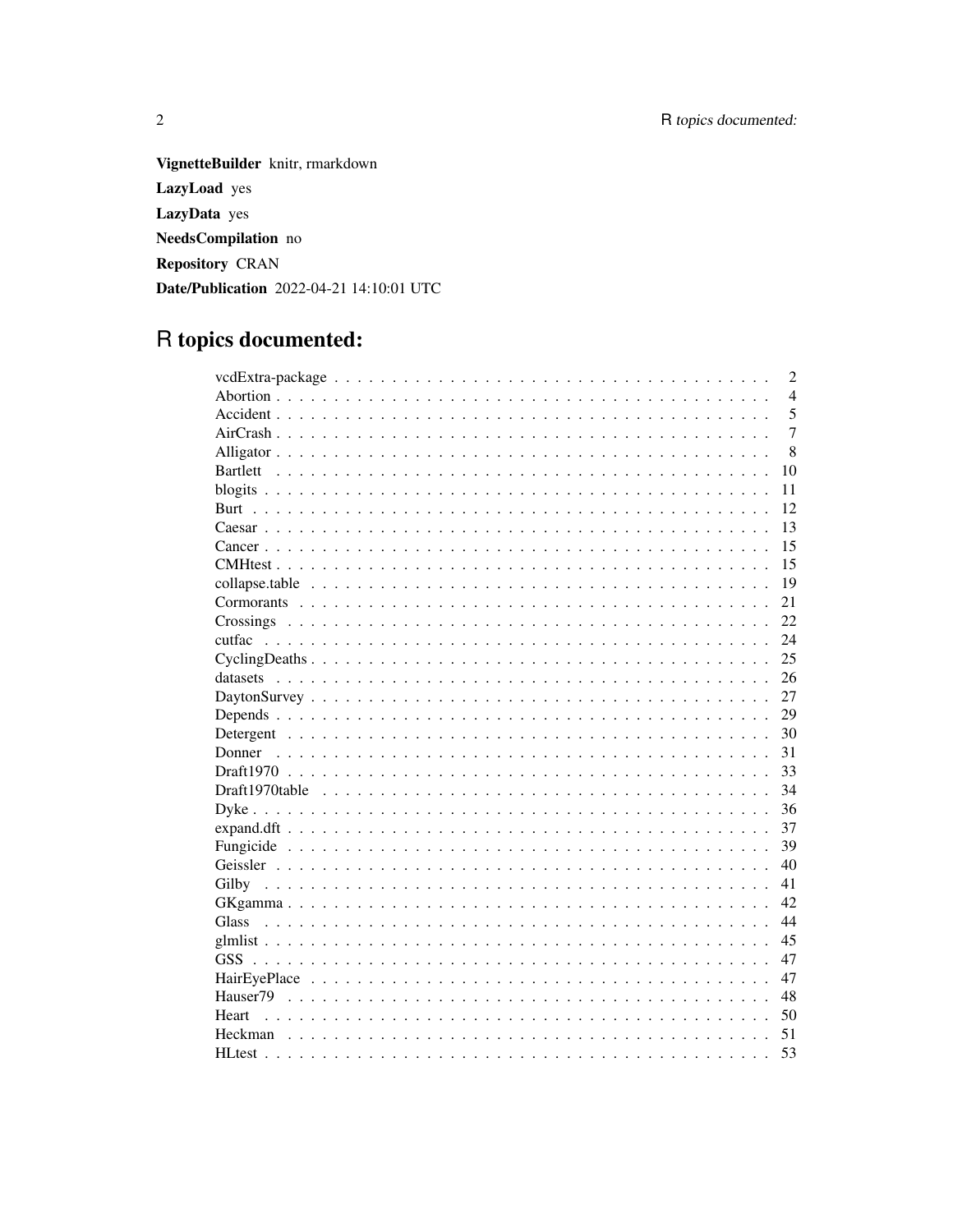|                 | 55 |
|-----------------|----|
|                 | 56 |
|                 | 58 |
|                 | 60 |
|                 | 61 |
|                 | 63 |
|                 | 64 |
|                 | 68 |
| <b>LR</b> stats | 70 |
|                 | 71 |
|                 | 72 |
|                 | 74 |
|                 | 75 |
|                 | 76 |
|                 | 76 |
|                 | 77 |
|                 | 81 |
|                 | 83 |
|                 | 86 |
|                 | 87 |
|                 | 88 |
|                 | 90 |
|                 | 92 |
|                 | 93 |
|                 | 94 |
|                 | 96 |
|                 | 97 |
|                 | 98 |
|                 |    |
|                 |    |
|                 |    |
|                 |    |
|                 |    |
| 104             |    |
| 106             |    |
|                 |    |

vcdExtra-package *Extensions and additions to vcd: Visualizing Categorical Data*

# Description

This package provides additional data sets, documentation, and a few functions designed to extend the vcd package for Visualizing Categorical Data and the gnm package for Generalized Nonlinear Models. In particular, vcdExtra extends mosaic, assoc and sieve plots from vcd to handle glm() and gnm() models and adds a 3D version in mosaic3d.

This package is now a support package for the book, *Discrete Data Analysis with R* by Michael Friendly and David Meyer, Chapman & Hall/CRC, 2016, https://www.crcpress.com/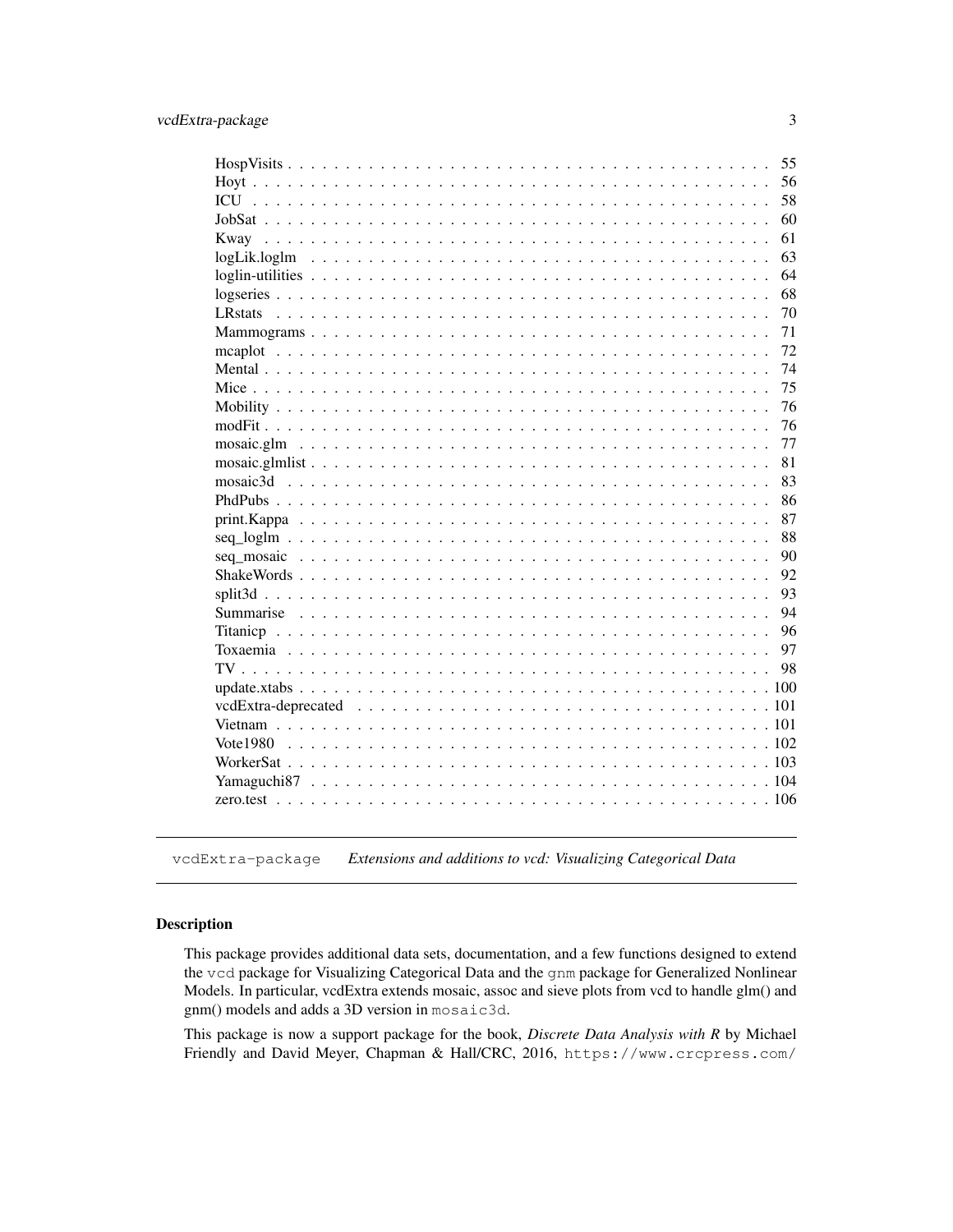# 4 vcdExtra-package

```
Discrete-Data-Analysis-with-R-Visualization-and-Modeling-Techniques-for/
Friendly-Meyer/9781498725835 with a number of additional data sets, and functions. The
web site for the book is http://ddar.datavis.ca.
```
## Details

| Package:  | vcdExtra               |
|-----------|------------------------|
| Type:     | Package                |
| Version:  | $0.8-0$                |
| Date:     | 2022-04-20             |
| License:  | GPL version 2 or newer |
| LazyLoad: | yes                    |

The main purpose of this package is to serve as a sandbox for introducing extensions of mosaic plots and related graphical methods that apply to loglinear models fitted using  $q \ln(1)$  and related, generalized nonlinear models fitted with gnm() in the gnm-package package. A related purpose is to fill in some holes in the analysis of categorical data in  $R$ , not provided in base  $R$ , the **vcd**, or other commonly used packages.

The method mosaic.glm extends the mosaic.loglm method in the **vcd** package to this wider class of models. This method also works for the generalized nonlinear models fit with the gnm-package package, including models for square tables and models with multiplicative associations.

mosaic3d introduces a 3D generalization of mosaic displays using the **rgl** package.

In addition, there are several new data sets, a tutorial vignette,

vcd-tutorial Working with categorical data with R and the vcd package, vignette ("vcd-tutorial", package  $=$  "vcdExtra")

and a few functions for manipulating categorical data sets and working with models for categorical data.

A new class, glmlist, is introduced for working with collections of glm objects, e.g., Kway for fitting all K-way models from a basic marginal model, and LRstats for brief statistical summaries of goodness-of-fit for a collection of models.

For square tables with ordered factors, Crossings supplements the specification of terms in model formulas using Symm, Diag, Topo, etc. in the gnm-package.

Some of these extensions may be migrated into **vcd** or **gnm**.

A collection of demos is included to illustrate fitting and visualizing a wide variety of models:

mental-glm Mental health data: mosaics for glm() and gnm() models

occStatus Occupational status data: Compare mosaic using expected= to mosaic.glm

ucb-glm UCBAdmissions data: Conditional independence via loglm() and glm()

vision-quasi VisualAcuity data: Quasi- and Symmetry models

yaish-unidiff Yaish data: Unidiff model for 3-way table

**Wong2-3** Political views and support for women to work  $(U, R, C, R+C)$  and  $RC(1)$  models)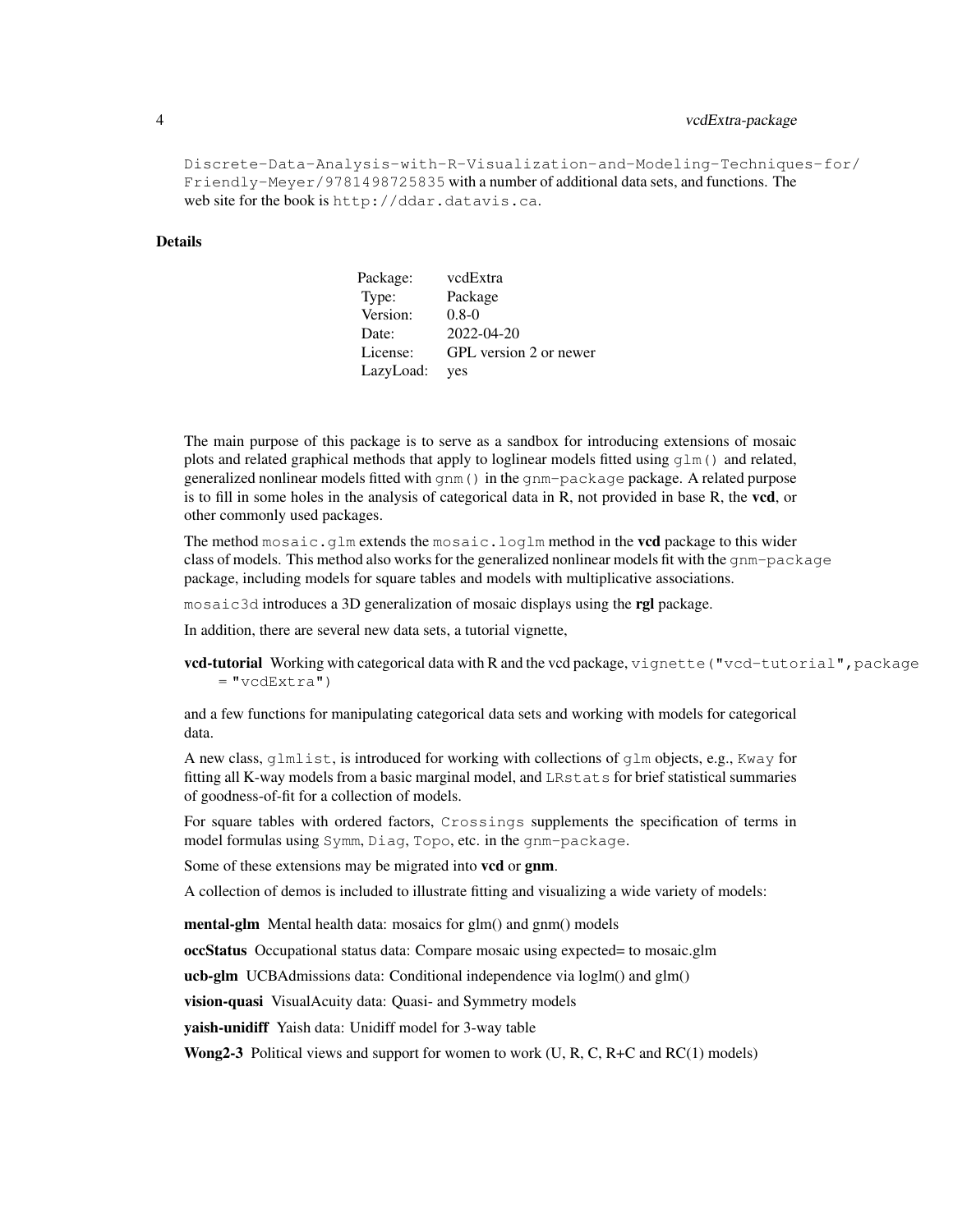# vcdExtra-package 5

Wong3-1 Political views, support for women to work and national welfare spending (3-way, marginal, and conditional independence models)

housing Visualize glm(), multinom() and polr() models from example (housing, package="MASS")

Use demo(package="vcdExtra") for a complete current list.

The vcdExtra package now contains a large number of data sets illustrating various forms of categorical data analysis and related visualizations, from simple to advanced. Use data(package="vcdExtra") for a complete list, or datasets(package="vcdExtra") for an annotated one showing the class and dim for each data set.

#### Author(s)

Michael Friendly

Maintainer: Michael Friendly <friendly AT yorku.ca> || (ORCID<sup>1</sup>)

## References

Friendly, M. *Visualizing Categorical Data*, Cary NC: SAS Institute, 2000. Web materials: http: //www.datavis.ca/books/vcd/.

Friendly, M. and Meyer, D. (2016). *Discrete Data Analysis with R: Visualization and Modeling Techniques for Categorical and Count Data*. Boca Raton, FL: Chapman & Hall/CRC. http: //ddar.datavis.ca.

Meyer, D.; Zeileis, A. & Hornik, K. The Strucplot Framework: Visualizing Multi-way Contingency Tables with vcd *Journal of Statistical Software*, 2006, 17, 1-48. Available in R via vignette("strucplot",package  $=$  "vcd")

Turner, H. and Firth, D. *Generalized nonlinear models in R: An overview of the gnm package*, 2007, http://eprints.ncrm.ac.uk/472/. Available in R via vignette("gnmOverview",package  $=$  "gnm").

# See Also

gnm-package, for an extended range of models for contingency tables

mosaic for details on mosaic displays within the strucplot framework.

## Examples

example(mosaic.glm)

demo("mental-glm")

<sup>1</sup>https://orcid.org/0000-0002-3237-0941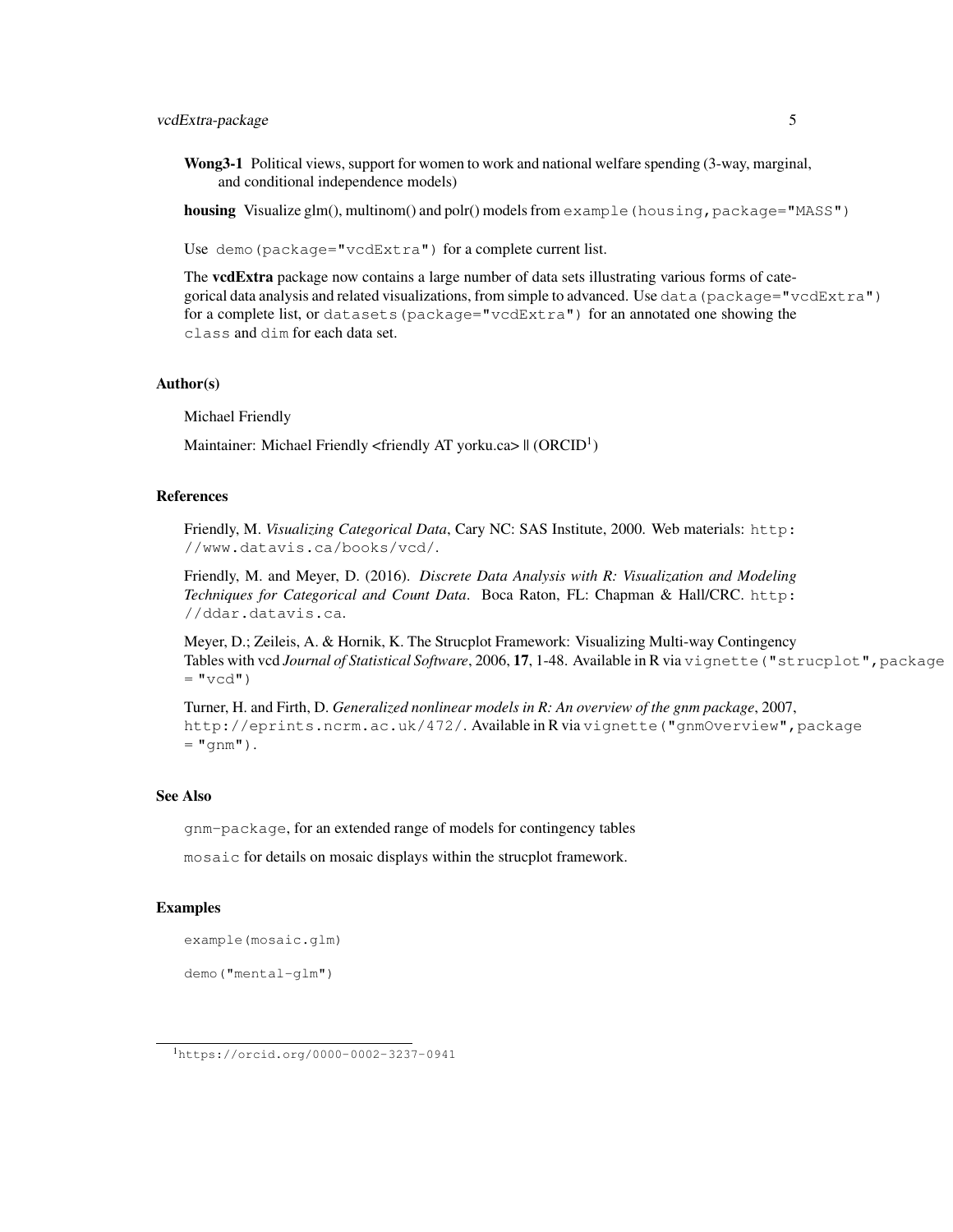Opinions about abortion classified by gender and SES

### Usage

data(Abortion)

# Format

A 3-dimensional array resulting from cross-tabulating 3 variables for 1100 observations. The variable names and their levels are:

| No Name                        | Levels           |
|--------------------------------|------------------|
| 1 Sex                          | "Female", "Male" |
| 2 Status                       | $"LO"$ , $"Hi"$  |
| 3 Support Abortion "Yes", "No" |                  |

#### Details

The combinations of Sex and Status represent four independent samples, having fixed Sex-Status marginal totals. Thus the  $Sex:$  Status association must be included in any loglinear model. Support\_Abortion is a natural response variable.

## Source

Christensen, R. (1990). *Log-Linear Models*, New York, NY: Springer-Verlag, p. 92, Example 3.5.2. Christensen, R. (1997). *Log-Linear Models and Logistic Regression*, New York, NY: Springer, p. 100, Example 3.5.2.

#### Examples

```
data(Abortion)
```

```
# example goes here
ftable(Abortion)
mosaic(Abortion, shade=TRUE)
```

```
# stratified by Sex
fourfold(aperm(Abortion, 3:1))
# stratified by Status
fourfold(aperm(Abortion, c(3,1,2)))
```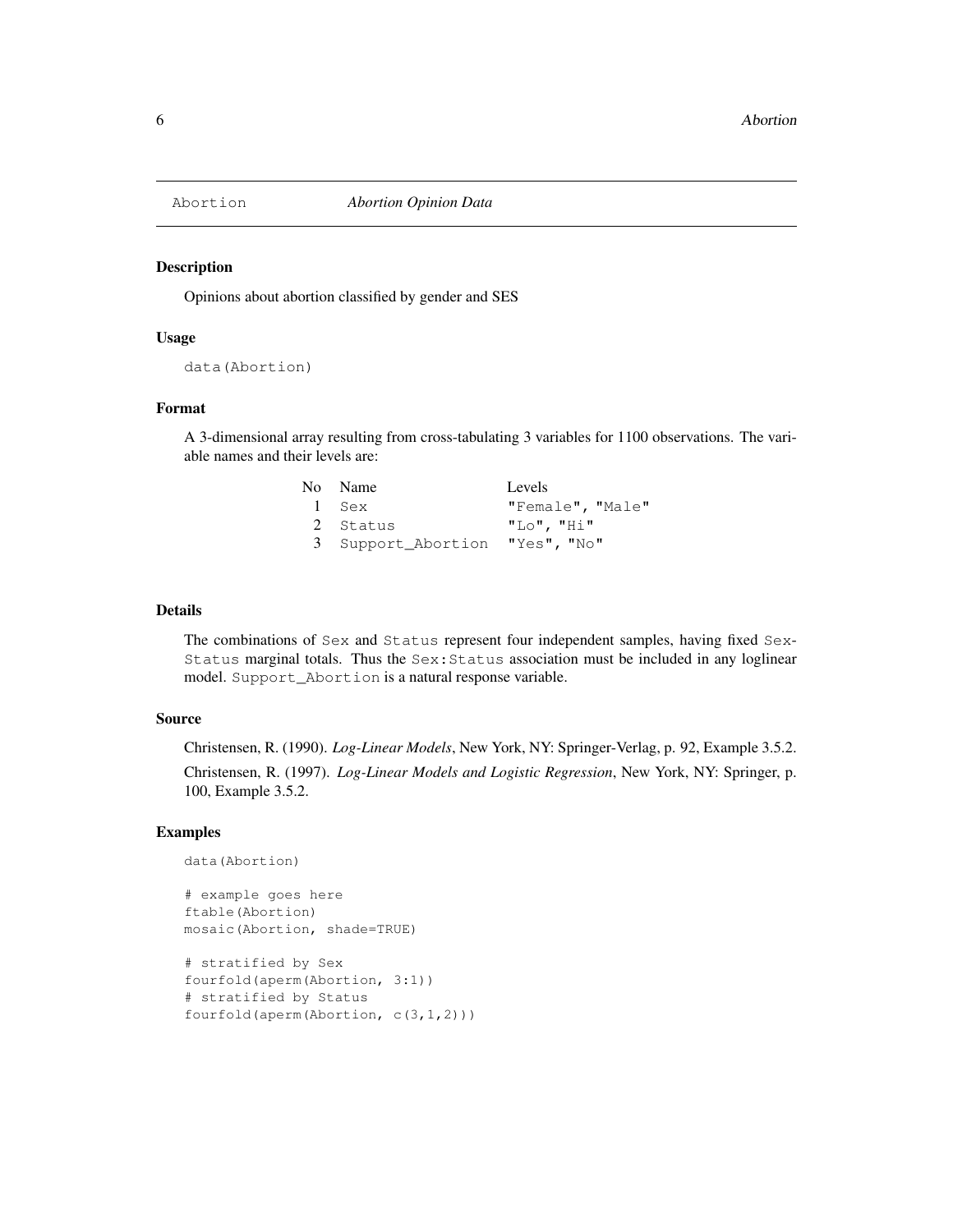Bertin (1983) used these data to illustrate the cross-classification of data by numerous variables, each of which could have various types and could be assigned to various visual attributes.

For modeling and visualization purposes, the data can be treated as a 4-way table using loglinear models and mosaic displays, or as a frequency-weighted data frame using a binomial response for result ("Died" vs. "Injured") and plots of predicted probabilities.

#### Usage

```
data(Accident)
```
## Format

A data frame in frequency form (comprising a  $5 \times 2 \times 4 \times 2$  table) with 80 observations on the following 5 variables.

age an ordered factor with levels 0-9 < 10-19 < 20-29 < 30-49 < 50+

result a factor with levels Died Injured

mode mode of transportation, a factor with levels 4-Wheeled Bicycle Motorcycle Pedestrian

gender a factor with levels Female Male

Freq a numeric vector

#### Details

age is an ordered factor, but arguably, mode should be treated as ordered, with levels Pedestrian < Bicycle < Motorcycle < 4-Wheeled as Bertin does. This affects the parameterization in models, so we don't do this directly in the data frame.

#### Source

Bertin (1983), p. 30; original data from the Ministere des Travaux Publics

# References

Bertin, J. (1983), *Semiology of Graphics*, University of Wisconsin Press.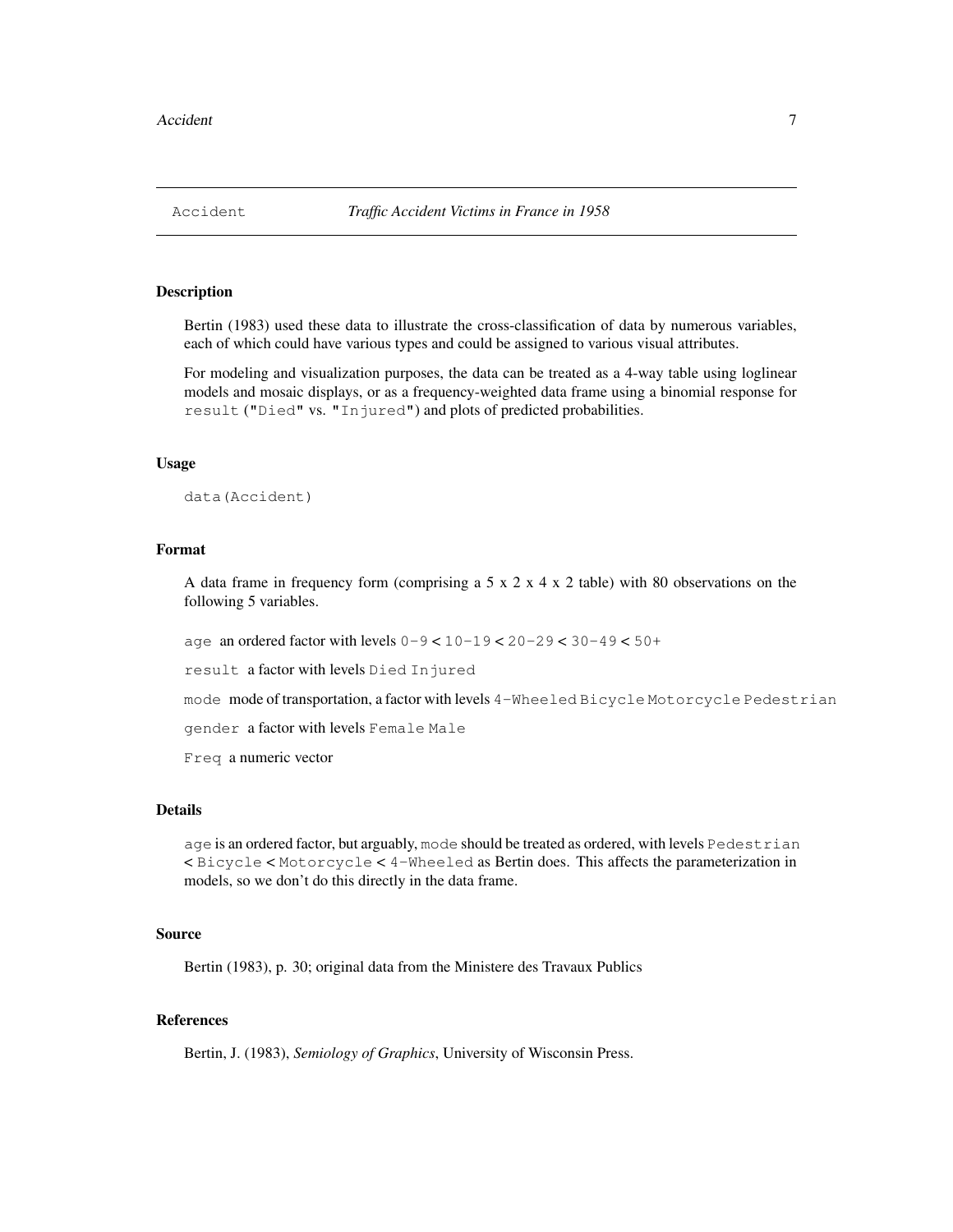# Examples

```
# examples
data(Accident)
head(Accident)
# for graphs, reorder mode
Accident$mode <- ordered(Accident$mode,
   levels=levels(Accident$mode)[c(4,2,3,1)])
# Bertin's table
accident_tab <- xtabs(Freq ~ gender+mode+age+result, data=Accident)
structable(mode+gender ~ age+result, data=accident_tab)
## Loglinear models
## ----------------
# mutual independence
acc.mod0 <- glm(Freq ~ age+result+mode+gender, data=Accident, family=poisson)
LRstats(acc.mod0)
mosaic(acc.mod0, ~mode+age+gender+result)
# result as a response
acc.mod1 <- glm(Freq ~ age*mode*gender + result, data=Accident, family=poisson)
LRstats(acc.mod1)
mosaic(acc.mod1, ~mode+age+gender+result,
    labeling_args = list(abbreviate = c(gender=1, result=4)))
# allow two-way association of result with each explanatory variable
acc.mod2 <- glm(Freq ~ age*mode*gender + result*(age+mode+gender), data=Accident, family=poi
LRstats(acc.mod2)
mosaic(acc.mod2, ~mode+age+gender+result,
    labeling_args = list(abbreviate = c(gender=1, result=4)))
acc.mods <- glmlist(acc.mod0, acc.mod1, acc.mod2)
LRstats(acc.mods)
## Binomial (logistic regression) models for result
## ------------------------------------------------
library(car) # for Anova()
acc.\text{bin1} \leftarrow \text{qlm}(result=='Died' ~ age+mode+gender,
    weights=Freq, data=Accident, family=binomial)
Anova(acc.bin1)
acc.\text{bin2} \leftarrow \text{glm}(\text{result} == \text{'Died'} \sim (\text{age}+\text{mode}+\text{gender})^2)weights=Freq, data=Accident, family=binomial)
Anova(acc.bin2)
acc. \text{bin3} \leftarrow \text{glm}(\text{result} == \text{Died'} \sim (\text{age} + \text{mode} + \text{gender})^3)weights=Freq, data=Accident, family=binomial)
Anova(acc.bin3)
# compare models
anova(acc.bin1, acc.bin2, acc.bin3, test="Chisq")
```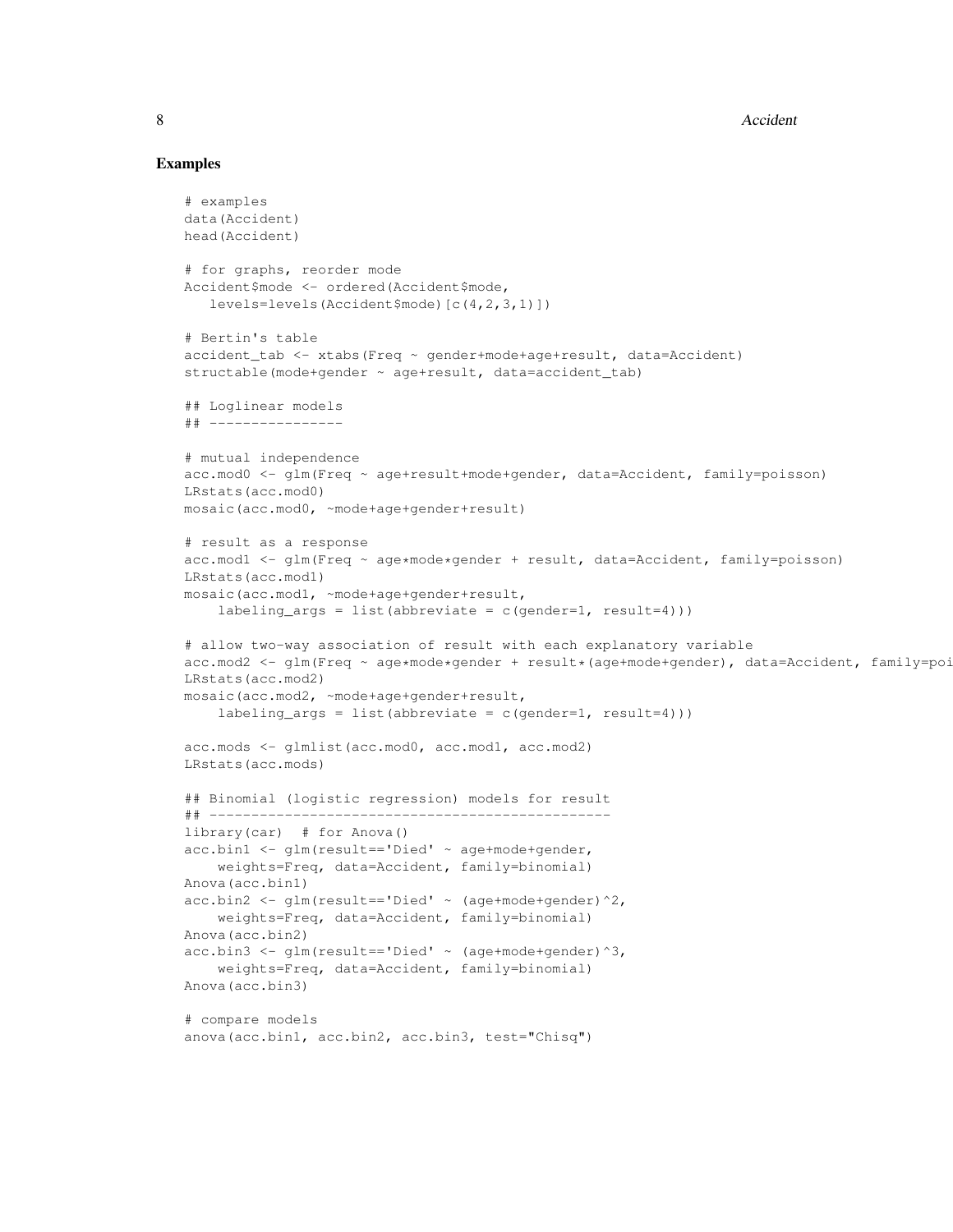#### AirCrash 9

```
# visualize probability of death with effect plots
## Not run:
library(effects)
plot(allEffects(acc.bin1), ylab='Pr (Died)')
plot(allEffects(acc.bin2), ylab='Pr (Died)')
## End(Not run)
#
```
AirCrash *Air Crash Data*

# Description

Data on all fatal commercial airplane crashes from 1993–2015. Excludes small planes (less than 6 passengers) and non-commercial (cargo, military, private) aircraft.

## Usage

```
data("AirCrash")
```
# Format

A data frame with 439 observations on the following 5 variables.

Phase phase of the flight, a factor with levels en route landing standing take-off unknown

Cause a factor with levels criminal human error mechanical unknown weather

date date of crash, a Date

Fatalities number of fatalities, a numeric vector

Year year, a numeric vector

#### Details

Phase of the flight was cleaned by combining related variants, spelling, etc.

# Source

Originally from David McCandless, http://www.informationisbeautiful.net/visualizations/ plane-truth-every-single-commercial-plane-crash-visualized/, with the data at https://docs.google.com/spreadsheets/d/10vDq4\_BtbR6nSnnHnjD5hVC3HQ-ulZPGbo0RDG edit?usp=drive\_web, downloaded April 14, 2015.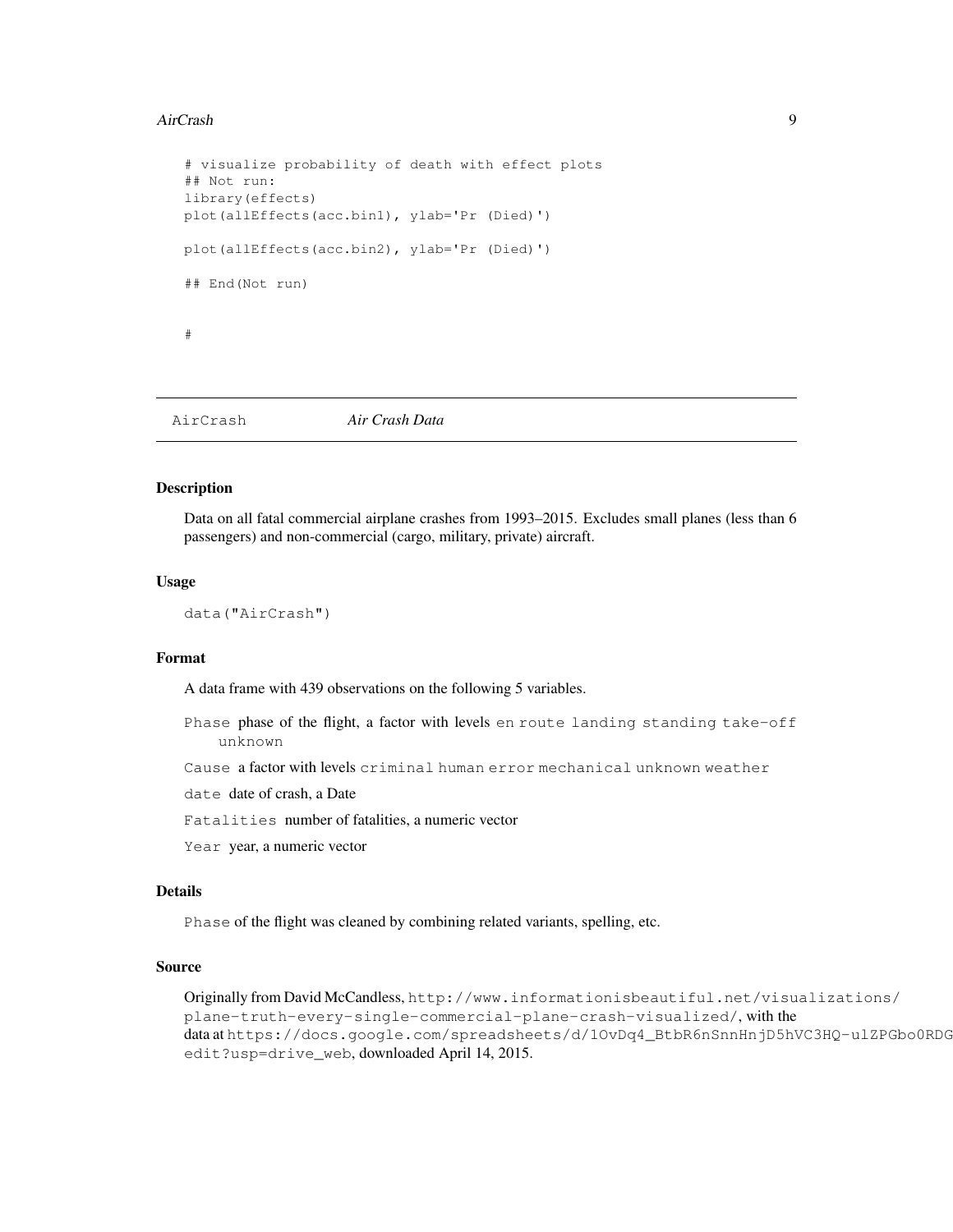10 Alligator

# References

Rick Wicklin, http://blogs.sas.com/content/iml/2015/03/30/visualizing-airline-crashes. html

### Examples

```
data(AirCrash)
aircrash.tab <- xtabs(~Phase + Cause, data=AirCrash)
mosaic(aircrash.tab, shade=TRUE)
# fix label overlap
mosaic(aircrash.tab, shade=TRUE,
       labeling_args=list(rot_labels=c(30, 30, 30, 30)))
# reorder by Phase
phase.ord <- rev(c(3,4,1,2,5))
mosaic(aircrash.tab[phase.ord,], shade=TRUE,
       labeling_args=list(rot_labels=c(30, 30, 30, 30)), offset_varnames=0.5)
# reorder by frequency
phase.ord <- order(rowSums(aircrash.tab), decreasing=TRUE)
cause.ord <- order(colSums(aircrash.tab), decreasing=TRUE)
mosaic(aircrash.tab[phase.ord,cause.ord], shade=TRUE,
       labeling_args=list(rot_labels=c(30, 30, 30, 30)))
library(ca)
aircrash.ca <- ca(aircrash.tab)
```
plot(aircrash.ca)

Alligator *Alligator Food Choice*

#### Description

The Alligator data, from Agresti (2002), comes from a study of the primary food choices of alligators in four Florida lakes. Researchers classified the stomach contents of 219 captured alligators into five categories: Fish (the most common primary food choice), Invertebrate (snails, insects, crayfish, etc.), Reptile (turtles, alligators), Bird, and Other (amphibians, plants, household pets, stones, and other debris).

#### Usage

data(Alligator)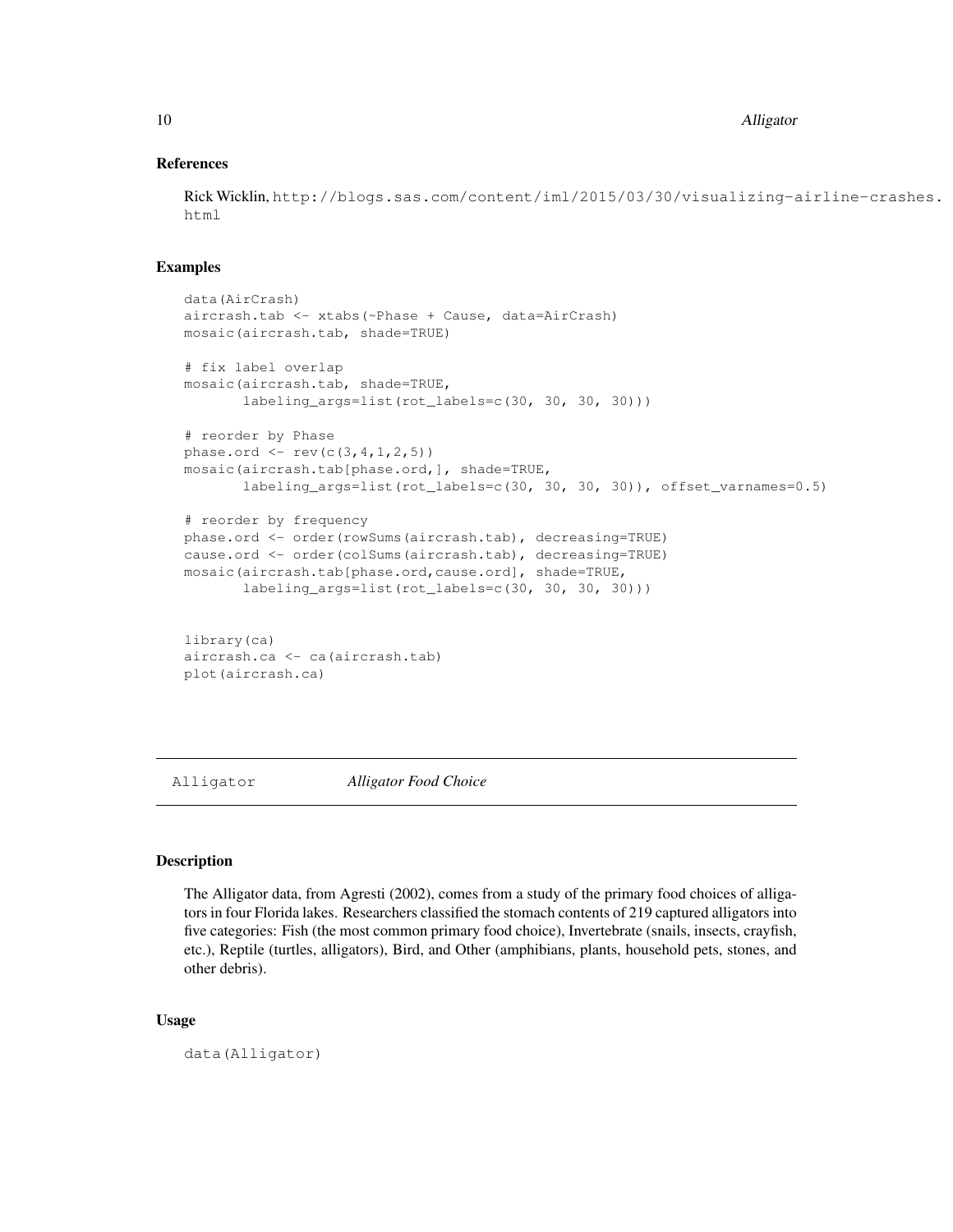#### Alligator 11

# Format

A frequency data frame with 80 observations on the following 5 variables.

lake a factor with levels George Hancock Oklawaha Trafford

sex a factor with levels female male

size alligator size, a factor with levels large (>2.3m) small (<=2.3m)

food primary food choice, a factor with levels bird fish invert other reptile

count cell frequency, a numeric vector

# Details

The table contains a fair number of 0 counts.

food is the response variable. fish is the most frequent choice, and often taken as a baseline category in multinomial response models.

#### Source

Agresti, A. (2002). *Categorical Data Analysis*, New York: Wiley, 2nd Ed., Table 7.1

#### Examples

}

```
data(Alligator)
# change from frequency data.frame to table
allitable <- xtabs(count~lake+sex+size+food, data=Alligator)
# Agresti's Table 7.1
structable(food~lake+sex+size, allitable)
plot(allitable, shade=TRUE)
# mutual independence model
mosaic(~food+lake+size, allitable, shade=TRUE)
# food jointly independent of lake and size
mosaic(~food+lake+size, allitable, shade=TRUE, expected=~lake:size+food)
if (require(nnet)) {
# multinomial logit model
```
mod1 <- multinom(food ~ lake+size+sex, data=Alligator, weights=count)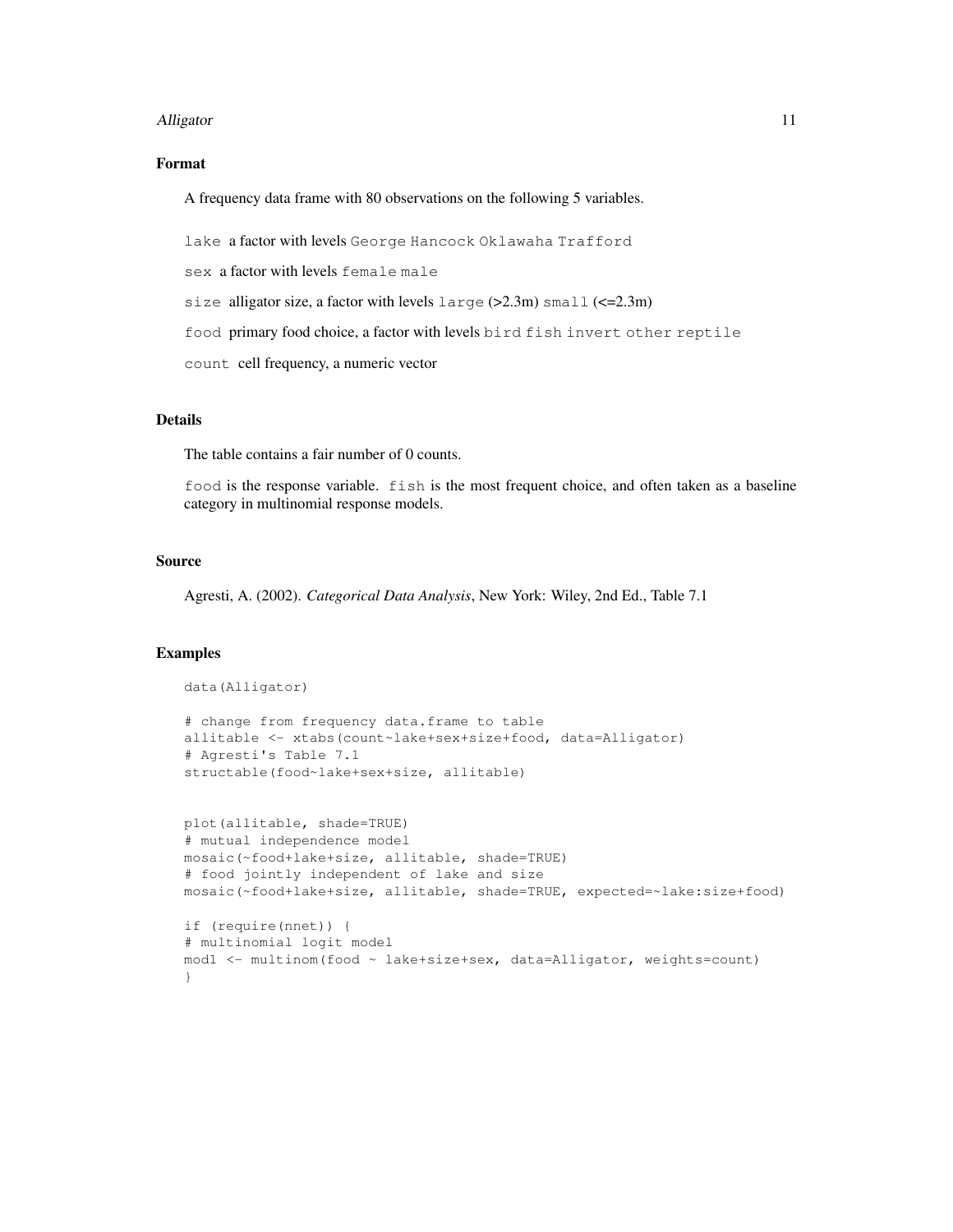In an experiment to investigate the effect of cutting length (two levels) and planting time (two levels) on the survival of plum root cuttings, 240 cuttings were planted for each of the  $2 \times 2$  combinations of these factors, and their survival was later recorded.

Bartlett (1935) used these data to illustrate a method for testing for no three-way interaction in a contingency table.

## Usage

data(Bartlett)

#### Format

A 3-dimensional array resulting from cross-tabulating 3 variables for 960 observations. The variable names and their levels are:

| No Name | Levels                   |
|---------|--------------------------|
| 1 Alive | "Alive", "Dead"          |
| 2 Time  | "Now", "Spring"          |
|         | 3 Length "Long", "Short" |

#### Source

Hand, D. and Daly, F. and Lunn, A. D.and McConway, K. J. and Ostrowski, E. (1994). *A Handbook of Small Data Sets*. London: Chapman & Hall, p. 15, # 19.

# References

Bartlett, M. S. (1935). Contingency Table Interactions *Journal of the Royal Statistical Society*, Supplement, 1935, 2, 248-252.

# Examples

```
data(Bartlett)
fourfold(Bartlett, mfrow=c(1,2))
mosaic(Bartlett, shade=TRUE)
pairs(Bartlett, gp=shading_Friendly)
```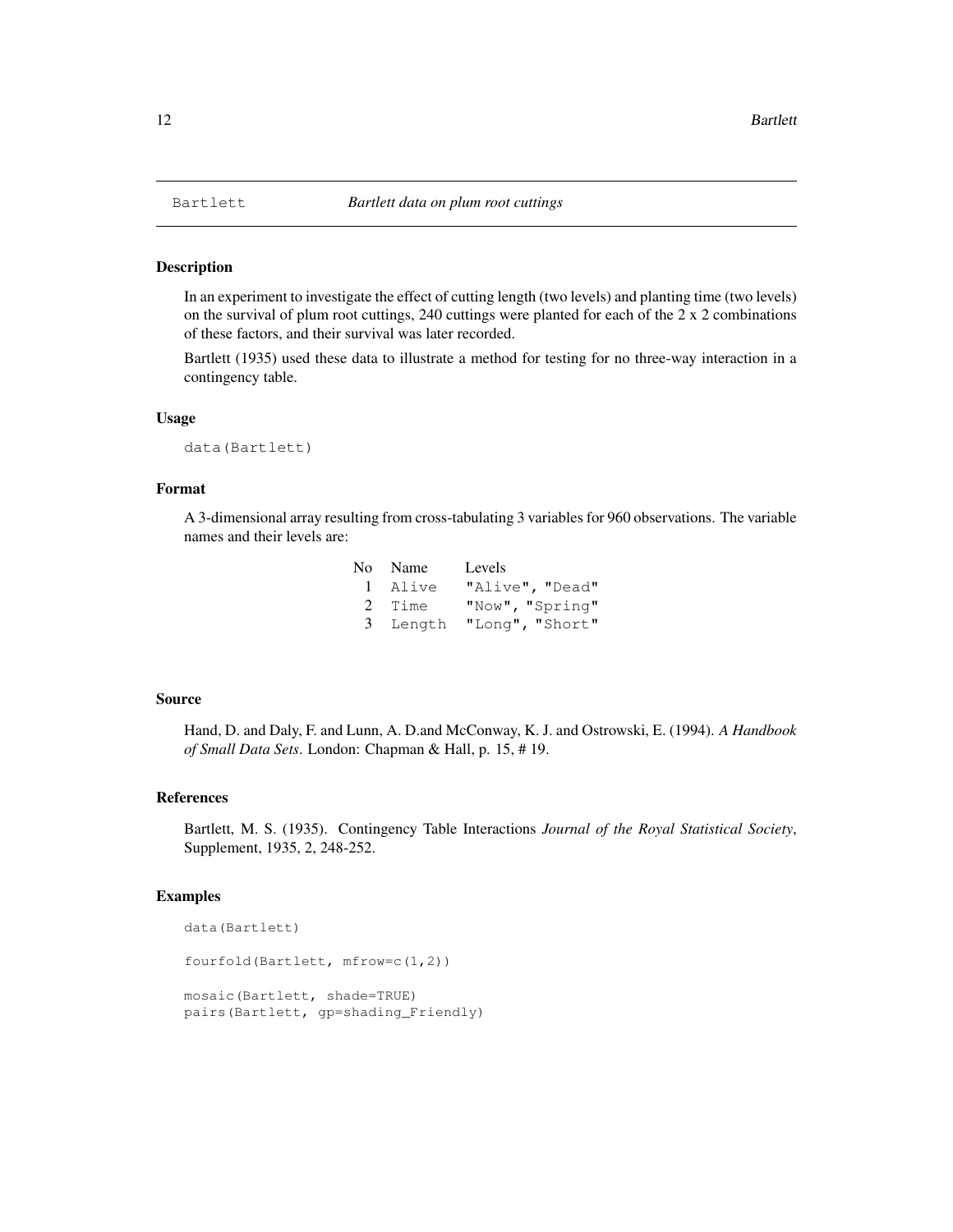This function calculates the log odds and log odds ratio for two binary responses classified by one or more stratifying variables.

It is useful for plotting the results of bivariate logistic regression models, such as those fit using vglm in the VGAM.

## Usage

```
blogits(Y, add, colnames, row.vars, rev=FALSE)
```
# Arguments

| Y        | A four-column matrix or data frame whose columns correspond to the 2 x 2<br>combinations of two binary responses.                                                                       |
|----------|-----------------------------------------------------------------------------------------------------------------------------------------------------------------------------------------|
| add      | Constant added to all cells to allow for zero frequencies. The default is 0.5 if<br>any $(Y) = 0$ and 0 otherwise.                                                                      |
| colnames | Names for the columns of the results. The default is $c$ ("logit1", "logit2", "logOR").<br>If less than three names are supplied, the remaining ones are filled in from the<br>default. |
| row.vars | A data frame or matrix giving the factor levels of one or more factors corre-<br>sponding to the rows of $Y$                                                                            |
| rev      | A logical, indicating whether the order of the columns in Y should be reversed.                                                                                                         |

# Details

For two binary variables with levels  $0,1$  the logits are calculated assuming the columns in Y are given in the order 11, 10, 01, 00, so the logits give the log odds of the 1 response compared to 0. If this is not the case, either use  $r = TRUE$  or supply  $Y$  [, 4:1] as the first argument.

#### Value

A data frame with  $nrow(Y)$  rows and  $3 + ncol(row.vars)$  columns

## Author(s)

Michael Friendly

# References

Friendly, M. and Meyer, D. (2016). *Discrete Data Analysis with R: Visualization and Modeling Techniques for Categorical and Count Data*. Boca Raton, FL: Chapman & Hall/CRC. http: //ddar.datavis.ca.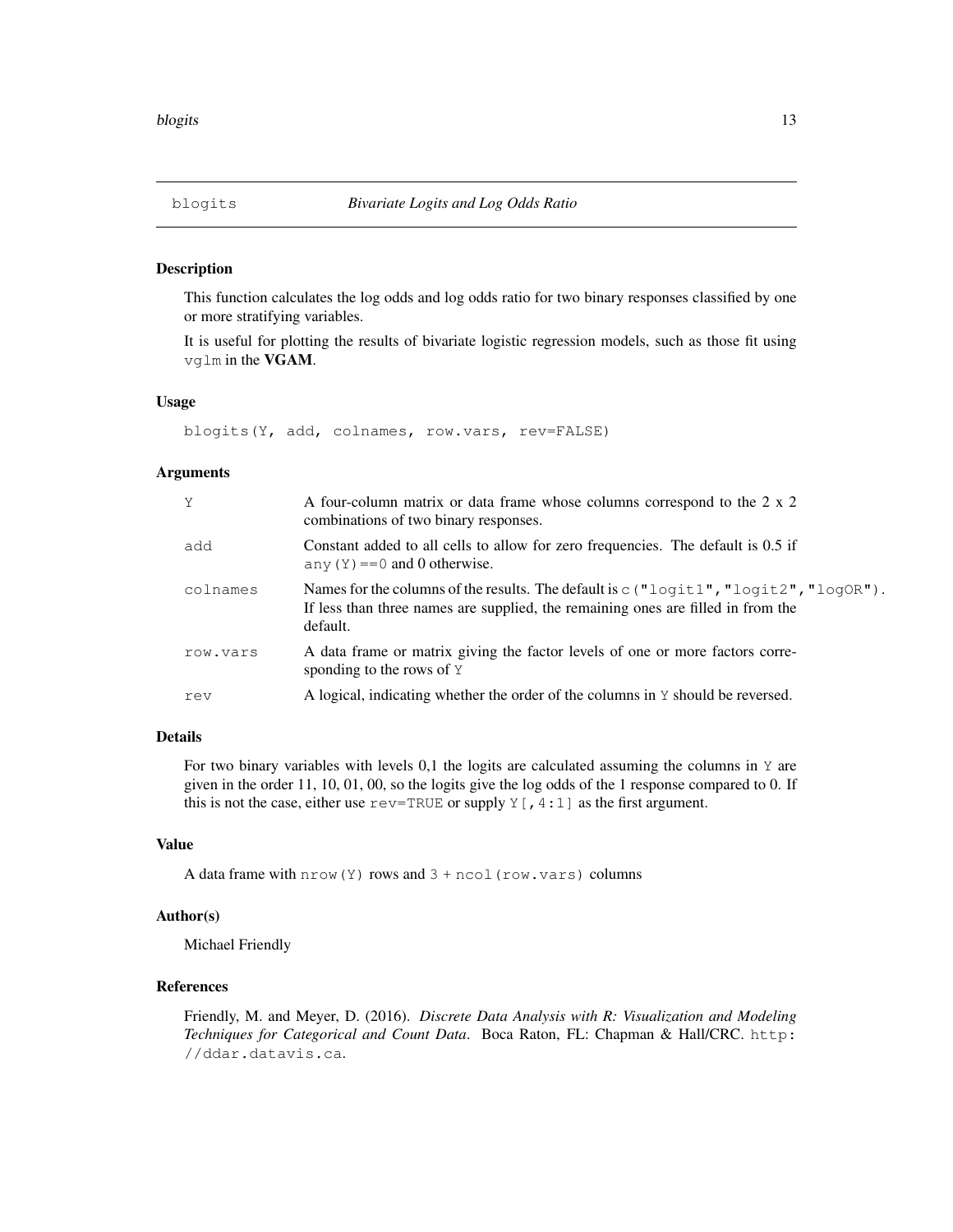# See Also

vglm

# Examples

```
data(Toxaemia)
tox.tab <- xtabs(Freq~class + smoke + hyper + urea, Toxaemia)
# reshape to 4-column matrix
toxaemia <- t(matrix(aperm(tox.tab), 4, 15))
colnames(toxaemia) <- c("hu", "hU", "Hu", "HU")
rowlabs \leq expand.grid(smoke=c("0", "1-19", "20+"), class=factor(1:5))
toxaemia <- cbind(toxaemia, rowlabs)
# logits for H and U
logitsTox <- blogits(toxaemia[,4:1], add=0.5, colnames=c("logitH", "logitW"), row.vars=rowla
logitsTox
```
Burt *Burt (1950) Data on Hair, Eyes, Head and Stature*

## **Description**

Cyril Burt (1950) gave these data, on a sample of 100 people from Liverpool, to illustrate the application of a method of factor analysis (later called multiple correspondence analysis) applied to categorical data.

He presented these data initially in the form that has come to be called a "Burt table", giving the univariate and bivariate frequencies for an n-way frequency table.

#### Usage

data("Burt")

## Format

A frequency data frame (representing a  $3 \times 3 \times 2 \times 2$  frequency table) with 36 observations on the following 5 variables.

Hair hair color, a factor with levels Fair Red Dark

Eyes eye color, a factor with levels Light Mixed Dark

Head head shape, a factor with levels Narrow Wide

Stature height, a factor with levels Tall Short

Freq a numeric vector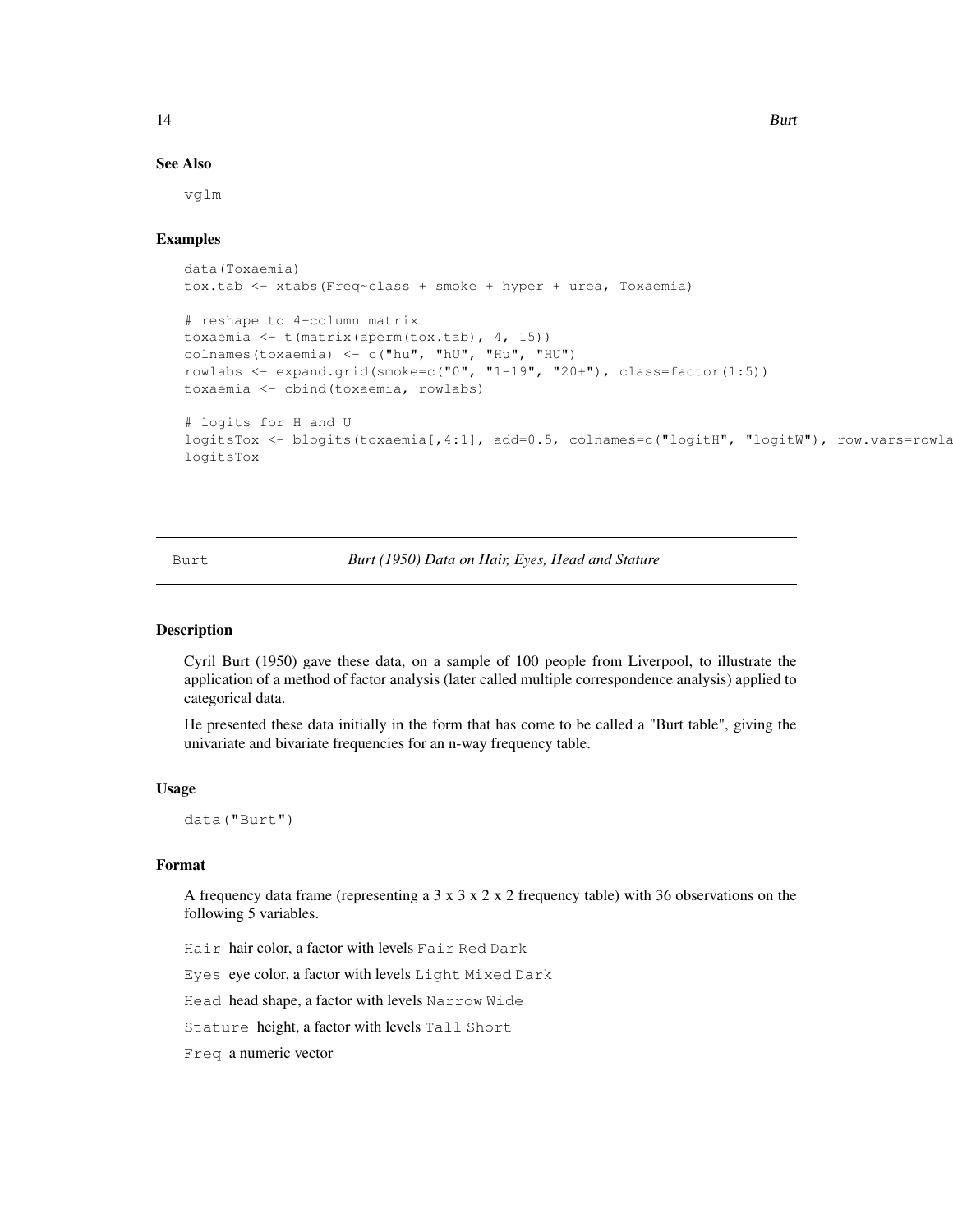#### Caesar 15

# Details

Burt says: "In all, 217 individuals were examined, about two-thirds of them males. But, partly to simplify the calculations and partly because the later observations were rather more trustworthy, I shall here restrict my analysis to the data obtained from the last hundred males in the series."

Head and Stature reflect a binary coding where people are classified according to whether they are below or above the average for the population.

#### Source

Burt, C. (1950). The factorial analysis of qualitative data, *British Journal of Statistical Psychology*, 3(3), 166-185. Table IX.

# Examples

```
data(Burt)
mosaic(Freq \sim Hair + Eyes + Head + Stature, data=Burt, shade=TRUE)
#or
burt.tab <- xtabs(Freq ~ Hair + Eyes + Head + Stature, data=Burt)
mosaic(burt.tab, shade=TRUE)
```
Caesar *Risk Factors for Infection in Caesarian Births*

#### Description

Data from infection from birth by Caesarian section, classified by Risk (two levels), whether Antibiotics were used (two levels) and whether the Caesarian section was Planned or not. The outcome is Infection (three levels).

## Usage

```
data(Caesar)
```
# Format

A 4-dimensional array resulting from cross-tabulating 4 variables for 251 observations. The variable names and their levels are:

| No Name       | Levels                                        |
|---------------|-----------------------------------------------|
| 1 Infection   | "Type $1$ ", "Type $2$ ", "None"              |
| 2 Risk        | "Yes", "No" (presence of risk factors)        |
| 3 Antibiotics | " $Yes$ ", " $No$ " (were antibiotics given?) |
| 4 Planned     | "Yes", "No" (was the C section planned?)      |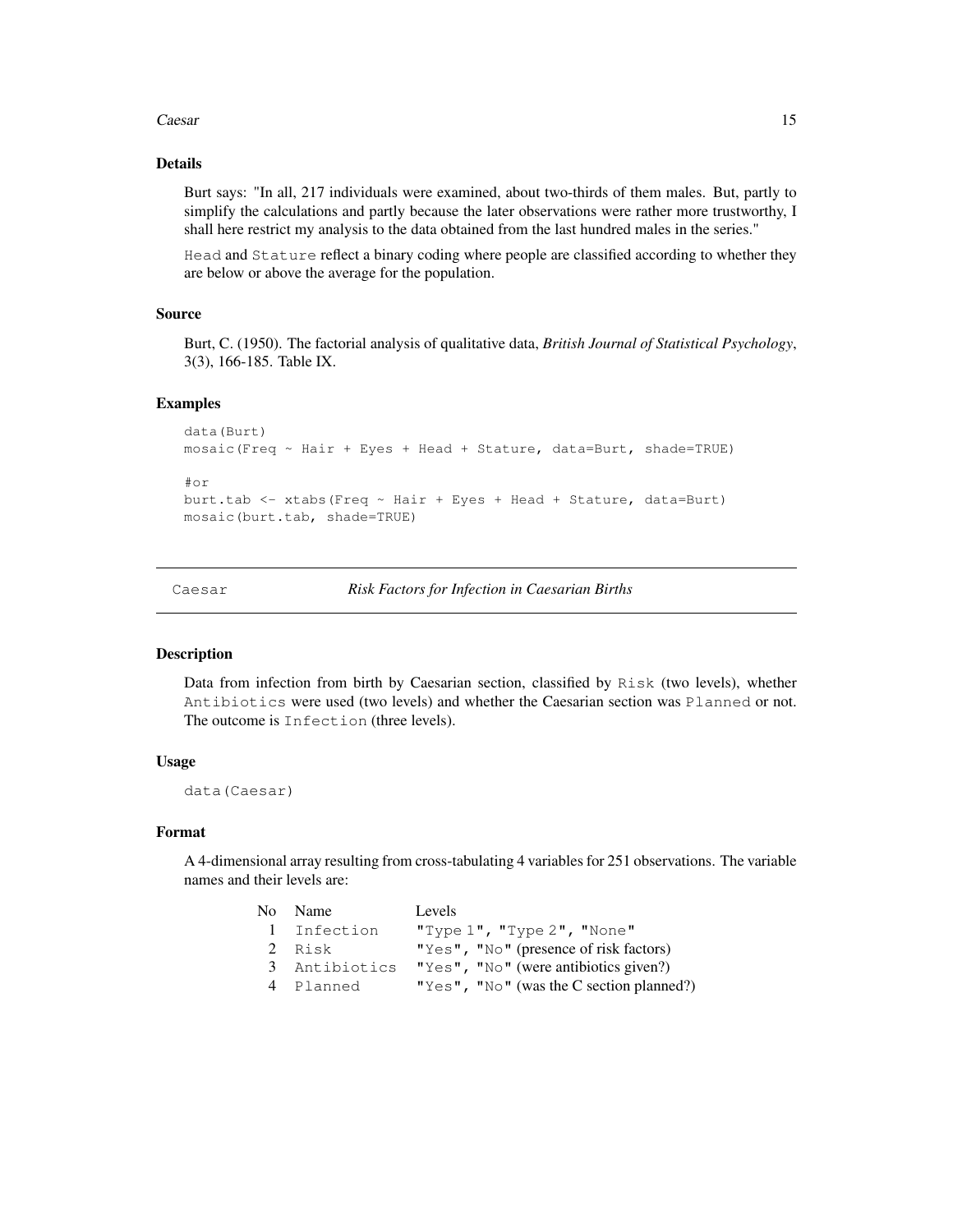## Details

Infection is regarded as the response variable here. There are quite a few 0 cells here, particularly when Risk is absent and the Caesarian section was unplanned. Should these be treated as structural or sampling zeros?

#### Source

Fahrmeir, L. & Tutz, G. (1994). Multivariate Statistical Modelling Based on Generalized Linear Models New York: Springer Verlag, Table 1.1.

# See Also

caesar for the same data recorded as a frequency data frame with other variables.

#### Examples

```
data(Caesar)
#display table; note that there are quite a few 0 cells
structable(Caesar)
require(MASS)
# baseline model, Infection as response
Caesar.mod0 <- loglm(~Infection + (Risk*Antibiotics*Planned), data=Caesar)
# NB: Pearson chisq cannot be computed due to the 0 cells
Caesar.mod0
mosaic(Caesar.mod0, main="Baseline model")
# Illustrate handling structural zeros
zeros <-0+ (Caesar >0)
zeros[1,,1,1] <- 1
structable(zeros)
# fit model excluding possible structural zeros
Caesar.mod0s <- loglm(~Infection + (Risk*Antibiotics*Planned), data=Caesar,
start=zeros)
Caesar.mod0s
anova(Caesar.mod0, Caesar.mod0s, test="Chisq")
mosaic (Caesar.mod0s)
# what terms to add?
add1(Caesar.mod0, ~.^2, test="Chisq")
# add Association of Infection:Antibiotics
Caesar.mod1 <- update(Caesar.mod0, ~.+Infection:Antibiotics)
anova(Caesar.mod0, Caesar.mod1, test="Chisq")
mosaic(Caesar.mod1, gp=shading_Friendly, main="Adding Infection:Antibiotics")
```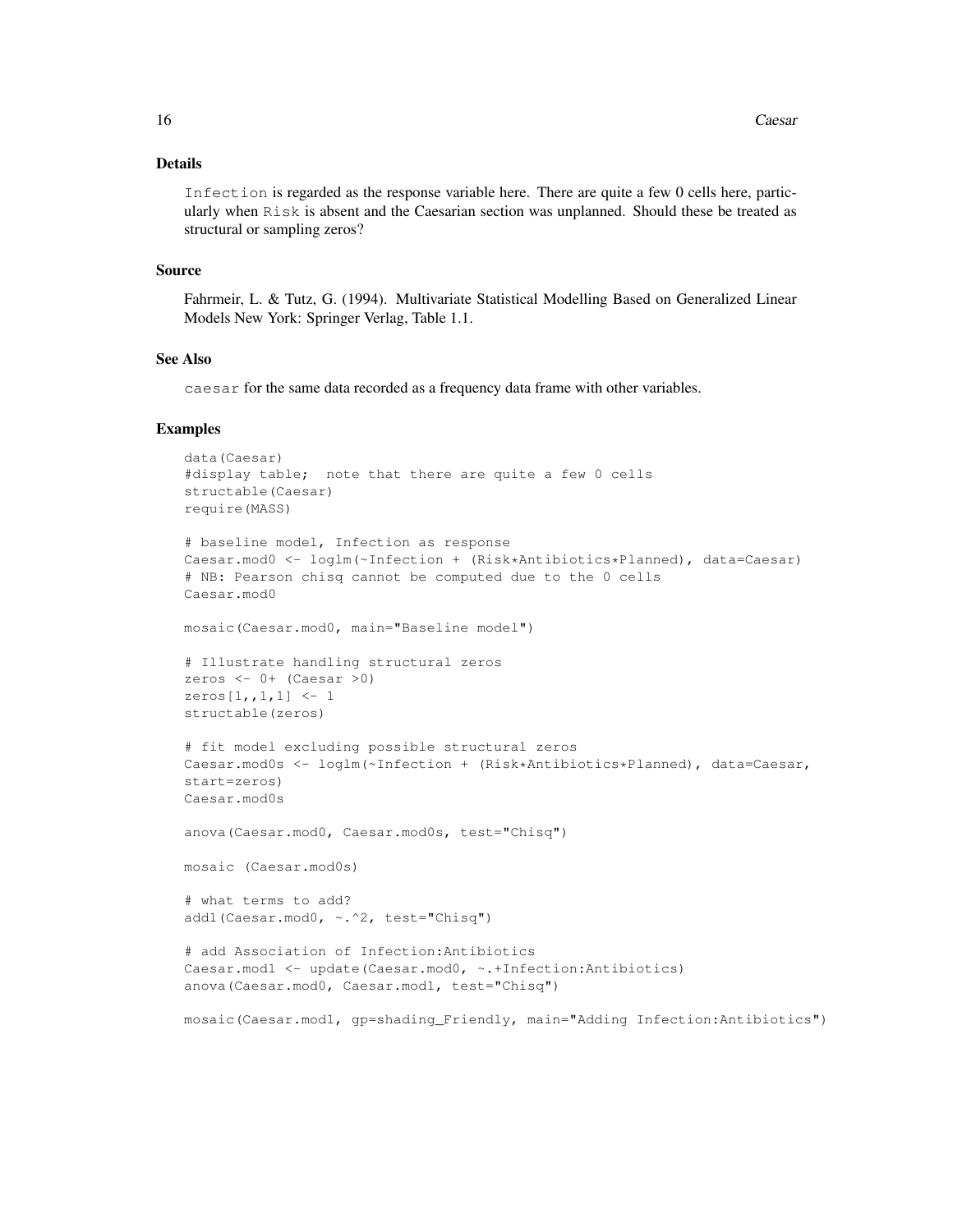Three year survival of 474 breast cancer patients according to nuclear grade and diagnostic center.

#### Usage

```
data(Cancer)
```
## Format

A 3-dimensional array resulting from cross-tabulating 3 variables for 474 observations. The variable names and their levels are:

| No Name  | Levels                    |
|----------|---------------------------|
|          | 1 Survival "Died", "Surv" |
| 2 Grade  | "Malignant", "Benign"     |
| 3 Center | "Boston", "Glamorgan"     |

## Source

Lindsey, J. K. (1995). Analysis of Frequency and Count Data Oxford, UK: Oxford University Press. p. 38, Table 2.5.

Whittaker, J. (1990) Graphical Models in Applied Multivariate Statistics New York: John Wiley and Sons, p. 220.

# Examples

```
data(Cancer)
```
# example goes here

CMHtest *Generalized Cochran-Mantel-Haenszel Tests*

#### Description

Provides generalized Cochran-Mantel-Haenszel tests of association of two possibly ordered factors, optionally stratified other factor(s). With strata, CMHtest calculates these tests for each level of the stratifying variables and also provides overall tests controlling for the strata.

For ordinal factors, more powerful tests than the test for general association (independence) are obtained by assigning scores to the row and column categories.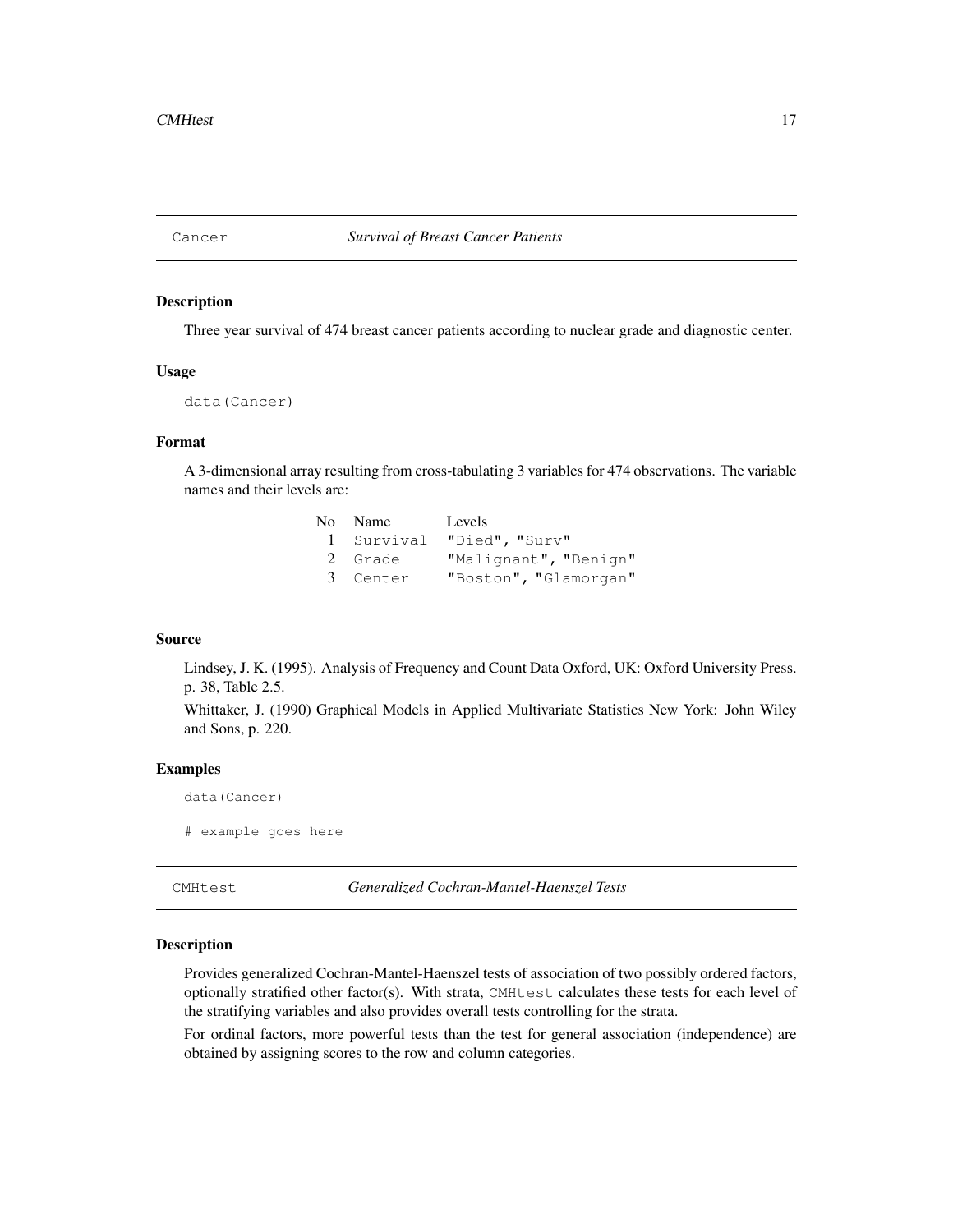# Usage

```
CMHtest(x, ...)
## S3 method for class 'formula'
CMHtest(formula, data = NULL, subset = NULL, na.action = NULL, ...)
## Default S3 method:
CMHtest(x, strata = NULL,
   rscores = 1:R, cscores = 1:C,
  types = c("cor", "rmeans", "cmeans", "general"),
   overall=FALSE, details=overall, ...)
## S3 method for class 'CMHtest'
print(x, digits = max(getOption("digits") - 2, 3), \dots)
```
# Arguments

| X         | A 2+ way contingency table in array form, or a class "table" object with<br>optional category labels specified in the dimnames $(x)$ attribute.                                                                                                                                                                                             |
|-----------|---------------------------------------------------------------------------------------------------------------------------------------------------------------------------------------------------------------------------------------------------------------------------------------------------------------------------------------------|
| formula   | a formula specifying the variables used to create a contingency table from data.<br>This should be a one-sided formula when data is in array form, and a two-sided<br>formula with a response Freq if data is a data frame with a cell frequency<br>variable. For convenience, conditioning formulas can be specified indicating<br>strata. |
| data      | either a data frame, or an object of class "table" or "ftable".                                                                                                                                                                                                                                                                             |
| subset    | an optional vector specifying a subset of observations to be used.                                                                                                                                                                                                                                                                          |
| na.action | a function which indicates what should happen when the data contain NAs. Ig-<br>nored if data is a contingency table                                                                                                                                                                                                                        |
| strata    | For a 3- or higher-way table, the names or numbers of the factors to be treated<br>as strata. By default, the first 2 factors are treated as the main table variables,<br>and all others considered stratifying factors.                                                                                                                    |
| rscores   | Row scores. Either a set of numbers (typically integers, $1:R$ ) or the string<br>"midrank" for standardized midrank scores, or NULL to exclude tests that<br>depend on row scores.                                                                                                                                                         |
| cscores   | Column scores. Same as for row scores.                                                                                                                                                                                                                                                                                                      |
| types     | Types of CMH tests to compute: Any one or more of c ("cor", "cmeans", "rmeans", "general"<br>or "ALL" for all of these.                                                                                                                                                                                                                     |
| overall   | logical. Whether to calculate overall tests, controlling for the stratifying factors.                                                                                                                                                                                                                                                       |
| details   | logical. Whether to include computational details in the result                                                                                                                                                                                                                                                                             |
| $\cdots$  | Other arguments passed to default method.                                                                                                                                                                                                                                                                                                   |
| digits    | Digits to print.                                                                                                                                                                                                                                                                                                                            |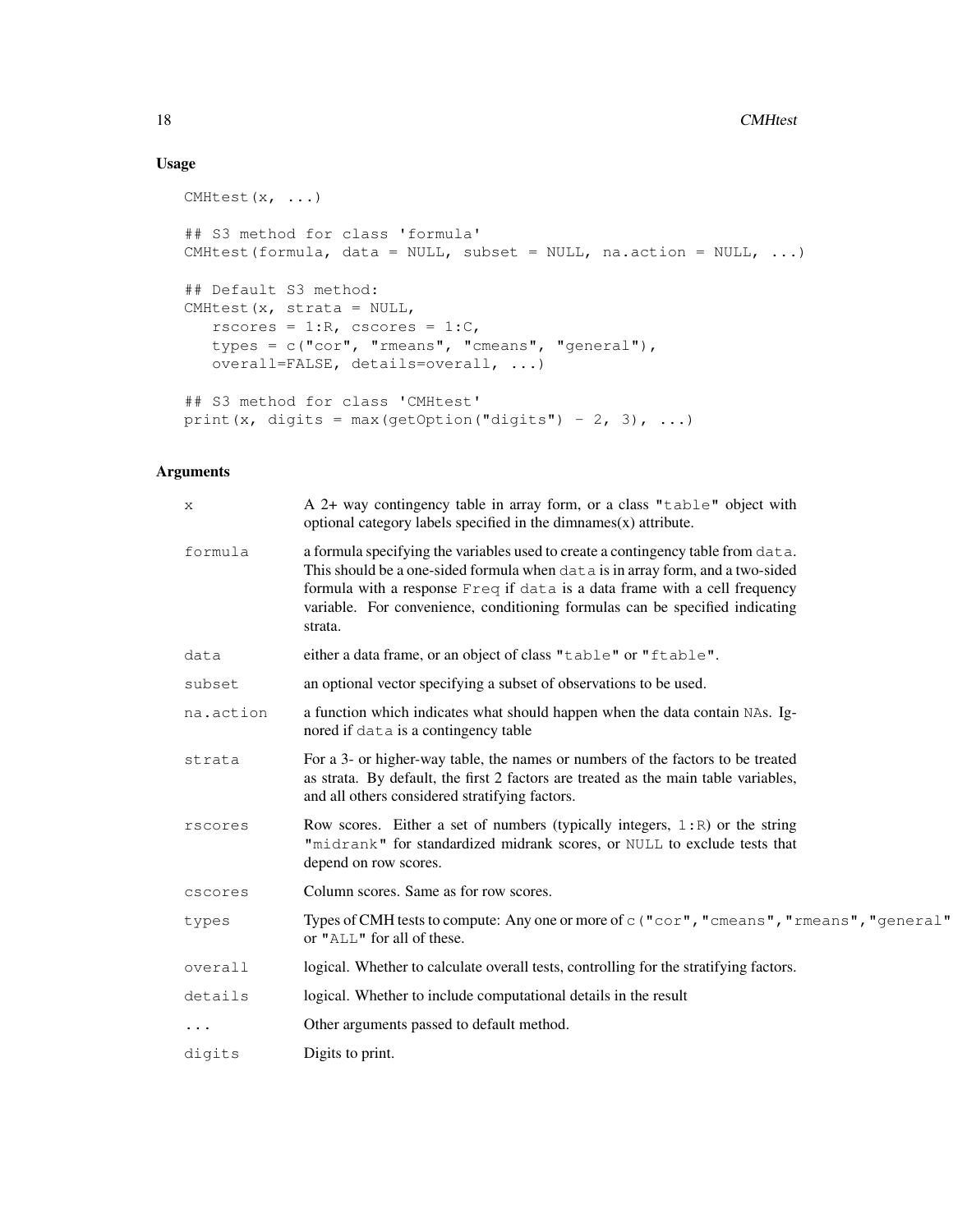## CMHtest 19

#### Details

The standard  $\chi^2$  tests for association in a two-way table treat both table factors as nominal (unordered) categories. When one or both factors of a two-way table are quantitative or ordinal, more powerful tests of association may be obtained by taking ordinality into account using row and or column scores to test for linear trends or differences in row or column means.

The CMH analysis for a two-way table produces generalized Cochran-Mantel-Haenszel statistics (Landis etal., 1978).

These include the CMH correlation statistic ( $\pi \circ \circ \pi$ ), treating both factors as ordered. For a given statum, with equally spaced row and column scores, this CMH statistic reduces to  $(n-1)r^2$ , where r is the Pearson correlation between X and Y. With "midrank" scores, this CMH statistic is analogous to  $(n-1)r_S^2$ , using the Spearman rank correlation.

The ANOVA (row mean scores and column mean scores) statistics, treat the columns and rows respectively as ordinal, and are sensitive to mean shifts over columns or rows. These are transforms of the  $F$  statistics from one-way ANOVAs with equally spaced scores and to Kruskal-Wallis tests with "midrank" scores.

The CMH general association statistic treat both factors as unordered, and give a test closely related to the Pearson  $\chi^2$  test. When there is more than one stratum, the overall general CMH statistic gives a stratum-adjusted Pearson  $\chi^2$ , equivalent to what is calculated by <code>mantelhaen.test.</code>

For a 3+ way table, one table of CMH tests is produced for each combination of the factors identified as strata. If overall=TRUE, an additional table is calculated for the same two primary variables, controlling for (pooling over) the strata variables.

These overall tests implicitly assume no interactions between the primary variables and the strata and they will have low power in the presence of interactions.

#### Value

An object of class "CMHtest" , a list with the following 4 components:

| table  | A matrix containing the test statistics, with columns Chisq, Df and Prob |
|--------|--------------------------------------------------------------------------|
| names  | The names of the table row and column variables                          |
| rscore | Row scores                                                               |
| cscore | Column scores                                                            |
|        |                                                                          |

If details==TRUE, additional components are included.

If there are strata, the result is a list of "CMHtest" objects. If overall=TRUE another component, labeled ALL is appended to the list.

# Author(s)

Michael Friendly

#### References

Stokes, M. E. & Davis, C. S. & Koch, G., (2000). *Categorical Data Analysis using the SAS System*, 2nd Ed., Cary, NC: SAS Institute, pp 74-75, 92-101, 124-129. Details of the computation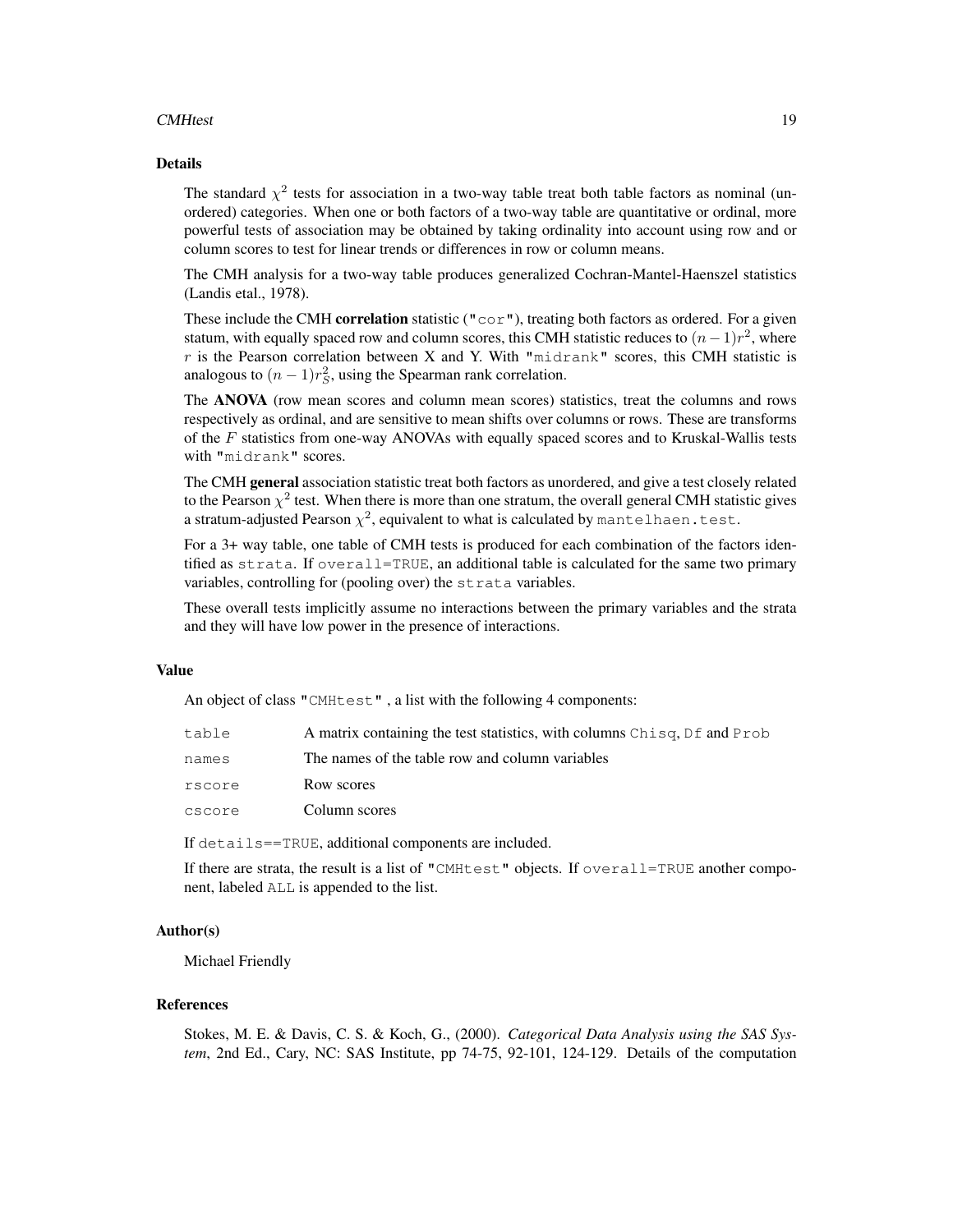are given at: http://support.sas.com/documentation/cdl/en/statug/63033/ HTML/default/viewer.htm#statug\_freq\_a0000000648.htm

Cochran, W. G. (1954), Some Methods for Strengthening the Common  $\chi^2$  Tests, *Biometrics*, 10, 417-451.

Landis, R. J., Heyman, E. R., and Koch, G. G. (1978). Average Partial Association in Threeway Contingency Tables: A Review and Discussion of Alternative Tests, *International Statistical Review*, 46, 237-254.

Mantel, N. (1963), Chi-square Tests with One Degree of Freedom: Extensions of the Mantel-Haenszel Procedure," *Journal of the American Statistical Association*, 58, 690-700.

## See Also

cmh\_test provides the CMH test of general association; lbl\_test provides the CMH correlation test of linear by linear association.

mantelhaen.test provides the overall general Cochran-Mantel-Haenszel chi-squared test of the null that two nominal variables are conditionally independent in each stratum, assuming that there is no three-way interaction

## Examples

```
data(JobSat, package="vcdExtra")
CMHtest(JobSat)
CMHtest(JobSat, rscores="midrank", cscores="midrank")
# formula interface
CMHtest(~ ., data=JobSat)
# A 3-way table (both factors ordinal)
data(MSPatients, package="vcd")
CMHtest(MSPatients)
# also calculate overall tests, controlling for Patient
CMHtest(MSPatients, overall=TRUE)
# compare with mantelhaen.test
mantelhaen.test(MSPatients)
# formula interface
CMHtest(~ ., data=MSPatients, overall=TRUE)
# using a frequency data.frame
CMHtest(xtabs(Freq~ses+mental, data=Mental))
# or, more simply
CMHtest(Freq~ses+mental, data=Mental)
# conditioning formulae
CMHtest(Freq~right+left|gender, data=VisualAcuity)
CMHtest(Freq ~ ~ attribute + memory| education + age, data = Punishment)
```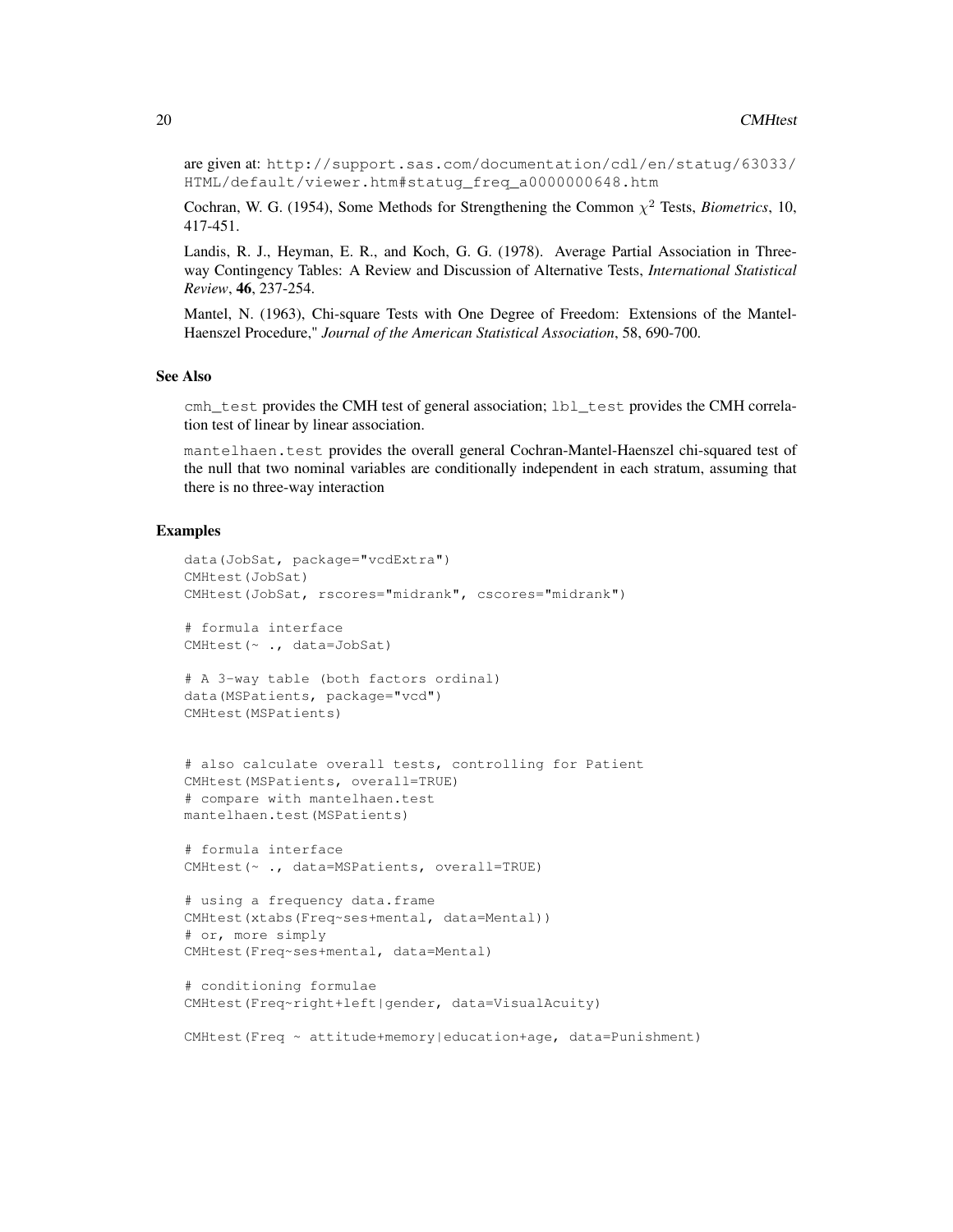# collapse.table 21

```
# Stokes etal, Table 5.1, p 92: two unordered factors
parties <- matrix(
c(221, 160, 360, 140,
  200, 291, 160, 311,
  208, 106, 316, 97), nrow=3, ncol=4, byrow=TRUE)
dimnames(parties) <- list(party=c("Dem", "Indep", "Rep"),
            neighborhood=c("Bayside", "Highland", "Longview", "Sheffield"))
CMHtest(parties, rscores=NULL, cscores=NULL)
# compare with Pearson chisquare
chisq.test(parties)
```
collapse.table *Collapse Levels of a Table*

## Description

Collapse (or re-label) variables in a a contingency table, array or ftable object by re-assigning levels of the table variables.

# Usage

collapse.table(table, ...)

#### Arguments

| table                   | A table, array or ftable object                                                     |
|-------------------------|-------------------------------------------------------------------------------------|
| $\cdot$ $\cdot$ $\cdot$ | A collection of one or more assignments of factors of the table to a list of levels |

# Details

Each of the ... arguments must be of the form variable = levels, where variable is the name of one of the table dimensions, and levels is a character or numeric vector of length equal to the corresponding dimension of the table.

# Value

A xtabs and table object, representing the original table with one or more of its factors collapsed or rearranged into other levels.

## Author(s)

Michael Friendly

# See Also

expand.dft expands a frequency data frame to case form.

margin.table "collapses" a table in a different way, by summing over table dimensions.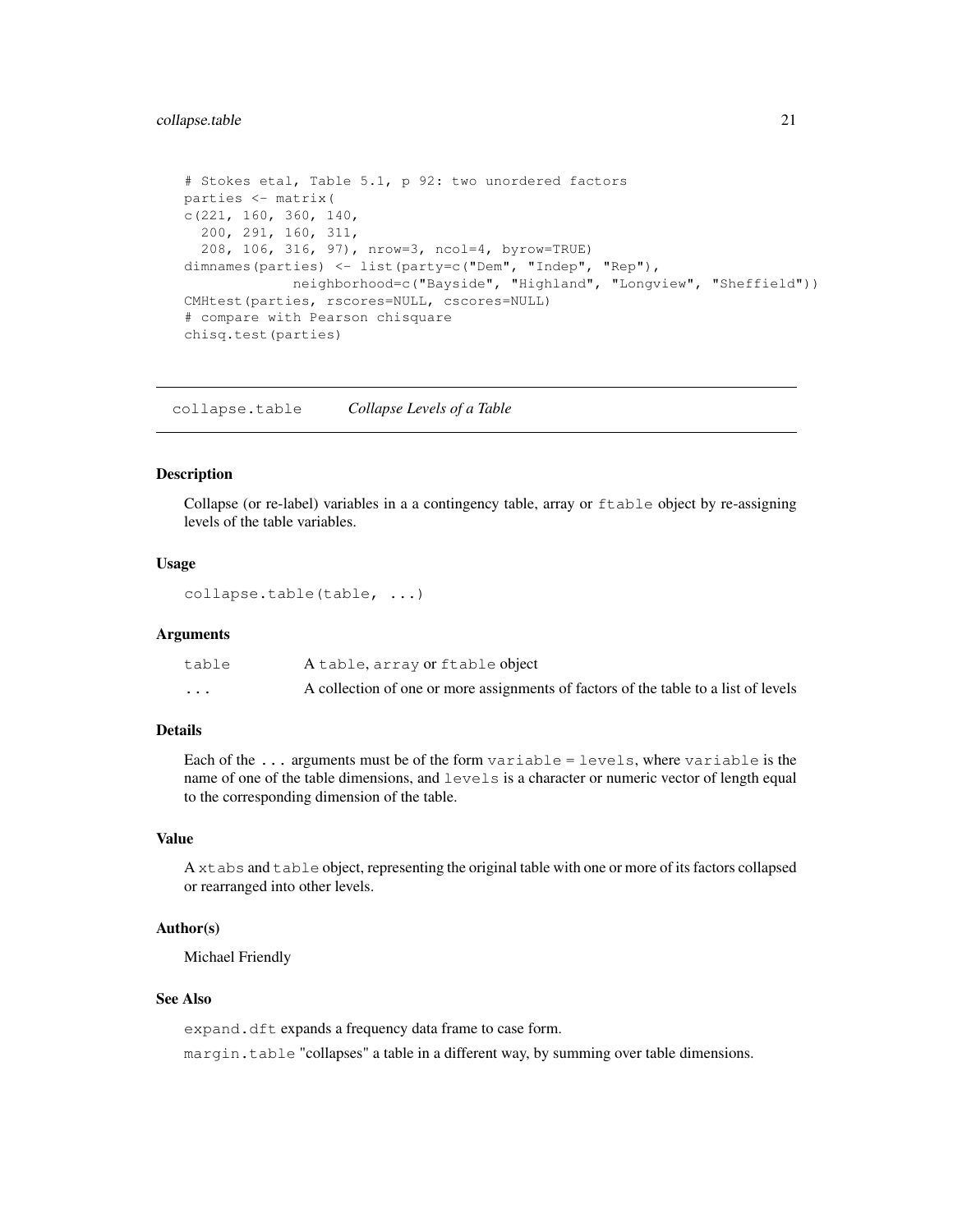# Examples

```
# create some sample data in table form
sex <- c("Male", "Female")
age <- letters[1:6]
education <- c("low", 'med', 'high')
data <- expand.grid(sex=sex, age=age, education=education)
counts <- rpois(36, 100)
data <- cbind(data, counts)
t1 <- xtabs(counts \sim sex + age + education, data=data)
structable(t1)
## age a b c d e f
## sex education
## Male low 119 101 109 85 99 93
## med 94 98 103 108 84 84
% ## high 81 88 96 110 100 92<br>## Female low 107 104 95 86 103 96<br>## med 104 98 94 95 110 106
                   107 104 95 86 103 96
                   104 98 94 95 110 106
## high 93 85 90 109 99 86
# collapse age to 3 levels
t2 <- collapse.table(t1, age=c("A", "A", "B", "B", "C", "C"))
structable(t2)
## age A B C
## sex education
## Male low 220 194 192
## med 192 211 168
## high 169 206 192
## Female low 211 181 199
## med 202 189 216
## high 178 199 185
# collapse age to 3 levels and pool education: "low" and "med" to "low"
t3 <- collapse.table(t1, age=c("A", "A", "B", "B", "C", "C"),
   education=c("low", "low", "high"))
structable(t3)
## age A B C
## sex education
## Male low 412 405 360<br>## high 169 206 192
## high 169 206 192
## Female low 413 370 415
## high 178 199 185
# change labels for levels of education to 1:3
t4 <- collapse.table(t1, education=1:3)
```
structable(t4)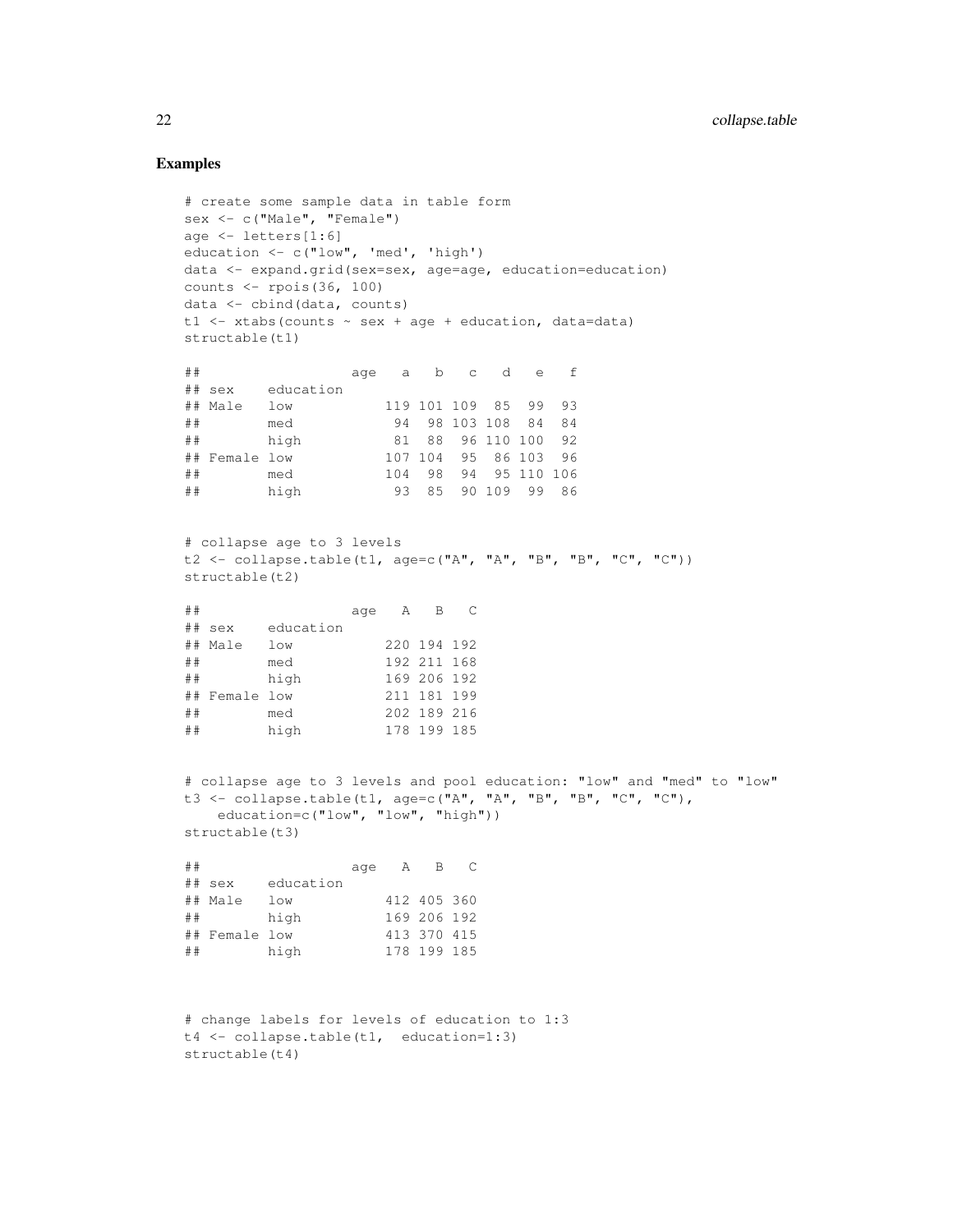#### Cormorants 23

| ## | structable(t4) |               | age | a   | b   | $\mathbb{C}$ | d          | e          | f  |
|----|----------------|---------------|-----|-----|-----|--------------|------------|------------|----|
| ## | sex            | education     |     |     |     |              |            |            |    |
| ## | Male           | $\mathbf{1}$  |     |     |     | 119 101 109  | 85         | 99         | 93 |
| ## |                | $\mathcal{D}$ |     | 94  |     | 98 103 108   |            | 84         | 84 |
| ## |                | 3             |     | 81  | 88  |              | 96 110 100 |            | 92 |
| ## | Female 1       |               |     | 107 | 104 | 95           |            | 86 103     | 96 |
| ## |                | 2.            |     | 104 | 98  | 94           |            | 95 110 106 |    |
| ## |                | 3             |     | 93  | 85  | 90           | 109        | 99         | 86 |
|    |                |               |     |     |     |              |            |            |    |

Cormorants *Advertising Behavior by Males Cormorants*

# Description

Male double-crested cormorants use advertising behavior to attract females for breeding. In this study by Meagan McRae (2015), cormorants were observed two or three times a week at six stations in a tree-nesting colony for an entire season, April 10, 2014-July 10, 2014. The number of advertising birds was counted and these observations were classified by characteristics of the trees and nests.

The goal is to determine how this behavior varies temporally over the season and spatially, as well as with characteristics of nesting sites.

#### Usage

data("Cormorants")

#### Format

A data frame with 343 observations on the following 8 variables.

category Time of season, divided into 3 categories based on breeding chronology, an ordered factor with levels Pre < Incubation < Chicks Present

week Week of the season

- station Station of observations on two different peninsulas in a park, a factor with levels B1 B2 C1 C2 C3 C4
- nest Type of nest, an ordered factor with levels no < partial < full
- height Relative height of bird in the tree, an ordered factor with levels low < mid < high
- density Number of other nests in the tree, an ordered factor with levels zero < few < moderate < high

tree\_health Health of the tree the bird is advertising in, a factor with levels dead healthy count Number of birds advertising, a numeric vector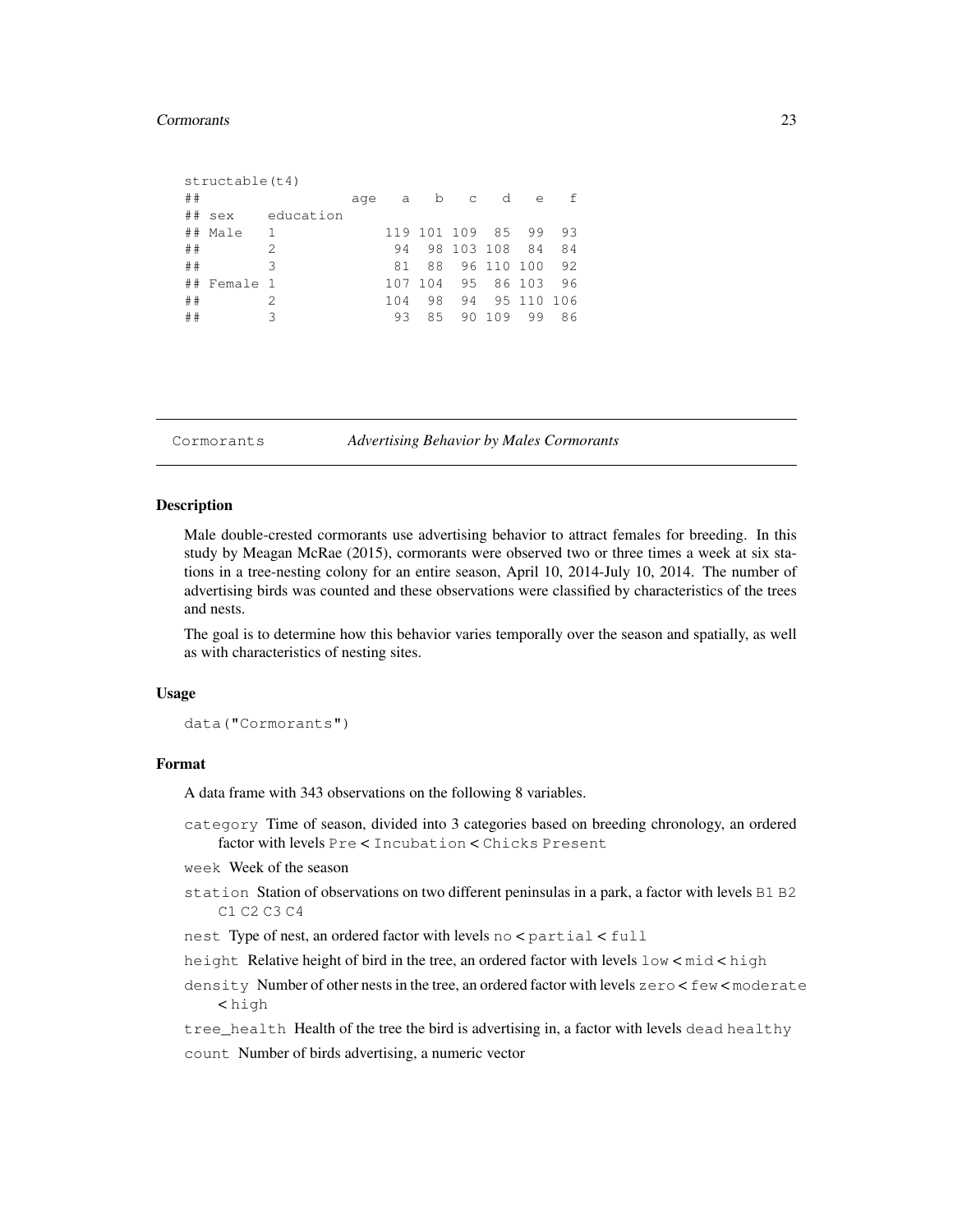# Details

Observations were made on only 2 days in weeks 3 and 4, but 3 days in all other weeks. One should use log(days) as an offset, so that the response measures rate.

```
Cormorants$days <-ifelse(Cormorants$week %in% 3:4,2,3)
```
# Source

McRae, M. (2015). Spatial, Habitat and Frequency Changes in Double-crested Cormorant Advertising Display in a Tree-nesting Colony. Unpublished MA project, Environmental Studies, York University.

#### Examples

```
data(Cormorants)
str(Cormorants)
if (require("ggplot2")) {
 print(ggplot(Cormorants, aes(count)) + geom_histogram(binwidth=0.5) +
 labs(x="Number of birds advertising"))
# Quick look at the data, on the log scale, for plots of `count ~ week`,
   stratified by something else.
 print(ggplot(Cormorants, aes(week, count, color=height)) + geom_jitter() +
 stat_smooth(method="loess", size=2) + scale_y_log10(breaks=c(1,2,5,10)) +
 geom_vline(xintercept=c(4.5, 9.5)))
}
# ### models using week
fit1 <-glm(count ~ week + station + nest + height + density + tree_health, data=Cormorants,
   family = poisson)
if (requireNamespace("car"))
 car::Anova(fit1)
# plot fitted effects
if (requireNamespace("effects"))
 plot(effects::allEffects(fit1))
```
Crossings *Crossings Interaction of Factors*

#### **Description**

Given two ordered factors in a square, n x n frequency table, Crossings creates an n-1 column matrix corresponding to different degrees of difficulty in crossing from one level to the next, as described by Goodman (1972).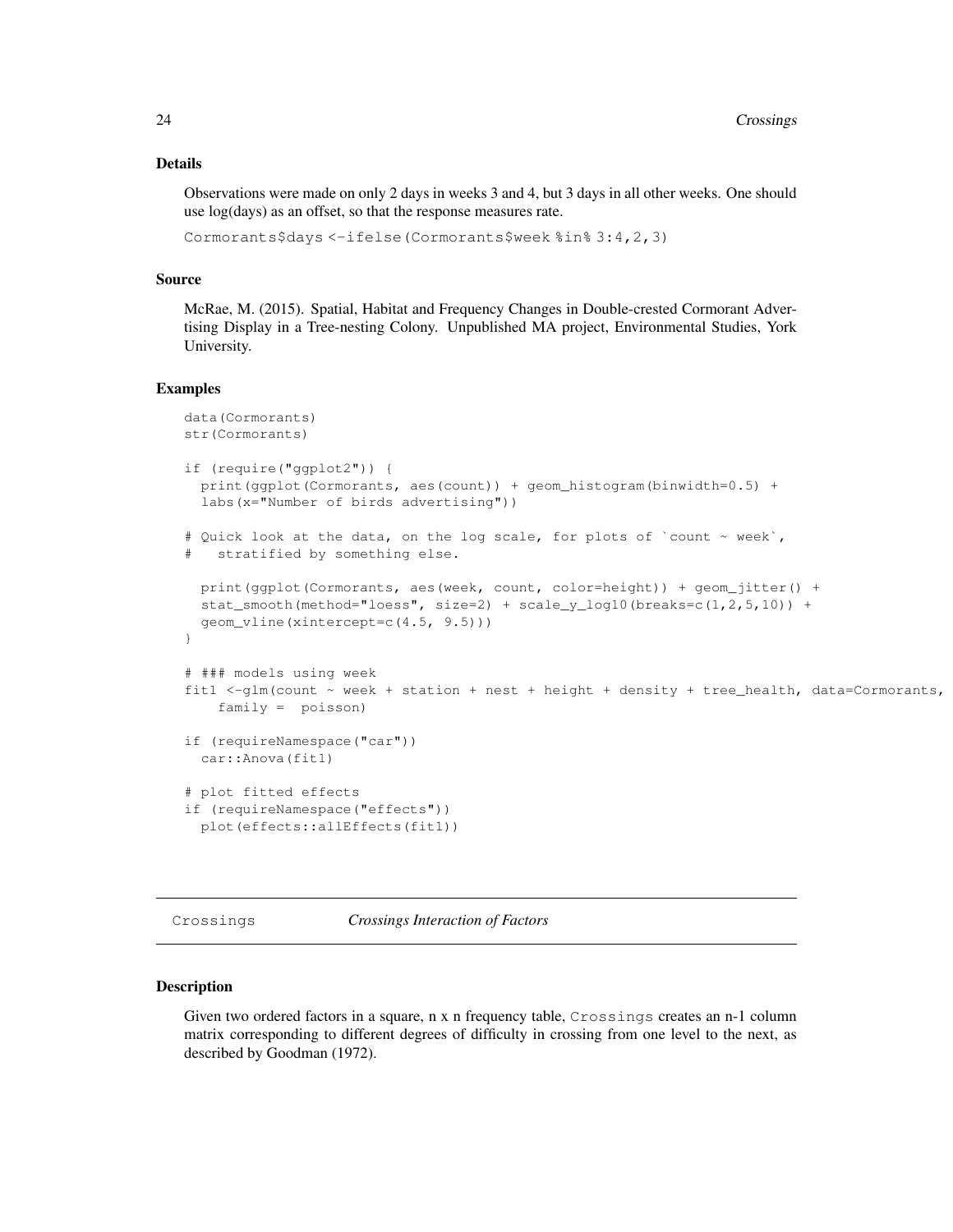#### Crossings 25

# Usage

Crossings(...)

# Arguments

... Two factors

### Value

For two factors of n levels, returns a binary indicator matrix of  $n * n$  rows and  $n-1$  columns.

#### Author(s)

Michael Friendly and Heather Turner

# References

Goodman, L. (1972). Some multiplicative models for the analysis of cross-classified data. In: *Proceedings of the Sixth Berkeley Symposium on Mathematical Statistics and Probability*, Berkeley, CA: University of California Press, pp. 649-696.

# See Also

glm, gnm for model fitting functions for frequency tables

Diag, Mult, Symm, Topo for similar extensions to terms in model formulas.

# Examples

LRstats(hauser.CRdiag)

```
data(Hauser79)
# display table
structable(~Father+Son, data=Hauser79)
hauser.indep <- gnm(Freq ~ Father + Son, data=Hauser79, family=poisson)
hauser.CR <- update(hauser.indep, ~ . + Crossings(Father,Son))
LRstats(hauser.CR)
hauser.CRdiag <- update(hauser.indep, ~ . + Crossings(Father,Son) + Diag(Father,Son))
```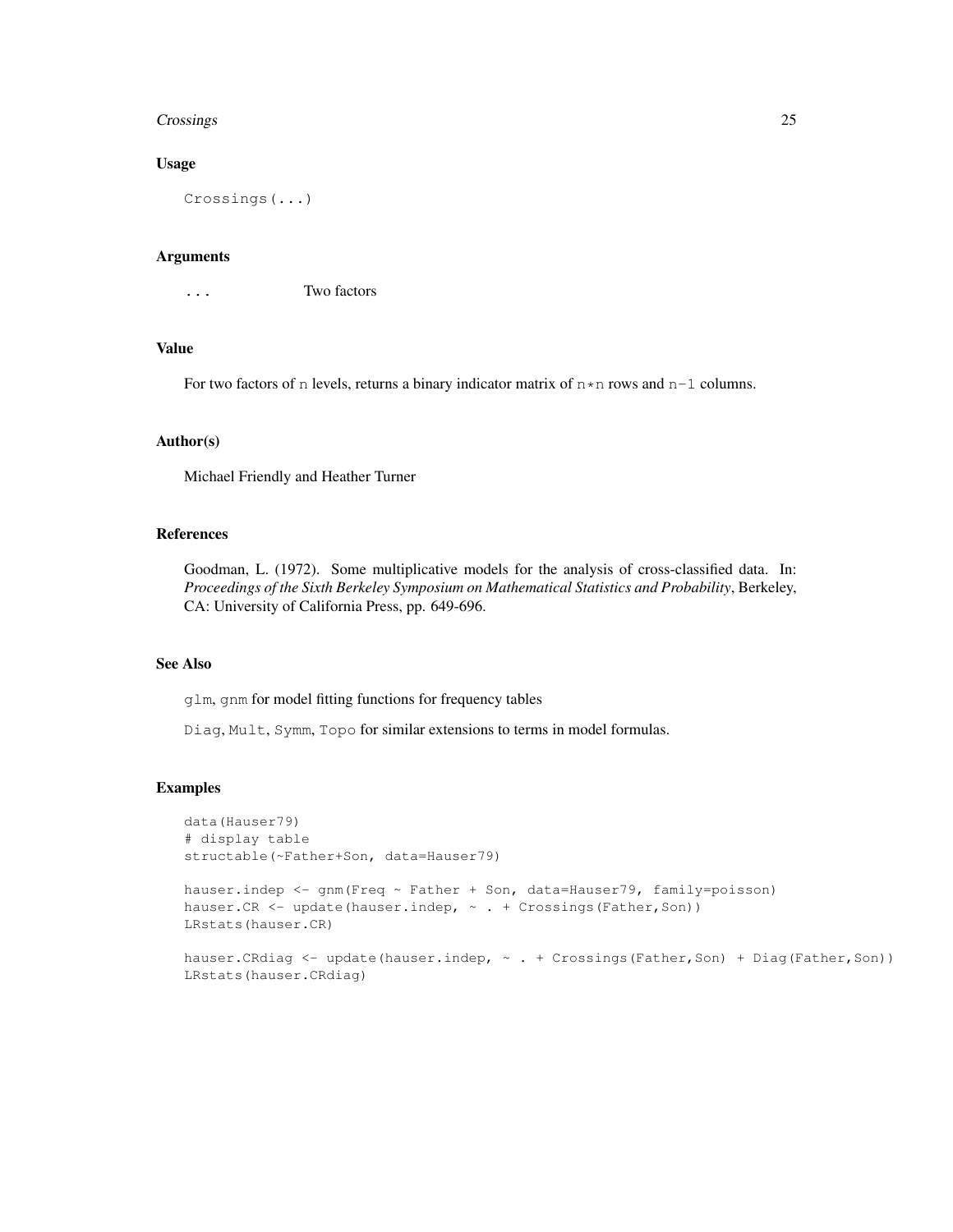cut fac acts like cut, dividing the range of x into intervals and coding the values in x according in which interval they fall. However, it gives nicer labels for the factor levels and by default chooses convenient breaks among the values based on deciles.

It is particularly useful for plots in which one wants to make a numeric variable discrete for the purpose of getting boxplots, spinograms or mosaic plots.

#### Usage

```
cutfac(x, breaks = NULL, q = 10)
```
## Arguments

| $\mathsf{X}$                                                                                                                                                                         | a numeric vector which is to be converted to a factor by cutting                        |  |
|--------------------------------------------------------------------------------------------------------------------------------------------------------------------------------------|-----------------------------------------------------------------------------------------|--|
| either a numeric vector of two or more unique cut points or a single number<br>breaks<br>(greater than or equal to 2) giving the number of intervals into which $x$ is to be<br>cut. |                                                                                         |  |
| q                                                                                                                                                                                    | the number of quantile groups used to define breaks, if that has not been<br>specified. |  |

## Details

By default, cut chooses breaks by equal lengths of the range of  $x$ , whereas cutfac uses quantile to choose breaks of roughly equal count.

#### Value

A factor corresponding to x is returned

#### Author(s)

Achim Zeileis

## References

Friendly, M. and Meyer, D. (2016). *Discrete Data Analysis with R: Visualization and Modeling Techniques for Categorical and Count Data*. Boca Raton, FL: Chapman & Hall/CRC. http: //ddar.datavis.ca.

# See Also

cut, quantile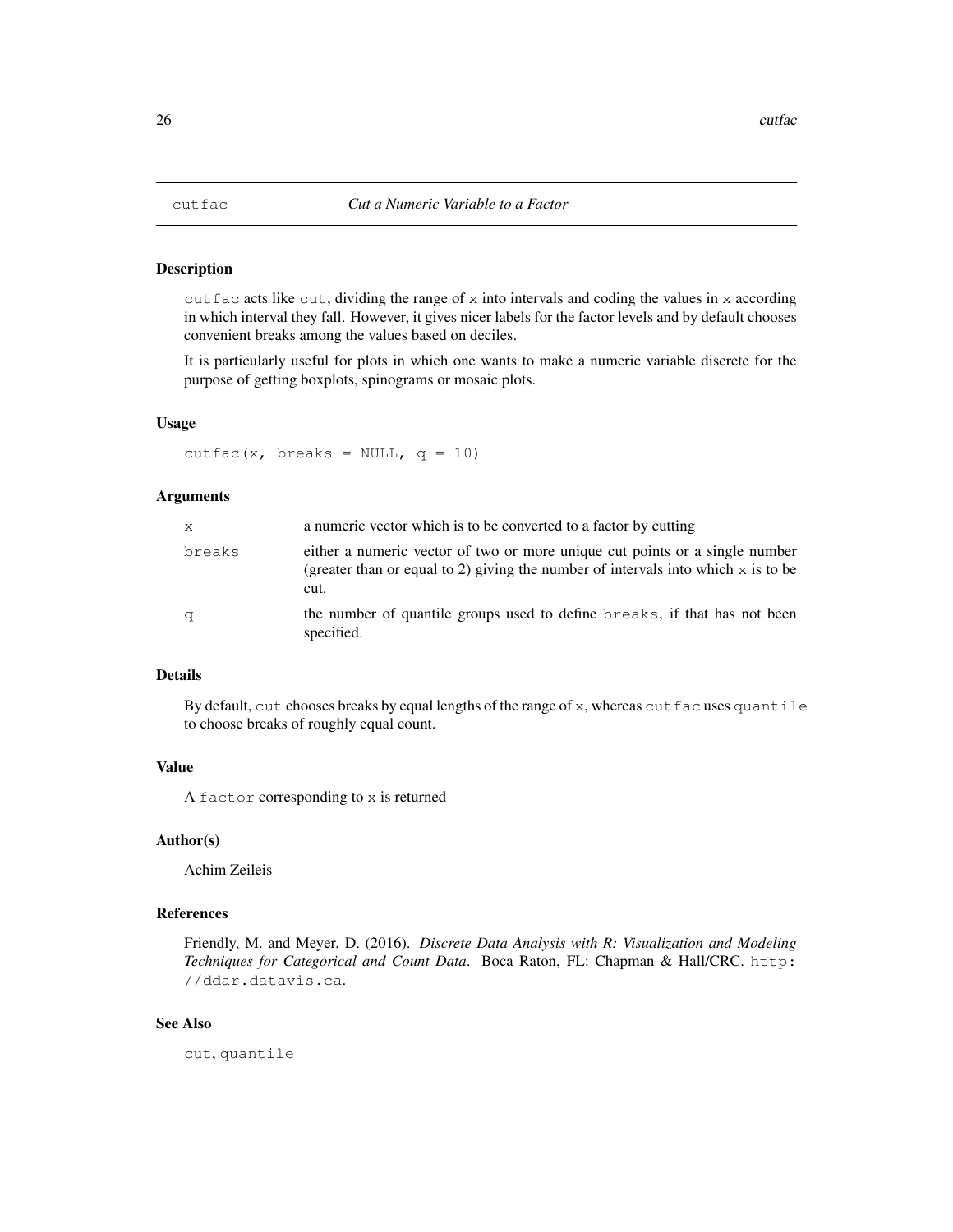# CyclingDeaths 27

## Examples

```
if (require(AER)) {
data("NMES1988", package="AER")
nmes <- NMES1988[, c(1, 6:8, 13, 15, 18)]
plot(log(visits+1) ~ cutfac(chronic), data = nmes,
  ylab = "Physician office visits (log scale)",
  xlab = "Number of chronic conditions", main = "chronic")
plot(log(visits+1) ~ cutfac(hospital, c(0:2, 8)), data = nmes,
  ylab = "Physician office visits (log scale)",
  xlab = "Number of hospital stays", main = "hospital")
}
```
CyclingDeaths *London Cycling Deaths*

## Description

A data frame containing the number of deaths of cyclists in London from 2005 through 2012 in each fortnightly period. Aberdein & Spiegelhalter (2013) discuss these data in relation to the observation that six cyclists died in London between Nov. 5 and Nov. 13, 2013.

#### Usage

data(CyclingDeaths)

# Format

A data frame with 208 observations on the following 2 variables.

date a Date deaths number of deaths, a numeric vector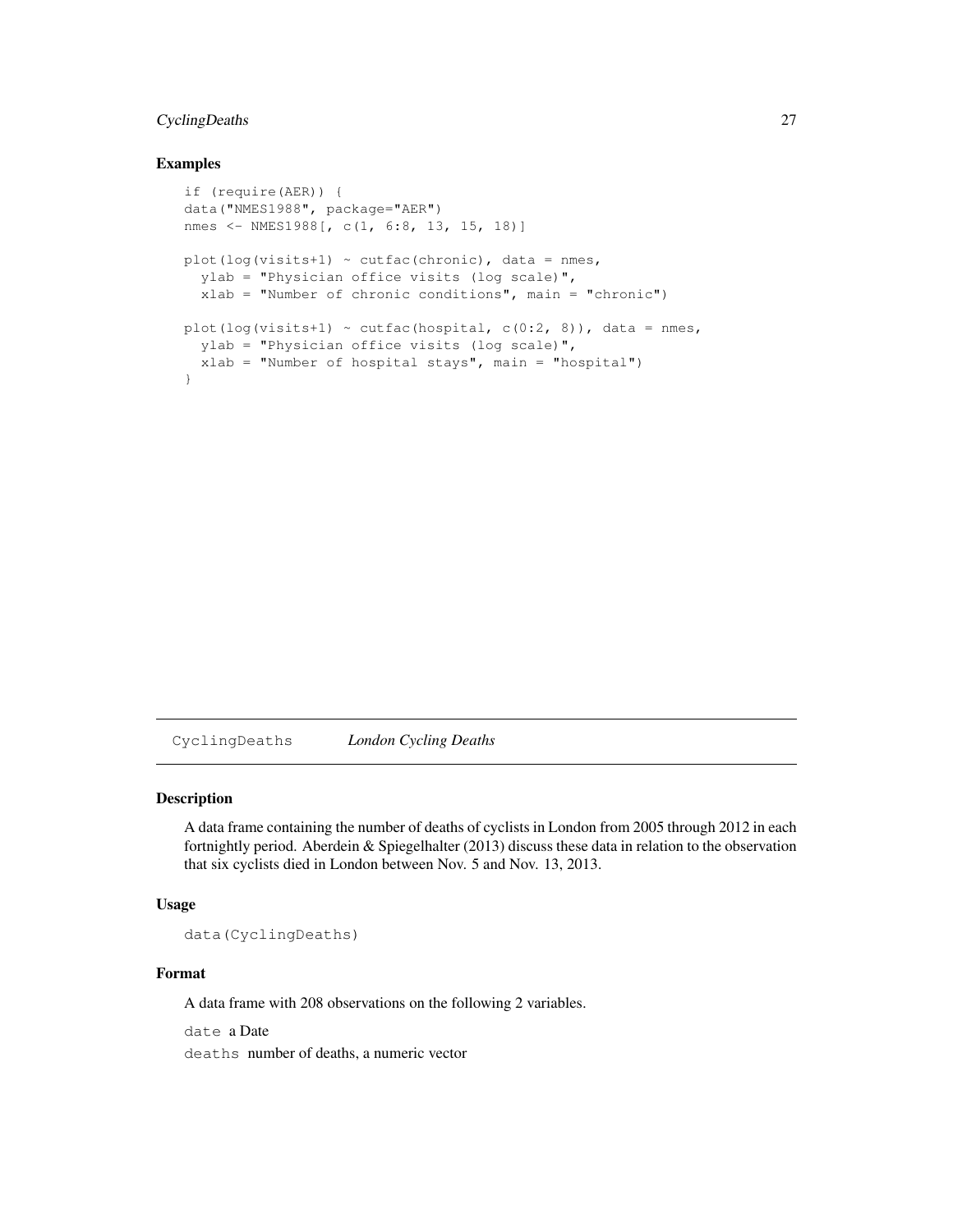#### Source

```
https://data.gov.uk/dataset/cb7ae6f0-4be6-4935-9277-47e5ce24a11f/road-safety-data,
STATS 19 data, 2005-2012, using the files Casualty0512.csv and Accidents0512.csv
```
#### References

Aberdein, Jody and Spiegelhalter, David (2013). Have London's roads become more dangerous for cyclists? *Significance*, 10(6), 46–48.

## Examples

```
data(CyclingDeaths)
plot(deaths ~ date, data=CyclingDeaths, type="h",
lwd=3, ylab="Number of deaths", axes=FALSE)
axis(1, at=seq(as.Date('2005-01-01'), by='years', length.out=9), labels=2005:2013)
axis(2, at=0:3)
# make a one-way frequency table
CyclingDeaths.tab <- table(CyclingDeaths$deaths)
gf <- goodfit(CyclingDeaths.tab)
gf
summary(gf)
rootogram(gf, xlab="Number of Deaths")
distplot(CyclingDeaths.tab)
# prob of 6 or more deaths in one fortnight
lambda <- gf$par$lambda
ppois(5, lambda, lower.tail=FALSE)
```
datasets *Information on Data Sets in Packages*

#### Description

The data function is used both to load data sets from packages, and give a display of the names and titles of data sets in one or more packages, however it does not return a result that can be easily used to get additional information about the nature of data sets in packages.

The datasets() function is designed to produce a more useful summary display of data sets in one or more packages. It extracts the class and dimension information (dim or codelength) of each item, and formats these to provide additional descriptors.

#### Usage

```
datasets(package, allClass=FALSE,
    incPackage=length(package) > 1,
   maxTitle=NULL)
```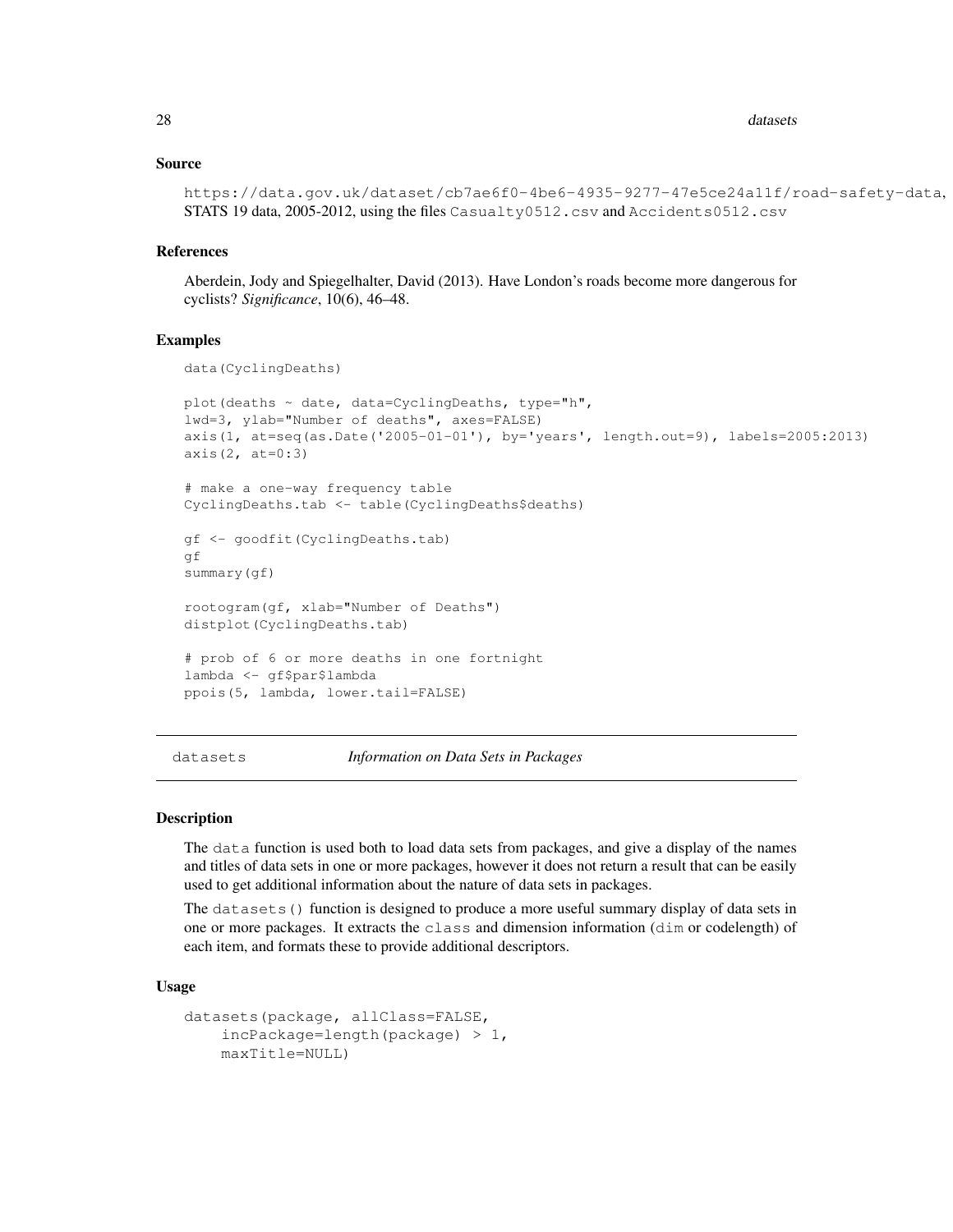# DaytonSurvey 29

# Arguments

| package    | a character vector giving the package(s) to look in                    |
|------------|------------------------------------------------------------------------|
| allClass   | include all classes of the item (TRUE) or just the last class (FALSE)? |
| incPackage | include the package name in result?                                    |
| maxTitle   | maximum length of data set Title                                       |

# Details

The requested packages must be installed, and are silently loaded in order to extract class and size information.

## Value

A data.frame whose rows correspond to data sets found in package. The columns (for a single package) are:

| Item  | data set name                                     |
|-------|---------------------------------------------------|
| class | class                                             |
| dim   | an abbreviation of the dimensions of the data set |
| Title | data set title                                    |

# Author(s)

Michael Friendly, with R-help from Curt Seeliger

# See Also

data,

# Examples

```
datasets("vcdExtra")
datasets(c("vcd", "vcdExtra"))
datasets("datasets", maxTitle=50)
```
DaytonSurvey *Dayton Student Survey on Substance Use*

# Description

This data, from Agresti (2002), Table 9.1, gives the result of a 1992 survey in Dayton Ohio of 2276 high school seniors on whether they had ever used alcohol, cigarettes and marijuana.

# Usage

data(DaytonSurvey)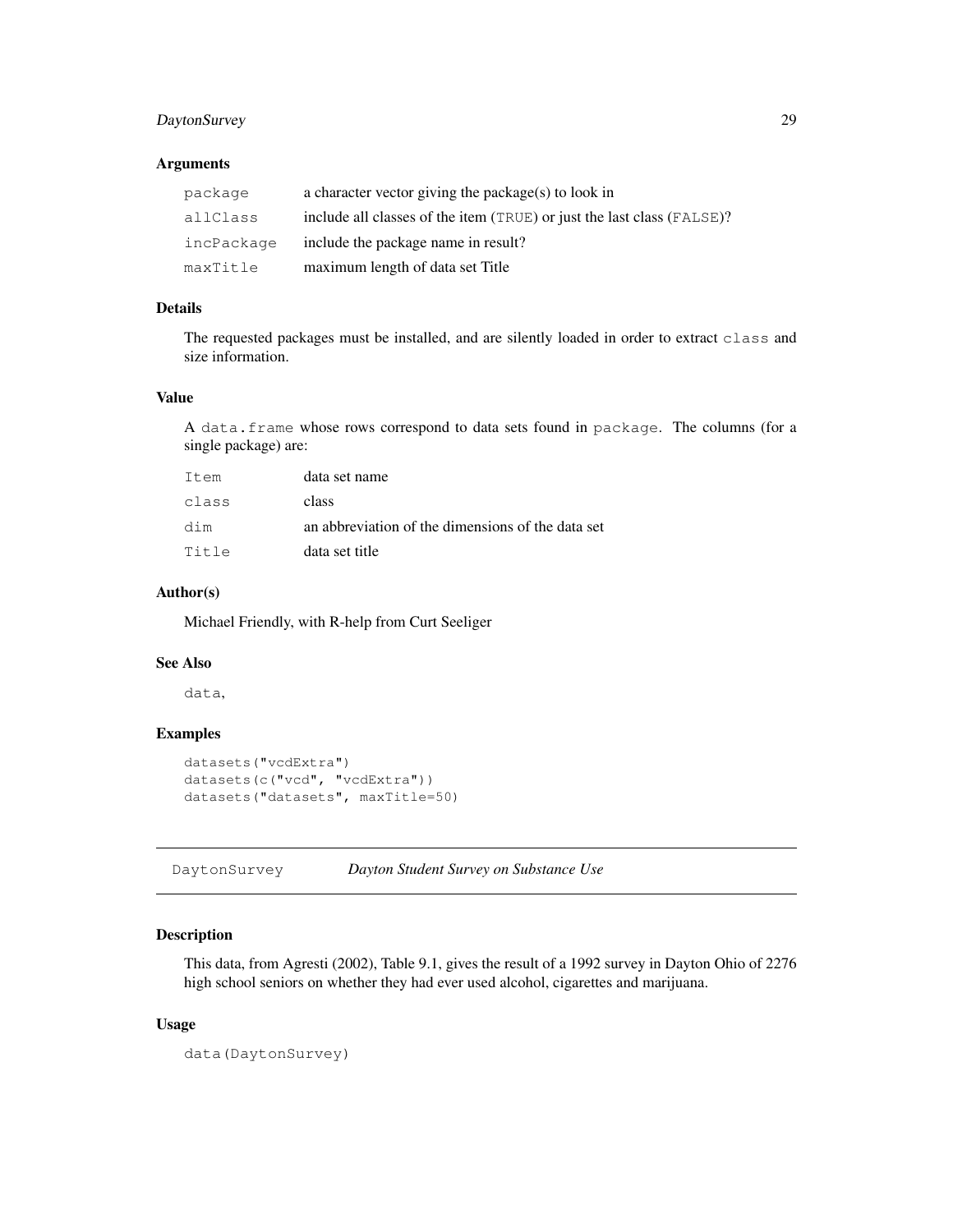#### Format

A frequency data frame with 32 observations on the following 6 variables.

cigarette a factor with levels Yes No alcohol a factor with levels Yes No marijuana a factor with levels Yes No sex a factor with levels female male race a factor with levels white other Freq a numeric vector

## Details

Agresti uses the letters  $G$  (sex),  $R$  (race),  $A$  (alcohol),  $C$  (cigarette),  $M$  (marijuana) to refer to the table variables, and this usage is followed in the examples below.

Background variables include  $s \in \mathbb{R}$  and  $r \in \mathbb{R}$  respondent (GR), typically treated as explanatory, so that any model for the full table should include the term sex:race. Models for the reduced table, collapsed over  $s \in \mathbb{R}$  and  $r \in \mathbb{R}$  are not entirely unreasonable, but don't permit the estimation of the effects of these variables on the responses.

The full 5-way table contains a number of cells with counts of 0 or 1, as well as many cells with large counts, and even the ACM table collapsed over GR has some small cell counts. Consequently, residuals for these models in mosaic displays are best represented as standardized (adjusted) residuals.

#### Source

Agresti, A. (2002). *Categorical Data Analysis*, 2nd Ed., New York: Wiley-Interscience, Table 9.1, p. 362.

## References

Thompson, L. (2009). *R (and S-PLUS) Manual to Accompany Agresti's Categorical Data*, http://www.stat.ufl.edu/~aa/cda/Th

#### Examples

```
data(DaytonSurvey)
mod.GR \leq qlm(Freq \sim . + sex*race, data=DaytonSurvey, family=poisson) # mutual independence
mod.homog.assoc <- glm(Freq ~ .^2, data=DaytonSurvey, family=poisson) # homogeneous associa
# collapse over sex and race
Dayton.ACM <- aggregate(Freq ~ cigarette+alcohol+marijuana, data=DaytonSurvey, FUN=sum)
```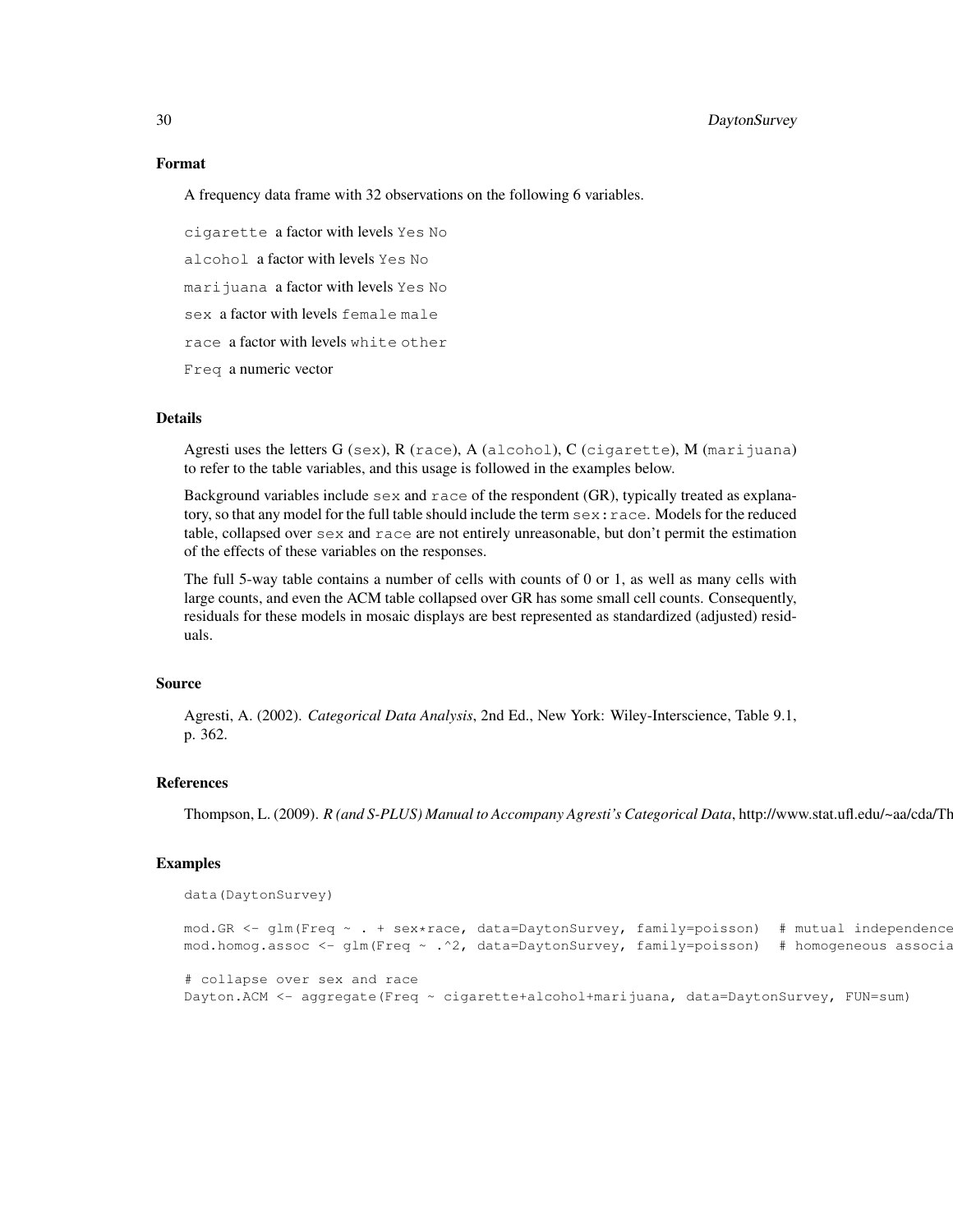This one-way table gives the type-token distribution of the number of dependencies declared in 4983 packages listed on CRAN on January 17, 2014.

#### Usage

```
data(Depends)
```
# Format

The format is: 'table' int [1:15(1d)] 986 1347 993 685 375 298 155 65 32 19 ... - attr(\*, "dimnames")=List of 1 ..\$ Depends: chr [1:15] "0" "1" "2" "3" ...

### Source

Using code from https://blog.revolutionanalytics.com/2013/12/a-look-at-the-distribution html

# Examples

```
data(Depends)
plot(Depends, xlab="Number of Dependencies", ylab="Number of R Packages", lwd=8)
## Not run:
# The code below, from Joseph Rickert, downloads and tabulates the data
p <- as.data.frame(available.packages(),stringsAsFactors=FALSE)
names(p)
pkgs \le - data.frame(p[,c(1,4)]) \qquad # Pick out Package names and Depends
row.names(pkgs) <- NULL # Get rid of row names
pkgs <- pkgs[complete.cases(pkgs[,2]),] # Remove NAs
pkgs$Depends2 <-strsplit(pkgs$Depends,",") # split list of Depends
pkgs$numDepends <- as.numeric(lapply(pkgs$Depends2,length)) # Count number of dependencies i
zeros \leq c(rep(0,dim(p)[1] - dim(pkgs)[1])) # Account for packages with no dependencies
Deps <- as.vector(c(zeros,pkgs$numDepends)) # Set up to tablate
Depends <- table(Deps)
```
## End(Not run)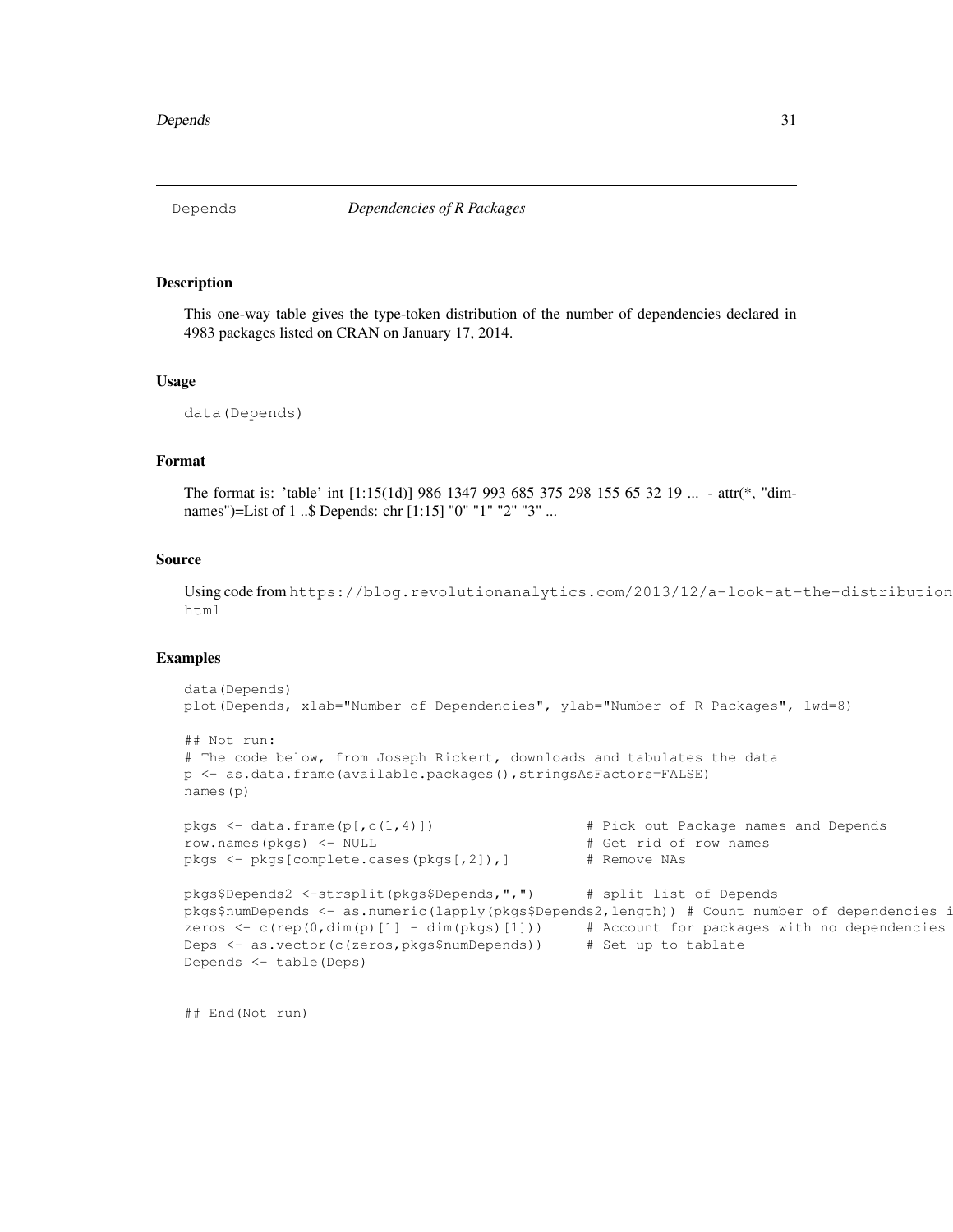Cross-classification of a sample of 1008 consumers according to (a) the softness of the laundry water used, (b) previous use of detergent Brand M, (c) the temperature of laundry water used and (d) expressed preference for Brand X or Brand M in a blind trial.

## Usage

```
data(Detergent)
```
# Format

A 4-dimensional array resulting from cross-tabulating 4 variables for 1008 observations. The variable names and their levels are:

| No Name       | Levels                                    |
|---------------|-------------------------------------------|
| 1 Temperature | "High", "Low"                             |
| 2 M User      | "Yes", "No"                               |
| 3 Preference  | "Brand X", "Brand M"                      |
|               | 4 Water softness "Soft", "Medium", "Hard" |

#### Source

Fienberg, S. E. (1980). *The Analysis of Cross-Classified Categorical Data* Cambridge, MA: MIT Press, p. 71.

# References

Ries, P. N. & Smith, H. (1963). The use of chi-square for preference testing in multidimensional problems. *Chemical Engineering Progress*, 59, 39-43.

# Examples

```
data(Detergent)
```
# example goes here mosaic(Detergent, shade=TRUE)

```
require(MASS)
(det.mod0 <- loglm(~ Preference + Temperature + M_User + Water_softness, data=Detergent))
# examine addition of two-way terms
add1(det.mod0, ~ .^2, test="Chisq")
```

```
# model for Preference as a response
```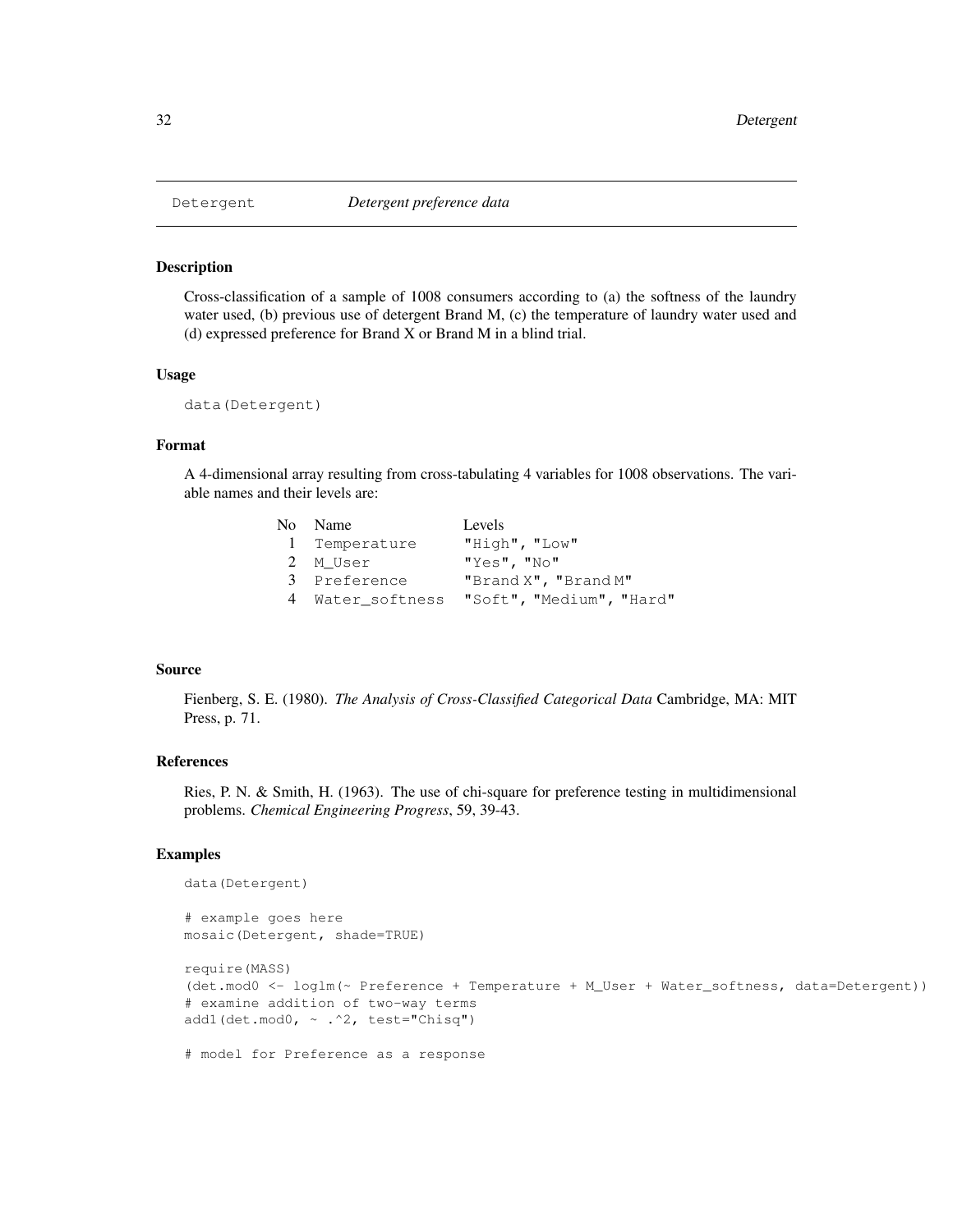#### Donner 33

```
(det.mod1 <- loglm(~ Preference + (Temperature * M_User * Water_softness), data=Detergent))
mosaic(det.mod0)
```
Donner *Survival in the Donner Party*

#### **Description**

This data frame contains information on the members of the Donner Party, a group of people who attempted to migrate to California in 1846. They were trapped by an early blizzard on the eastern side of the Sierra Nevada mountains, and before they could be rescued, nearly half of the party had died.

What factors affected who lived and who died?

#### Usage

data(Donner)

## Format

A data frame with 90 observations on the following 5 variables.

family family name, a factor with 10 levels

age age of person, a numeric vector

sex a factor with levels Female Male

survived a numeric vector, 0 or 1

death date of death for those who died before rescue, a POSIXct

## Details

This data frame uses the person's name as row labels. family reflects a recoding of the last names of individuals to reduce the number of factor levels. The main families in the Donner party were: Donner, Graves, Breen and Reed. The families of Murphy, Foster and Pike are grouped as 'MurFosPik', those of Fosdick and Wolfinger are coded as 'FosdWolf', and all others as 'Other'.

#### Source

D. K. Grayson, 1990, "Donner party deaths: A demographic assessment", *J. Anthropological Research*, 46, 223-242.

Johnson, K. (1996). *Unfortunate Emigrants: Narratives of the Donner Party*. Logan, UT: Utah State University Press. Additions, and dates of death from http://user.xmission.com/ ~octa/DonnerParty/Roster.htm.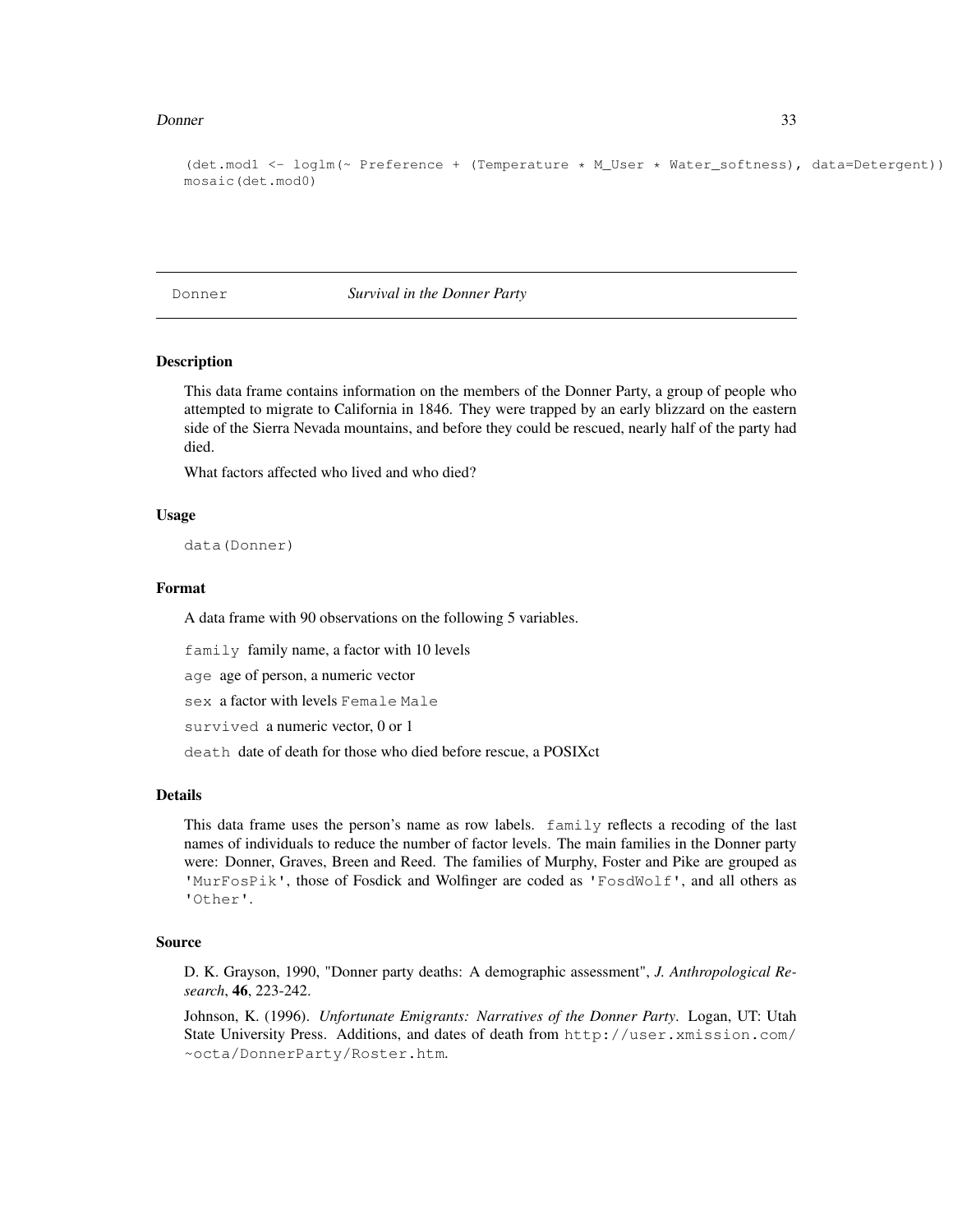#### References

Ramsey, F.L. and Schafer, D.W. (2002). *The Statistical Sleuth: A Course in Methods of Data Analysis*, (2nd ed), Duxbury.

Friendly, M. and Meyer, D. (2016). *Discrete Data Analysis with R: Visualization and Modeling Techniques for Categorical and Count Data*. Boca Raton, FL: Chapman & Hall/CRC. http: //ddar.datavis.ca.

## See Also

donner in alr3, case2001 in Sleuth2(adults only) provide similar data sets.

## Examples

```
# conditional density plots
op <- par(mfrow=c(1,2), cex.lab=1.5)
cdplot(factor(survived) ~ age, subset=sex=='Male', data=Donner,
    main="Donner party: Males", ylevels=2:1, ylab="Survived", yaxlabels=c("yes", "no"))
with(Donner, rug(jitter(age[sex=="Male"]), col="white", quiet=TRUE))
cdplot(factor(survived) ~ age, subset=sex == 'Female', data=Donner,
    main="Donner party: Females", ylevels=2:1, ylab="Survived", yaxlabels=c("yes", "no"))
with(Donner, rug(jitter(age[sex == "Female"]), col= "white", quiet=TRUE))
par(op)
# fit some models
(mod 1 < -qlm(survived ~ aqe + sex, data=Donner, family=binomial)(mod 2 \leftarrow glm(survived \sim age \leftarrow sex, data=Donner, family=binomial)anova(mod2, test="Chisq")
(mod 3 \leftarrow glm(survived \sim poly(age, 2) \leftarrow sex, data=Donner, family=binomial)anova(mod3, test="Chisq")
LRstats(glmlist(mod1, mod2, mod3))
# plot fitted probabilities from mod2 and mod3
# idea from: http://www.ling.upenn.edu/~joseff/rstudy/summer2010_ggplot2_intro.html
library(ggplot2)
# separate linear fits on age for M/F
ggplot(Donner, aes(age, survived, color = sex)) +
  qeom\_point(position = position\_jitter(height = 0.02, width = 0)) +stat_smooth(method = "glm", method.args = list(family = binomial), formula = y \sim x,
           alpha = 0.2, size=2, aes(fill = sex))
# separate quadratics
qqplot(Donner, aes(aqe, survival, color = sex)) +geom\_point(position = position\_jitter(height = 0.02, width = 0)) +stat_smooth(method = "glm", method.args = list(family = binomial), formula = y \sim poly(x, 2)alpha = 0.2, size=2, aes(fill = sex))
```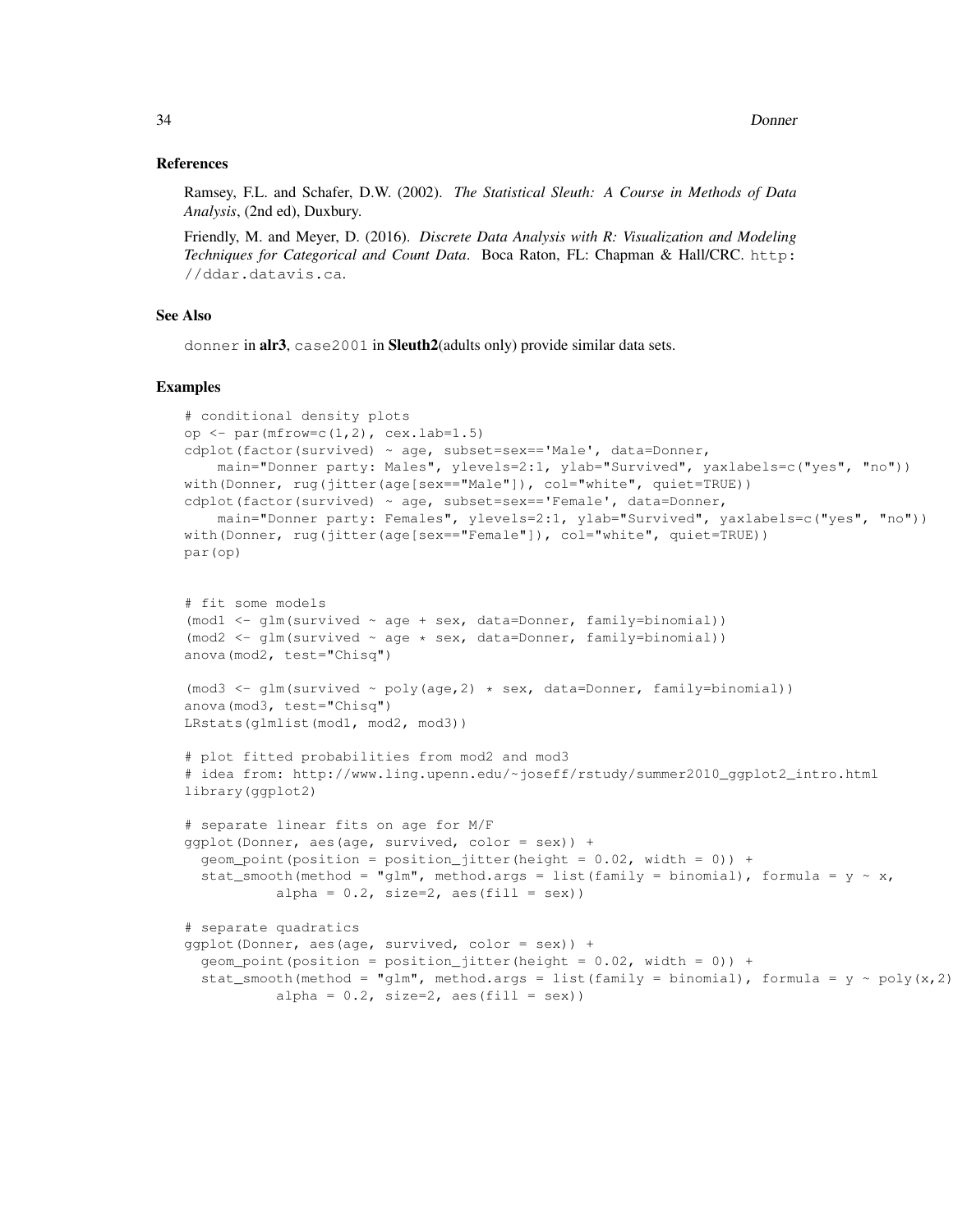This data set gives the results of the 1970 US draft lottery, in the form of a data frame.

# Usage

data(Draft1970)

#### Format

A data frame with 366 observations on the following 3 variables.

Day day of the year, 1:366

Rank draft priority rank of people born on that day

Month an ordered factor with levels Jan < Feb . . . < Dec

#### Details

The draft lottery was used to determine the order in which eligible men would be called to the Selective Service draft. The days of the year (including February 29) were represented by the numbers 1 through 366 written on slips of paper. The slips were placed in separate plastic capsules that were mixed in a shoebox and then dumped into a deep glass jar. Capsules were drawn from the jar one at a time.

The first number drawn was 258 (September 14), so all registrants with that birthday were assigned lottery number Rank 1. The second number drawn corresponded to April 24, and so forth. All men of draft age (born 1944 to 1950) who shared a birthdate would be called to serve at once. The first 195 birthdates drawn were later called to serve in the order they were drawn; the last of these was September 24.

#### Source

Starr, N. (1997). Nonrandom Risk: The 1970 Draft Lottery, *Journal of Statistics Education*, v.5, n.2 http://jse.amstat.org/v5n2/datasets.starr.html

# References

Fienberg, S. E. (1971), "Randomization and Social Affairs: The 1970 Draft Lottery," *Science*, 171, 255-261.

https://en.wikipedia.org/wiki/Draft\_lottery\_(1969)

# See Also

Draft1970table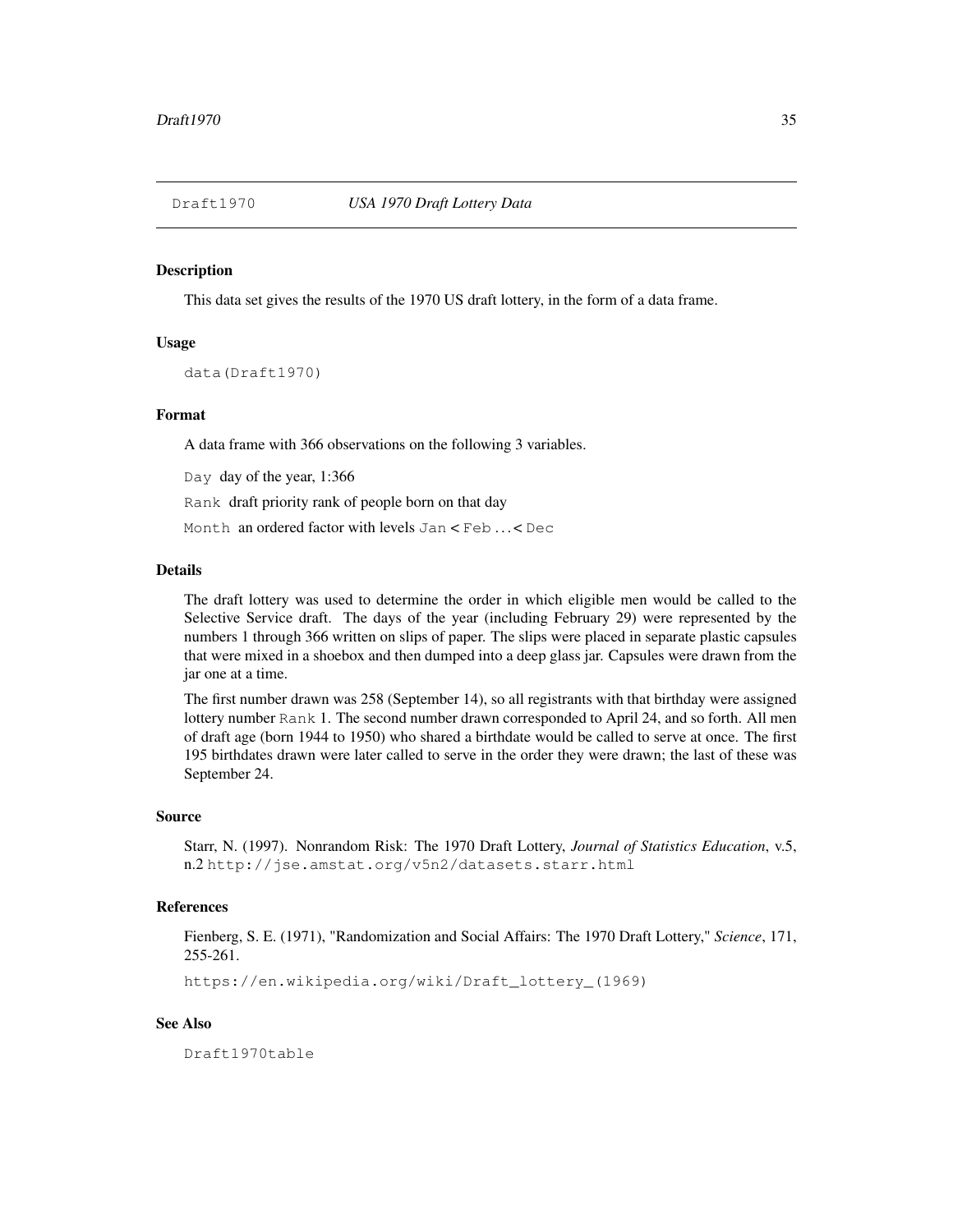# Examples

```
data(Draft1970)
# scatterplot
plot(Rank ~ Day, data=Draft1970)
with(Draft1970, lines(lowess(Day, Rank), col="red", lwd=2))
abline(lm(Rank ~ Day, data=Draff1970), col="blue")# boxplots
plot(Rank ~ Month, data=Draft1970, col="bisque")
lm(Rank ~ Month, data=Draft1970)
anova(lm(Rank ~ Month, data=Draft1970))
# make the table version
Draft1970$Risk <- cut(Draft1970$Rank, breaks=3, labels=c("High", "Med", "Low"))
with(Draft1970, table(Month, Risk))
```
Draft1970table *USA 1970 Draft Lottery Table*

#### Description

This data set gives the results of the 1970 US draft lottery, in the form of a frequency table. The rows are months of the year, Jan–Dec and columns give the number of days in that month which fall into each of three draft risk categories High, Medium, and Low, corresponding to the chances of being called to serve in the US army.

#### Usage

```
data(Draft1970table)
```
# Format

The format is: 'table' int [1:12, 1:3] 9 7 5 8 9 11 12 13 10 9 ... - attr(\*, "dimnames")=List of 2 ..\$ Month: chr [1:12] "Jan" "Feb" "Mar" "Apr" ... ..\$ Risk : chr [1:3] "High" "Med" "Low"

## Details

The lottery numbers are divided into three categories of risk of being called for the draft – High, Medium, and Low – each representing roughly one third of the days in a year. Those birthdays having the highest risk have lottery numbers 1-122, medium risk have numbers 123-244, and the lowest risk category contains lottery numbers 245-366.

## Source

This data is available in several forms, but the table version was obtained from

https://sas.uwaterloo.ca/~rwoldfor/software/eikosograms/data/draft-70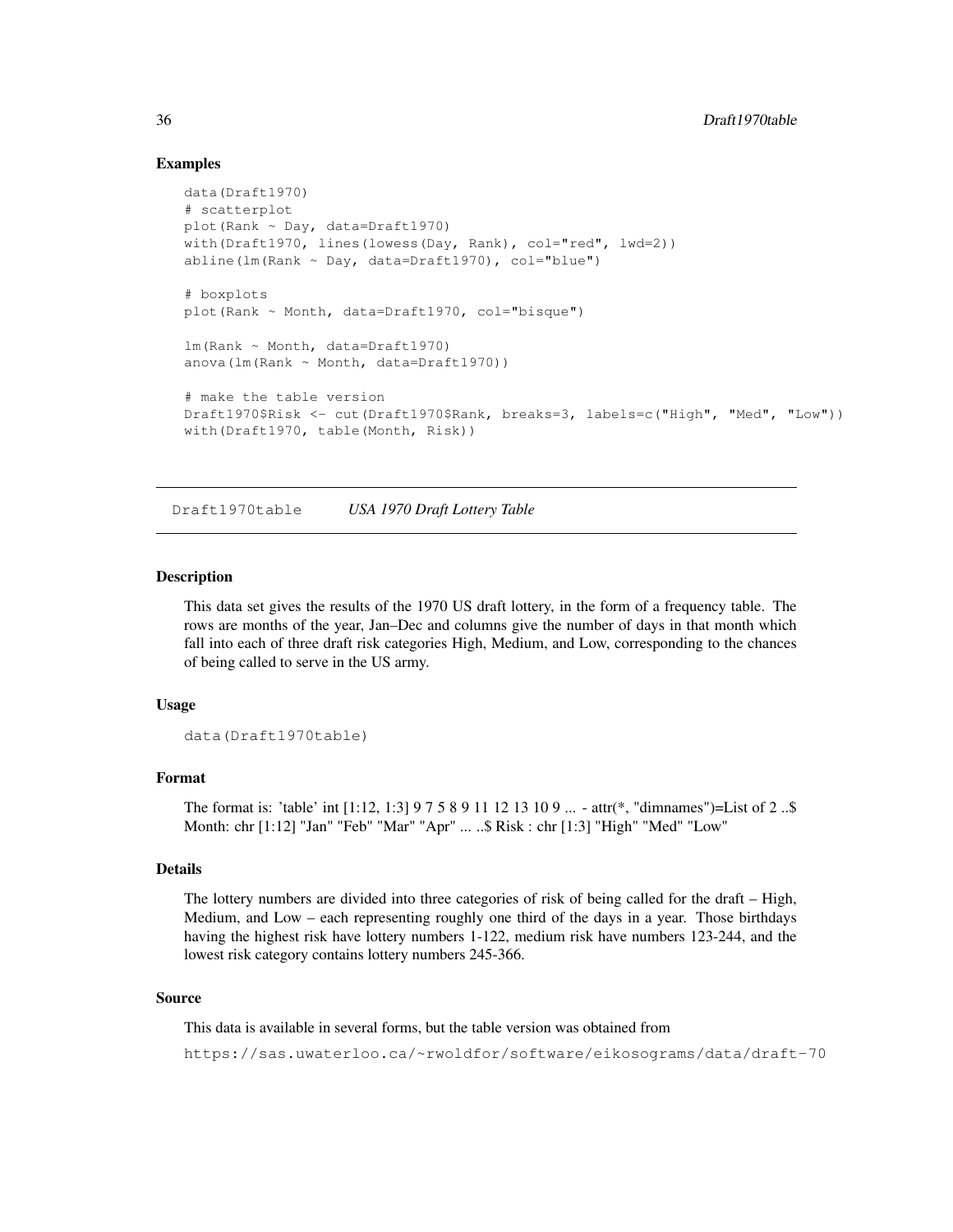# Draft1970table 37

## References

Fienberg, S. E. (1971), "Randomization and Social Affairs: The 1970 Draft Lottery," *Science*, 171, 255-261.

Starr, N. (1997). Nonrandom Risk: The 1970 Draft Lottery, *Journal of Statistics Education*, v.5, n.2 http://jse.amstat.org/v5n2/datasets.starr.html

#### See Also

Draft1970

```
data(Draft1970table)
chisq.test(Draft1970table)
# plot.table -> graphics:::mosaicplot
plot(Draft1970table, shade=TRUE)
mosaic(Draft1970table, gp=shading_Friendly)
# correspondence analysis
if(require(ca)) {
  ca(Draft1970table)
  plot(ca(Draft1970table))
}
# convert to a frequency data frame with ordered factors
Draft1970df <- as.data.frame(Draft1970table)
Draft1970df <- within(Draft1970df, {
  Month <- ordered(Month)
  Risk <- ordered(Risk, levels=rev(levels(Risk)))
  })
str(Draft1970df)
# similar model, as a Poisson GLM
indep \leq glm(Freq \sim Month + Risk, family = poisson, data = Draft1970df)
mosaic(indep, residuals_type="rstandard", gp=shading_Friendly)
# numeric scores for tests of ordinal factors
Cscore <- as.numeric(Draft1970df$Risk)
Rscore <- as.numeric(Draft1970df$Month)
# linear x linear association between Month and Risk
linlin <- glm(Freq ~ Month + Risk + Rscore:Cscore, family = poisson, data = Draft1970df)
# compare models
anova(indep, linlin, test="Chisq")
mosaic(linlin, residuals_type="rstandard", gp=shading_Friendly)
```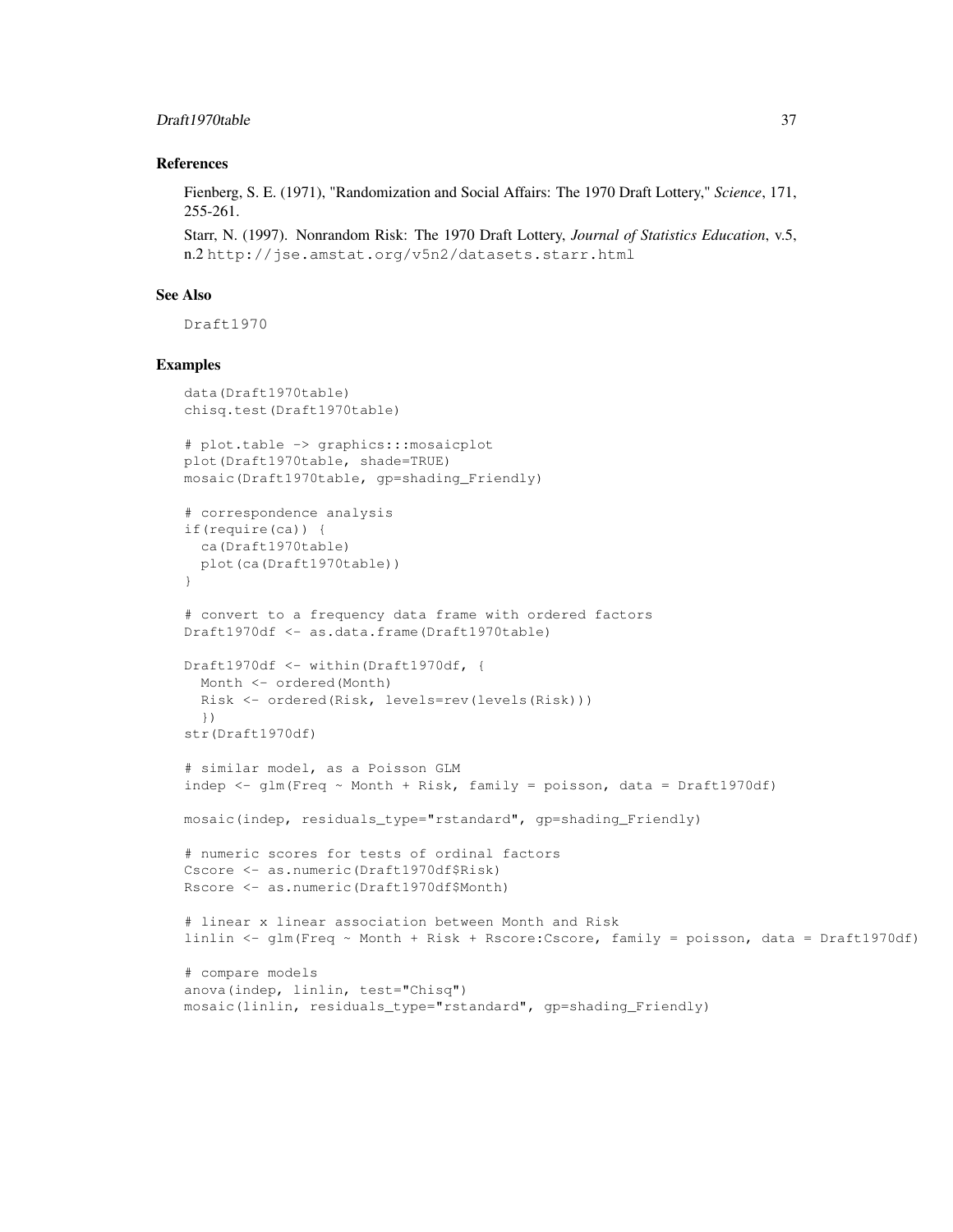#### Description

Observational data on a sample of 1729 individuals, cross-classified in a 2^5 table according to their sources of information (read newspapers, listen to the radio, do 'solid' reading, attend lectures) and whether they have good or poor knowledge regarding cancer. Knowledge of cancer is often treated as the response.

#### Usage

data(Dyke)

#### Format

A 5-dimensional array resulting from cross-tabulating 5 variables for 1729 observations. The variable names and their levels are:

|   | No Name     | Levels         |
|---|-------------|----------------|
|   | 1 Knowledge | "Good", "Poor" |
|   | 2 Reading   | "No", "Yes"    |
|   | 3 Radio     | "No", "Yes"    |
| 4 | Lectures    | "No", "Yes"    |
|   | 5 Newspaper | "No", "Yes"    |

# Source

Fienberg, S. E. (1980). *The Analysis of Cross-Classified Categorical Data* Cambridge, MA: MIT Press, p. 85, Table 5-6.

#### References

Dyke, G. V. and Patterson, H. D. (1952). Analysis of factorial arrangements when the data are proportions. *Biometrics*, 8, 1-12.

Lindsey, J. K. (1993). *Models for Repeated Measurements* Oxford, UK: Oxford University Press, p. 57.

```
data(Dyke)
```

```
# independence model
mosaic(Dyke, shade=TRUE)
# null model, Knowledge as response, independent of others
require(MASS)
```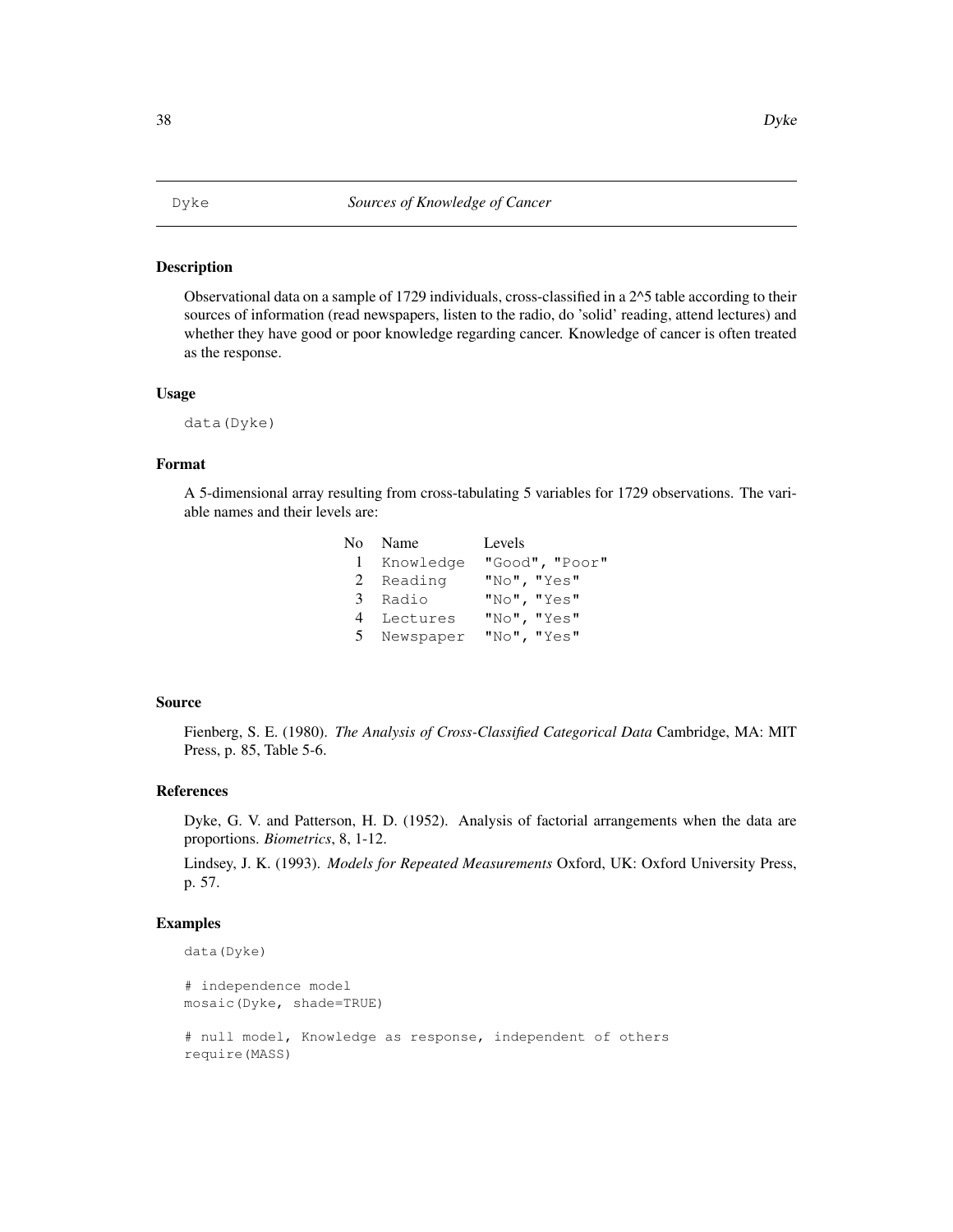#### expand.dft 39

```
dyke.mod0 <- loglm(~ Knowledge + (Reading * Radio * Lectures * Newspaper), data=Dyke)
dyke.mod0
mosaic(dyke.mod0)
# view as doubledecker plot
Dyke \leq - Dyke[2:1,,,,] # make Good the highlighted value of Knowledge
doubledecker(Knowledge ~ ., data=Dyke)
# better version, with some options
doubledecker(Knowledge ~ Lectures + Reading + Newspaper + Radio, data=Dyke,
margins = c(1, 6, \text{ length}(dim(Dyke)) + 1, 1),fill_boxes=list(rep(c("white", gray(.90)),4))
)
# separate (conditional) plots for those who attend lectures and those who do not
doubledecker(Knowledge \sim Reading + Newspaper + Radio, data=Dyke[,,,1,],
main="Do not attend lectures",
margins = c(1, 6, \text{ length}(\text{dim}(\text{Dyke})) + 1, 1),fill_boxes=list(rep(c("white", gray(.90)),3))
)
doubledecker(Knowledge \sim Reading + Newspaper + Radio, data=Dyke[,,,2,],
main="Attend lectures",
margins = c(1, 6, \text{ length}(dim(Dyke)) + 1, 1),fill_boxes=list(rep(c("white", gray(.90)),3))
)
```

```
drop1(dyke.mod0, test="Chisq")
```
expand.dft *Expand a frequency table to case form*

#### Description

Converts a frequency table, given either as a table object or a data frame in frequency form to a data frame representing individual observations in the table.

## Usage

```
expand.dft(x, var.names = NULL, freq = "Freq", \ldots)
expand.table(x, var.names = NULL, freq = "Freq", \ldots)
```
#### Arguments

| X         | A table object, or a data frame in frequency form containing factors and one<br>numeric variable representing the cell frequency for that combination of factors. |
|-----------|-------------------------------------------------------------------------------------------------------------------------------------------------------------------|
| var.names | A list of variable names for the factors, if you wish to override those already in<br>the table                                                                   |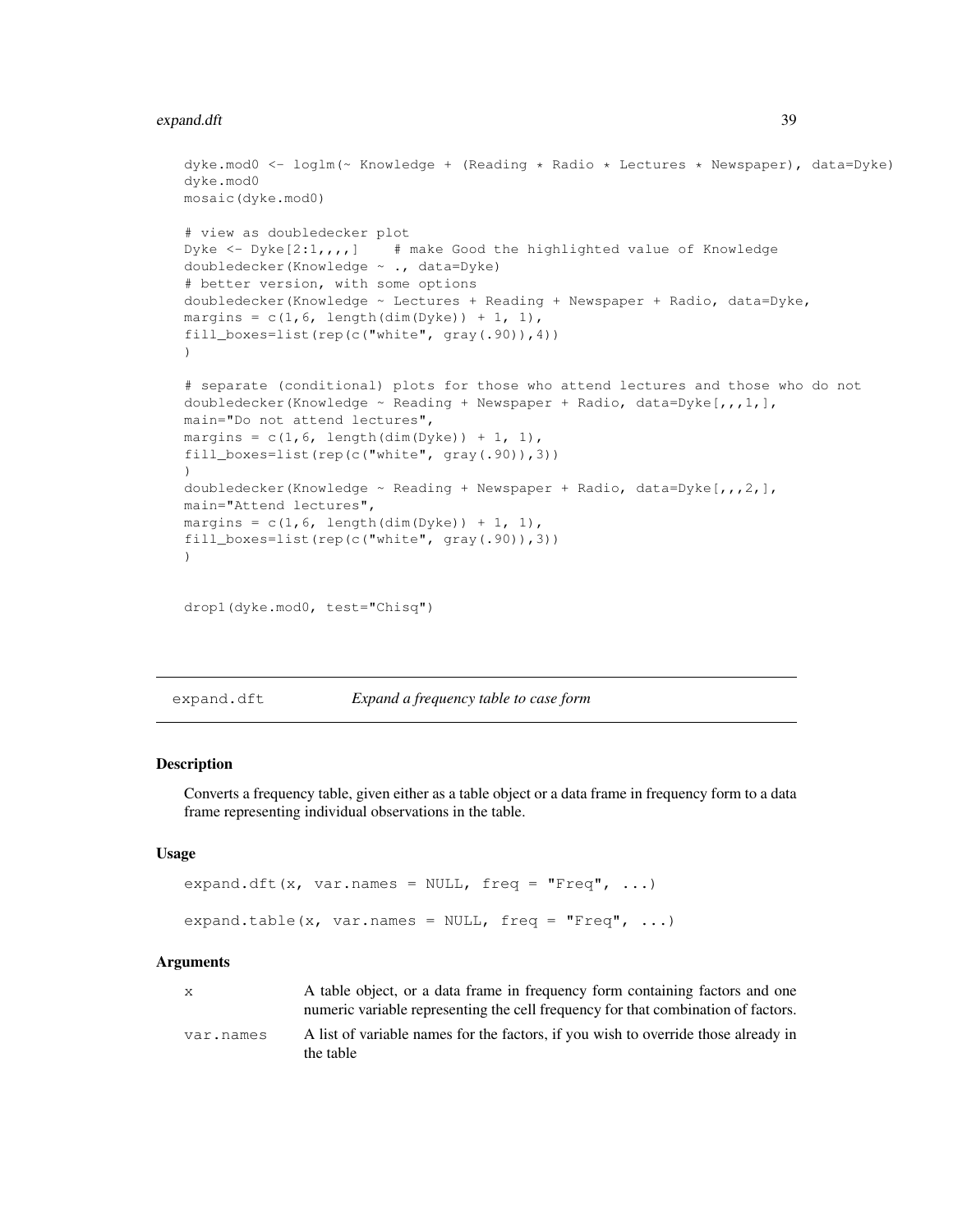| frea      | The name of the frequency variable in the table                           |
|-----------|---------------------------------------------------------------------------|
| $\ddotsc$ | Other arguments passed down to type.convert. In particular, pay attention |
|           | to na. strings (default: na. strings=NA if there are missing cells) and   |
|           | as. is (default: as. is=FALSE, converting character vectors to factors).  |

## Details

expand.table is a synonym for expand.dft.

#### Value

A data frame containing the factors in the table and as many observations as are represented by the total of the freq variable.

# Author(s)

Mark Schwarz

# References

Originally posted on R-Help, Jan 20, 2009, http://tolstoy.newcastle.edu.au/R/e6/help/09/01/1873.html

Friendly, M. and Meyer, D. (2016). *Discrete Data Analysis with R: Visualization and Modeling Techniques for Categorical and Count Data*. Boca Raton, FL: Chapman & Hall/CRC. http: //ddar.datavis.ca.

# See Also

type.convert, expandCategorical

```
library(vcd)
art <- xtabs(~Treatment + Improved, data = Arthritis)
art
artdf <- expand.dft(art)
str(artdf)
# 1D case
(tab <- table(sample(head(letters), 20, replace=TRUE)))
expand.table(tab, var.names="letter")
```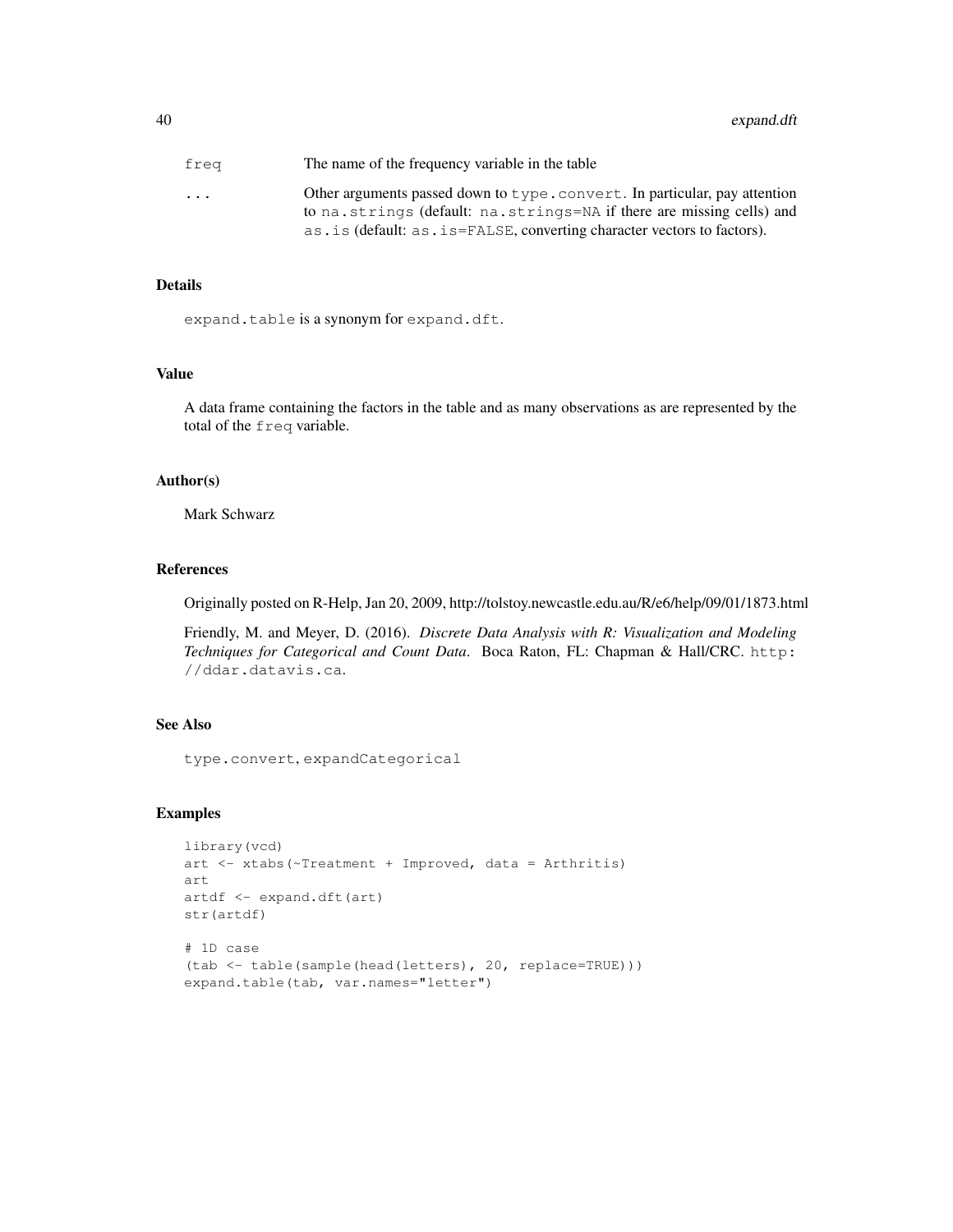#### Description

Data from Gart (1971) on the carcinogenic effects of a certain fungicide in two strains of mice. Of interest is how the association between group (Control, Treated) and outcome (Tumor, No Tumor) varies with sex and strain of the mice.

Breslow (1976) used this data to illustrate the application of linear models to log odds ratios.

## Usage

```
data(Fungicide)
```
# Format

The data comprise a set of four 2 x 2 tables classifying 403 mice, either Control or Treated and whether or not a tumor was later observed. The four groups represent the combinations of sex and strain of mice. The format is: num  $[1:2, 1:2, 1:2, 1:2]$  5 4 74 12 3 2 84 14 10 4 ... - attr(\*, "dimnames")=List of 4 ..\$ group : chr [1:2] "Control" "Treated" ..\$ outcome: chr [1:2] "Tumor" "NoTumor" ..\$ sex : chr [1:2] "M" "F" ..\$ strain : chr [1:2] "1" "2"

#### Details

All tables have some small cells, so a continuity correction is recommended.

# Source

Gart, J. J. (1971). The comparison of proportions: a review of significance tests, confidence intervals and adjustments for stratification. *International Statistical Review*, 39, 148-169.

## References

Breslow, N. (1976), Regression analysis of the log odds ratio: A method for retrospective studies, *Biometrics*, 32(3), 409-416.

```
data(Fungicide)
# loddsratio was moved to vcd; requires vcd_1.3-3+
## Not run:
if (require(vcd)) {
fung.lor <- loddsratio(Fungicide, correct=TRUE)
fung.lor
confint(fung.lor)
}
## End(Not run)
```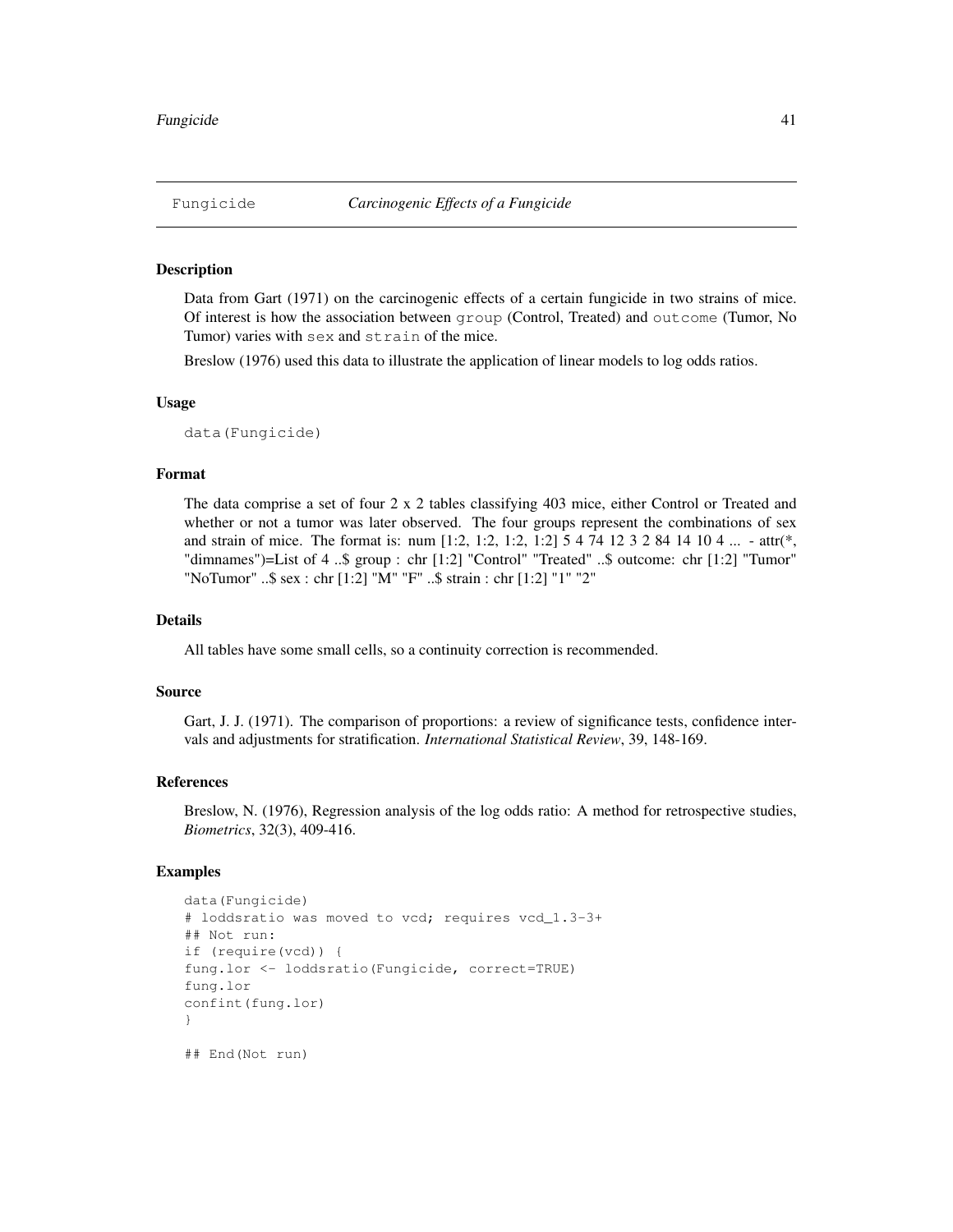```
# visualize odds ratios in fourfold plots
cotabplot(Fungicide, panel=cotab_fourfold)
# -- fourfold() requires vcd >= 1.2-10
fourfold(Fungicide, p_adjust_method="none")
```
Geissler *Geissler's Data on the Human Sex Ratio*

# **Description**

Geissler (1889) published data on the distributions of boys and girls in families in Saxony, collected for the period 1876-1885. The Geissler data tabulates the family composition of 991,958 families by the number of boys and girls listed in the table supplied by Edwards (1958, Table 1).

## Usage

data(Geissler)

# Format

A data frame with 90 observations on the following 4 variables. The rows represent the non-NA entries in Edwards' table.

boys number of boys in the family, 0:12

girls number of girls in the family, 0:12

size family size: boys+girls

Freq number of families with this sex composition

## Details

The data on family composition was available because, on the birth of a child, the parents had to state the sex of all their children on the birth certificate. These family records are not necessarily independent, because a given family may have had several children during this 10 year period, included as multiple records.

## Source

Edwards, A. W. F. (1958). An Analysis Of Geissler's Data On The Human Sex Ratio. *Annals of Human Genetics*, 23, 6-15.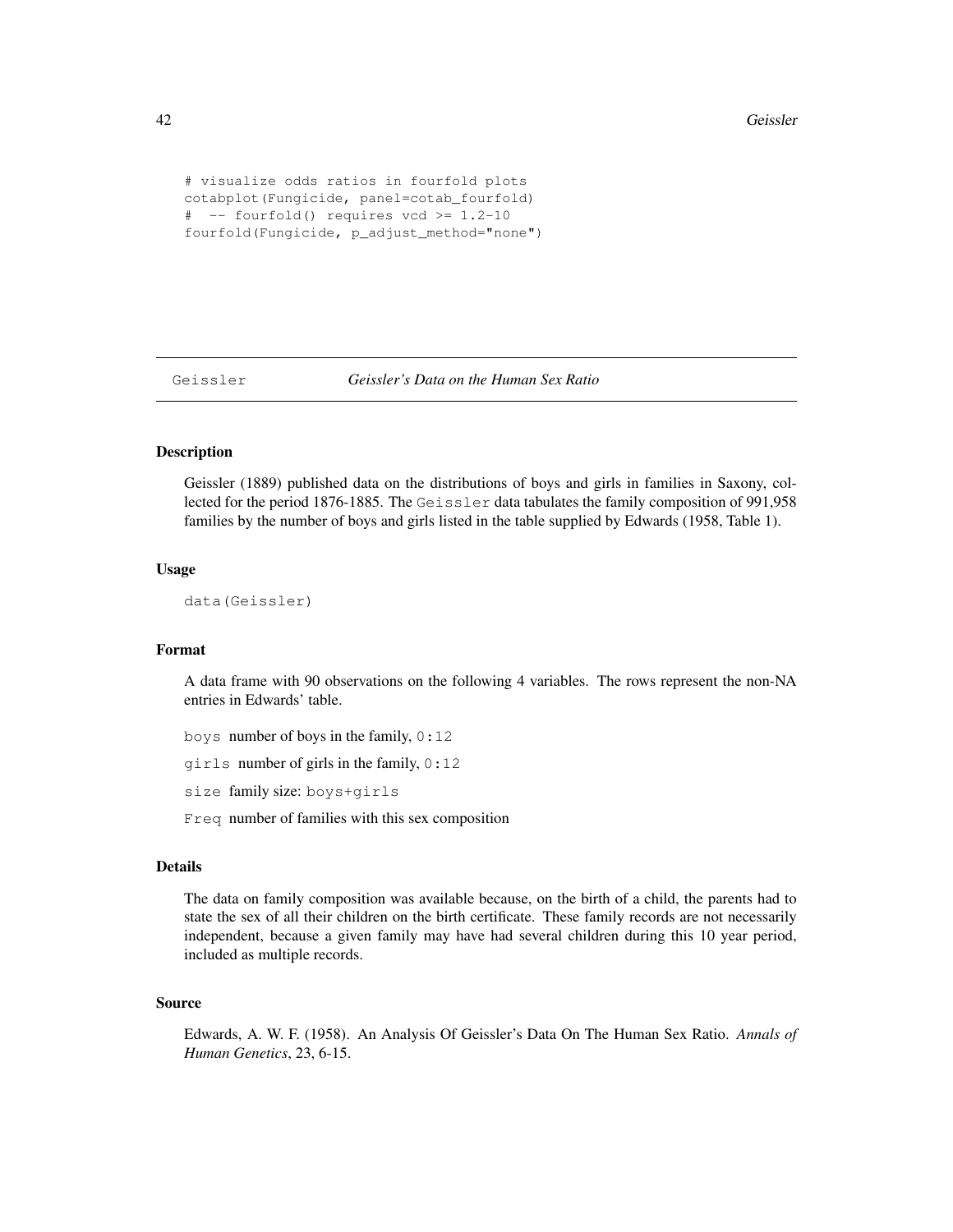## Gilby 23

## References

Friendly, M. and Meyer, D. (2016). *Discrete Data Analysis with R: Visualization and Modeling Techniques for Categorical and Count Data*. Boca Raton, FL: Chapman & Hall/CRC. http: //ddar.datavis.ca.

Geissler, A. (1889). *Beitrage zur Frage des Geschlechts verhaltnisses der Geborenen* Z. K. Sachsischen Statistischen Bureaus, 35, n.p.

Lindsey, J. K. & Altham, P. M. E. (1998). Analysis of the human sex ratio by using overdispersion models. *Journal of the Royal Statistical Society: Series C (Applied Statistics)*, 47, 149-157.

# See Also

Saxony, containing the data for families of size 12.

#### Examples

```
data(Geissler)
## maybe str(Geissler) ; plot(Geissler) ...
# reproduce Saxony data, families of size 12
Saxony12<-subset(Geissler, size==12, select=c(boys, Freq))
rownames(Saxony12)<-NULL
# make a 1-way table
xtabs(Freq~boys, Saxony12)
# extract data for other family sizes
Saxony11<-subset(Geissler, size==11, select=c(boys, Freq))
rownames(Saxony11)<-NULL
Saxony10<-subset(Geissler, size==10, select=c(boys, Freq))
rownames(Saxony10)<-NULL
```
Gilby *Clothing and Intelligence Rating of Children*

#### Description

Schoolboys were classified according to their clothing and to their teachers rating of "dullness" (lack of intelligence), in a 5 x 7 table originally from Gilby (1911). Anscombe (1981) presents a slightly collapsed 4 x 6 table, used here, where the last two categories of clothing were pooled as were the first two categories of dullness due to small counts.

Both Dullnes and Clothing are ordered categories, so models and methods that examine their association in terms of ordinal categories are profitable.

## Usage

data(Gilby)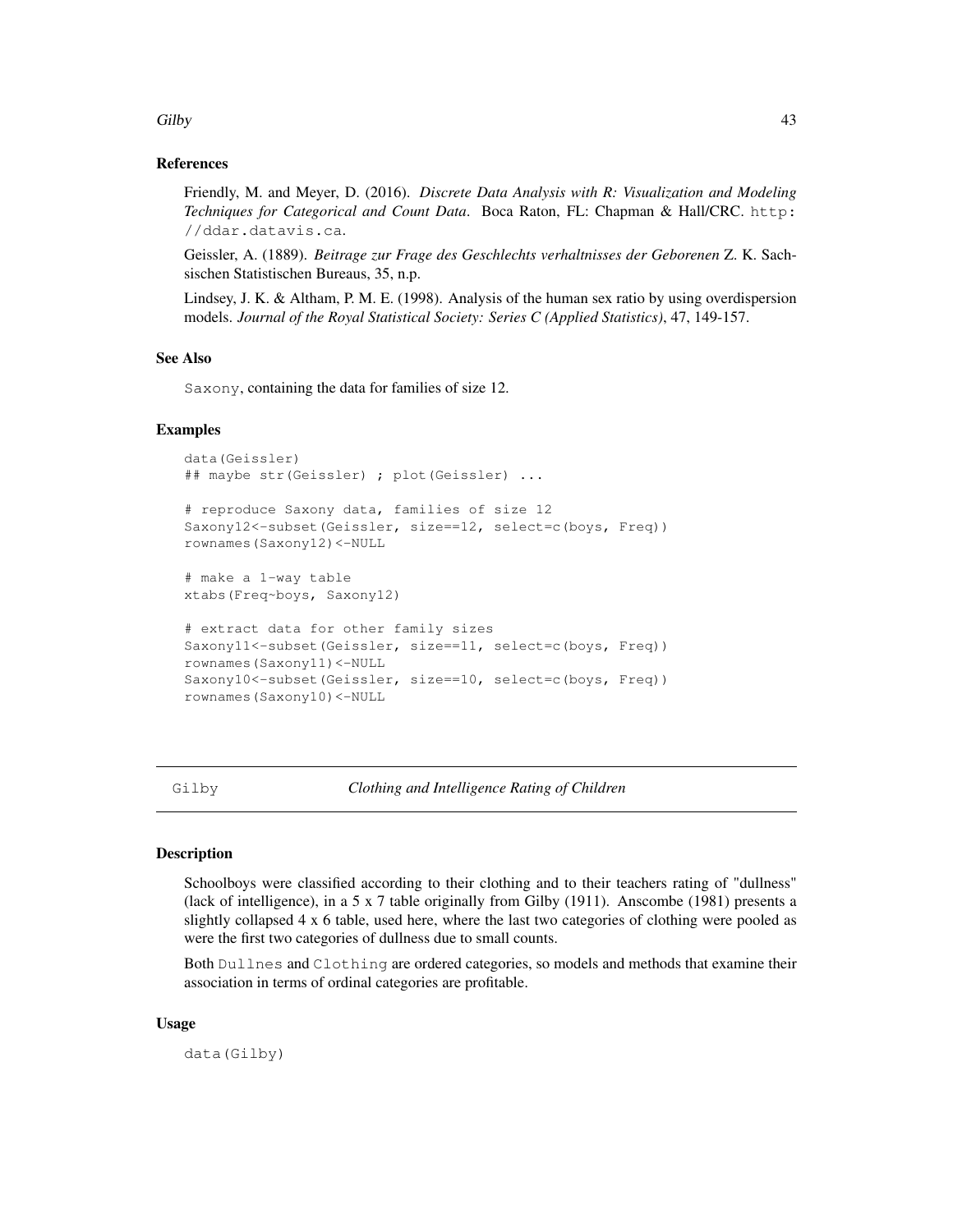## Format

A 2-dimensional array resulting from cross-tabulating 2 variables for 1725 observations. The variable names and their levels are:

```
No Name Levels
 1 Dullness "Ment. defective", "Slow", "Slow Intell", "Fairly Intell", "Capable", "V.Able"
 2 Clothing "V.Well clad", "Well clad", "Passable", "Insufficient"
```
# Source

Anscombe, F. J. (1981). *Computing in Statistical Science Through APL*. New York: Springer-Verlag, p. 302

# **References**

Gilby, W. H. (1911). On the significance of the teacher's appreciation of general intelligence. *Biometrika*, 8, 93-108 (esp. p. 94). [Quoted by Kendall (1943,..., 1953) Table 13.1, p 320.]

#### Examples

```
data(Gilby)
mosaic(Gilby, shade=TRUE)
# correspondence analysis to see relations among categories
if(require(ca)){
ca(Gilby)
plot(ca(Gilby))
title(xlab="Dimension 1", ylab="Dimension 2")
}
```
GKgamma *Calculate Goodman-Kruskal Gamma for ordered tables*

## Description

The Goodman-Kruskal  $\gamma$  statistic is a measure of association for ordinal factors in a two-way table proposed by Goodman and Kruskal (1954).

#### Usage

GKgamma $(x, \text{level} = 0.95)$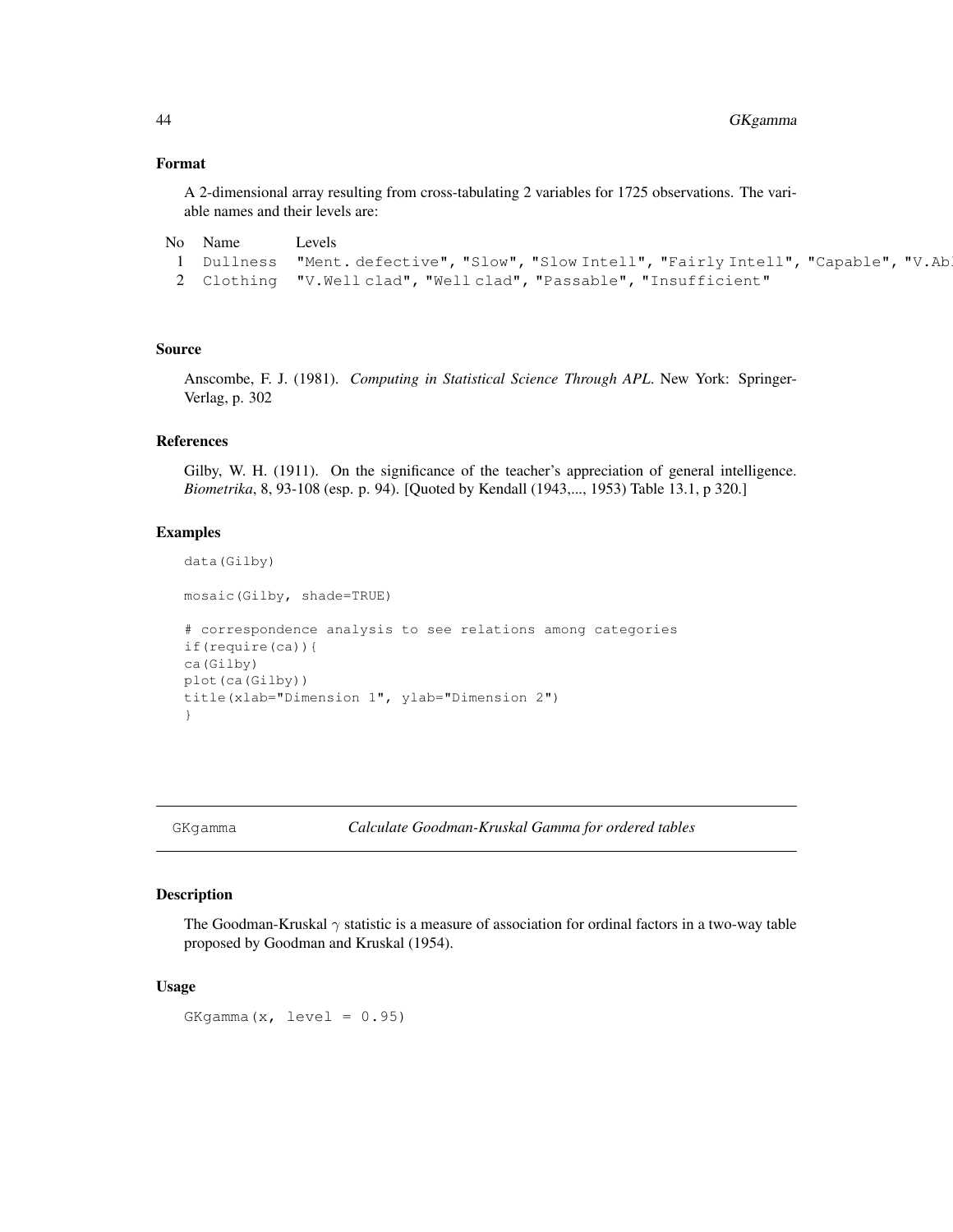# GKgamma 45

# Arguments

| X     | A two-way frequency table, in matrix or table form. The rows and columns are<br>considered to be ordinal factors |
|-------|------------------------------------------------------------------------------------------------------------------|
| level | Confidence level for a significance test of $\gamma \neq$                                                        |

# Value

Returns an object of class "GKgamma" with 6 components, as follows

| qamma   | The gamma statistic                           |
|---------|-----------------------------------------------|
| C       | Total number of concordant pairs in the table |
|         | Total number of discordant pairs in the table |
| sigma   | Standard error of gamma                       |
| CIlevel | Confidence level                              |
| СT      | Confidence interval                           |

# Author(s)

Michael Friendly; original version by Laura Thompson

#### References

Agresti, A. *Categorical Data Analysis*. John Wiley & Sons, 2002, pp. 57–59.

Goodman, L. A., & Kruskal, W. H. (1954). Measures of association for cross classifications. *Journal of the American Statistical Association*, 49, 732-764.

Goodman, L. A., & Kruskal, W. H. (1963). Measures of association for cross classifications III: Approximate sampling theory. *Journal of the American Statistical Association*, 58, 310-364.

# See Also

assocstats, Kappa

```
data(JobSat)
GKgamma(JobSat)
```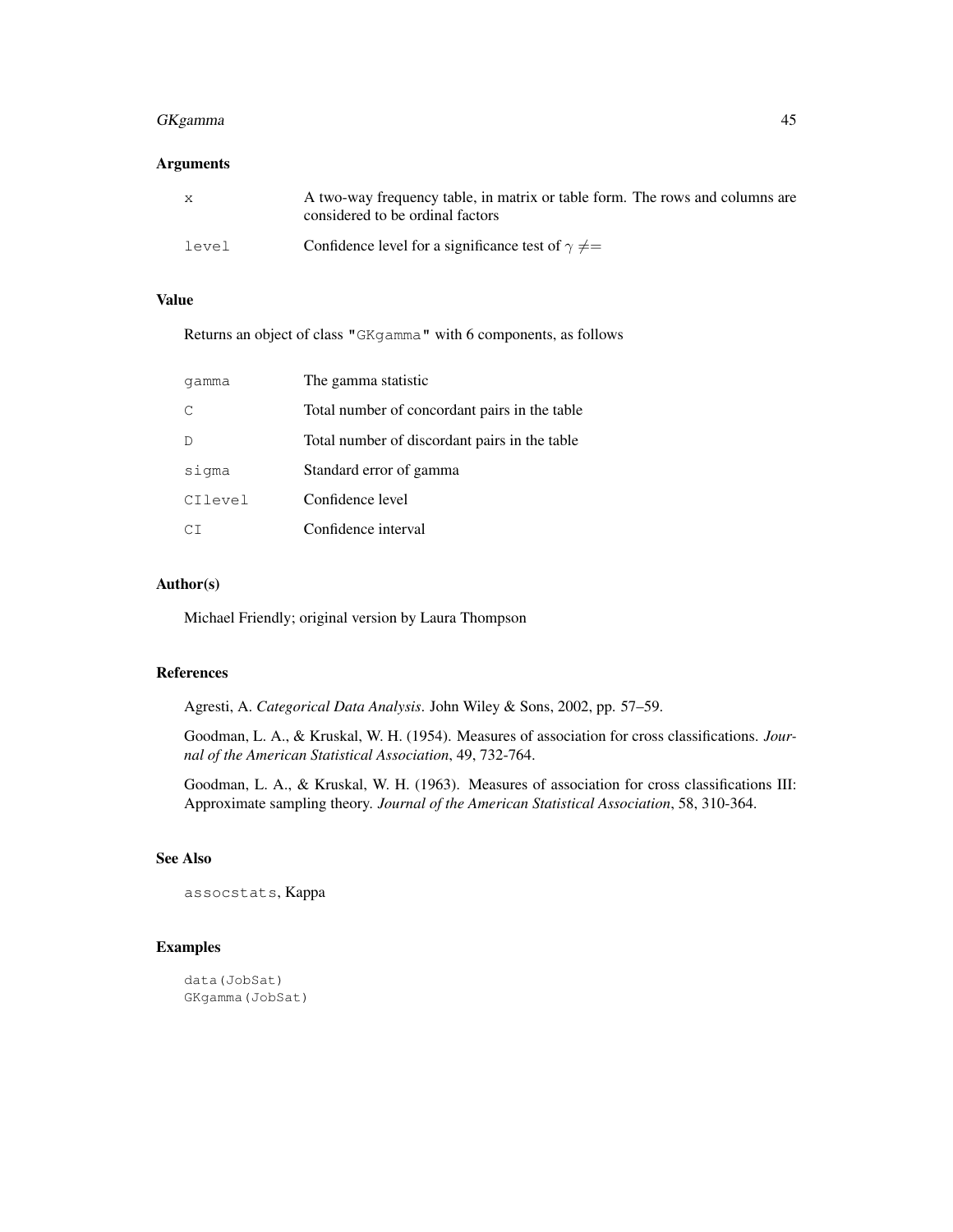#### **Description**

Glass(1954) gave this 5 x 5 table on the occupations of 3500 British fathers and their sons.

## Usage

```
data("Glass")
```
## Format

A frequency data frame with 25 observations on the following 3 variables representing a 5 x 5 table with 3500 cases.

father a factor with levels Managerial Professional Skilled Supervisory Unskilled

son a factor with levels Managerial Professional Skilled Supervisory Unskilled

Freq a numeric vector

#### Details

The occupational categories in order of status are: (1) Professional \& High Administrative (2) Managerial, Executive \& High Supervisory (3) Low Inspectional \& Supervisory (4) Routine Nonmanual \& Skilled Manual (5) Semi- \& Unskilled Manual

However, to make the point that factors are ordered alphabetically by default, Friendly \& Meyer (2016) introduce this data set in the form given here.

#### Source

Glass, D. V. (1954), *Social Mobility in Britain*. The Free Press.

# References

Bishop, Y. M. M. and Fienberg, S. E. and Holland, P. W. (1975). *Discrete Multivariate Analysis: Theory and Practice*, MIT Press.

Friendly, M. and Meyer, D. (2016). *Discrete Data Analysis with R: Visualization and Modeling Techniques for Categorical and Count Data*. Boca Raton, FL: Chapman & Hall/CRC. http: //ddar.datavis.ca.

```
data(Glass)
glass.tab <- xtabs(Freq ~ father + son, data=Glass)
largs <- list(set_varnames=list(father="Father's Occupation", son="Son's Occupation"),
              abbreviate=10)
```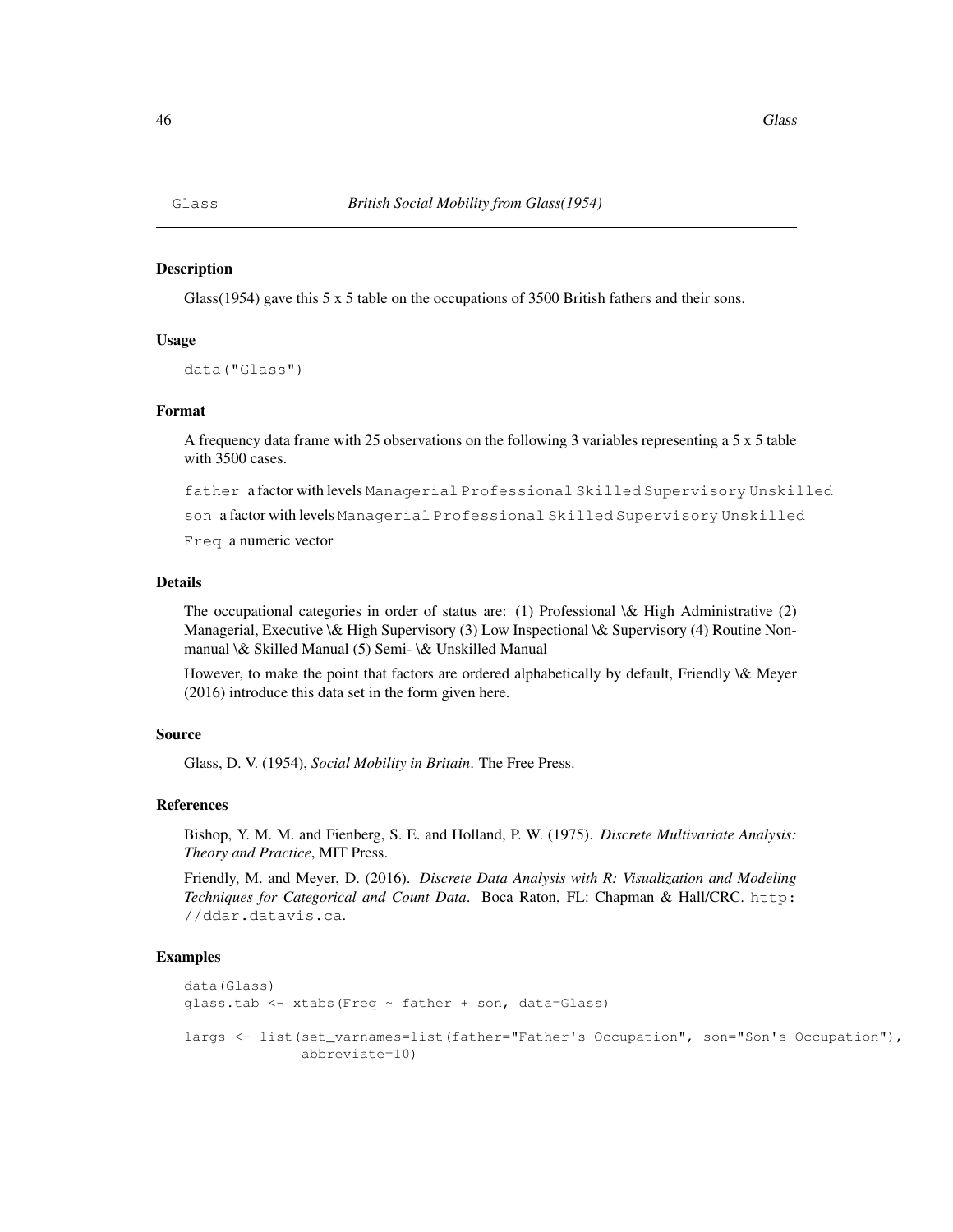#### glmlist to the control of the control of the control of the control of the control of the control of the control of the control of the control of the control of the control of the control of the control of the control of t

```
gargs <- list(interpolate=c(1,2,4,8))
mosaic(glass.tab, shade=TRUE, labeling_args=largs, gp_args=gargs,
 main="Alphabetic order", legend=FALSE, rot_labels=c(20,90,0,70))
# reorder by status
ord \leftarrow c(2, 1, 4, 3, 5)
mosaic(glass.tab[ord, ord], shade=TRUE, labeling_args=largs, gp_args=gargs,
  main="Effect order", legend=FALSE, rot_labels=c(20,90,0,70))
```
# glmlist *Create a Model List Object*

## Description

glmlist creates a glmlist object containing a list of fitted glm objects with their names. loglmlist does the same for loglm objects.

The intention is to provide object classes to facilitate model comparison, extraction, summary and plotting of model components, etc., perhaps using lapply or similar.

There exists a anova.glm method for glmlist objects. Here, a coef method is also defined, collecting the coefficients from all models in a single object of type determined by result.

## Usage

```
glmlist(...)
loglmlist(...)
## S3 method for class 'glmlist'
coef(object, result=c("list", "matrix", "data.frame"), ...)
```
#### **Arguments**

| $\cdot$ | One or more model objects, as appropriate to the function, optionally assigned<br>names as in $list.$ |
|---------|-------------------------------------------------------------------------------------------------------|
| object  | a glmlist object                                                                                      |
| result  | type of the result to be returned                                                                     |

# Details

The arguments to glmlist or loglmlist are of the form value or name=value.

Any objects which do not inherit the appropriate class  $g\text{lm}$  or  $\text{log} \text{lm}$  are excluded, with a warning.

In the coef method, coefficients from the different models are matched by name in the list of unique names across all models.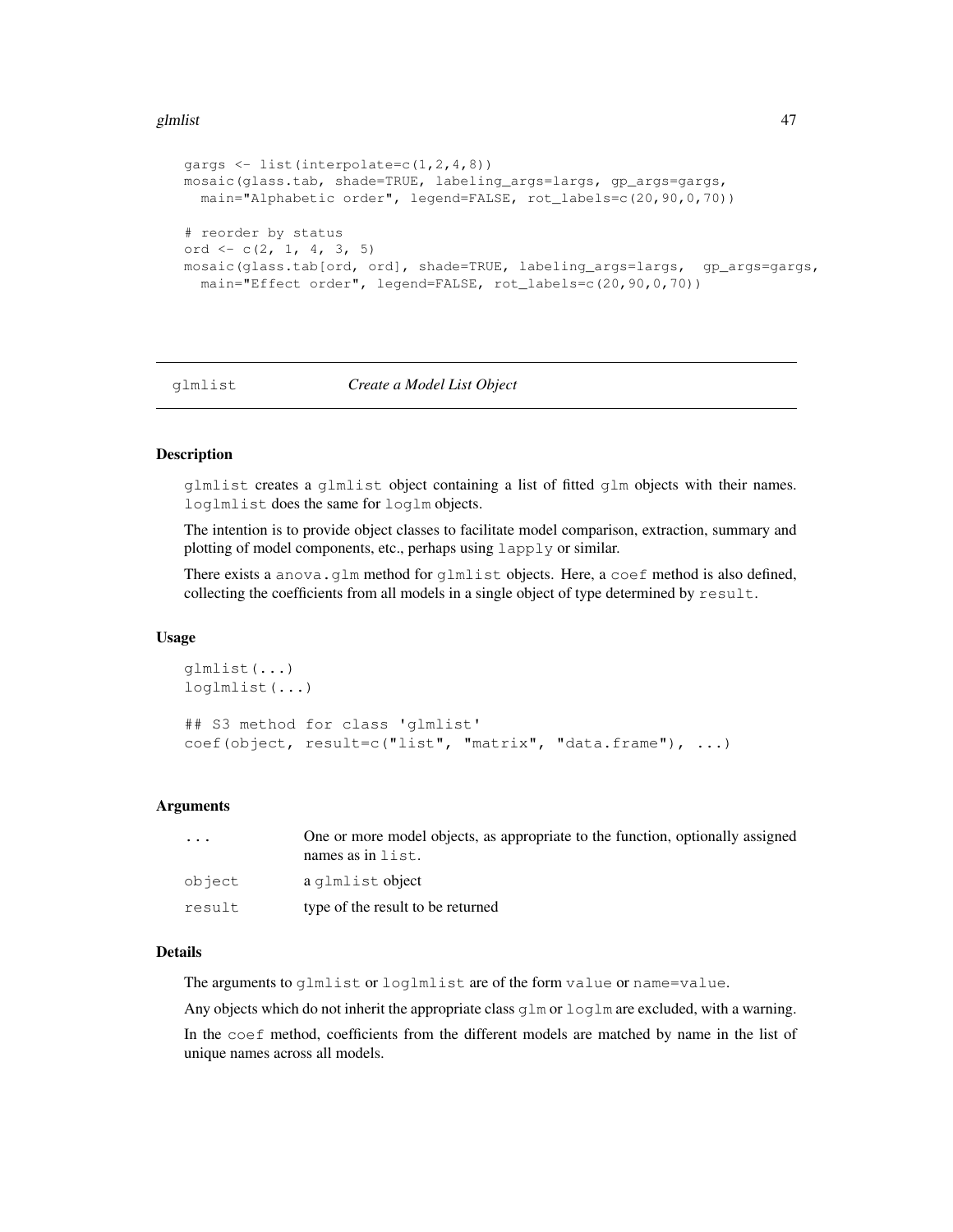## Value

An object of class glmlist loglmlist, just like a list, except that each model is given a name attribute.

# Author(s)

Michael Friendly; coef method by John Fox

# See Also

The function llist in package Hmisc is similar, but perplexingly more general.

The function anova.glm also handles glmlist objects

LRstats gives LR statistics and tests for a glmlist object.

```
data(Mental)
indep <- glm(Freq ~ mental+ses,
               family = poisson, data = Mental)
Cscore <- as.numeric(Mental$ses)
Rscore <- as.numeric(Mental$mental)
coleff <- glm(Freq ~ mental + ses + Rscore:ses,
               family = poisson, data = Mental)roweff <- glm(Freq ~ mental + ses + mental:Cscore,
               family = poisson, data = Mental)
linlin <- glm(Freq ~ mental + ses + Rscore:Cscore,
                family = poisson, data = Mental)
# use object names
mods <- glmlist(indep, coleff, roweff, linlin)
names(mods)
# assign new names
mods <- glmlist(Indep=indep, Col=coleff, Row=roweff, LinxLin=linlin)
names(mods)
LRstats(mods)
coef(mods, result='data.frame')
#extract model components
unlist(lapply(mods, deviance))
res <- lapply(mods, residuals)
boxplot(as.data.frame(res), main="Residuals from various models")
```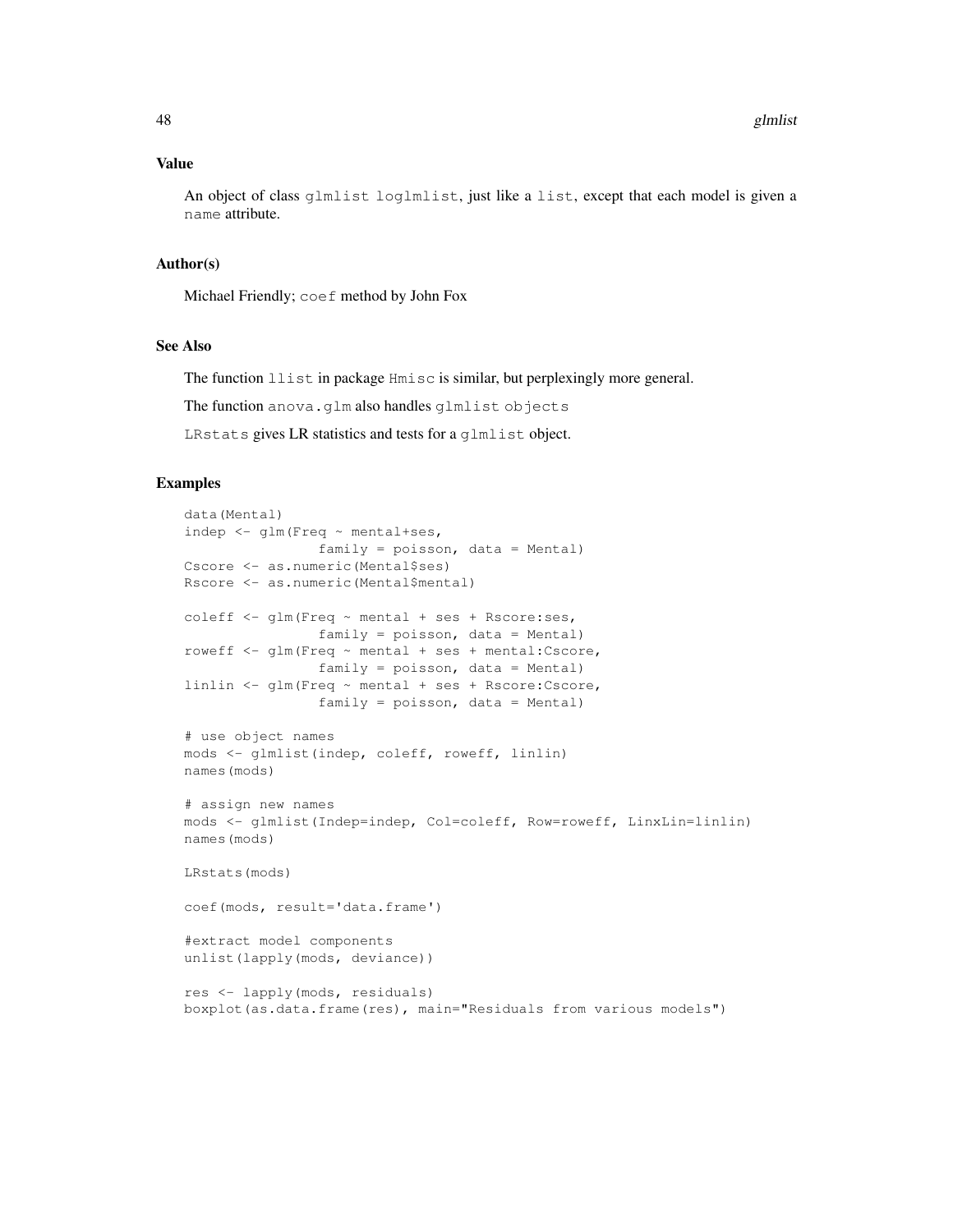## Description

Data from the General Social Survey, 1991, on the relation between sex and party affiliation.

## Usage

data(GSS)

# Format

A data frame in frequency form with 6 observations on the following 3 variables.

sex a factor with levels female male

party a factor with levels dem indep rep

count a numeric vector

#### Source

Agresti, A. Categorical Data Analysis John Wiley & Sons, 2002, Table 3.11, p. 106.

#### Examples

```
data(GSS)
## maybe str(GSS) ; plot(GSS) ...
(GSStab <- xtabs(count ~ sex + party, data=GSS))
mod.qlm \leftarrow qlm (count \sim sex + party, family = poisson, data = GSS)
```
HairEyePlace *Hair Color and Eye Color in Caithness and Aberdeen*

## Description

A three-way frequency table crossing eye color and hair color in two places, Caithness and Aberdeen, Scotland. These data were of interest to Fisher (1940) and others because there are mixtures of people of Nordic, Celtic and Anglo-Saxon origin. One or both tables have been widely analyzed in conjunction with RC and canonical correlation models for categorical data, e.g., Becker and Clogg (1989).

## Usage

```
data(HairEyePlace)
```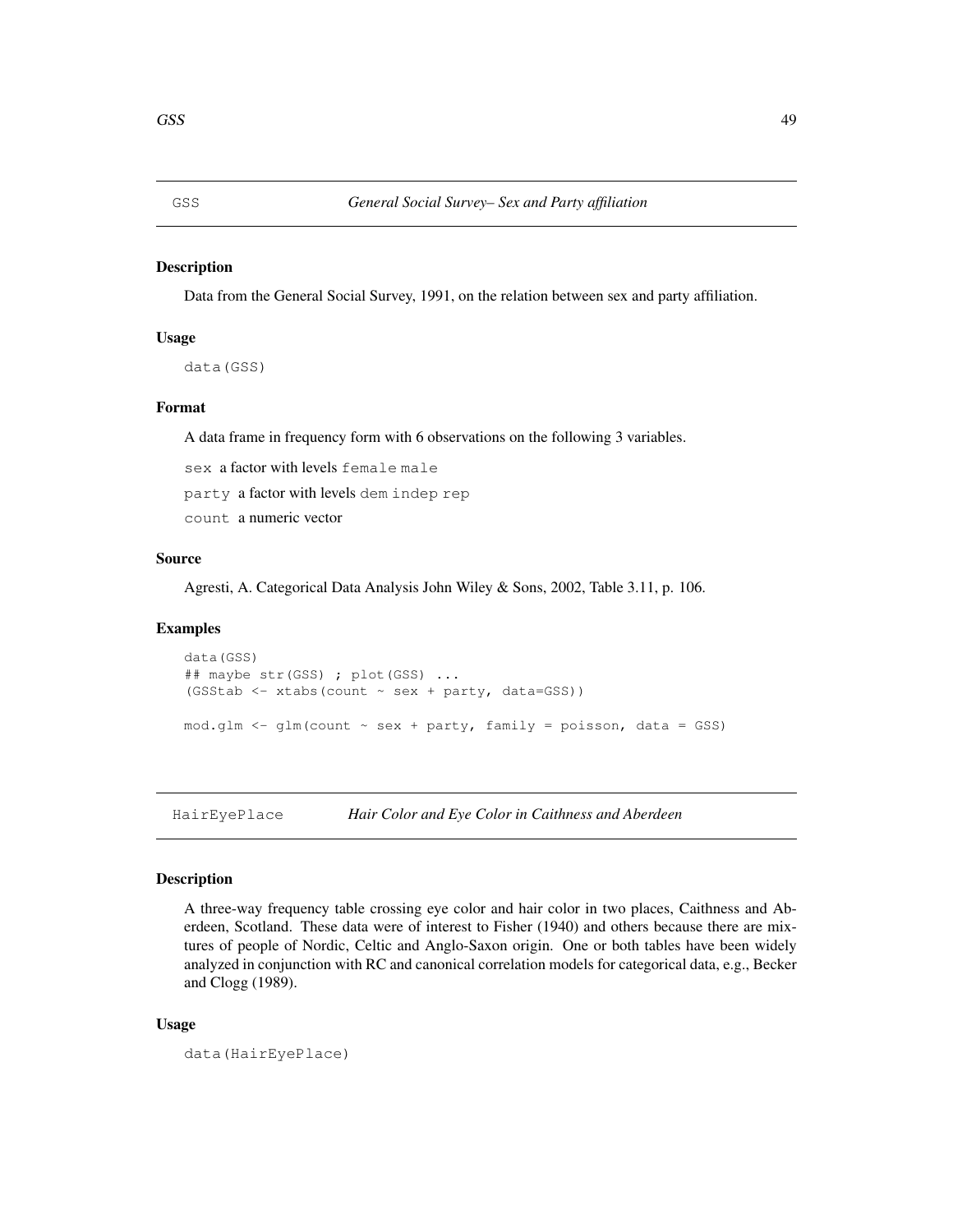# Format

```
The format is: num [1:4, 1:5, 1:2] 326 688 343 98 38 116 84 48 241 584 ... - attr(*, "dim-
names")=List of 3 ..$ Eye : chr [1:4] "Blue" "Light" "Medium" "Dark" ..$ Hair : chr [1:5] "Fair"
"Red" "Medium" "Dark" ... ..$ Place: chr [1:2] "Caithness" "Aberdeen"
```
#### Details

The hair and eye colors are ordered as in the original source, suggesting that they form ordered categories.

# Source

This data was taken from the colors data in logmult.

# References

Becker, M. P., and Clogg, C. C. (1989). Analysis of Sets of Two-Way Contingency Tables Using Association Models. *Journal of the American Statistical Association*, 84(405), 142-151.

Fisher, R.A. (1940) The precision of discriminant functions. *Annals of Eugenics*, 10, 422-429.

#### Examples

```
data(HairEyePlace)
# separate mosaics
mosaic(HairEyePlace[,,1], shade=TRUE, main="Caithness")
mosaic(HairEyePlace[,,2], shade=TRUE, main="Aberdeen")
# condition on Place
mosaic(~Hair + Eye |Place, data=HairEyePlace, shade=TRUE, legend=FALSE)
cotabplot(~Hair+Eye|Place, data=HairEyePlace, shade=TRUE, legend=FALSE)
```
Hauser79 *Hauser (1979) Data on Social Mobility*

# **Description**

Hauser (1979) presented this two-way frequency table, cross-classifying occupational categories of sons and fathers in the United States.

## Usage

data(Hauser79)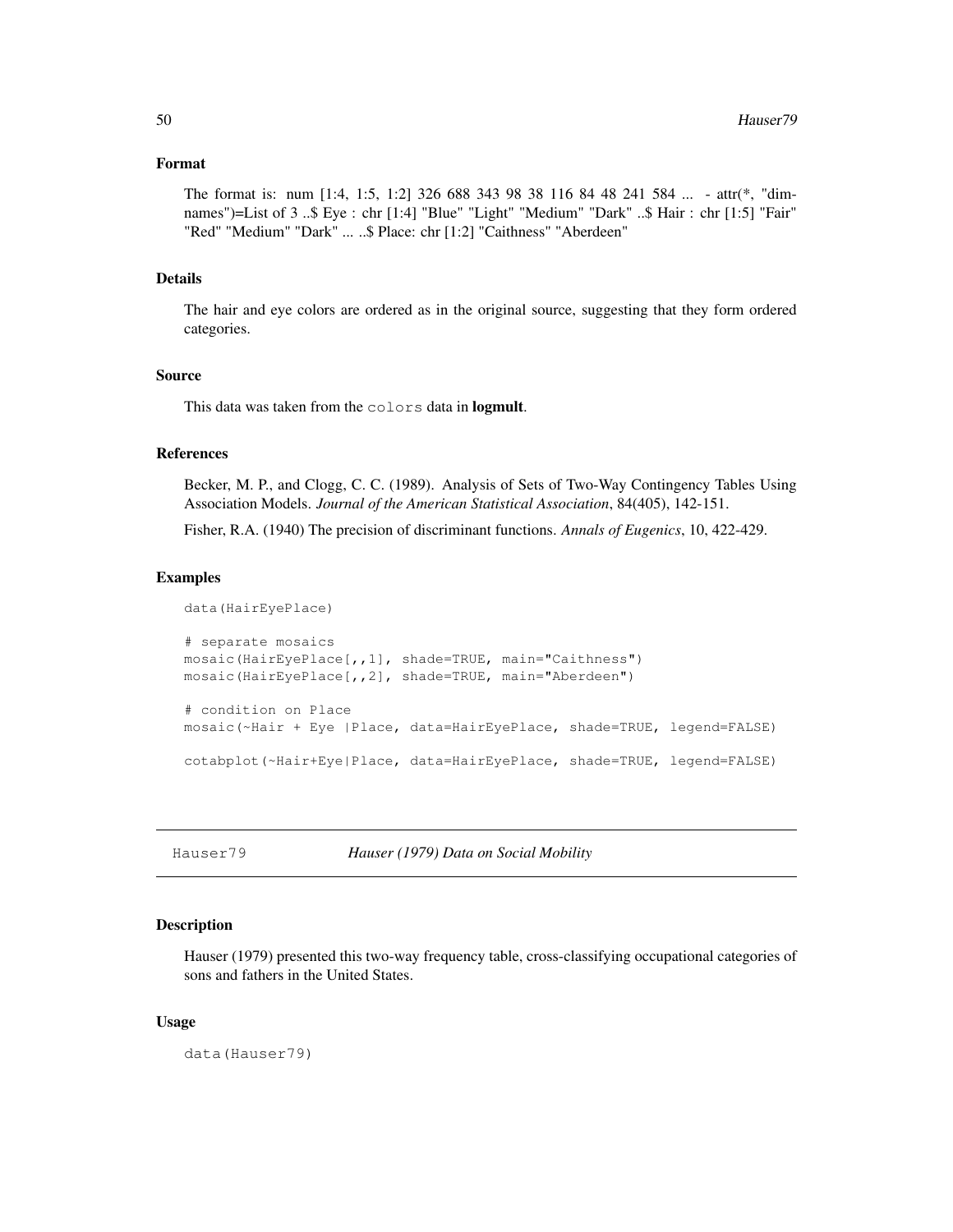#### Hauser79 51

# Format

A frequency data frame with 25 observations on the following 3 variables, representing the crossclassification of 19912 individuals by father's occupation and son's first occupation.

Son a factor with levels UpNM LoNM UpM LoM Farm

Father a factor with levels UpNM LoNM UpM LoM Farm

Freq a numeric vector

## Source

R.M. Hauser (1979), Some exploratory methods for modeling mobility tables and other crossclassified data. In: K.F. Schuessler (Ed.), *Sociological Methodology*, 1980, Jossey-Bass, San Francisco, pp. 413-458.

#### References

Powers, D.A. and Xie, Y. (2008). *Statistical Methods for Categorical Data Analysis*, Bingley, UK: Emerald.

```
data(Hauser79)
str(Hauser79)
# display table
structable(~Father+Son, data=Hauser79)
#Examples from Powers & Xie, Table 4.15
# independence model
mosaic(Freq ~ Father + Son, data=Hauser79, shade=TRUE)
hauser.indep <- qnm (Freq ~ Father + Son, data=Hauser79, family=poisson)
mosaic(hauser.indep, ~Father+Son, main="Independence model", gp=shading_Friendly)
hauser.quasi <- update(hauser.indep, ~ . + Diag(Father, Son))
mosaic(hauser.quasi, ~Father+Son, main="Quasi-independence model", gp=shading_Friendly)
hauser.qsymm <- update(hauser.indep, ~ . + Diag(Father, Son) + Symm(Father, Son))
mosaic(hauser.qsymm, ~Father+Son, main="Quasi-symmetry model", gp=shading_Friendly)
#mosaic(hauser.qsymm, ~Father+Son, main="Quasi-symmetry model")
# numeric scores for row/column effects
Sscore <- as.numeric(Hauser79$Son)
Fscore <- as.numeric(Hauser79$Father)
# row effects model
hauser.roweff <- update(hauser.indep, \sim . + Father*Sscore)
LRstats(hauser.roweff)
# uniform association
```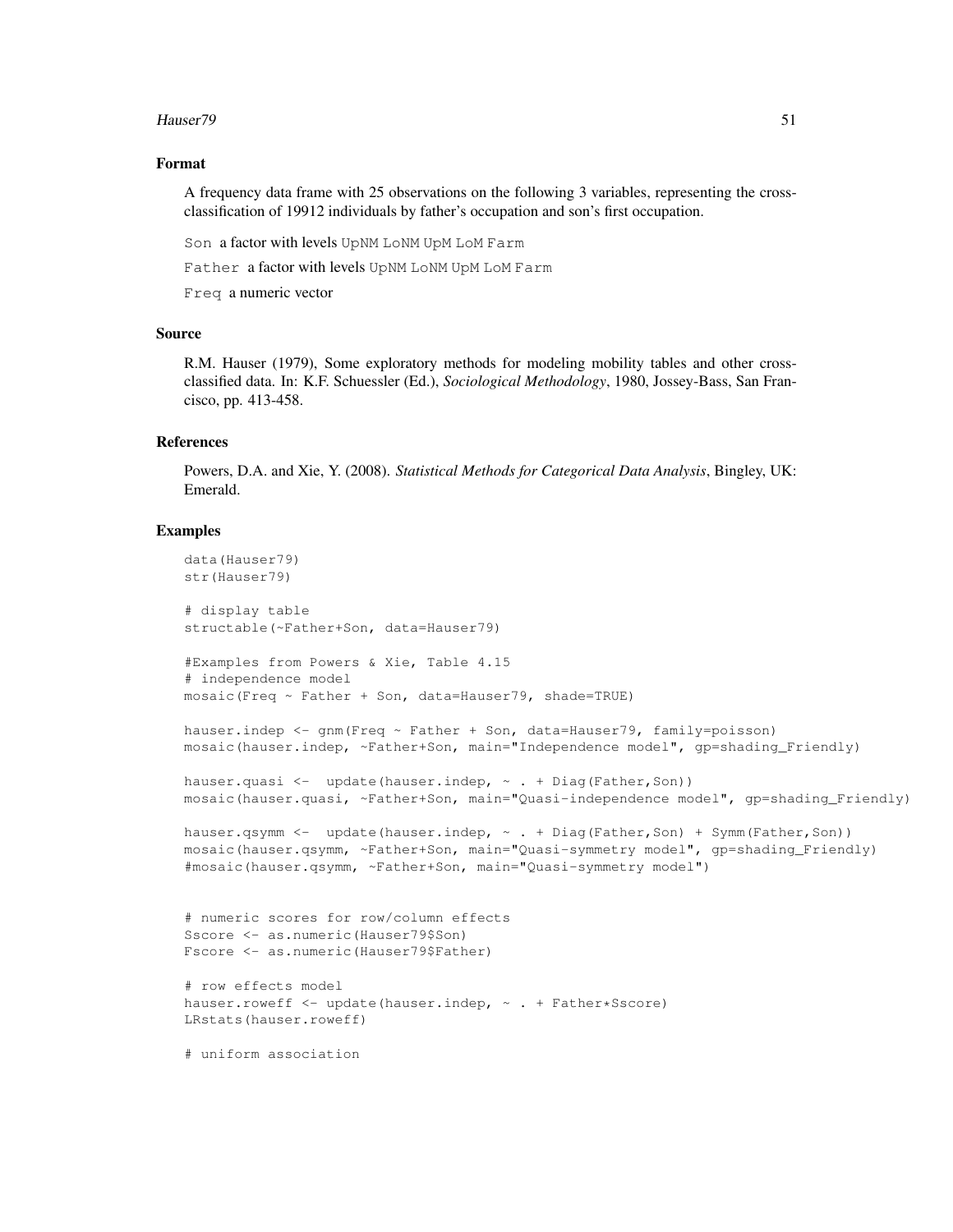```
hauser. UA <- update(hauser.indep, \sim . + Fscore*Sscore)
LRstats(hauser.UA)
# uniform association, omitting diagonals
hauser.UAdiag <- update(hauser.indep, \sim . + Fscore*Sscore + Diag(Father, Son))
LRstats(hauser.UAdiag)
# Levels for Hauser 5-level model
levels <- matrix(c(
  2, 4, 5, 5, 5,
  3, 4, 5, 5, 5,
  5, 5, 5, 5, 5,
  5, 5, 5, 4, 4,
  5, 5, 5, 4, 1
  ), 5, 5, byrow=TRUE)
hauser.topo <- update(hauser.indep, ~ . + Topo(Father, Son, spec=levels))
mosaic(hauser.topo, ~Father+Son, main="Topological model", gp=shading_Friendly)
hauser.RC <- update(hauser.indep, ~ . + Mult(Father, Son), verbose=FALSE)
mosaic(hauser.RC, ~Father+Son, main="RC model", gp=shading_Friendly)
LRstats(hauser.RC)
# crossings models
hauser.CR <- update(hauser.indep, \sim . + Crossings(Father, Son))
mosaic(hauser.topo, ~Father+Son, main="Crossings model", gp=shading_Friendly)
LRstats(hauser.CR)
hauser.CRdiag <- update(hauser.indep, \sim . + Crossings(Father, Son) + Diag(Father, Son))
LRstats(hauser.CRdiag)
# compare model fit statistics
modlist <- glmlist(hauser.indep, hauser.roweff, hauser.UA, hauser.UAdiag,
                   hauser.quasi, hauser.qsymm, hauser.topo,
                   hauser.RC, hauser.CR, hauser.CRdiag)
sumry <- LRstats(modlist)
sumry[order(sumry$AIC, decreasing=TRUE),]
# or, more simply
LRstats(modlist, sortby="AIC")
mods <- substring(rownames(sumry),8)
with(sumry,
{plot(Df, AIC, cex=1.3, pch=19, xlab='Degrees of freedom', ylab='AIC')
text(Df, AIC, mods, adj=c(0.5, -.5), col='red', xpd=TRUE)
})
```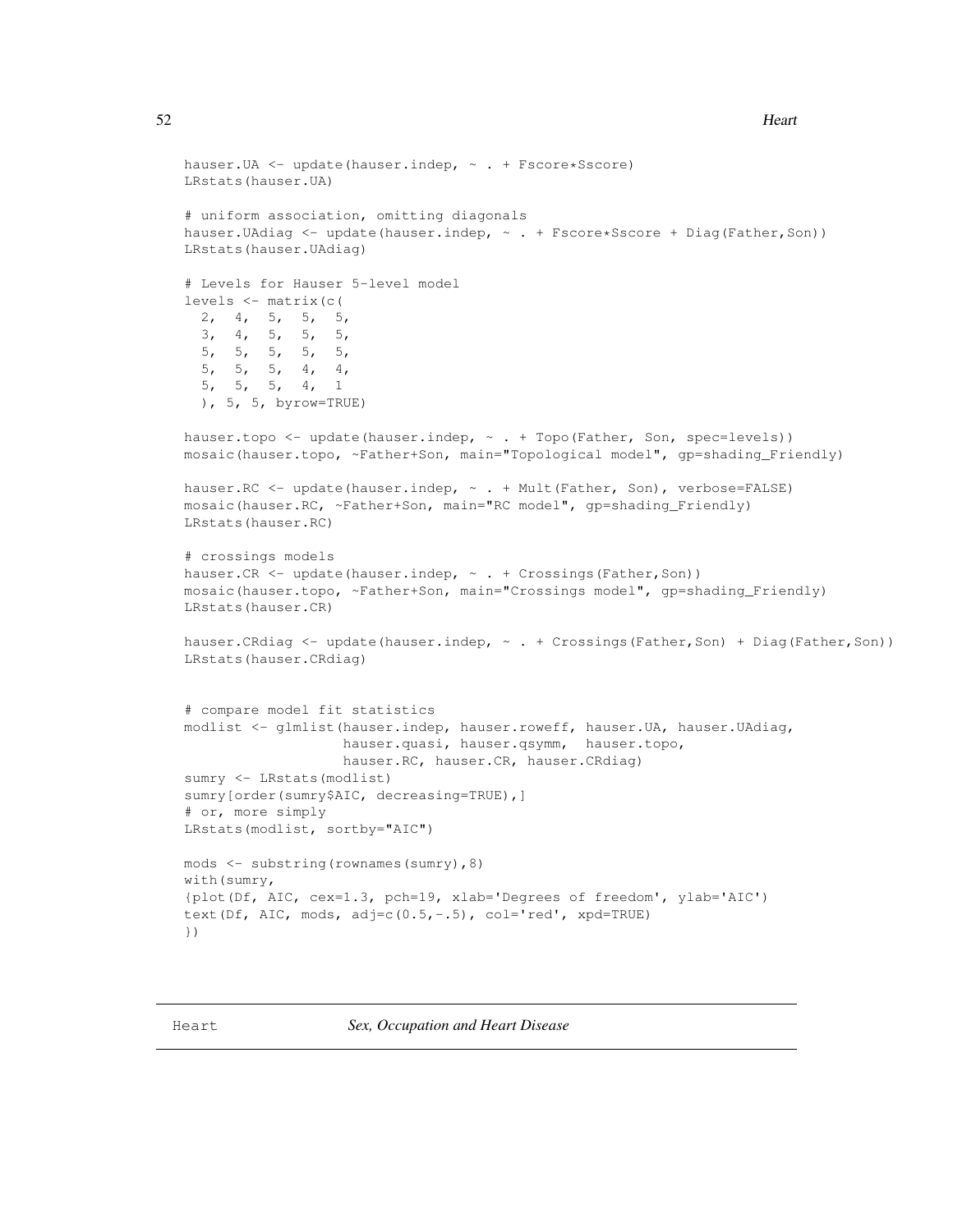#### Heckman 53

# Description

Classification of individuals by gender, occupational category and occurrence of heart disease

#### Usage

```
data(Heart)
```
# Format

A 3-dimensional array resulting from cross-tabulating 3 variables for 21522 observations. The variable names and their levels are:

| No Name Levels |                                         |
|----------------|-----------------------------------------|
|                | 1 Disease "Disease", "None"             |
|                | 2 Gender "Male", "Female"               |
|                | 3 Occup "Unempl", "WhiteCol", "BlueCol" |

# Source

Karger, (1980).

# Examples

data(Heart)

# example goes here

Heckman *Labour Force Participation of Married Women 1967-1971*

# Description

1583 married women were surveyed over the years 1967-1971, recording whether or not they were employed in the labor force.

The data, originally from Heckman & Willis (1977) provide an example of modeling longitudinal categorical data, e.g., with markov chain models for dependence over time.

## Usage

data(Heckman)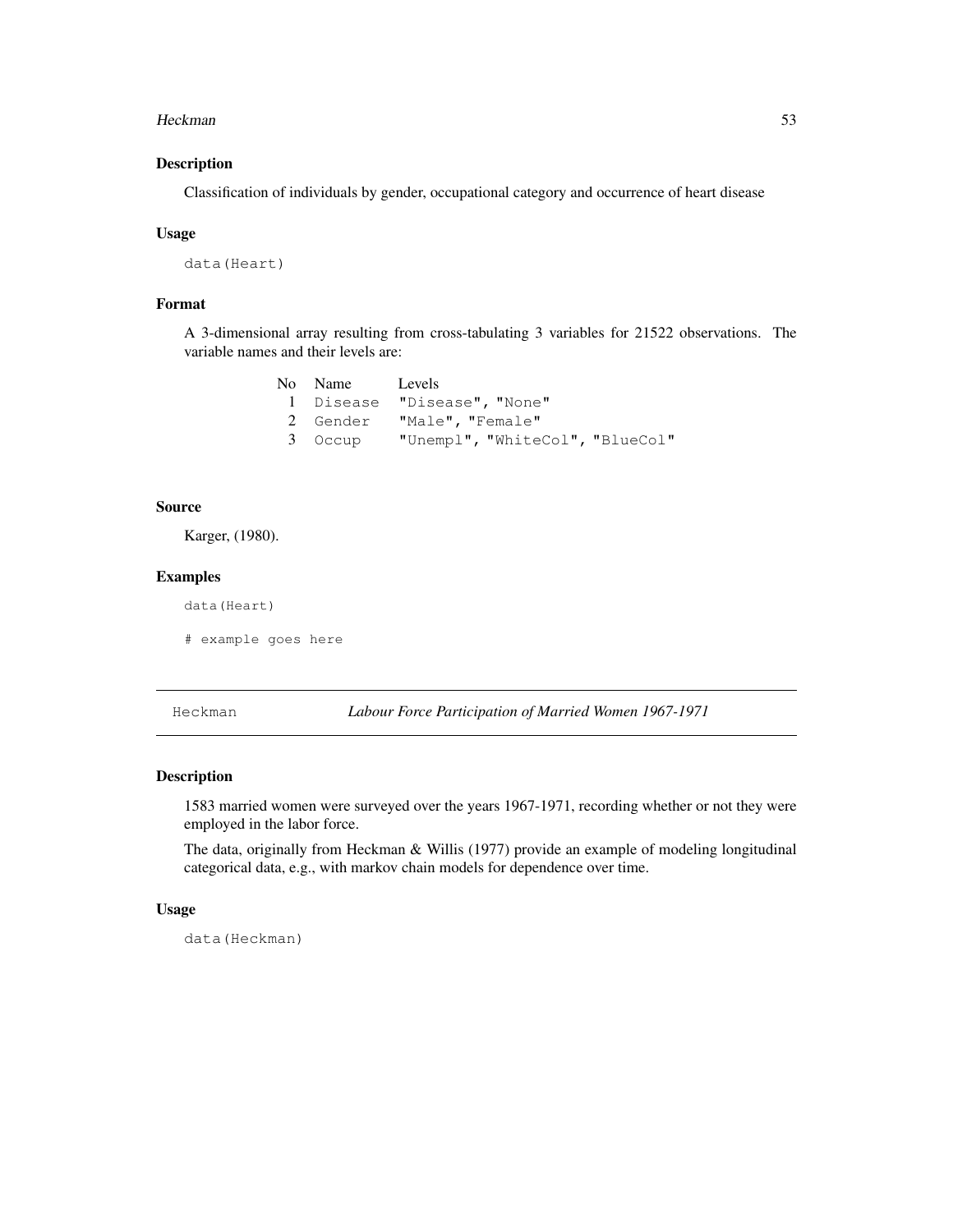#### Format

A 5-dimensional array resulting from cross-tabulating 5 variables for 1583 observations. The variable names and their levels are:

|                | No Name | Levels        |  |
|----------------|---------|---------------|--|
| $\mathbf{1}$   | e1971   | "71Yes", "No" |  |
| $2^{\circ}$    | e1970   | "70Yes", "No" |  |
| 3              | e1969   | "69Yes", "No" |  |
| 4              | e1968   | "68Yes", "No" |  |
| 5 <sup>7</sup> | e1967   | "67Yes", "No" |  |

## Details

Lindsey (1993) fits an initial set of logistic regression models examining the dependence of employment in 1971 (e1971) on successive subsets of the previous years, e1970, e1969, ... e1967.

Alternatively, one can examine markov chain models of first-order (dependence on previous year), second-order (dependence on previous two years), etc.

# Source

Lindsey, J. K. (1993). *Models for Repeated Measurements* Oxford, UK: Oxford University Press, p. 185.

## References

Heckman, J.J. & Willis, R.J. (1977). "A beta-logistic model for the analysis of sequential labor force participation by married women." *Journal of Political Economy*, 85: 27-58

```
data(Heckman)
```

```
# independence model
mosaic(Heckman, shade=TRUE)
# same, as a loglm()
require(MASS)
(heckman.mod0 <- loglm(~ e1971+e1970+e1969+e1968+e1967, data=Heckman))
mosaic(heckman.mod0, main="Independence model")
```

```
# first-order markov chain: bad fit
(heckman.mod1 <- loglm(~ e1971*e1970 + e1970*e1969 +e1969*e1968 + e1968*e1967, data=Heckman))
mosaic(heckman.mod1, main="1st order markov chain model")
```

```
# second-order markov chain: bad fit
(heckman.mod2 <- loglm(~ e1971*e1970*e1969 + e1970*e1969*e1968 +e1969*e1968*e1967, data=Heckman))
mosaic(heckman.mod2, main="2nd order markov chain model")
```

```
# third-order markov chain: fits OK
(heckman.mod3 <- loglm(~ e1971*e1970*e1969*e1968 + e1970*e1969*e1968*e1967, data=Heckman))
```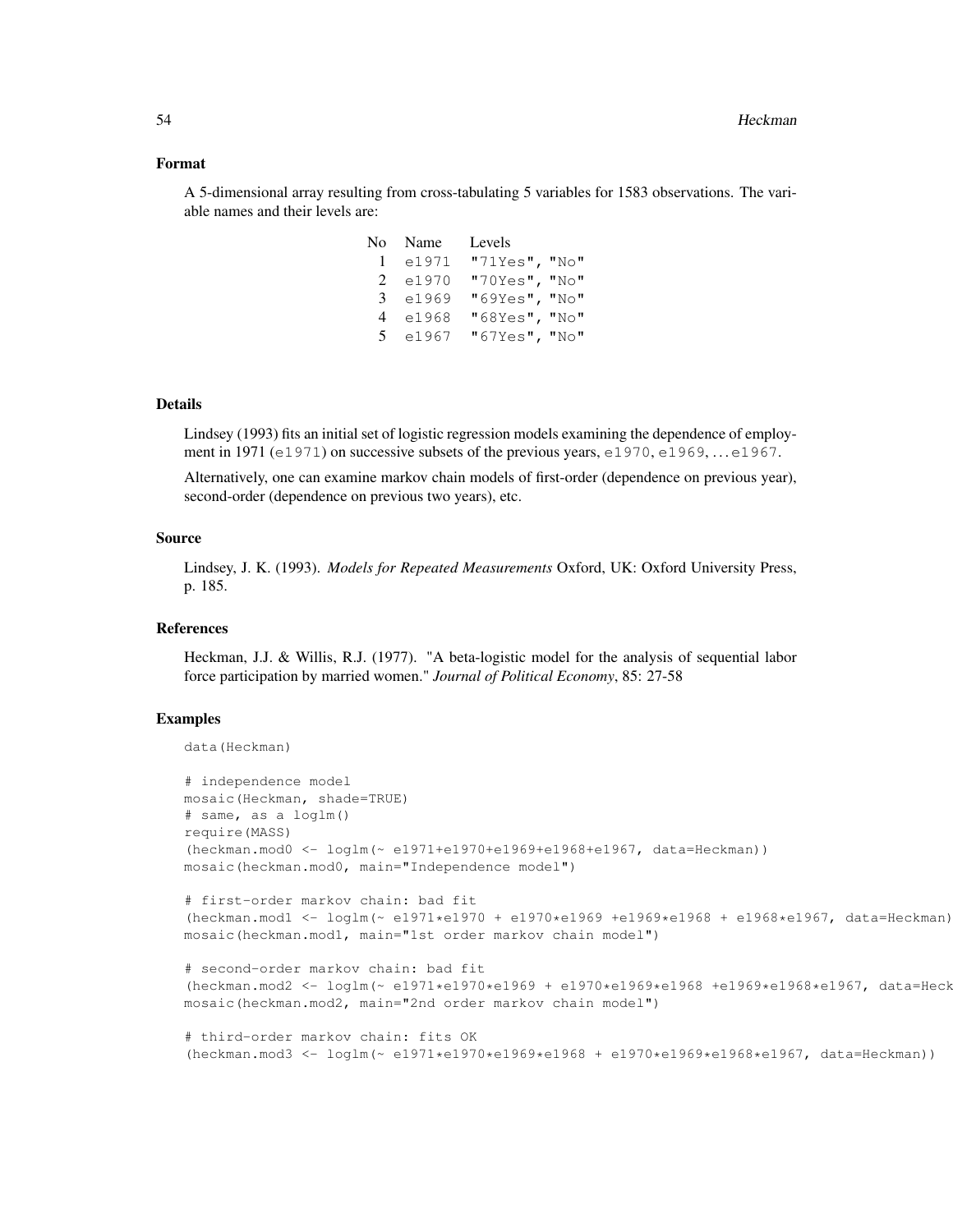#### HLtest 55

```
mosaic(heckman.mod2, main="3rd order markov chain model")
```
HLtest *Hosmer-Lemeshow Goodness of Fit Test*

# Description

The HLtest function computes the classical Hosmer-Lemeshow (1980) goodness of fit test for a binomial glm object in logistic regression

The general idea is to assesses whether or not the observed event rates match expected event rates in subgroups of the model population. The Hosmer-Lemeshow test specifically identifies subgroups as the deciles of fitted event values, or other quantiles as determined by the g argument. Given these subgroups, a simple chisquare test on g-2 df is used.

In addition to print and summary methods, a plot method is supplied to visualize the discrepancies between observed and fitted frequencies.

# Usage

```
HosmerLemeshow(model, g = 10)
HLtest(model, q = 10)
## S3 method for class 'HLtest'
print(x, \ldots)## S3 method for class 'HLtest'
summary(object, ...)
## S3 method for class 'HLtest'
plot(x, \ldots)## S3 method for class 'HLtest'
rootogram(x, ...)
```
#### Arguments

|           | Other arguments passed down to methods                                 |  |
|-----------|------------------------------------------------------------------------|--|
| x, object | A HLtest object                                                        |  |
| q         | Number of groups used to partition the fitted values for the GOF test. |  |
| model     | A glm model object in the binomial family                              |  |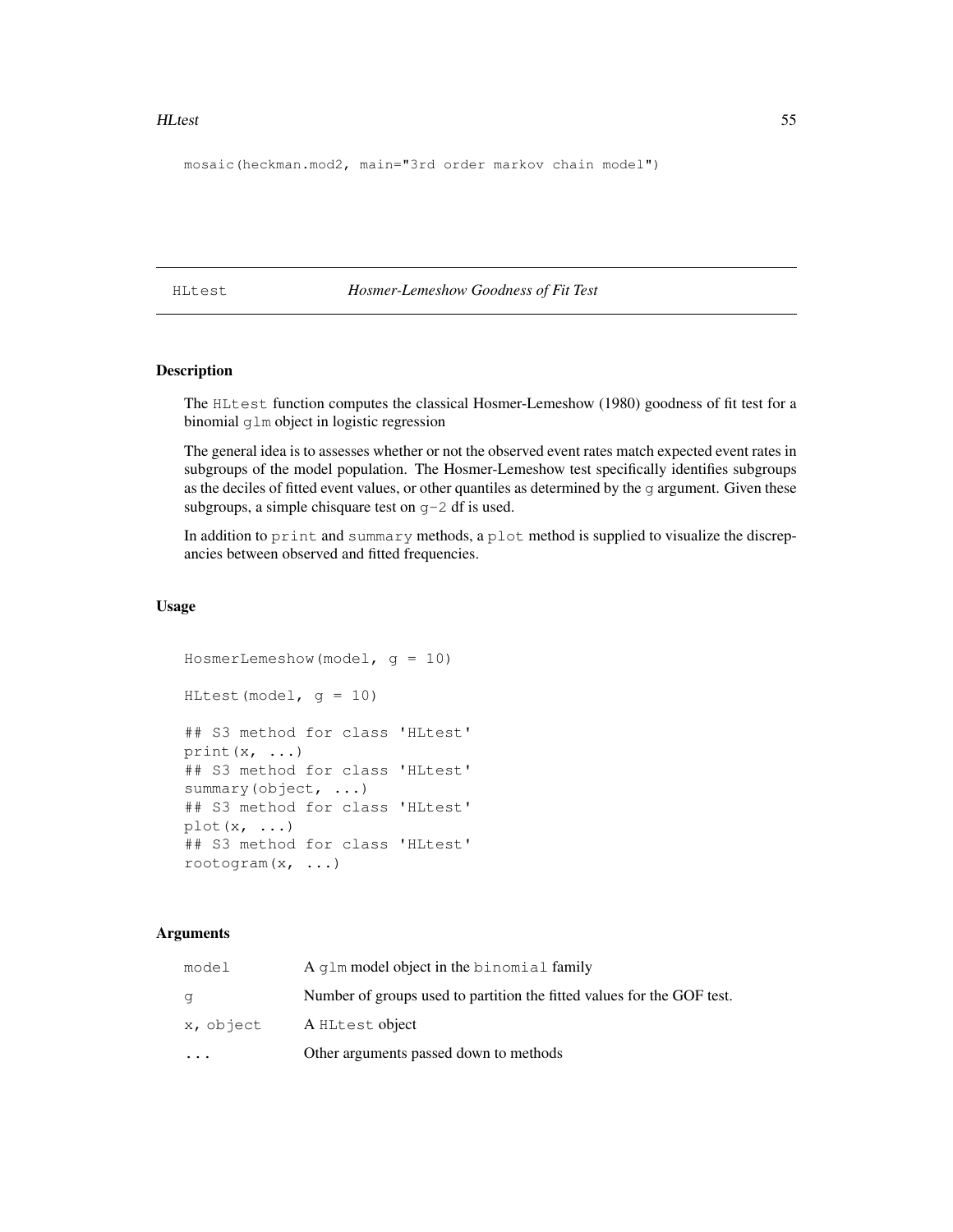## Value

A class HLtest object with the following components:

| table   | A data frame describing the results of partitioning the data into $\sigma$ groups with<br>the following columns: cut, total, obs, exp, chi |  |
|---------|--------------------------------------------------------------------------------------------------------------------------------------------|--|
| chisg   | The chisquare statistics                                                                                                                   |  |
| df      | Degrees of freedom                                                                                                                         |  |
| p.value | p value                                                                                                                                    |  |
| groups  | Number of groups                                                                                                                           |  |
| call    | model call                                                                                                                                 |  |
|         |                                                                                                                                            |  |

## Author(s)

Michael Friendly

# References

Hosmer, David W., Lemeshow, Stanley (1980). A goodness-of-fit test for multiple logistic regression model. *Communications in Statistics, Series A*, 9, 1043-1069.

Hosmer, David W., Lemeshow, Stanley (2000). *Applied Logistic Regression*, New York: Wiley, ISBN 0-471-61553-6

Lemeshow, S. and Hosmer, D.W. (1982). A review of goodness of fit statistics for use in the development of logistic regression models. *American Journal of Epidemiology*, 115(1), 92-106.

## See Also

rootogram, ~~~

```
data(birthwt, package="MASS")
# how to do this without attach?
attach(birthwt)
race = factor(race, labels = c("white", "black", "other"))ptd = factor(pt1 > 0)ftv = factor(ftv)levels(ftv)[-(1:2)] = "2+"bwt <- data.frame(low = factor(low), age, lwt, race,
     smoke = (smoke > 0), ptd, ht = (ht > 0), ui = (ui > 0), ftv)
detach(birthwt)
options(contrasts = c("contr.treatment", "contr.poly"))
BWmod \leq glm(low \sim ., family=binomial, data=bwt)
(hlt <- HLtest(BWmod))
str(hlt)
summary(hlt)
plot(hlt)
```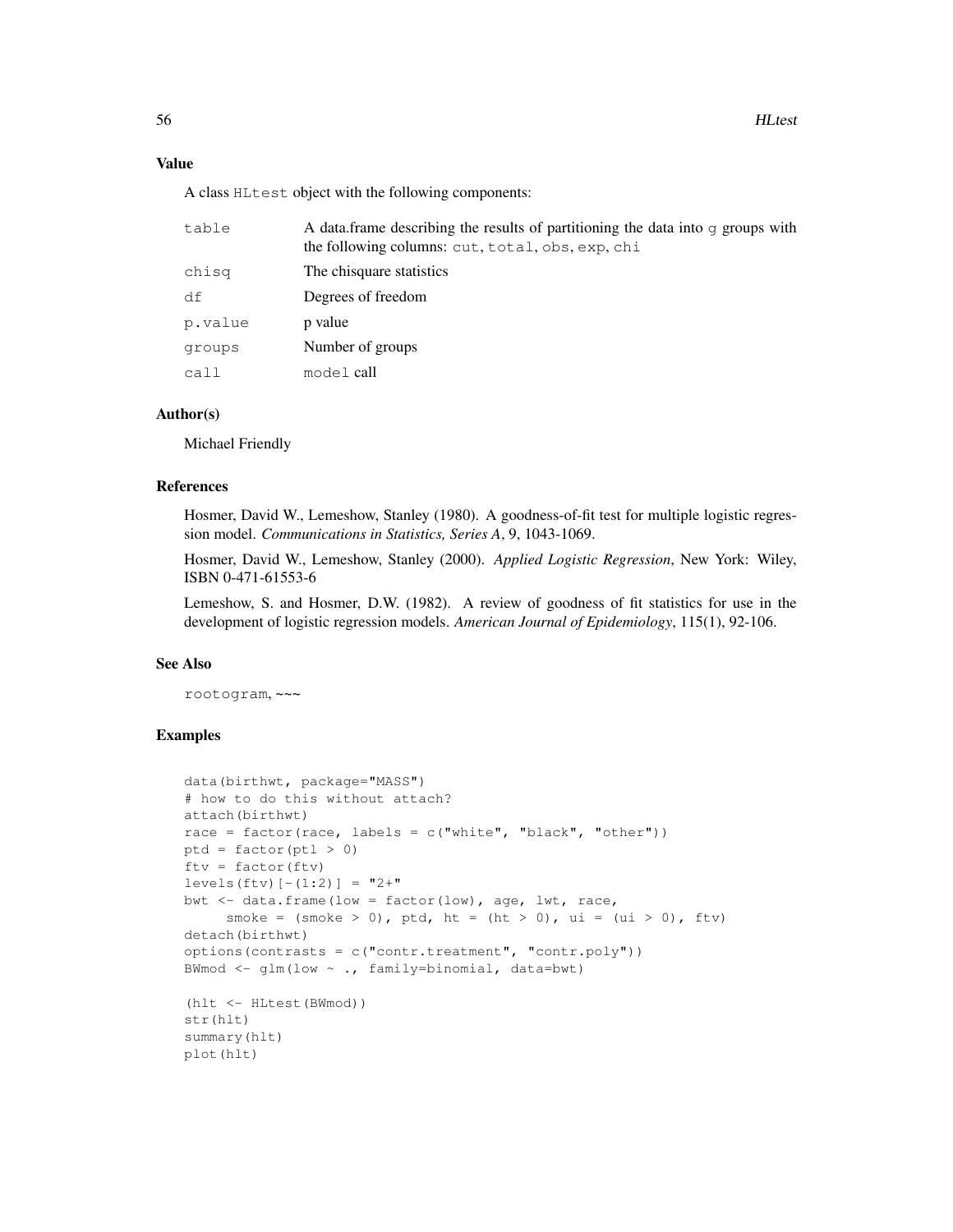## HospVisits 57

```
# basic model
BWmod0 <- glm(low ~ age, family=binomial, data=bwt)
(hlt0 <- HLtest(BWmod0))
str(hlt0)
summary(hlt0)
plot(hlt0)
```
HospVisits *Hospital Visits Data*

#### Description

Length of stay in hospital for 132 schizophrenic patients, classified by visiting patterns, originally from Wing (1962).

#### Usage

```
data("HospVisits")
```
#### Format

A 3 by 3 frequency table, with format: table [1:3, 1:3] 43 6 9 16 11 18 3 10 16 - attr(\*, "dimnames")=List of 2 ..\$ visit: chr [1:3] "Regular" "Infrequent" "Never" ..\$ stay : chr [1:3] "2-9" "10-19" "20+"

# Details

Both table variables can be considered ordinal. The variable visit refers to visiting patterns recorded hospital. The category labels are abbreviations of those given by Goodman (1983); e.g., "Regular" is short for "received visitors regularly or patient went home". The variable stay refers to length of stay in hospital, in year groups.

## Source

Goodman, L. A. (1983) The analysis of dependence in cross-classifications having ordered categories, using log-linear models for frequencies and log-linear models for odds. *Biometrics*, 39, 149-160.

# References

Wing, J. K. (1962). Institutionalism in Mental Hospitals, *British Journal of Social and Clinical Psychology*, 1 (1), 38-51.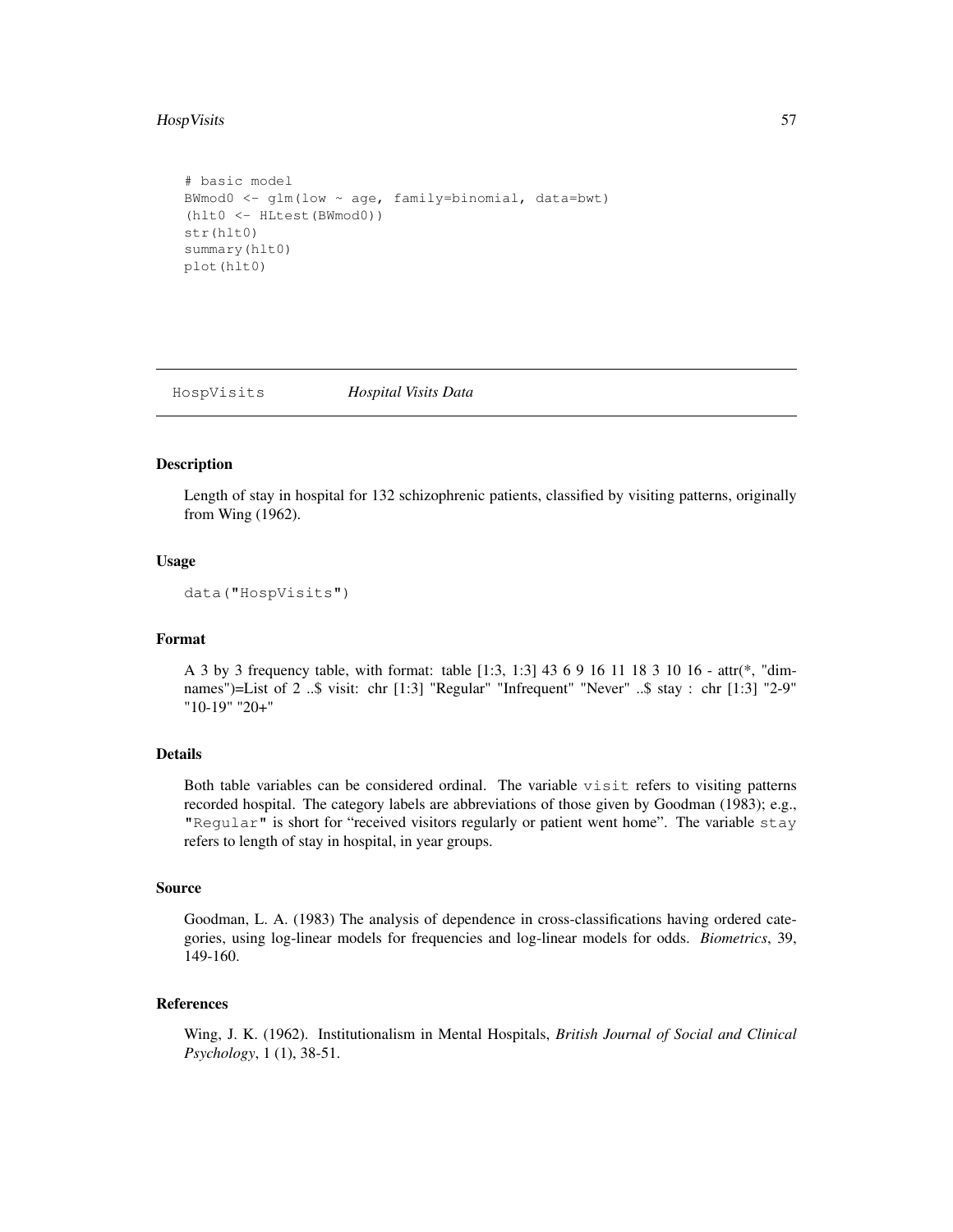## Examples

```
data(HospVisits)
mosaic(HospVisits, gp=shading_Friendly)
library(ca)
ca(HospVisits)
# surprisingly 1D !
plot(ca(HospVisits))
```
Hoyt *Minnesota High School Graduates*

# Description

Minnesota high school graduates of June 1930 were classified with respect to (a) Rank by thirds in their graduating class, (b) post-high school Status in April 1939 (4 levels), (c) Sex, (d) father's Occupational status (7 levels, from 1=High to 7=Low).

The data were first presented by Hoyt et al. (1959) and have been analyzed by Fienberg(1980), Plackett(1974) and others.

## Usage

data(Hoyt)

#### Format

A 4-dimensional array resulting from cross-tabulating 4 variables for 13968 observations. The variable names and their levels are:

| No Name      | Levels                              |
|--------------|-------------------------------------|
| l Status     | "College", "School", "Job", "Other" |
| 2 Rank       | "Low", "Middle", "High"             |
| 3 Occupation | "1", "2", "3", "4", "5", "6", "7"   |
| 4 Sex        | "Male", "Female"                    |

## Details

Post high-school Status is natural to consider as the response. Rank and father's Occupation are ordinal variables.

#### Source

Fienberg, S. E. (1980). *The Analysis of Cross-Classified Categorical Data*. Cambridge, MA: MIT Press, p. 91-92.

R. L. Plackett, (1974). *The Analysis of Categorical Data*. London: Griffin.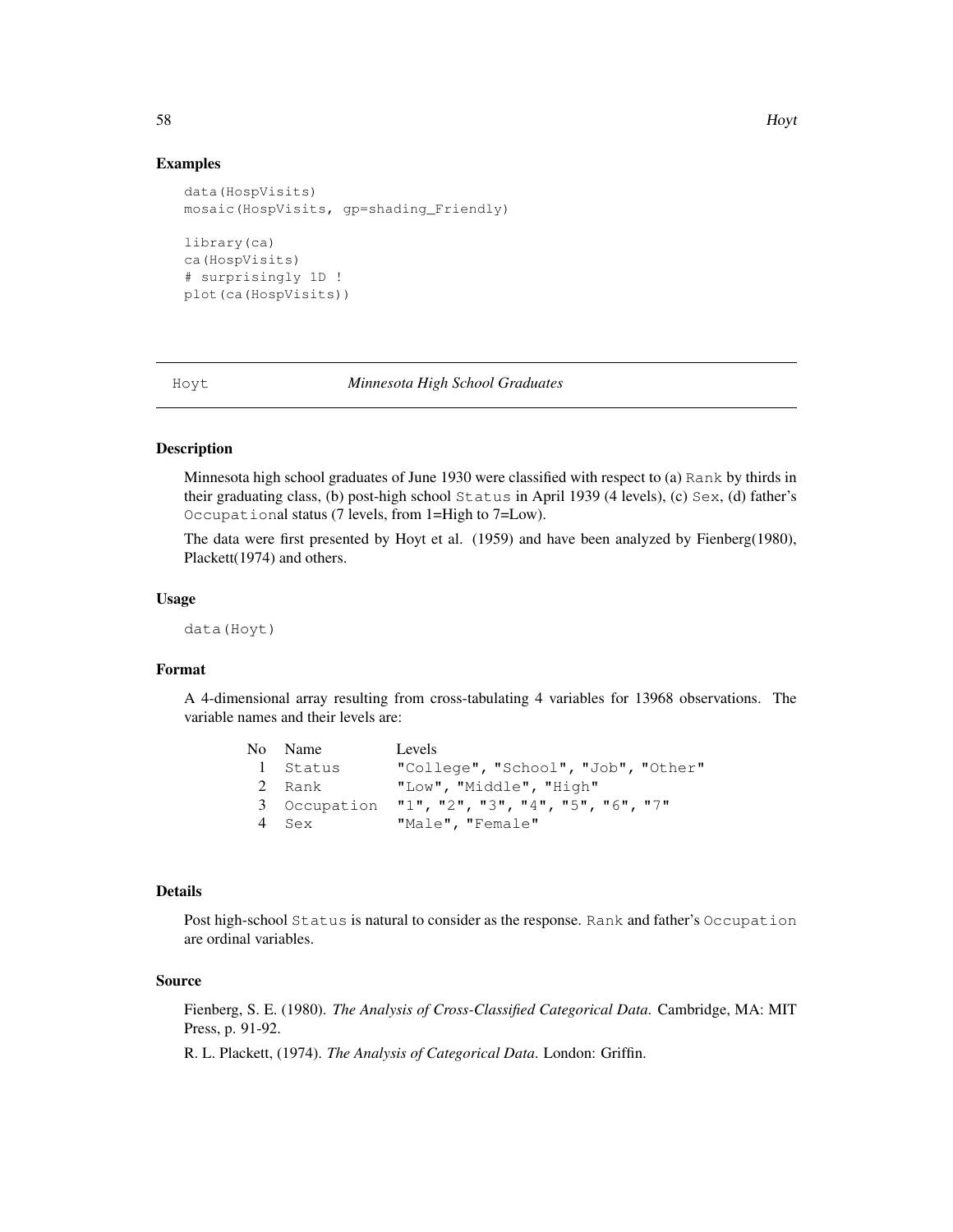#### Hoyt 59

## References

Hoyt, C. J., Krishnaiah, P. R. and Torrance, E. P. (1959) Analysis of complex contingency tables, *Journal of Experimental Education* 27, 187-194.

## See Also

minn38 provides the same data as a data frame.

```
data(Hoyt)
# display the table
structable(Status+Sex ~ Rank+Occupation, data=Hoyt)
# mosaic for independence model
plot(Hoyt, shade=TRUE)
# examine all pairwise mosaics
pairs(Hoyt, shade=TRUE)
# collapse Status to College vs. Non-College
Hoyt1 <- collapse.table(Hoyt, Status=c("College", rep("Non-College",3)))
plot(Hoyt1, shade=TRUE)
#################################################
# fitting models with loglm, plotting with mosaic
#################################################
# fit baseline log-linear model for Status as response
require(MASS)
hoyt.mod0 <- loglm(~ Status + (Sex*Rank*Occupation), data=Hoyt1)
hoyt.mod0
mosaic(hoyt.mod0, qp=shading_Friendly, main="Baseline model: Status + (Sex*Rank*Occ)")
# add one-way association of Status with factors
hoyt.mod1 <- loglm(~ Status * (Sex + Rank + Occupation) + (Sex*Rank*Occupation), data=Hoyt1)
hoyt.mod1
mosaic(hoyt.mod1, gp=shading_Friendly, main="Status * (Sex + Rank + Occ)")
# can we drop any terms?
drop1(hoyt.mod1, test="Chisq")
# assess model fit
anova(hoyt.mod0, hoyt.mod1)
# what terms to add?
add1(hoyt.mod1, ~.^2, test="Chisq")
# add interaction of Sex:Occupation on Status
hoyt.mod2 <- update(hoyt.mod1, ~.+Status:Sex:Occupation)
mosaic(hoyt.mod2, gp=shading_Friendly, main="Adding Status:Sex:Occupation")
```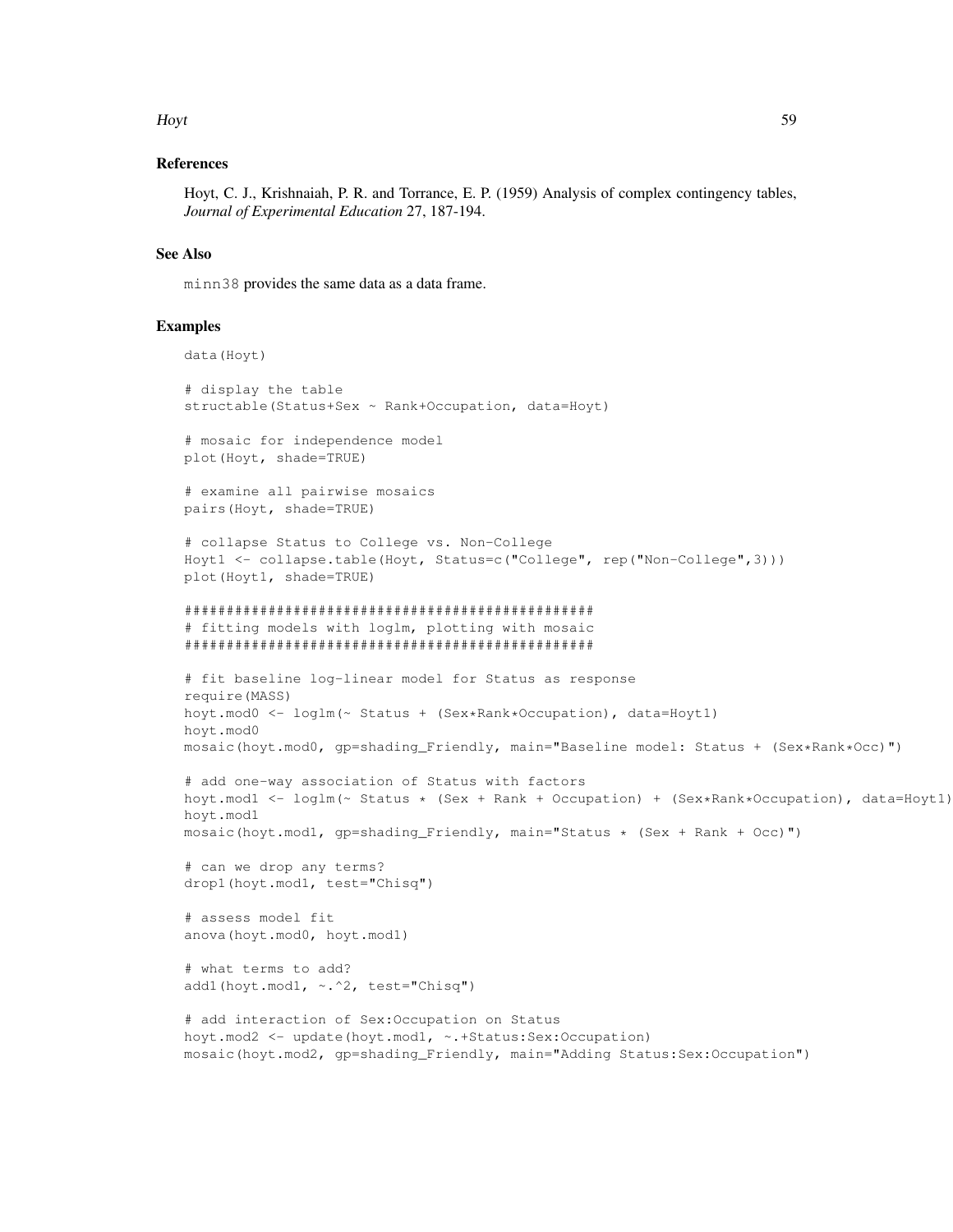```
# compare model fits
anova(hoyt.mod0, hoyt.mod1, hoyt.mod2)
# Alternatively, try stepwise analysis, heading toward the saturated model
steps <- step(hoyt.mod0, direction="forward", scope=~Status*Sex*Rank*Occupation)
# display anova
steps$anova
```
ICU *ICU data set*

# **Description**

The ICU data set consists of a sample of 200 subjects who were part of a much larger study on survival of patients following admission to an adult intensive care unit (ICU), derived from Hosmer, Lemeshow and Sturdivant (2013) and Friendly (2000).

The major goal of this study was to develop a logistic regression model to predict the probability of survival to hospital discharge of these patients and to study the risk factors associated with ICU mortality. The clinical details of the study are described in Lemeshow, Teres, Avrunin, and Pastides (1988).

This data set is often used to illustrate model selection methods for logistic regression.

#### Usage

data(ICU)

# Format

A data frame with 200 observations on the following 22 variables.

died Died before discharge?, a factor with levels No Yes

age Patient age, a numeric vector

sex Patient sex, a factor with levels Female Male

race Patient race, a factor with levels Black Other White. Also represented here as white.

service Service at ICU Admission, a factor with levels Medical Surgical

cancer Cancer part of present problem?, a factor with levels No Yes

renal History of chronic renal failure?, a factor with levels No Yes

infect Infection probable at ICU admission?, a factor with levels No Yes

cpr Patient received CPR prior to ICU admission?, a factor with levels No Yes

systolic Systolic blood pressure at admission (mm Hg), a numeric vector

hrtrate Heart rate at ICU Admission (beats/min), a numeric vector

previcu Previous admission to an ICU within 6 Months?, a factor with levels No Yes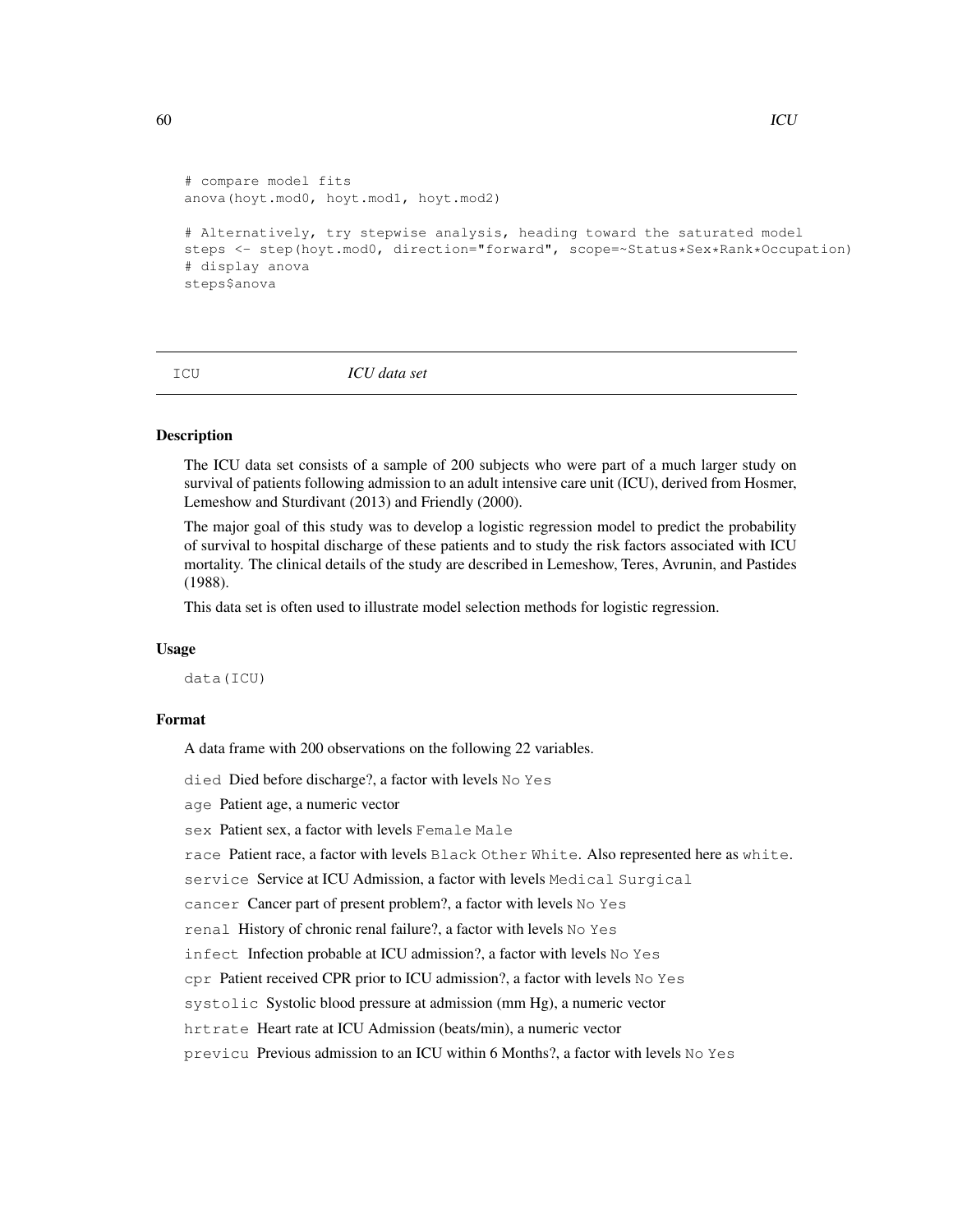- admit Type of admission, a factor with levels Elective Emergency
- fracture Admission with a long bone, multiple, neck, single area, or hip fracture? a factor with levels No Yes
- $po2$  PO2 from initial blood gases, a factor with levels  $>60 \le 60$
- ph pH from initial blood gases, a factor with levels >=7.25 <7.25
- pco PCO2 from initial blood gases, a factor with levels <=45 >45
- bic Bicarbonate (HCO3) level from initial blood gases, a factor with levels >=18 <18
- creatin Creatinine, from initial blood gases, a factor with levels <=2 >2
- coma Level of unconsciousness at admission to ICU, a factor with levels None Stupor Coma
- white a recoding of race, a factor with levels White Non-white
- uncons a recoding of coma a factor with levels No Yes

# Details

Patient ID numbers are the rownames of the data frame.

Note that the last two variables white and uncons are a recoding of respectively race and coma to binary variables.

# Source

M. Friendly (2000), *Visualizing Categorical Data*, Appendix B.4. SAS Institute, Cary, NC. Hosmer, D. W. Jr., Lemeshow, S. and Sturdivant, R. X. (2013) *Applied Logistic Regression*, NY: Wiley, Third Edition.

# References

Lemeshow, S., Teres, D., Avrunin, J. S., Pastides, H. (1988). Predicting the Outcome of Intensive Care Unit Patients. *Journal of the American Statistical Association*, 83, 348-356.

```
data(ICU)
# remove redundant variables (race, coma)
ICU1 \leftarrow ICU[, -c(4,20)]
# fit full model
icu.full <- glm(died ~ ., data=ICU1, family=binomial)
summary(icu.full)
# simpler model (found from a "best" subsets procedure)
icu.mod1 <- qlm(died \sim age + sex + cancer + systolic + admit + uncons, data=ICU1, family=bir
summary(icu.mod1)
# even simpler model
icu.mod2 <- glm(died ~ age + cancer + admit + uncons, data=ICU1, family=binomial)
summary(icu.mod2)
```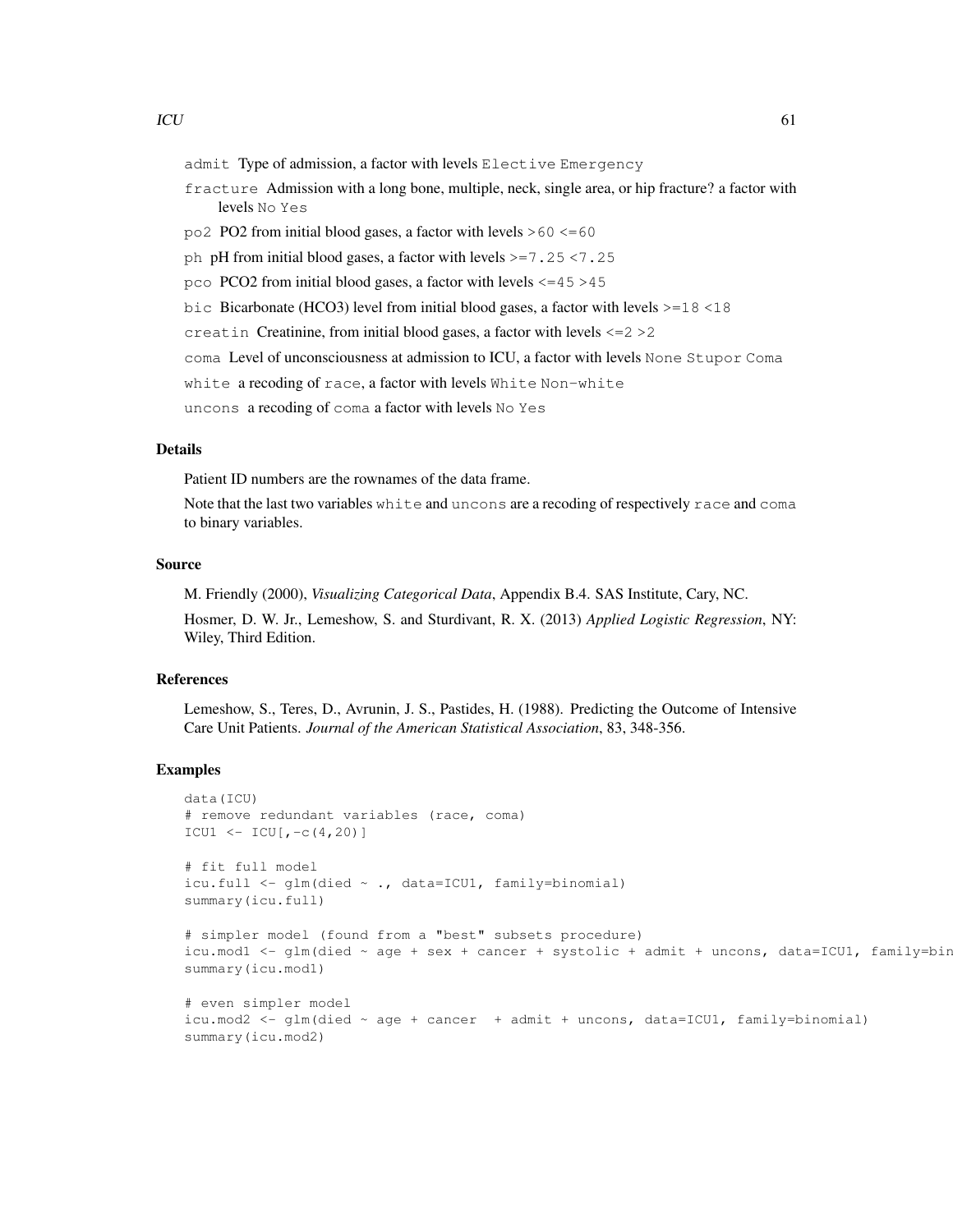```
anova(icu.mod2, icu.mod1, icu.full, test="Chisq")
## Reproduce Fig 6.12 from VCD
icu.fit <- data.frame(ICU, prob=predict(icu.mod2, type="response"))
# combine categorical risk factors to a single string
risks <- ICU[, c("cancer", "admit", "uncons")]
risks[,1] <- ifelse(risks[,1]=="Yes", "Cancer", "")
risks[,2] <- ifelse(risks[,2]=="Emergency", "Emerg", "")
risks[,3] <- ifelse(risks[,3]=="Yes", "Uncons", "")
risks <- apply(risks, 1, paste, collapse="")
risks[risks==""] <- "(none)"
icu.fit$risks <- risks
library(ggplot2)
ggplot(icu.fit, aes(x=age, y=prob, color=risks)) +
geom_point(size=2) +
geom_line(size=1.25, alpha=0.5) +
theme_bw() + ylab("Probability of death")
```
JobSat *Cross-classification of job satisfaction by income*

#### Description

This data set is a contingency table of job satisfaction by income for a small sample of black males from the 1996 General Social Survey, as used by Agresti (2002) for an example.

## Usage

data(JobSat)

## Format

A 4 x 4 contingency table of income by satisfaction, with the following structure:

```
table [1:4, 1:4] 1 2 1 0 3 3 6 1 10 10 ...
- attr(\star, "dimnames")=List of 2<br>..$ income : chr [1:4] "<
                   : chr [1:4] "< 15k" "15-25k" "25-40k" "> 40k"
 ..$ satisfaction: chr [1:4] "VeryD" "LittleD" "ModerateS" "VeryS"
```
## Details

Both income and satisfaction are ordinal variables, and are so ordered in the table. Measures of association, visualizations, and models should take ordinality into account.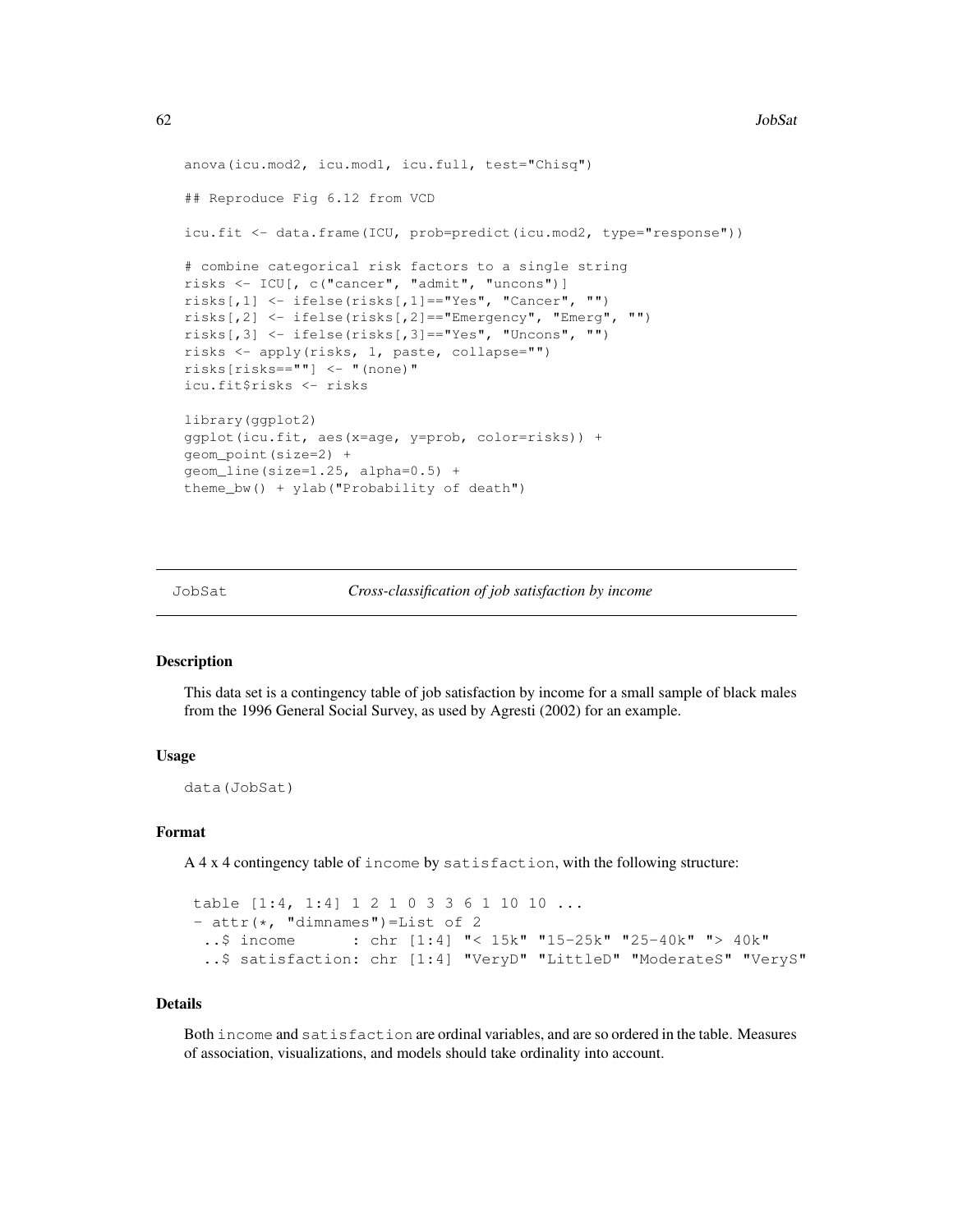#### Kway 63

## Source

Agresti, A. Categorical Data Analysis John Wiley & Sons, 2002, Table 2.8, p. 57.

## Examples

```
data(JobSat)
assocstats(JobSat)
GKgamma(JobSat)
```
Kway *Fit All K-way Models in a GLM*

## Description

Generate and fit all 0-way, 1-way, 2-way, ... k-way terms in a glm.

This function is designed mainly for hierarchical loglinear models (or  $g\text{1ms}$  in the poisson family), where it is desired to find the highest-order terms necessary to achieve a satisfactory fit.

Using anova on the resulting glmlist object will then give sequential tests of the pooled contributions of all terms of degree  $k + 1$  over and above those of degree k.

This function is also intended as an example of a generating function for glmlist objects, to facilitate model comparison, extraction, summary and plotting of model components, etc., perhaps using lapply or similar.

## Usage

Kway(formula, family=poisson, data, ..., order = nt, prefix = "kway")

## Arguments

| formula  | a two-sided formula for the 1-way effects in the model. The LHS should be the<br>response, and the RHS should be the first-order terms connected by $+$ signs.                                                                                                                              |  |
|----------|---------------------------------------------------------------------------------------------------------------------------------------------------------------------------------------------------------------------------------------------------------------------------------------------|--|
| family   | a description of the error distribution and link function to be used in the model.<br>This can be a character string naming a family function, a family function or<br>the result of a call to a family function. (See family for details of family<br>functions.)                          |  |
| data     | an optional data frame, list or environment (or object coercible by as . data. frame<br>to a data frame) containing the variables in the model. If not found in data, the<br>variables are taken from environment (formula), typically the environ-<br>ment from which $q \ln i$ is called. |  |
| $\ddots$ | Other arguments passed to $q \text{lm}$                                                                                                                                                                                                                                                     |  |
| order    | Highest order interaction of the models generated. Defaults to the number of<br>terms in the model formula.                                                                                                                                                                                 |  |
| prefix   | Prefix used to label the models fit in the qlml ist object.                                                                                                                                                                                                                                 |  |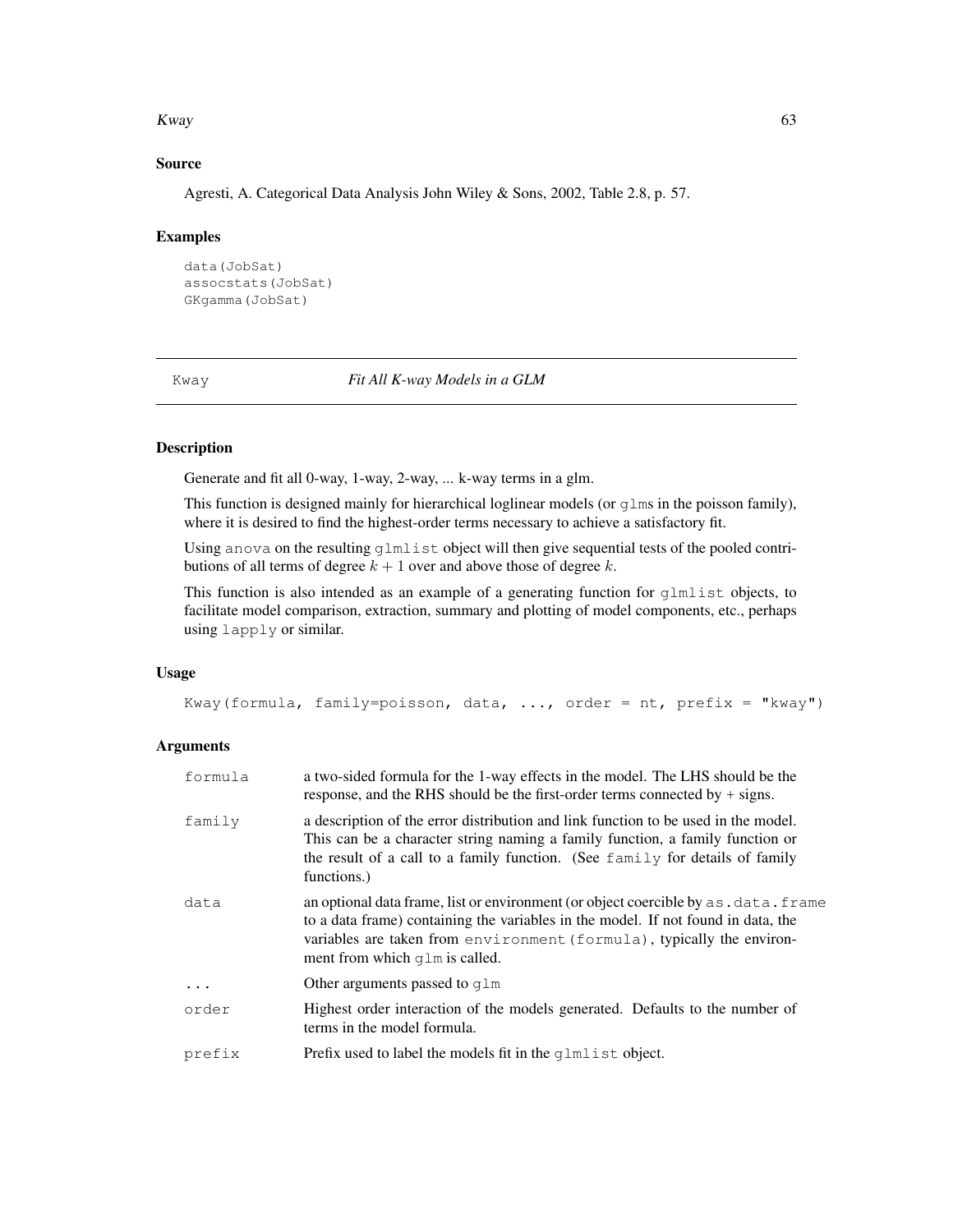# Details

With y as the response in the formula, the 0-way (null) model is  $y \sim 1$ . The 1-way ("main effects") model is that specified in the formula argument. The k-way model is generated using the formula .  $\sim$  .  $\wedge$ k. With the default order = nt, the final model is the saturated model.

As presently written, the function requires a two-sided formula with an explicit response on the LHS. For frequency data in table form (e.g., produced by  $x$ tabs) you the data argument is coerced to a data.frame, so you should supply the formula in the form  $F$ req  $\sim \ldots$ .

## Value

An object of class glmlist, of length  $\text{order}+1$  containing the 0-way, 1-way, ... models up to degree order.

#### Author(s)

Michael Friendly and Heather Turner

# See Also

glmlist, Summarise (soon to be deprecated), LRstats

```
## artificial data
factors <- expand.grid(A=factor(1:3), B=factor(1:2), C=factor(1:3), D=factor(1:2))
Freq <- rpois(nrow(factors), lambda=40)
df <- cbind(factors, Freq)
mods3 <- Kway(Freq \sim A + B + C, data=df, family=poisson)
LRstats(mods3)
mods4 \leftarrow Kway(Freq \sim A + B + C + D, data=df, family=poisson)
LRstats(mods4)
# JobSatisfaction data
data(JobSatisfaction, package="vcd")
modSat <- Kway(Freq ~ management+supervisor+own, data=JobSatisfaction,
               family=poisson, prefix="JobSat")
LRstats(modSat)
anova(modSat, test="Chisq")
# Rochdale data: very sparse, in table form
data(Rochdale, package="vcd")
## Not run:
modRoch <- Kway(Freq~EconActive + Age + HusbandEmployed + Child +
                     Education + HusbandEducation + Asian + HouseholdWorking,
                data=Rochdale, family=poisson)
LRstats(modRoch)
## End(Not run)
```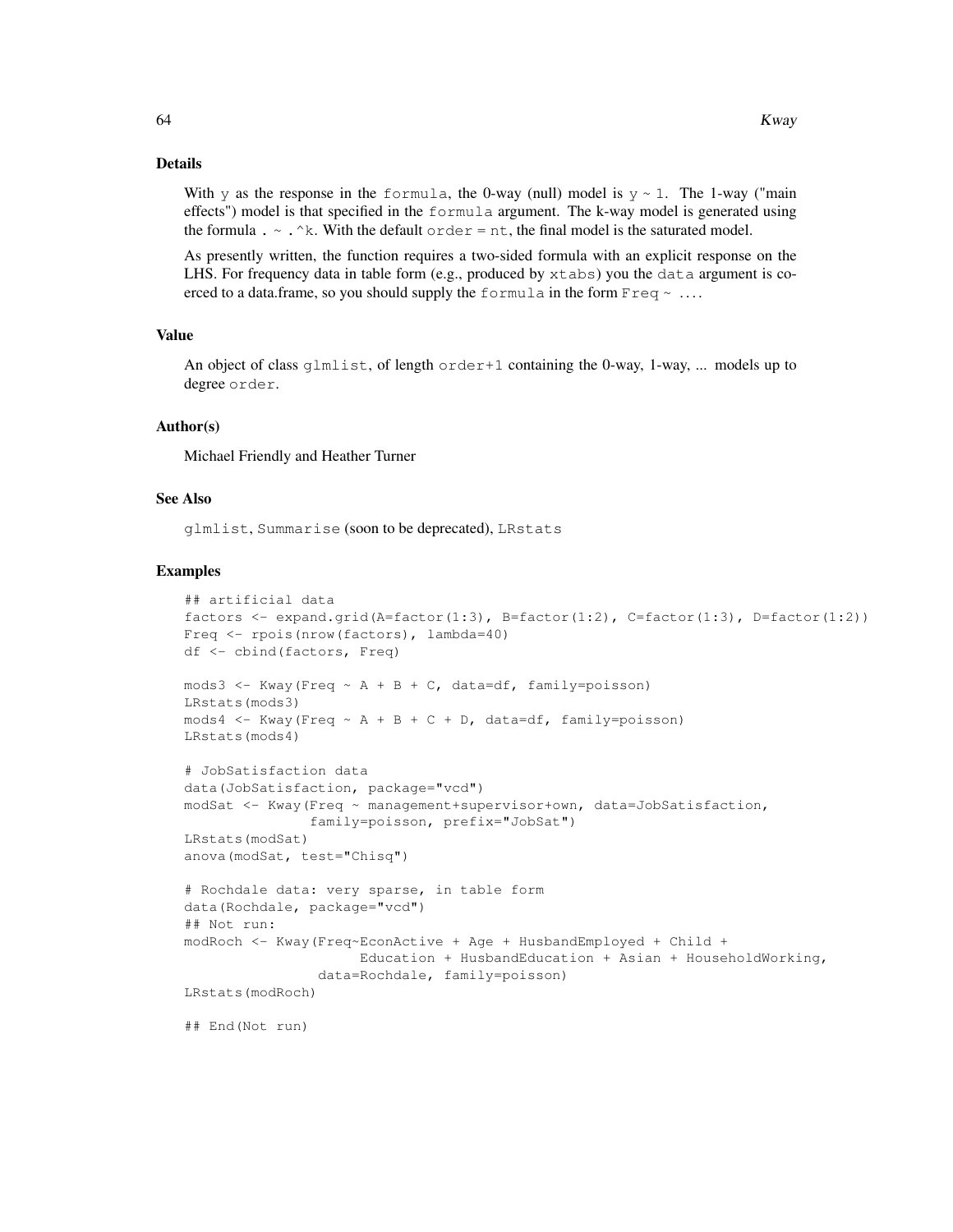## Description

Calculates the log-likelihood value of the loglm model represented by object evaluated at the estimated coefficients.

It allows the use of AIC and BIC, which require that a logLik method exists to extract the corresponding log-likelihood for the model.

## Usage

## S3 method for class 'loglm' logLik(object, ..., zero=1E-10)

## Arguments

| object   | A log lm object                                                          |
|----------|--------------------------------------------------------------------------|
| $\ddots$ | For compatibility with the S3 generic; not used here                     |
| zero     | value used to replace zero frequencies in calculating the log-likelihood |

#### Details

If cell frequencies have not been stored with the loglm object (via the argument keep.frequencies = TRUE), they are obtained using update.

This function calculates the log-likelihood in a way that allows for non-integer frequencies, such as the case where 0.5 has been added to all cell frequencies to allow for sampling zeros. If the frequencies still contain zero values, those are replaced by the value of start.

For integer frequencies, it gives the same result as the corresponding model fit using  $g \ln m$ , whereas glm returns -Inf if there are any non-integer frequencies.

## Value

Returns an object of class logLik. This is a number with one attribute, "df" (degrees of freedom), giving the number of (estimated) parameters in the model.

## Author(s)

Achim Zeileis

## See Also

loglm, AIC, BIC,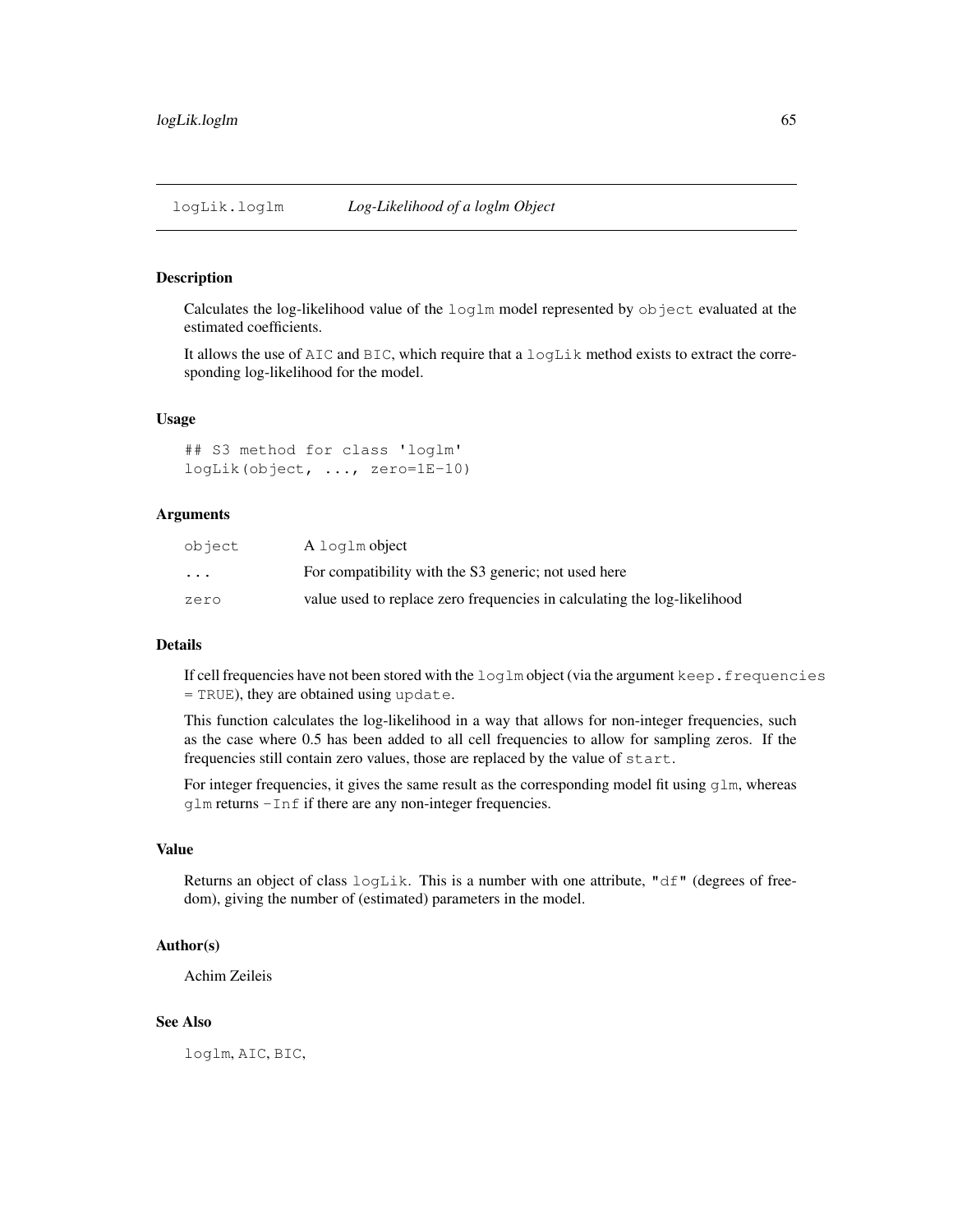# Examples

```
data(Titanic, package="datasets")
require(MASS)
titanic.mod1 <- loglm(~ (Class * Age * Sex) + Survived, data=Titanic)
titanic.mod2 <- \text{loglm}(\sim \text{(Class } \star \text{ Age } \star \text{ Sex}) + \text{Survived*}(\text{Class } + \text{Age } + \text{Sex}), \text{ data} = \text{Titanic})titanic.mod3 <- loglm(~ (Class * Age * Sex) + Survived*(Class + Age * Sex), data=Titanic)
logLik(titanic.mod1)
AIC(titanic.mod1, titanic.mod2, titanic.mod3)
BIC(titanic.mod1, titanic.mod2, titanic.mod3)
# compare with models fit using glm()
titanic <- as.data.frame(Titanic)
titanic.glm1 <- glm(Freq ~ (Class * Age * Sex) + Survived,
                      data=titanic, family=poisson)
titanic.glm2 <- glm(Freq \sim (Class \star Age \star Sex) + Survived\star(Class + Age + Sex),
                      data=titanic, family=poisson)
titanic.glm3 <- glm(Freq \sim (Class \star Age \star Sex) + Survived\star (Class + Age \star Sex),
                       data=titanic, family=poisson)
logLik(titanic.glm1)
AIC(titanic.glm1, titanic.glm2, titanic.glm3)
BIC(titanic.glm1, titanic.glm2, titanic.glm3)
```
loglin-utilities *Loglinear Model Utilities*

## Description

These functions generate lists of terms to specify a loglinear model in a form compatible with loglin and also provide for conversion to an equivalent loglm specification or a shorthand character string representation.

They allow for a more conceptual way to specify such models by a function for their type, as opposed to just an uninterpreted list of model terms and also allow easy specification of marginal models for a given contingency table.

They are intended to be used as tools in higher-level modeling and graphics functions, but can also be used directly.

## Usage

```
conditional(nf, table = NULL, factors = 1:nf, with = nf)
joint(nf, table = NULL, factors = 1:nf, with = nf)
markov(nf, factors = 1:nf, order = 1)
```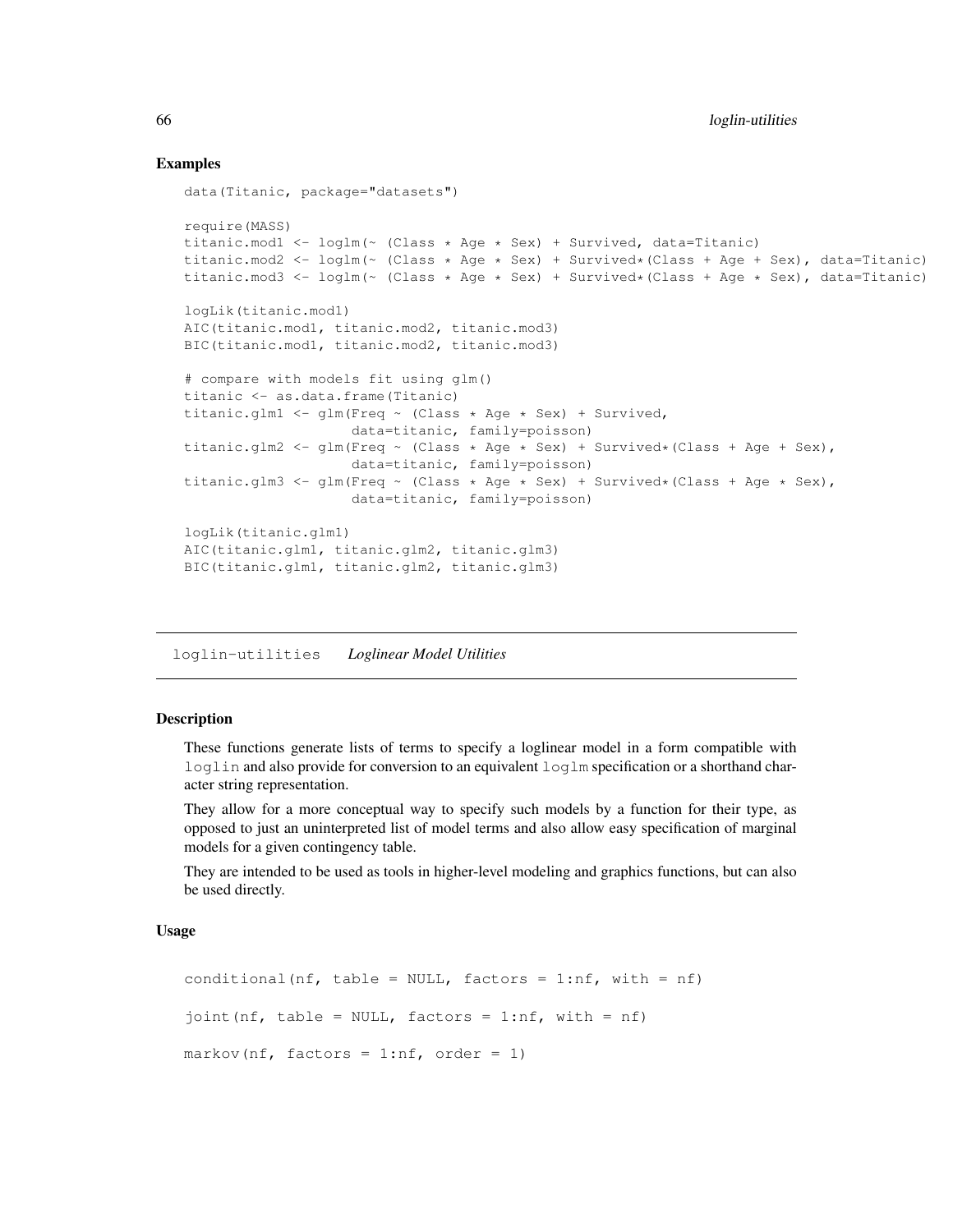```
mutual(nf, table = NULL, factors = 1:nf)
saturated(nf, table = NULL, factors = 1:nf)
loglin2formula(x, env = parent.frame())
loglin2string(x, brackets = c("[", "]"), sep = ",", collapse = " ", abbrev)
```
## Arguments

| nf       | number of factors for which to generate the model                                                                                                                                                                                                                         |
|----------|---------------------------------------------------------------------------------------------------------------------------------------------------------------------------------------------------------------------------------------------------------------------------|
| table    | a contingency table used only for factor names in the model, typically the output<br>from table and possibly permuted with aperm                                                                                                                                          |
| factors  | names of factors used in the model formula when table is not specified                                                                                                                                                                                                    |
| with     | For joint and conditional models, with gives the indices of the factors<br>against which all others are considered jointly or conditionally independent                                                                                                                   |
| order    | For markov, this gives the order of the Markov chain model for the factors. An<br>order=1 Markov chain allows associations among sequential pairs of factors,<br>e.g., [A, B], [B, C], [C, D]  An order=2 Markov chain allows associ-<br>ations among sequential triples. |
| X        | For the $\log \frac{1}{n^2}$ functions, a list of terms in a loglinear model, such as re-<br>turned by conditional, joint,                                                                                                                                                |
| env      | For loglin2formula, environment in which to evaluate the formula                                                                                                                                                                                                          |
| brackets | For loglin2string, characters to use to surround model terms. Either a sin-<br>gle character string containing two characters (e.g., '[]' or a character vector<br>of length two.                                                                                         |
| sep      | For loglin2string, the separator character string used for factor names<br>within a given model term                                                                                                                                                                      |
| collapse | For loglin2string, the character string used between terms in the the model<br>string                                                                                                                                                                                     |
| abbrev   | For loglin2string, whether and how to abbreviate the terms in the string<br>representation. This has not yet been implemented.                                                                                                                                            |

#### Details

The main model specification functions, conditional, joint, markov, ..., saturated, return a list of vectors indicating the marginal totals to be fit, via the margin argument to loglin. Each element of this list corresponds to a high-order term in a hierarchical loglinear model, where, e.g., a term like c("A", "B") is equivalent to the  $\log \text{Im}$  term "A:B" and hence automatically includes all low-order terms.

Note that these can be used to supply the expected argument for the default mosaic function, when the data is supplied as a contingency table.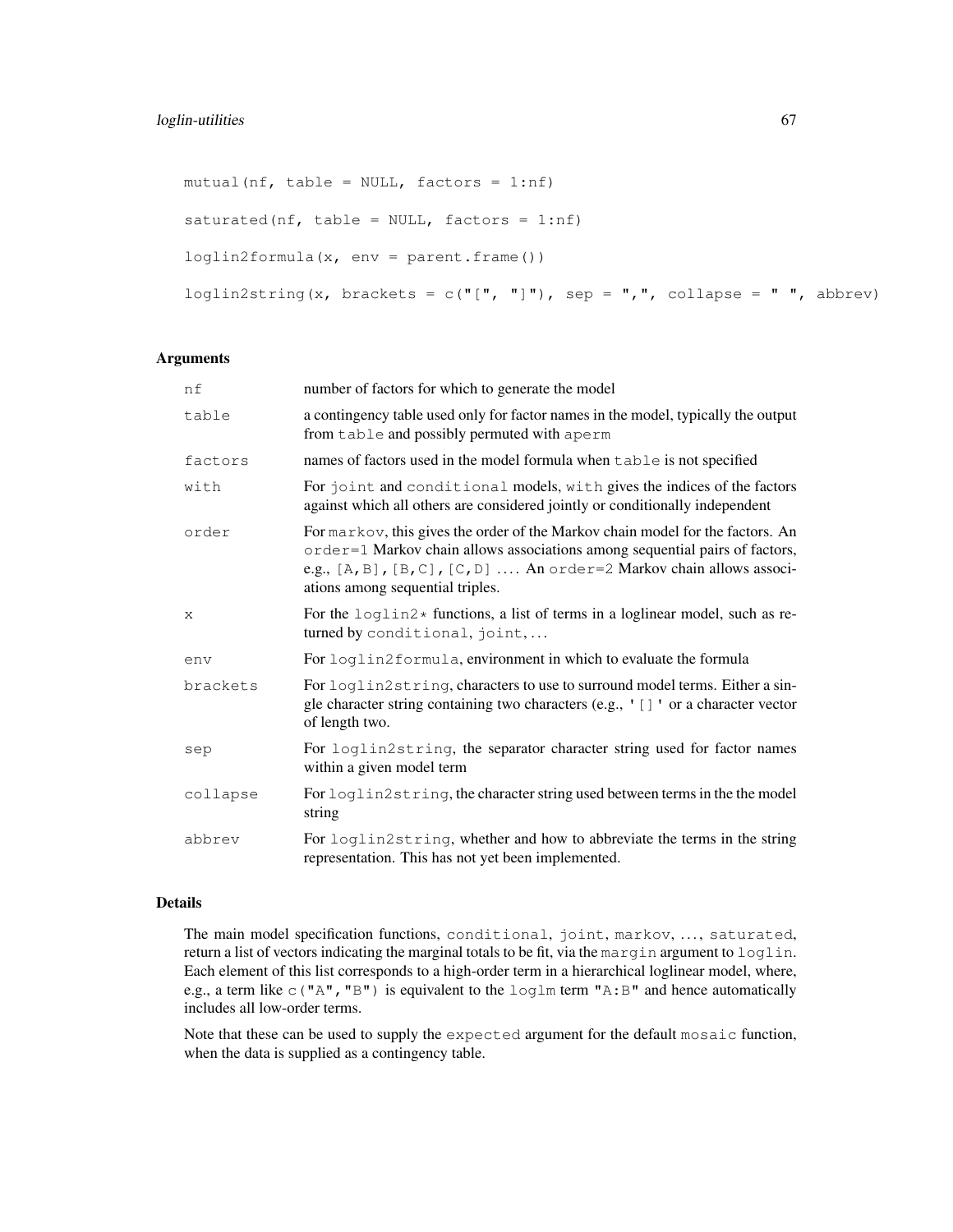The table below shows some typical results in terms of the standard shorthand notation for loglinear models, with factors A, B, C, ..., where brackets are used to delimit the high-order terms in the loglinear model.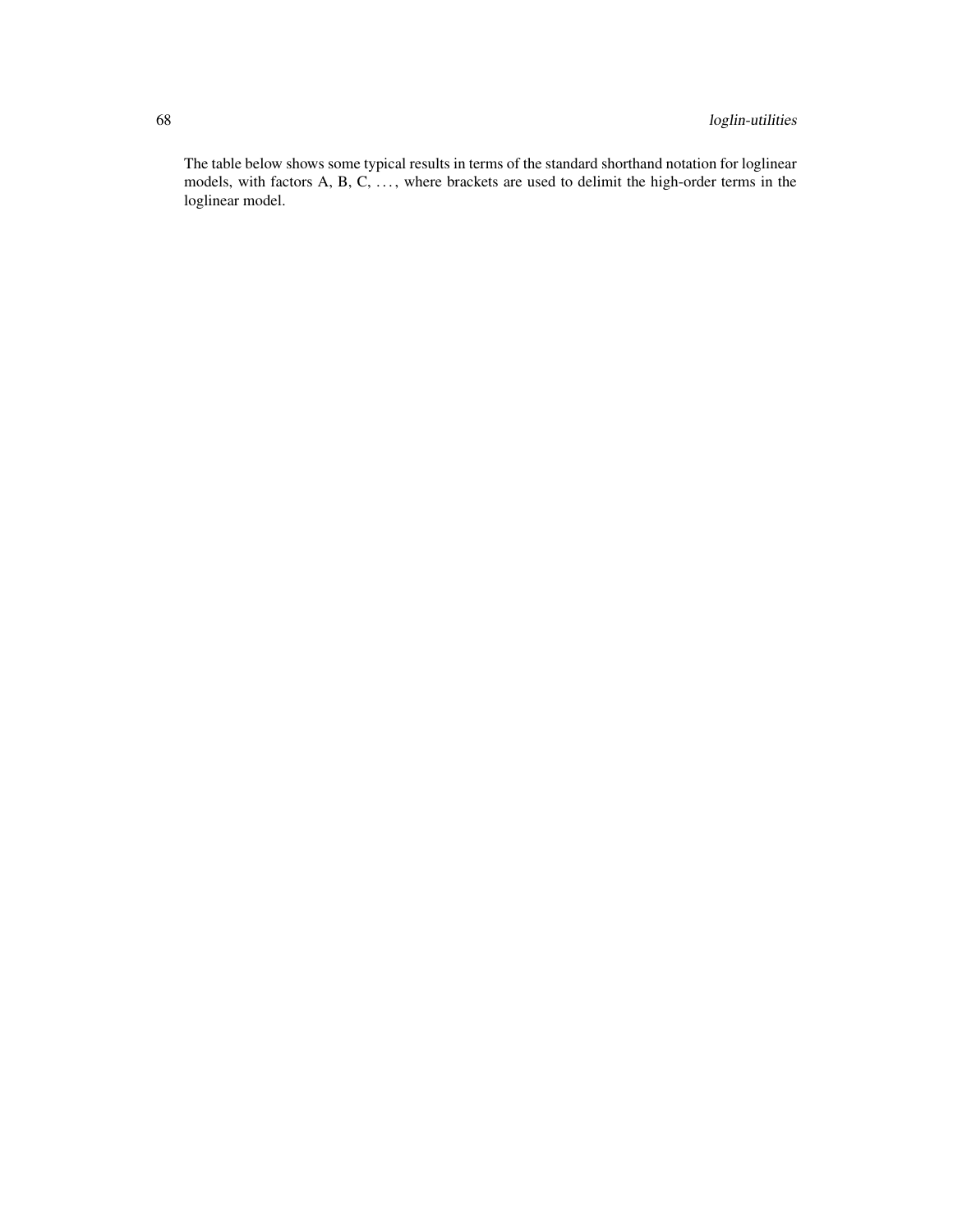# loglin-utilities 69

| function           | $3$ -way     | $4 - way$         | 5-way               |
|--------------------|--------------|-------------------|---------------------|
| mutual             | [A] [B] [C]  | $[A]$ [B] [C] [D] | [A] [B] [C] [D] [E] |
| joint              | $[AB]$ $[C]$ | $[ABC]$ $[D]$     | $[ABCE]$ $[E]$      |
| joint (with=1)     | $[A]$ [BC]   | $[A]$ [BCD]       | $[A]$ [BCDE]        |
| conditional        | [AC] [BC]    | [AD] [BD] [CD]    | [AE] [BE] [CE] [DE] |
| condit (with=1)    | [AB] [AC]    | [AB] [AC] [AD]    | [AB] [AC] [AD] [AE] |
| $markov (order=1)$ | [AB] [BC]    | [AB] [BC] [CD]    | [AB] [BC] [CD] [DE] |
| $markov (order=2)$ | [A][B][C]    | $[ABC]$ $[BCD]$   | [ABC] [BCD] [CDE]   |
| saturated          | [ABC]        | [ABCD]            | [ABCDE]             |

loglin2formula converts the output of one of these to a model formula suitable as the formula for of loglm.

loglin2string converts the output of one of these to a string describing the loglinear model in the shorthand bracket notation, e.g., " $[A, B]$   $[A, C]$ ".

# Value

For the main model specification functions, conditional, joint, markov, . . . , the result is a list of vectors (terms), where the elements in each vector are the names of the factors. The elements of the list are given names term1, term2, ....

# Author(s)

Michael Friendly

## References

These functions were inspired by the original SAS implementation of mosaic displays, described in the *User's Guide*, http://www.datavis.ca/mosaics/mosaics.pdf

## See Also

loglin, loglm

```
joint(3, table=HairEyeColor)
# as a formula or string
loglin2formula(joint(3, table=HairEyeColor))
loglin2string(joint(3, table=HairEyeColor))
joint(2, HairEyeColor) # marginal model for [Hair] [Eye]
# other possibilities
joint(4, factors=letters, with=1)
joint(5, factors=LETTERS)
joint(5, factors=LETTERS, with=4:5)
conditional(4)
```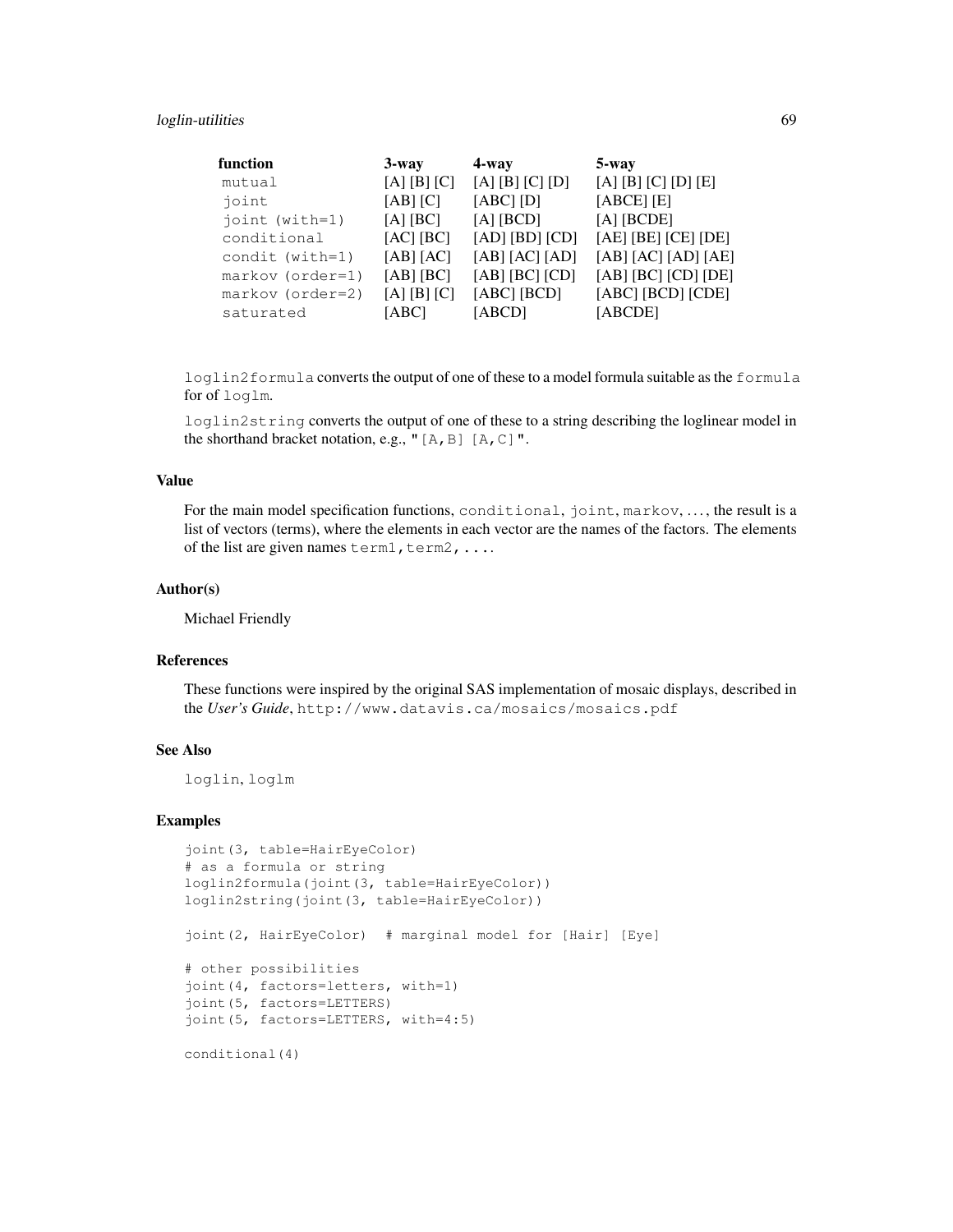```
conditional(4, with=3:4)
# use in mosaic displays or other strucplots
mosaic(HairEyeColor, expected=joint(3))
mosaic(HairEyeColor, expected=conditional(3))
# use with MASS::loglm
cond3 <- loglin2formula(conditional(3, table=HairEyeColor))
cond3 <- loglin2formula(conditional(3)) # same, with factors 1, 2, 3
require(MASS)
loglm(cond3, data=HairEyeColor)
saturated(3, HairEyeColor)
loglin2formula(saturated(3, HairEyeColor))
loglin2string(saturated(3, HairEyeColor))
loglin2string(saturated(3, HairEyeColor), brackets='{}', sep=', ')
```
logseries *The Logarithmic Series Distribution*

#### Description

The logarithmic series distribution is a long-tailed distribution introduced by Fisher etal. (1943) in connection with data on the abundance of individuals classified by species.

These functions provide the density, distribution function, quantile function and random generation for the logarithmic series distribution with parameter prob.

## Usage

```
dlogseries(x, prob = 0.5, log = FALSE)
plogseries(q, prob = 0.5, lower.tail = TRUE, log.p = FALSE)
qlogseries(p, prob = 0.5, lower.tail = TRUE, log.p = FALSE, max.value = 10000)
rlogseries(n, prob = 0.5)
```
## Arguments

| x, q       | vector of quantiles representing the number of events.                               |
|------------|--------------------------------------------------------------------------------------|
| prob       | parameter for the distribution, $0 \leq p \cdot p \cdot 1$                           |
| log, log.p | logical; if TRUE, probabilities $p$ are given as $log(p)$                            |
| lower.tail | logical; if TRUE (default), probabilities are $P[X \le x]$ , otherwise, $P[X > x]$ . |
| p          | vector of probabilities                                                              |
| max.value  | maximum value returned by qlogseries                                                 |
| n          | number of observations for rlogseries                                                |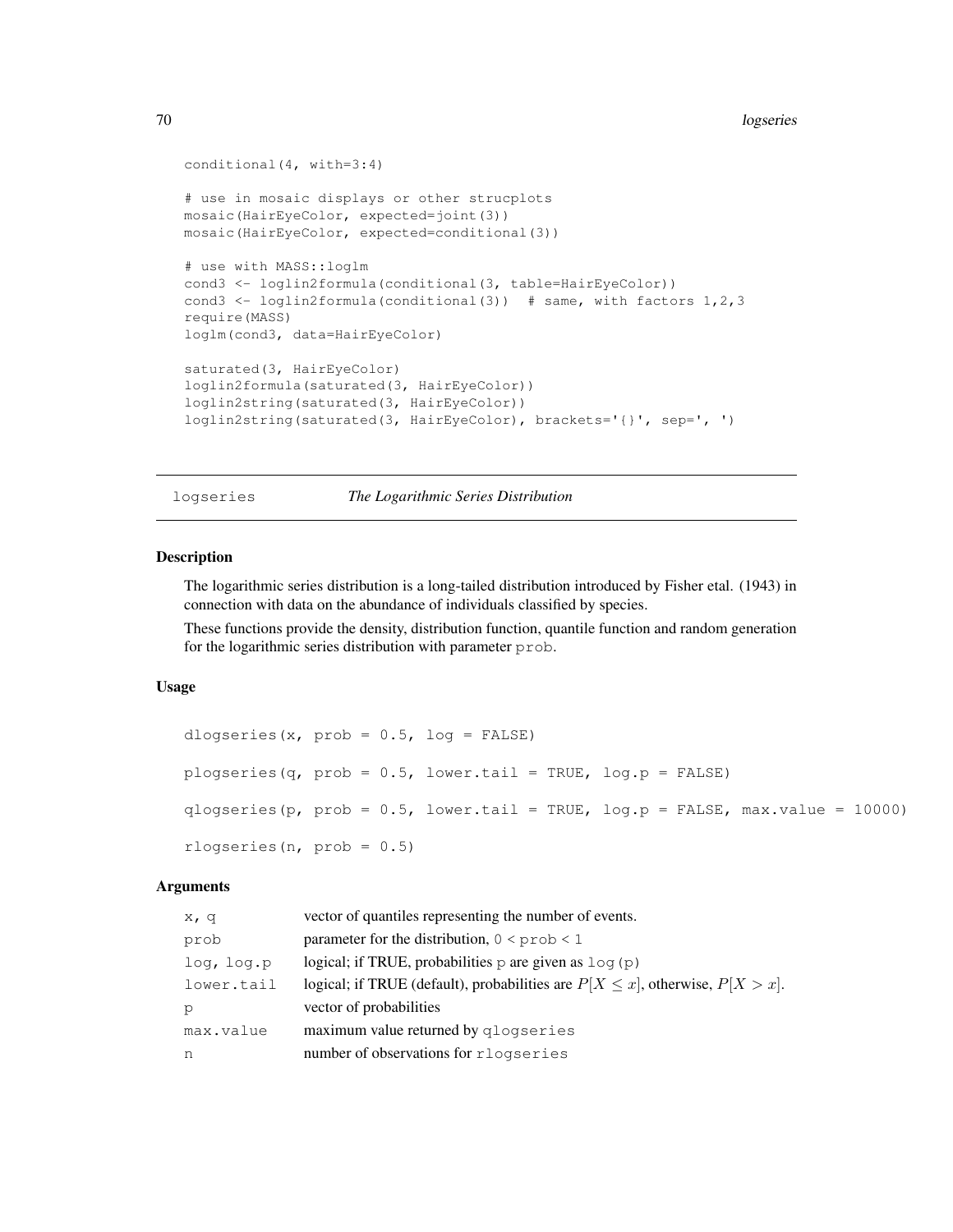logseries 71

## Details

The logarithmic series distribution with  $p_{\text{rob}} = p$  has density

$$
p(x) = \alpha p^x / x
$$

for  $x = 1, 2, \ldots$ , where  $\alpha = -1/\log(1 - p)$  and  $0 < p < 1$ . Note that counts x==2 cannot occur.

#### Value

dlogseries gives the density, plogseries gives the distribution function, qlogseries gives the quantile function, and rlogseries generates random deviates.

## Author(s)

Michael Friendly, using original code modified from the  $cmlss$ . dist package by Mikis Stasinopoulos.

#### References

https://en.wikipedia.org/wiki/Logarithmic\_distribution

Fisher, R. A. and Corbet, A. S. and Williams, C. B. (1943). The relation between the number of species and the number of individuals *Journal of Animal Ecology*, 12, 42-58.

# See Also

Distributions, ~~~

#### Examples

```
XL <-expand.grid(x=1:5, p=c(0.33, 0.66, 0.99))
lgs.df <- data.frame(XL, prob=dlogseries(XL[,"x"], XL[,"p"]))
lgs.df$p = factor(lgs.df$p)
str(lgs.df)
require(lattice)
```

```
mycol <- palette()[2:4]
xyplot( prob ~ x, data=lgs.df, groups=p,
xlab=list('Number of events (k)', cex=1.25),
ylab=list('Probability', cex=1.25),
type='b', pch=15:17, lwd=2, cex=1.25, col=mycol,
key = list(title = 'p',
points = list(pch=15:17, col=mycol, cex=1.25),
lines = list(lwd=2, col=mycol),
text = list(levels(lgs.df$p)),
x=0.9, y=0.98, corner=c(x=1, y=1)
)
)
```
# random numbers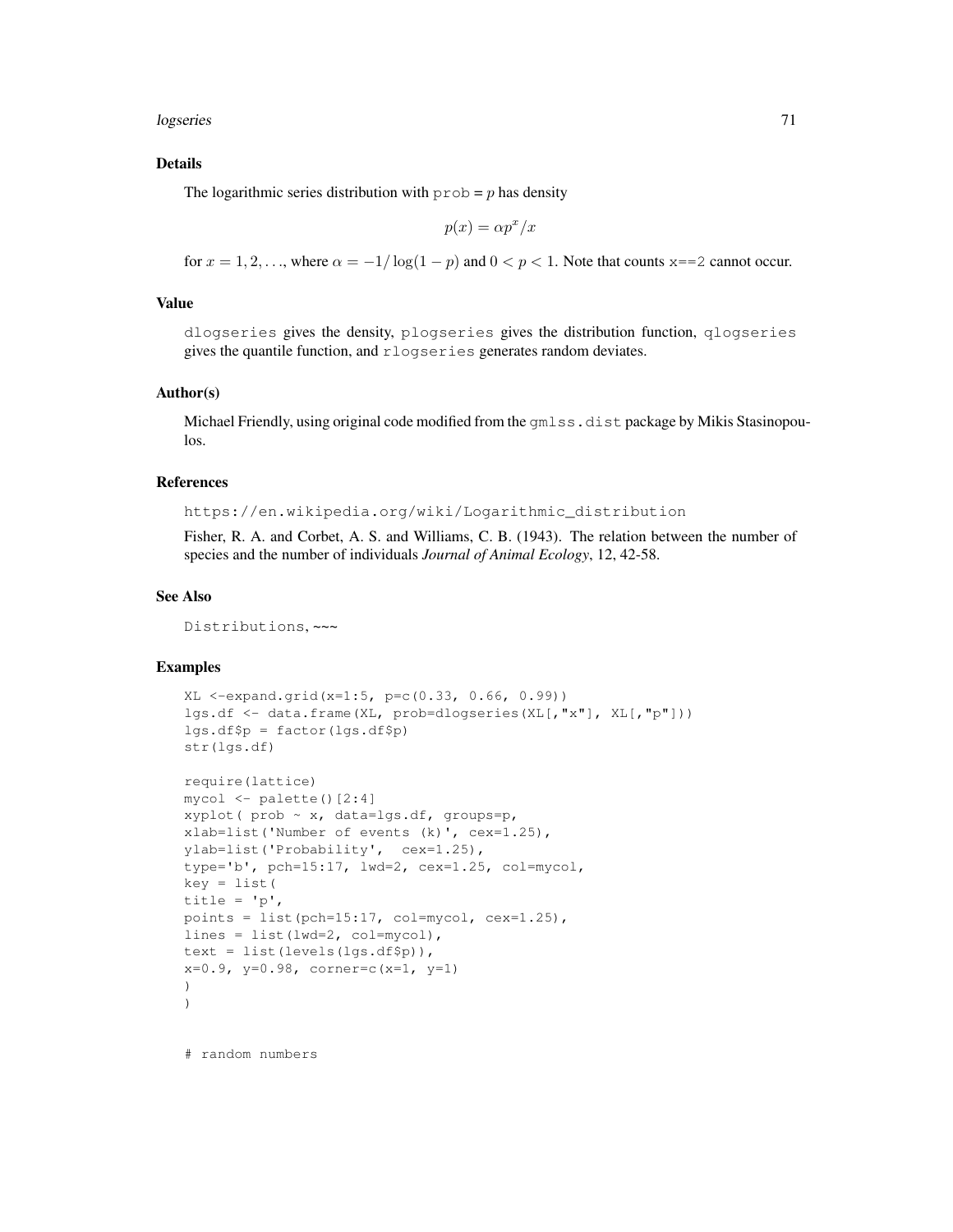```
hist(rlogseries(200, prob=.4), xlab='x')
hist(rlogseries(200, prob=.8), xlab='x')
```
LRstats *Brief Summary of Model Fit for glm and loglm Models*

## Description

For glm objects, the print and summary methods give too much information if all one wants to see is a brief summary of model goodness of fit, and there is no easy way to display a compact comparison of model goodness of fit for a collection of models fit to the same data. All loglm models have equivalent glm forms, but the print and summary methods give quite different results.

LRstats provides a brief summary for one or more models fit to the same dataset for which logLik and nobs methods exist (e.g., glm and loglm models).

#### Usage

```
LRstats(object, ...)
```

```
## S3 method for class 'glmlist'
LRstats(object, ..., saturated = NULL, sortby = NULL)
## S3 method for class 'loglmlist'
LRstats(object, \ldots, saturated = NULL, sortby = NULL)
## Default S3 method:
LRstats(object, \ldots, saturated = NULL, sortby = NULL)
```
## Arguments

| object    | a fitted model object for which there exists a logLik method to extract the corre-<br>sponding log-likelihood                  |
|-----------|--------------------------------------------------------------------------------------------------------------------------------|
| $\cdot$   | optionally more fitted model objects                                                                                           |
| saturated | saturated model log likelihood reference value (use 0 if deviance is not available)                                            |
| sortby    | either a numeric or character string specifying the column in the result by which<br>the rows are sorted (in decreasing order) |

#### Details

The function relies on residual degrees of freedom for the LR chisq test being available in the model object. This is true for objects inheriting from lm, glm, loglm, polr and negbin.

#### Value

A data frame (also of class anova) with columns c("AIC","BIC","LR Chisq","Df","Pr(>Chisq)"). Row names are taken from the names of the model object(s).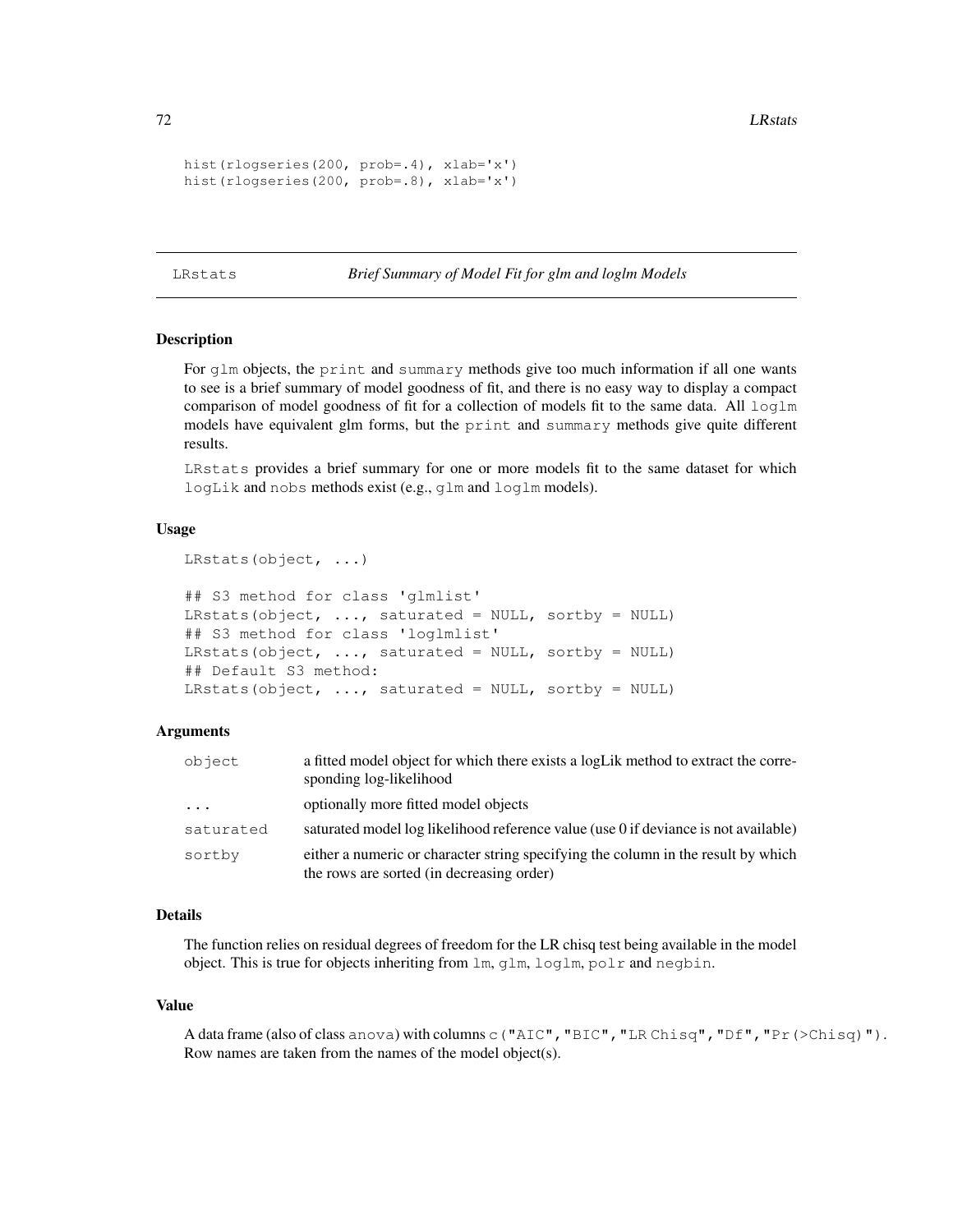# Mammograms 73

### Author(s)

Achim Zeileis

# See Also

logLik, glm, loglm, logLik.loglm, modFit

## Examples

```
data(Mental)
indep <- glm(Freq ~ mental+ses,
               family = poisson, data = Mental)
LRstats(indep)
Cscore <- as.numeric(Mental$ses)
Rscore <- as.numeric(Mental$mental)
coleff <- glm(Freq ~ mental + ses + Rscore:ses,
                family = poisson, data = Mental)roweff <- glm(Freq ~ mental + ses + mental:Cscore,
                family = poisson, data = Mental)
linlin <- glm(Freq ~ mental + ses + Rscore:Cscore,
                family = poisson, data = Mental)
# compare models
LRstats(indep, coleff, roweff, linlin)
```
Mammograms *Mammogram Ratings*

#### Description

Kundel & Polansky (2003) give (possibly contrived) data on a set of 110 mammograms rated by two readers.

#### Usage

data(Mammograms)

## Format

A frequency table in matrix form. The format is: num [1:4, 1:4] 34 6 2 0 10 8 5 1 2 8 ... attr(\*, "dimnames")=List of 2 ..\$ Reader2: chr [1:4] "Absent" "Minimal" "Moderate" "Severe" ..\$ Reader1: chr [1:4] "Absent" "Minimal" "Moderate" "Severe"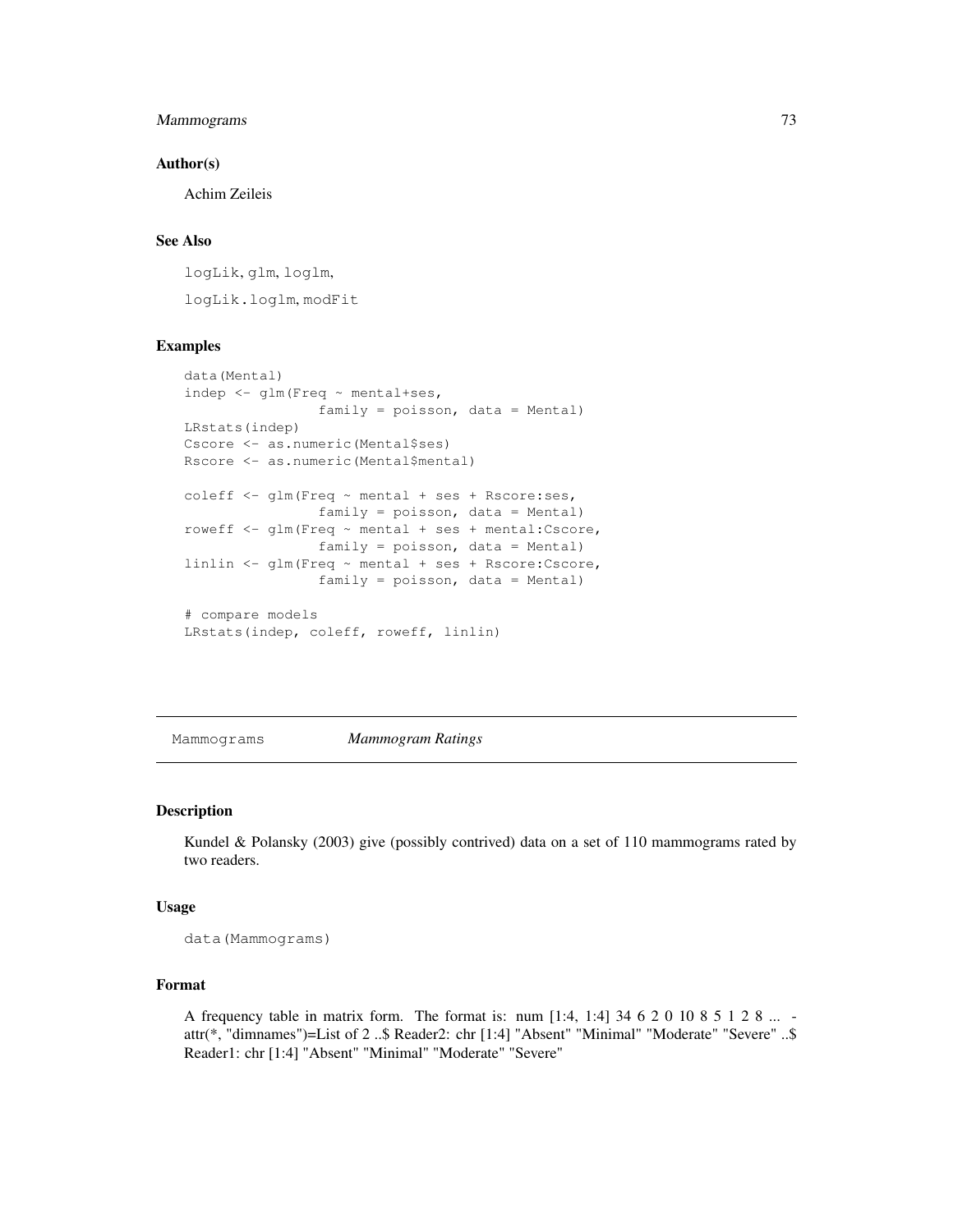#### Source

Kundel, H. L. & Polansky, M. (2003), "Measurement of Observer Agreement", *Radiology*, 228, 303-308, Table A1

### Examples

```
data(Mammograms)
B <- agreementplot(Mammograms, main="Mammogram ratings")
# agreement measures
B
Kappa(Mammograms)
## other displays
mosaic(Mammograms, shade=TRUE)
sieve(Mammograms, pop = FALSE, shade = TRUE)
labeling_cells(text = Mammograms, gp_text = gpar(fontface = 2, cex=1.75))(as.table(Mammogram
```
mcaplot *Simple and enhanced plot of MCA solutions*

### Description

This function is intended as an alternative to  $p$ lot.mjca for plotting multiple correspondence analysis solutions. It provides more flexibility for labeling factor levels and connecting them with lines. It does not support some features of plot.mjca (centroids, supplementary points, arrows, etc.)

### Usage

```
mcaplot(obj, map = "symmetric", \dim = 1:2,
        col = c("blue", "red", "brown", "black", "green3", "purple"),
        pch = 15:20, cex = 1.2, pos = 3, lines = TRUE, lwd = 2,
        legend = FALSE, legend.pos = "topright",
        xlab = "_auto", ylab = "_auto",
        rev.axes = c(FALSE, FALSE),
        ...)
```
## Arguments

| ido | An " $m$ $\uparrow$ ca" object                                                                                                                                                                                                                                                                                |
|-----|---------------------------------------------------------------------------------------------------------------------------------------------------------------------------------------------------------------------------------------------------------------------------------------------------------------|
| map | Character string specifying the map type, i.e., the scaling applied to coordi-<br>nates for different types of MCA representations. Allowed options include:<br>"symmetric" (default), "rowprincipal", "colprincipal", "symbiplot",<br>"rowgab", "colgab", "rowgreen", "colgreen". See mjca for de-<br>tails. |
| dim | Dimensions to plot, an integer vector of length 2                                                                                                                                                                                                                                                             |
|     |                                                                                                                                                                                                                                                                                                               |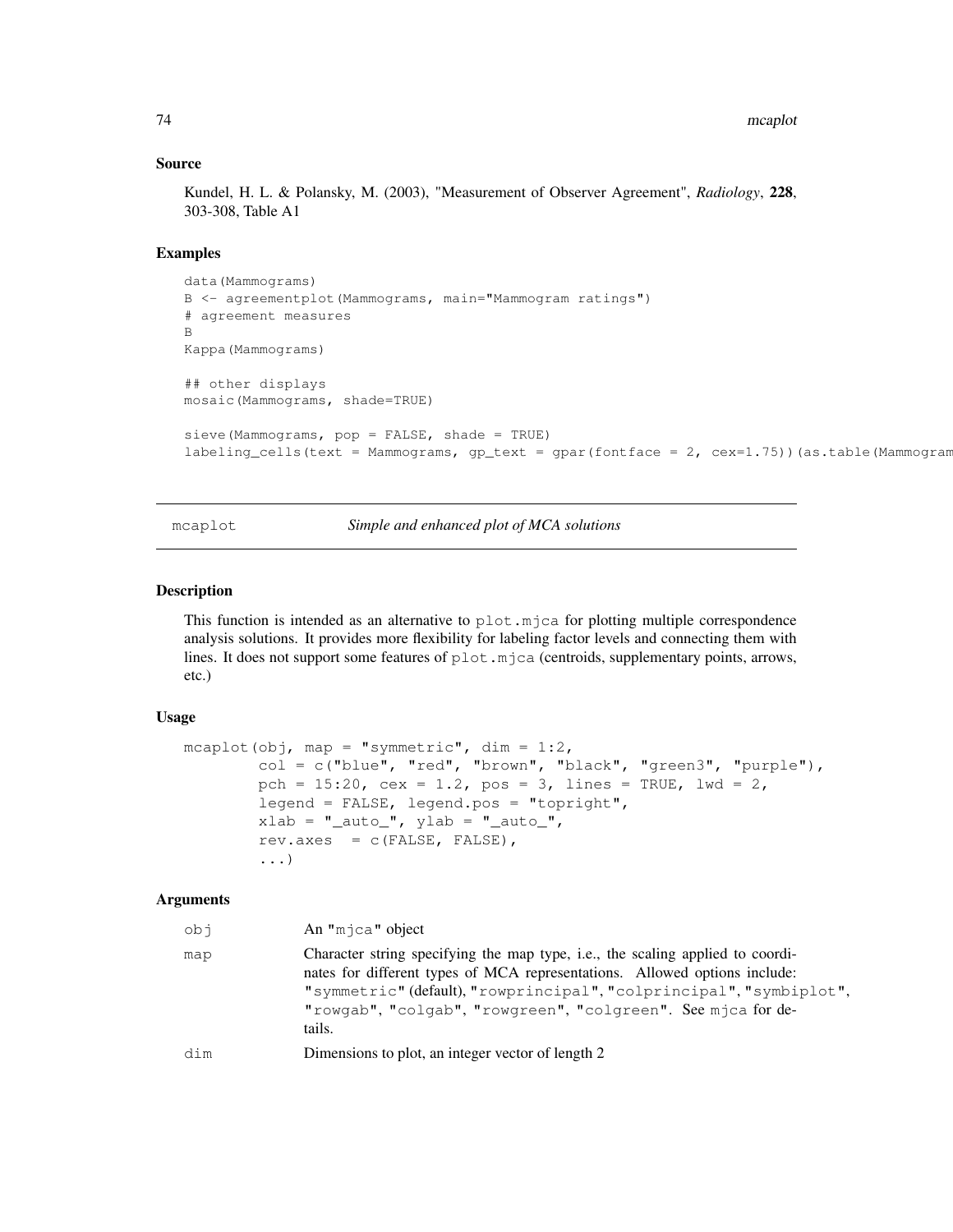#### mcaplot 75

| col        | Vector of colors, one for each factor in the MCA                                                                                                        |
|------------|---------------------------------------------------------------------------------------------------------------------------------------------------------|
| pch        | Vector of point symbols for the category levels, one for each factor                                                                                    |
| cex        | Character size for points and level labels                                                                                                              |
| pos        | Position of level labels relative to the category points; either a single number or<br>a vector of length equal to the number of category points.       |
| lines      | A logical or an integer vector indicating which factors are to be joined with lines<br>using multilines                                                 |
| lwd        | Line width(s) for the lines                                                                                                                             |
| legend     | Logical; draw a legend for the factor names?                                                                                                            |
| legend.pos | Position of the legend in the plot, as in legend                                                                                                        |
| xlab, ylab | Labels for horizontal and vertical axes. The default, "_auto_" means that the<br>function auto-generates a label of the form "Dimension X $(xx.x$ $)$ " |
| rev.axes   | A logical vector of length 2, where TRUE reverses the direction of the corre-<br>sponding axis                                                          |
| $\cdots$   | Arguments passed down to plot                                                                                                                           |

## Value

Returns the coordinates of the category points invisibly

# Author(s)

Michael Friendly

# See Also

```
mjca, plot.mjca
```
cacoord returns CA and MCA coordinates, multilines draw multiple lines according to a factor,

```
require(ca)
data(Titanic)
titanic.mca <- mjca(Titanic)
mcaplot(titanic.mca, legend=TRUE, legend.pos="topleft")
data(HairEyeColor)
haireye.mca <- mjca(HairEyeColor)
mcaplot(haireye.mca, legend=TRUE, cex.lab=1.3)
```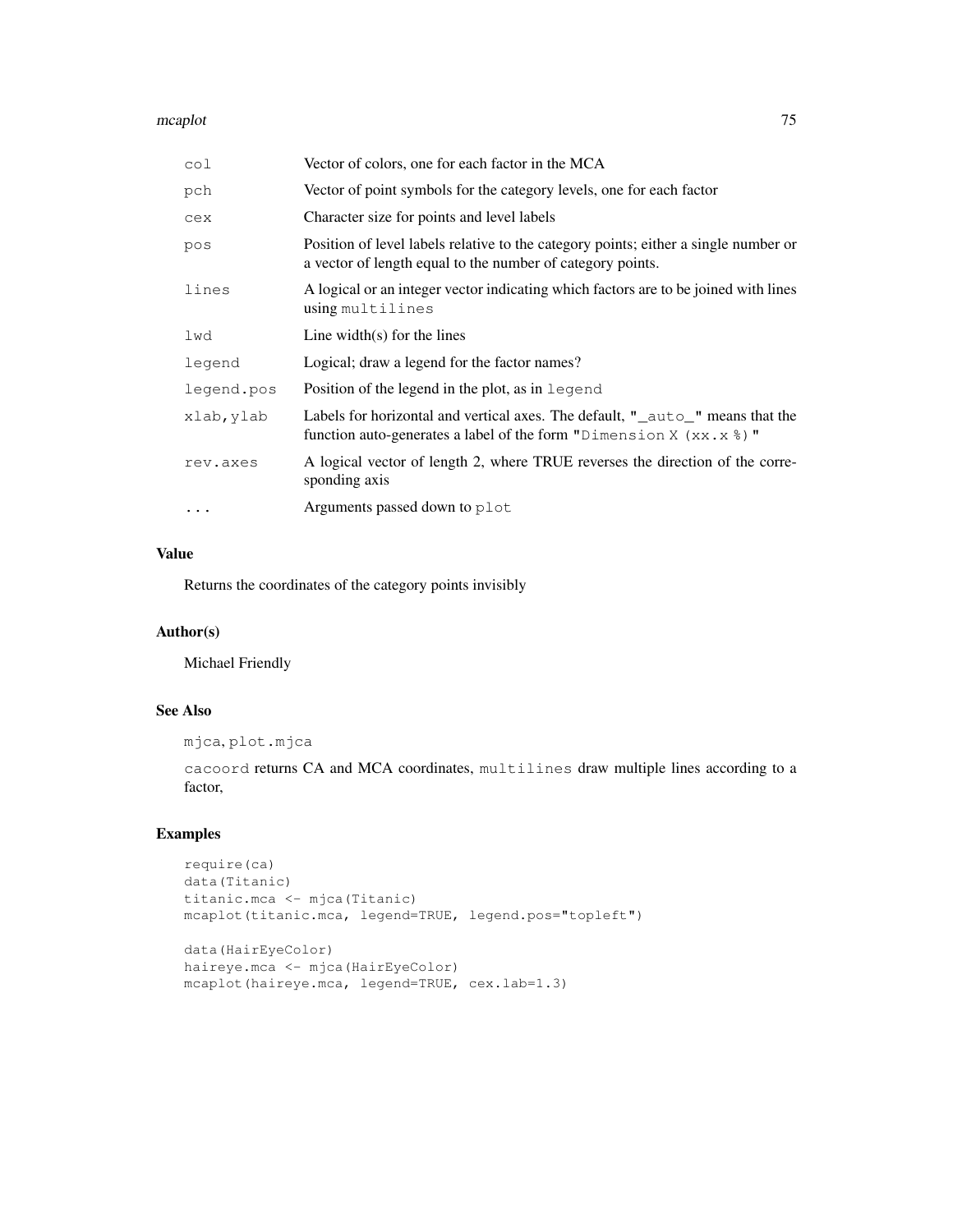#### Description

A 6 x 4 contingency table representing the cross-classification of mental health status (mental) of 1660 young New York residents by their parents' socioeconomic status (ses).

### Usage

```
data(Mental)
```
# Format

A data frame frequency table with 24 observations on the following 3 variables.

ses an ordered factor with levels  $1 < 2 < 3 < 4 < 5 < 6$ 

mental an ordered factor with levels Well < Mild < Moderate < Impaired

Freq cell frequency: a numeric vector

#### Details

Both ses and mental can be treated as ordered factors or integer scores. For ses, 1="High" and  $6=""Low"$ .

#### Source

Haberman, S. J. *The Analysis of Qualitative Data: New Developments*, Academic Press, 1979, Vol. II, p. 375.

Srole, L.; Langner, T. S.; Michael, S. T.; Kirkpatrick, P.; Opler, M. K. & Rennie, T. A. C. *Mental Health in the Metropolis: The Midtown Manhattan Study*, NYU Press, 1978, p. 289

#### References

Friendly, M. *Visualizing Categorical Data*, Cary, NC: SAS Institute, 2000, Appendix B.7.

```
data(Mental)
str(Mental)
(Mental.tab <- xtabs(Freq ~ ses+mental, data=Mental))
# mosaic and sieve plots
mosaic(Mental.tab, gp=shading_Friendly)
sieve(Mental.tab, qp=shading_Friendly)
library(ca)
plot(ca(Mental.tab), main="Mental impairment & SES")
```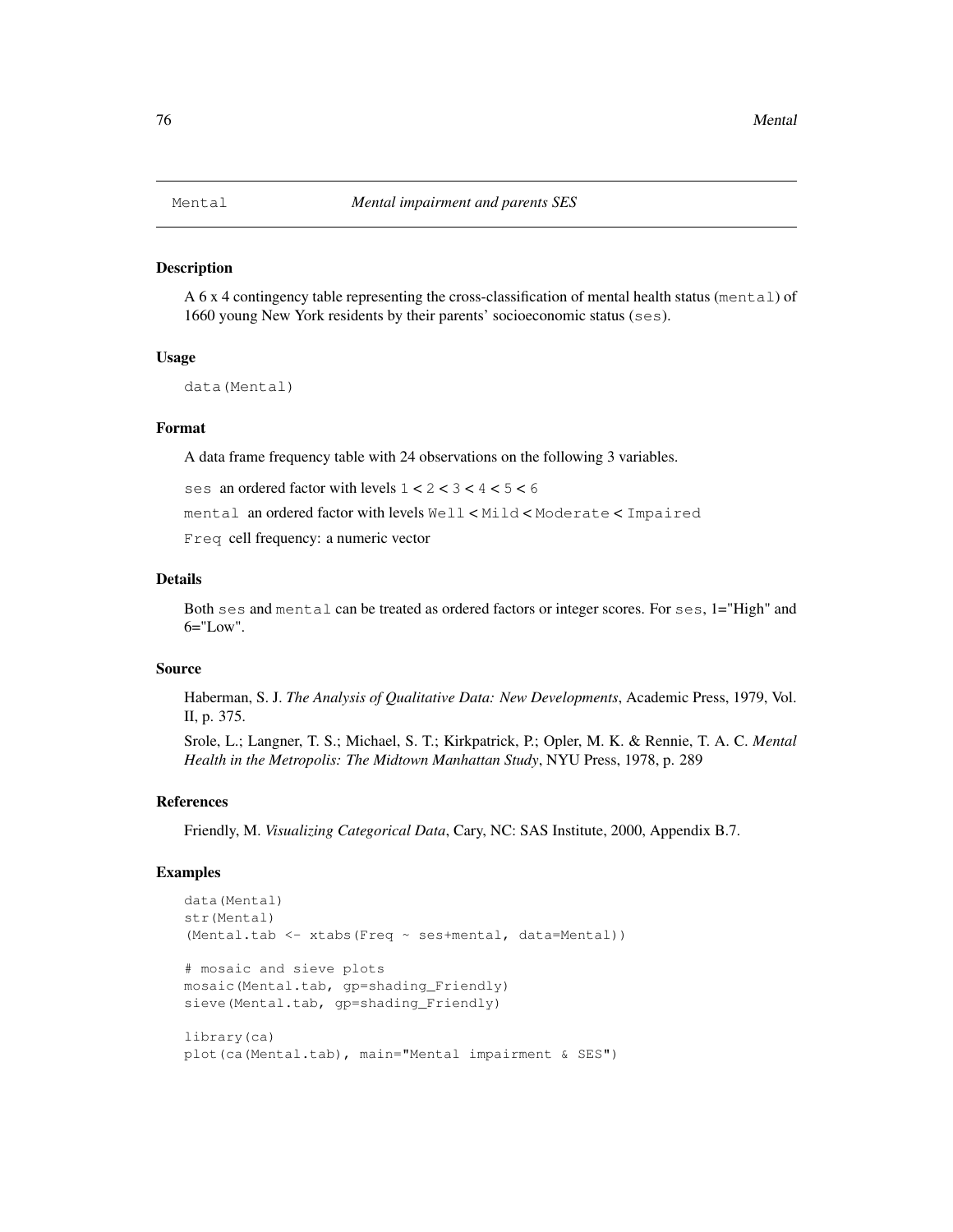```
title(xlab="Dim 1", ylab="Dim 2")
```
Mice *Mice Depletion Data*

#### Description

Data from Kastenbaum and Lamphiear (1959). The table gives the number of depletions (deaths) in 657 litters of mice, classified by litter size and treatment. This data set has become a classic in the analysis of contingency tables, yet unfortunately little information on the details of the experiment has been published.

#### Usage

data("Mice")

## Format

A frequency data frame with 30 observations on the following 4 variables, representing a  $5 \times 2 \times 3$ contingency table.

litter litter size, a numeric vector

treatment treatment, a factor with levels A B

deaths number of depletions, a factor with levels 0 1 2+

Freq cell frequency, a numeric vector

### Source

Goodman, L. A. (1983) The analysis of dependence in cross-classifications having ordered categories, using log-linear models for frequencies and log-linear models for odds. *Biometrics*, 39, 149-160.

#### References

Kastenbaum, M. A. & Lamphiear, D. E. (1959) Calculation of chi-square to calculate the no threefactor interaction hypothesis. *Biometrics*, 15, 107-115.

```
data(Mice)
# make a table
ftable(mice.tab \le xtabs(Freq \sim litter + treatment + deaths, data=Mice))
library(vcd)
mosaic(mice.tab, shade=TRUE)
```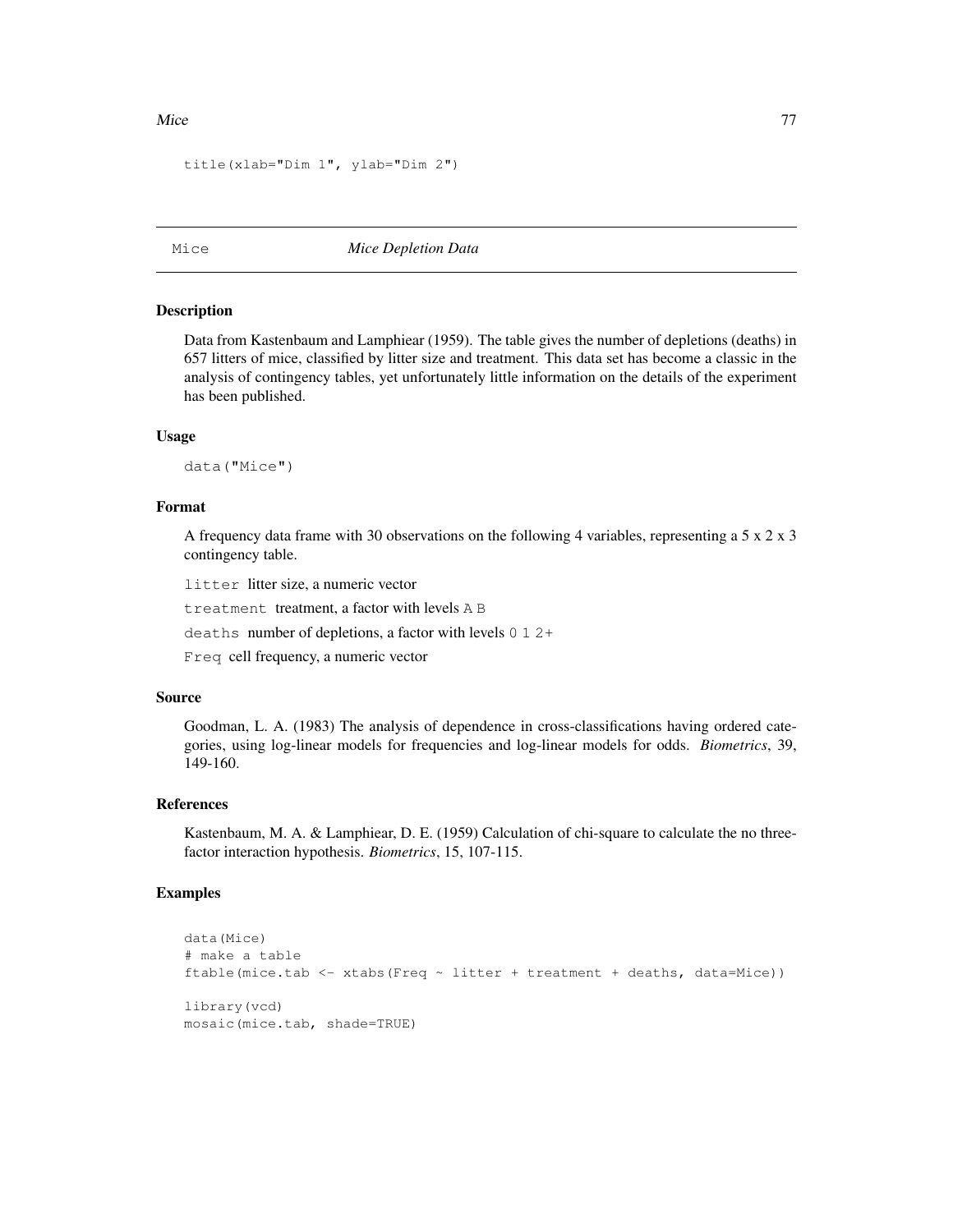#### Description

Data on social mobility, recording the occupational category of fathers and their sons.

### Usage

```
data(Mobility)
```
# Format

A 2-dimensional array resulting from cross-tabulating 2 variables for 19912 observations. The variable names and their levels are:

No Name  $\blacksquare$ 

```
1 Son's_Occupation}\tab \code{"UpNonMan", "LoNonMan", "UpManual", "LoManual", "Farm"}`
```
## Source

Falguerolles, A. de and Mathieu, J. R. (1988). *Proceedings of COMPSTAT 88*, Copenhagen, Denmark, Springer-Verlag.

Featherman, D. L. and Hauser, R. M. Occupations and social mobility in the United States. *Sociological Microjournal*, 12, Fiche 62. Copenhagen: Sociological Institute.

### Examples

```
data(Mobility)
```
# example goes here

modFit *Brief Summary of Model Fit for a glm or loglm Object*

# Description

Formats a brief summary of model fit for a glm or loglm object, showing the likelihood ratio Chisq (df) value and or AIC. Useful for inclusion in a plot title or annotation.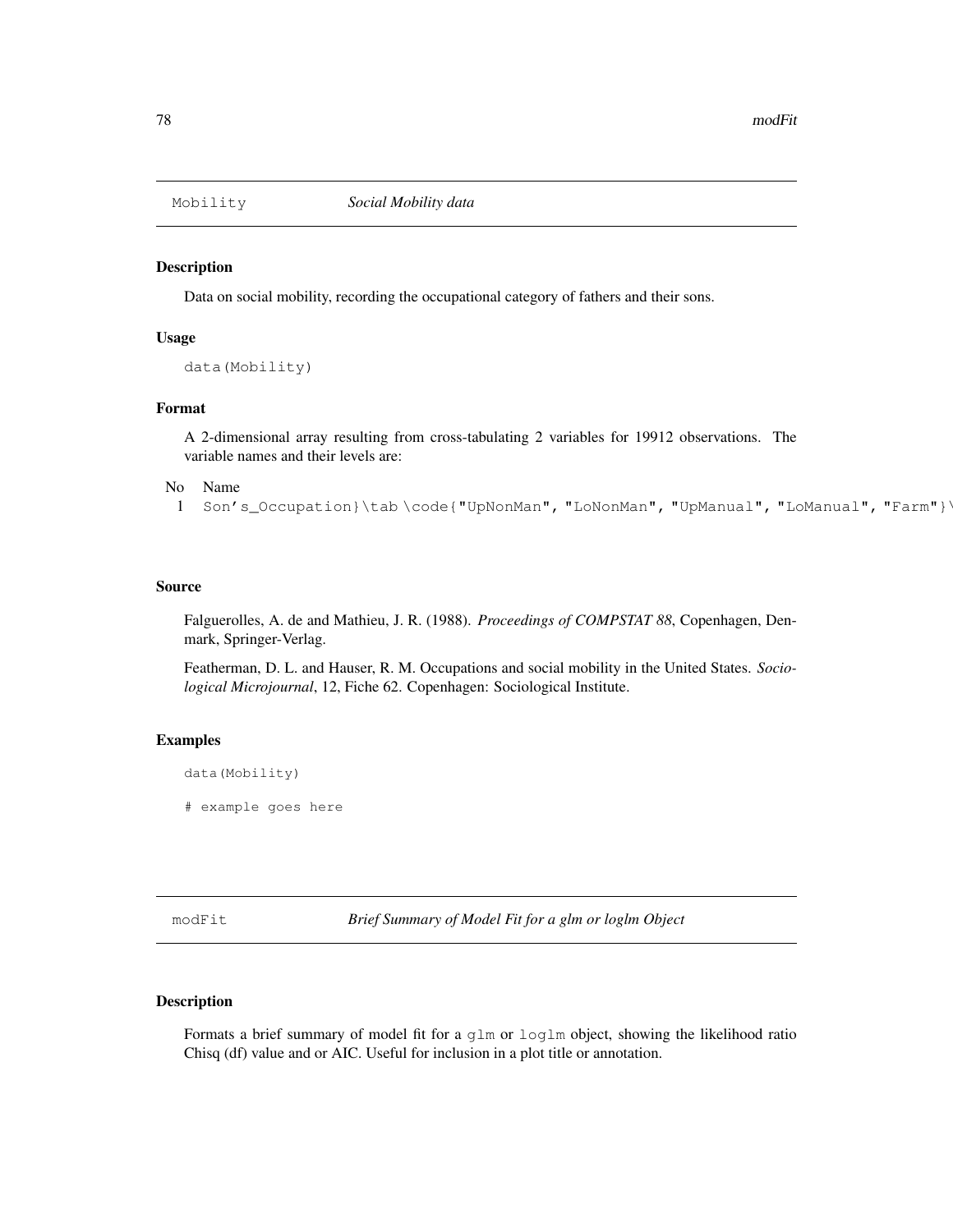# mosaic.glm 79

# Usage

```
modFit(x, \ldots)## S3 method for class 'glm'
modFit(x, stats="chisq", digits=2, ...)
## S3 method for class 'loglm'
modFit(x, stats="chisq", digits=2, ...)
```
## Arguments

| X        | A glm or loglm object                                              |
|----------|--------------------------------------------------------------------|
| $\cdots$ | Arguments passed down                                              |
| stats    | One or more of chisq or aic, determining the statistics displayed. |
| digits   | Number of digits after the decimal point in displayed statistics.  |

# Value

A character string containing the formatted values of the chosen statistics.

# Author(s)

Michael Friendly

# See Also

Summarise (soon to be deprecated), LRstats

# Examples

```
data(Mental)
require(MASS)
(Mental.tab <- xtabs(Freq ~ ses+mental, data=Mental))
(Mental.mod <- loglm(~ses+mental, Mental.tab))
Mental.mod
modFit(Mental.mod)
# use to label mosaic()
mosaic(Mental.mod, main=paste("Independence model,", modFit(Mental.mod)))
```
mosaic.glm *Mosaic plots for fitted generalized linear and generalized nonlinear models*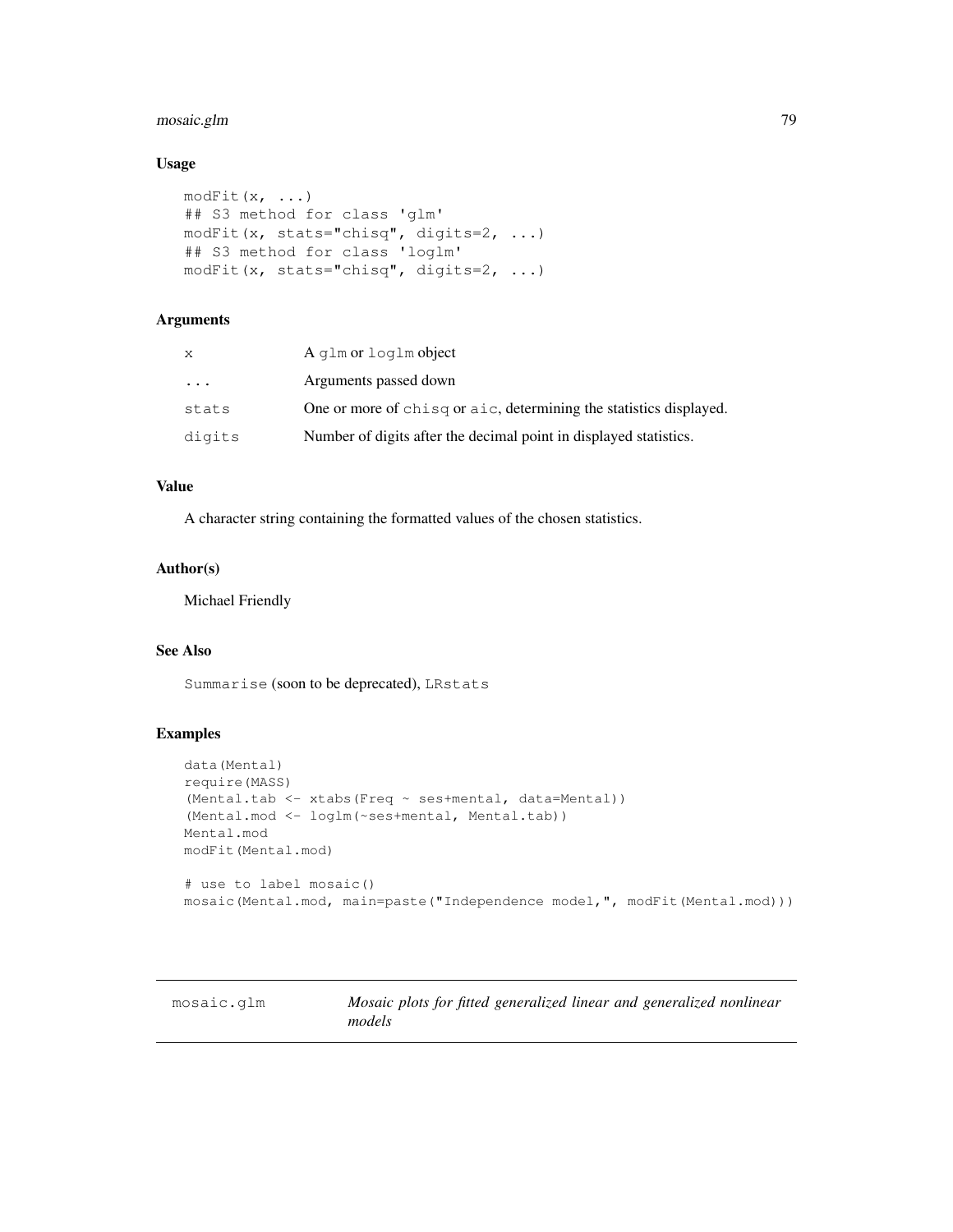# Description

Produces mosaic plots (and other plots in the strucplot framework) for a log-linear model fitted with qlm or for a generalized nonlinear model fitted with qnm.

These methods extend the range of strucplot visualizations well beyond the models that can be fit with  $log\ln$ . They are intended for models for counts using the Poisson family (or quasi-poisson), but should be sensible as long as (a) the response variable is non-negative and (b) the predictors visualized in the strucplot are discrete factors.

## Usage

```
## S3 method for class 'glm'
mosaic(x, formula = NULL, panel = mosaic,
     type = c("observed", "expected"),
     residuals = NULL,
     residuals_type = c("pearson", "deviance", "rstandard"),
     gp = shading_hcl, gp_{args} = list(), ...## S3 method for class 'glm'
sieve(x, \ldots)## S3 method for class 'glm'
assoc(x, \ldots)
```
# Arguments

| X              | A glm or gnm object. The response variable, typically a cell frequency, should<br>be non-negative.                                                                                                                                                                                                                                                                                                                                                                                               |
|----------------|--------------------------------------------------------------------------------------------------------------------------------------------------------------------------------------------------------------------------------------------------------------------------------------------------------------------------------------------------------------------------------------------------------------------------------------------------------------------------------------------------|
| formula        | A one-sided formula with the indexing factors of the plot separated by $\dot{\gamma}$ , de-<br>termining the order in which the variables are used in the mosaic. A formula<br>must be provided unless x\$data inherits from class "table" - in which<br>case the indexing factors of this table are used, or the factors in x\$data (or<br>model.frame(x) if $x \xi$ data is an environment) exactly cross-classify the data –<br>in which case this set of cross-classifying factors are used. |
| panel          | Panel function used to draw the plot for visualizing the observed values, residu-<br>als and expected values. Currently, one of "mosaic", "assoc", or "sieve"<br>in vcd.                                                                                                                                                                                                                                                                                                                         |
| type           | A character string indicating whether the "observed" or the "expected"<br>values of the table should be visualized by the area of the tiles or bars.                                                                                                                                                                                                                                                                                                                                             |
| residuals      | An optional array or vector of residuals corresponding to the cells in the data,<br>for example, as calculated by $residuals.glm(x)$ , $residuals.gnm(x)$ .                                                                                                                                                                                                                                                                                                                                      |
| residuals_type |                                                                                                                                                                                                                                                                                                                                                                                                                                                                                                  |
|                | If the residuals argument is NULL, residuals are calculated internally and<br>used in the display. In this case, residual_type can be "pearson",<br>"deviance" or "rstandard". Otherwise (when residuals is supplied),<br>residuals_type is used as a label for the legend in the plot.                                                                                                                                                                                                          |
| gp             | Object of class "gpar", shading function or a corresponding generating func-<br>tion (see strucplot Details and shadings). Ignored if shade = FALSE.                                                                                                                                                                                                                                                                                                                                             |
| gp_args        | A list of arguments for the shading-generating function, if specified.                                                                                                                                                                                                                                                                                                                                                                                                                           |
| $\cdots$       | Other arguments passed to the panel function e.g., mosaic                                                                                                                                                                                                                                                                                                                                                                                                                                        |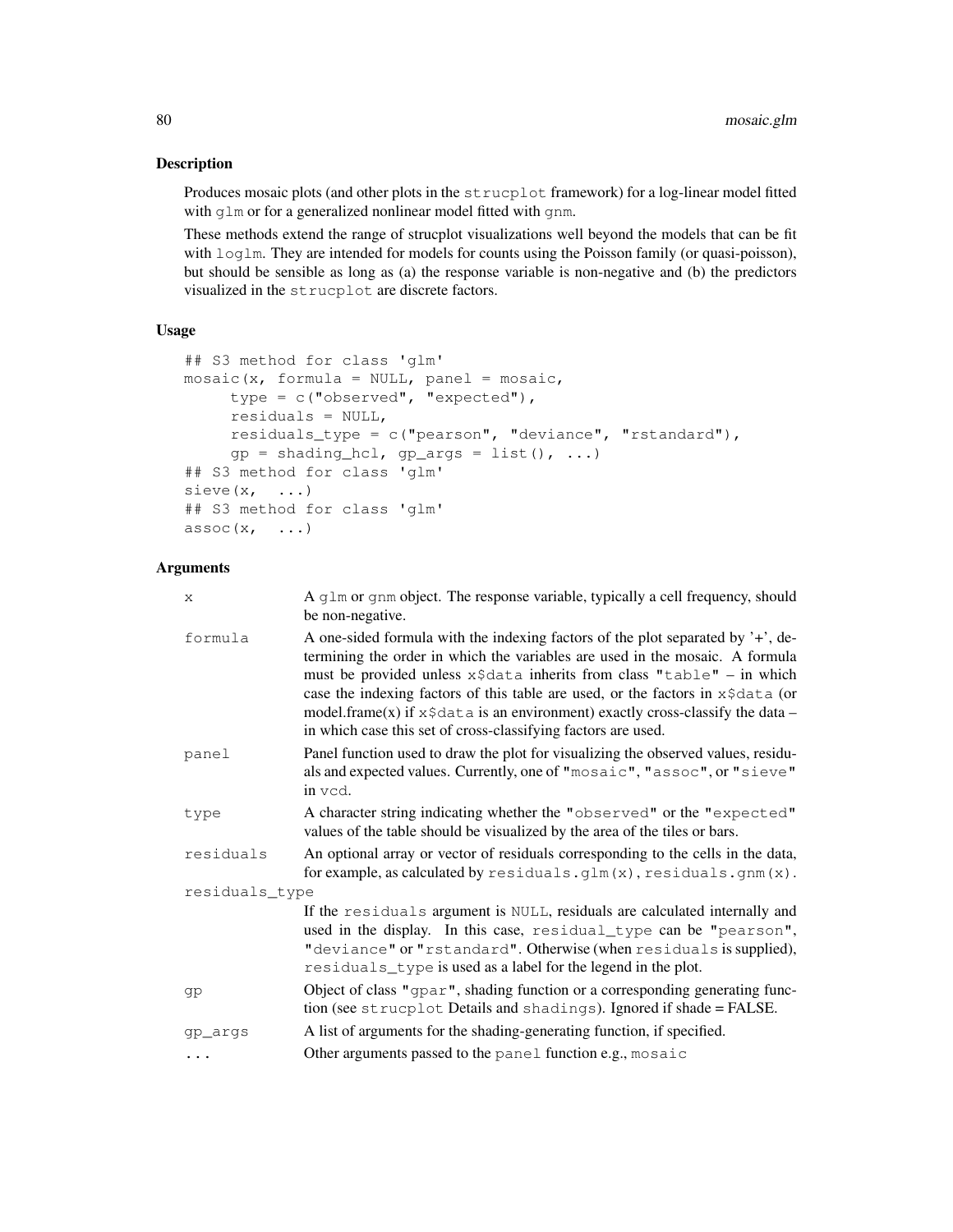#### mosaic.glm 81

## Details

For both poisson family generalized linear models and loglinear models, standardized residuals provided by rstandard (sometimes called adjusted residuals) are often preferred because they have constant unit asymptotic variance.

The sieve and assoc methods are simple convenience interfaces to this plot method, setting the panel argument accordingly.

#### Value

The structable visualized by strucplot is returned invisibly.

#### Author(s)

Heather Turner, Michael Friendly, with help from Achim Zeileis

## See Also

glm, gnm, plot.loglm, mosaic

```
GSStab \le xtabs(count \sim sex + party, data=GSS)
# using the data in table form
mod.g1m1 \leq-g1m(Freq \sim sex + party, family = poisson, data = GSStab)res <- residuals(mod.glm1)
std <- rstandard(mod.glm1)
# For mosaic.default(), need to re-shape residuals to conform to data
stdtab <- array(std, dim=dim(GSStab), dimnames=dimnames(GSStab))
mosaic(GSStab, gp=shading_Friendly, residuals=stdtab, residuals_type="Std\nresiduals",
       labeling = labeling_residuals)
# Using externally calculated residuals with the glm() object
mosaic.glm(mod.glm1, residuals=std, labeling = labeling_residuals, shade=TRUE)
# Using residuals_type
mosaic.glm(mod.glm1, residuals_type="rstandard", labeling = labeling_residuals, shade=TRUE)
## Ordinal factors and structured associations
data(Mental)
xtabs(Freq ~ mental+ses, data=Mental)
long.labels <- list(set_varnames = c(mental="Mental Health Status", ses="Parent SES"))
# fit independence model
# Residual deviance: 47.418 on 15 degrees of freedom
indep <- glm(Freq ~ mental+ses,
                family = poisson, data = Mental)
long.labels <- list(set_varnames = c(mental="Mental Health Status",
                                     ses="Parent SES"))
```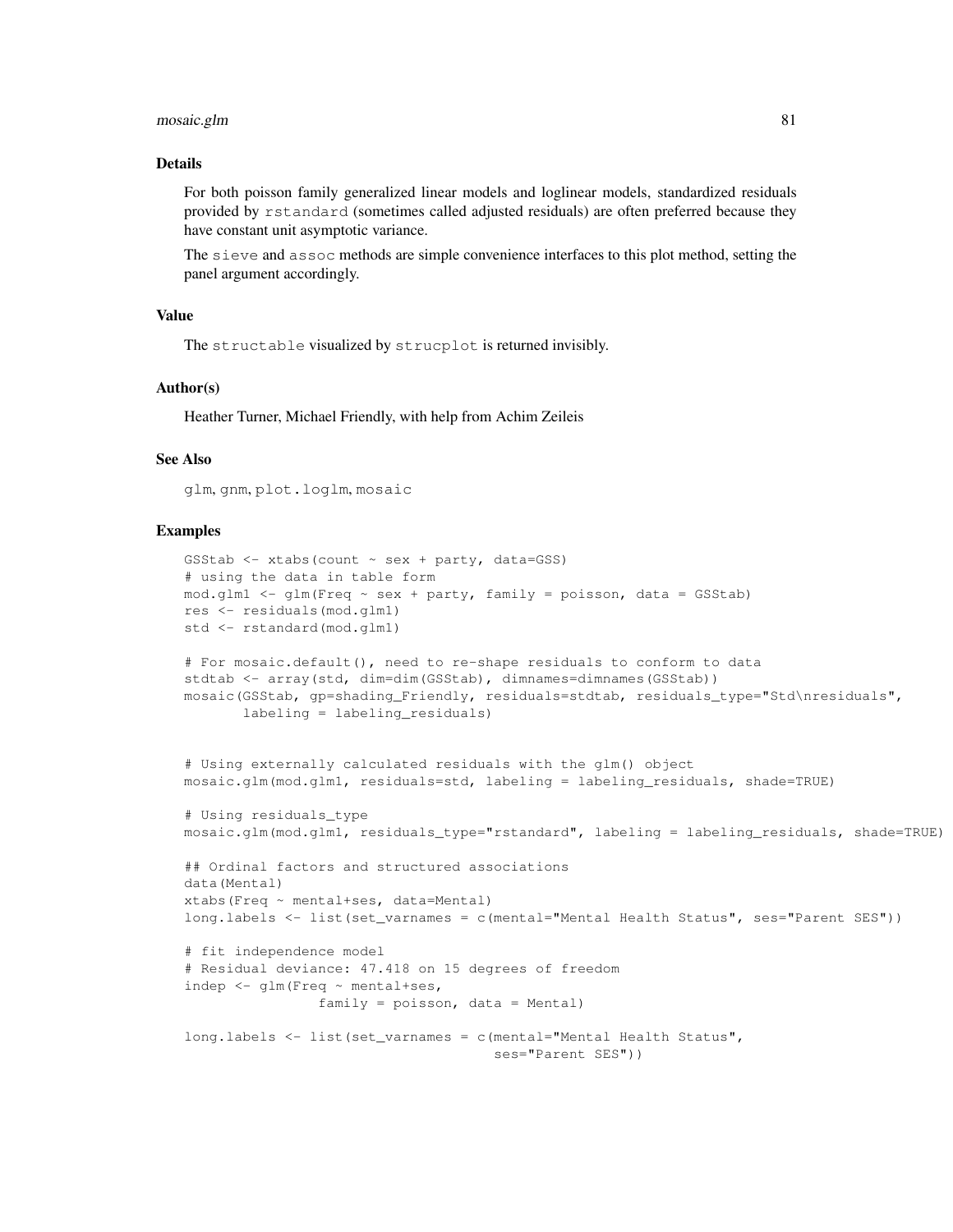## 82 mosaic.glm

```
mosaic(indep,residuals_type="rstandard", labeling_args = long.labels, labeling=labeling_resi
# or, show as a sieve diagram
mosaic(indep, labeling_args = long.labels, panel=sieve, gp=shading_Friendly)
# fit linear x linear (uniform) association. Use integer scores for rows/cols
Cscore <- as.numeric(Mental$ses)
Rscore <- as.numeric(Mental$mental)
linlin <- glm(Freq ~ mental + ses + Rscore:Cscore,
                family = poisson, data = Mental)mosaic(linlin,residuals_type="rstandard",
labeling_args = long.labels, labeling=labeling_residuals, suppress=1, gp=shading_Friendly,
main="Lin x Lin model")
## Goodman Row-Column association model fits even better (deviance 3.57, df 8)
if (require(gnm)) {
Mental$mental <- C(Mental$mental, treatment)
Mental$ses <- C(Mental$ses, treatment)
RC1model <- gnm(Freq ~ ses + mental + Mult(ses, mental),
                family = poisson, data = Mental)mosaic(RC1model,residuals_type="rstandard",
labeling_args = long.labels, labeling=labeling_residuals, suppress=1, gp=shading_Friendly,
 main="RC1 model")
 }
 ############# UCB Admissions data, fit using glm()
structable(Dept ~ Admit+Gender, UCBAdmissions)
berkeley <- as.data.frame(UCBAdmissions)
berk.glm1 <- glm(Freq ~ Dept * (Gender+Admit), data=berkeley, family="poisson")
summary(berk.glm1)
mosaic(berk.glm1, gp=shading_Friendly, labeling=labeling_residuals, formula=~Admit+Dept+Gend
# the same, displaying studentized residuals; note use of formula to reorder factors in the
mosaic(berk.glm1, residuals_type="rstandard", labeling=labeling_residuals, shade=TRUE,
formula=~Admit+Dept+Gender, main="Model: [DeptGender][DeptAdmit]")
## all two-way model
berk.glm2 <- glm(Freq ~ (Dept + Gender + Admit)^2, data=berkeley, family="poisson")
summary(berk.glm2)
mosaic.glm(berk.glm2, residuals_type="rstandard", labeling = labeling_residuals, shade=TRUE,
formula=~Admit+Dept+Gender, main="Model: [DeptGender][DeptAdmit][AdmitGender]")
anova(berk.glm1, berk.glm2, test="Chisq")
# Add 1 df term for association of [GenderAdmit] only in Dept A
berkeley <- within(berkeley, dept1AG <- (Dept=='A')*(Gender=='Female')*(Admit=='Admitted'))
berkeley[1:6,]
berk.glm3 <- glm(Freq ~ Dept * (Gender+Admit) + dept1AG, data=berkeley, family="poisson")
summary(berk.glm3)
mosaic.glm(berk.glm3, residuals_type="rstandard", labeling = labeling_residuals, shade=TRUE,
formula=~Admit+Dept+Gender, main="Model: [DeptGender][DeptAdmit] + DeptA*[GA]")
anova(berk.glm1, berk.glm3, test="Chisq")
```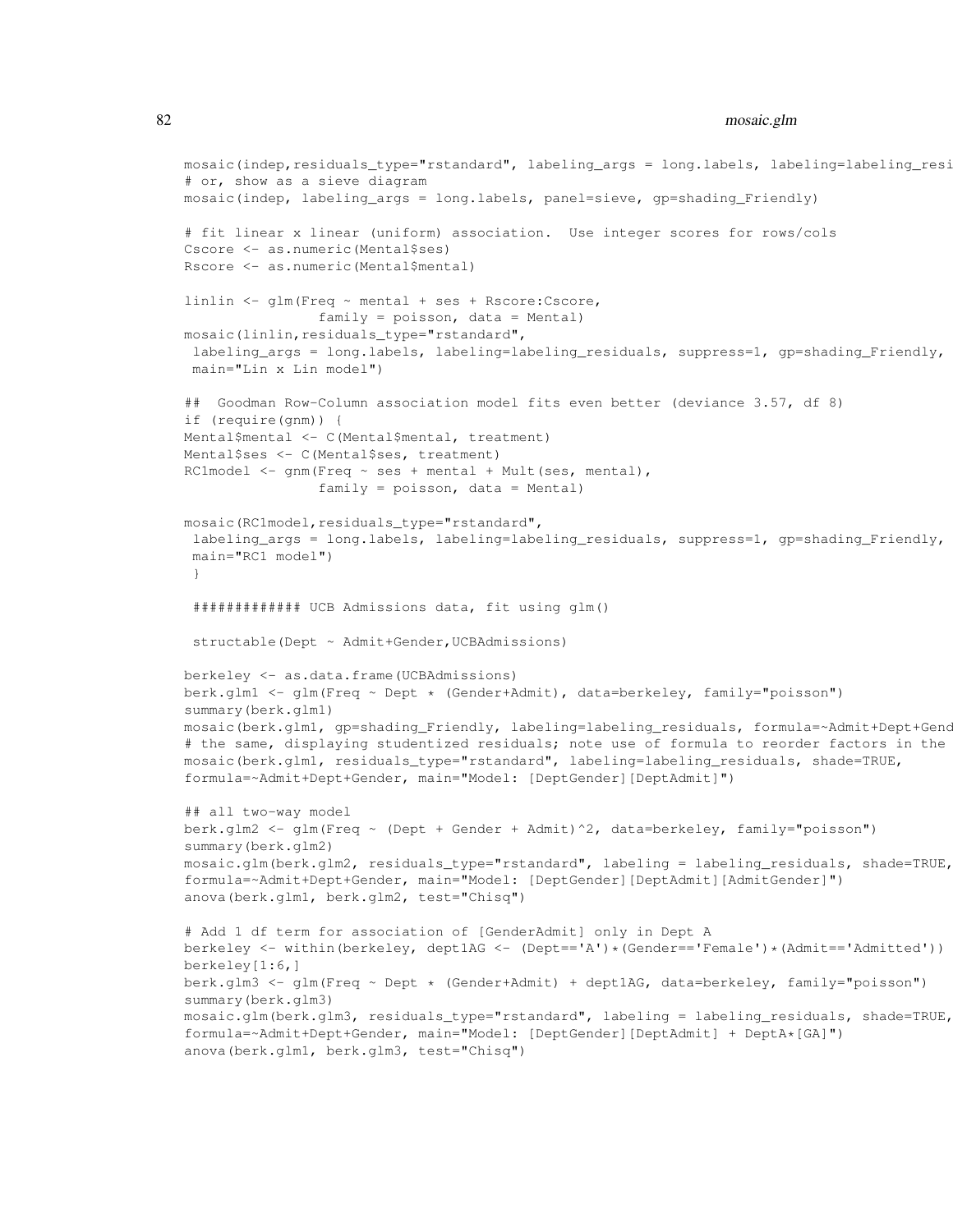mosaic.glmlist *Mosaic Displays for* glmlist *and* logllmlist *Objects*

# Description

This function provides a convenient interface for viewing mosaic displays associated with a collection of glm models for frequency tables that have been stored in a glmlist or loglmlist object. You can plot either selected models individually, or mosaics for all models in an array of viewports.

### Usage

```
## S3 method for class 'glmlist'
mosaic(x, selection,
 panel=mosaic,
 type=c("observed", "expected"),
  legend=ask | !missing(selection),
 main=NULL,
  ask=TRUE, graphics=TRUE, rows, cols, newpage=TRUE,
  ...)
## S3 method for class 'loglmlist'
mosaic(x, selection,
 panel=mosaic,
  type=c("observed", "expected"),
  legend=ask | !missing(selection),
 main=NULL,
  ask=TRUE, graphics=TRUE, rows, cols, newpage=TRUE,
  ...)
```
#### Arguments

| X         | a qlmlist or loglmlist object                                                                                                                                                                                |
|-----------|--------------------------------------------------------------------------------------------------------------------------------------------------------------------------------------------------------------|
| selection | the index or name of one $q \ln \text{or} \log \ln \text{object}$ in x. If no selection is specified,<br>a menu of models is presented or all models are plotted.                                            |
| panel     | a strucplot panel function, typically mosaic or sieve                                                                                                                                                        |
| type      | a character string indicating whether the "observed" or the "expected"<br>values of the table should be visualized                                                                                           |
| legend    | logical: show a legend for residuals in the mosaic display(s)? The default be-<br>havior is to include a legend when only a single plot is shown, i.e., if ask is<br>TRUE or a selection has been specified. |
| main      | either a logical, or a vector of character strings used for plotting the main title.<br>If main is a logical and TRUE, the name of the selected glm object is used.                                          |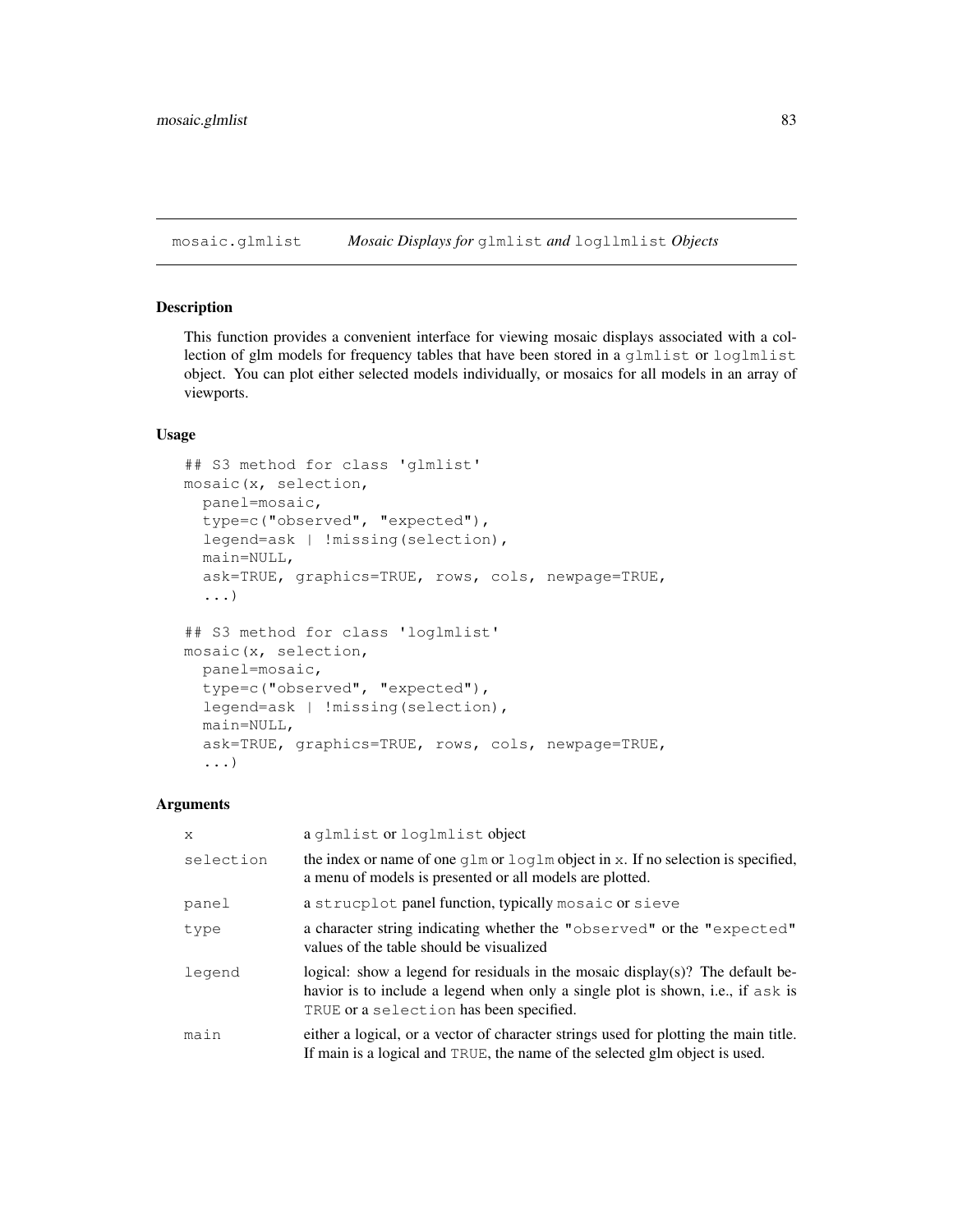| ask       | logical: should the function display a menu of models, when one is not specified<br>in selection? If selection is not supplied and ask is TRUE (the default),<br>a menu of model names is presented; if ask is FALSE, mosaics for all models<br>are plotted in an array. |
|-----------|--------------------------------------------------------------------------------------------------------------------------------------------------------------------------------------------------------------------------------------------------------------------------|
| graphics  | logical: use a graphic dialog box when $a$ sk=TRUE?                                                                                                                                                                                                                      |
| rows,cols | when $a$ sk=FALSE, the number of rows and columns in which to plot the mo-<br>saics.                                                                                                                                                                                     |
| newpaqe   | start a new page? (only applies to $a$ sk=FALSE)                                                                                                                                                                                                                         |
| $\cdots$  | other arguments passed to mosaic. glm and ultimately to mosaic.                                                                                                                                                                                                          |

## Details

Most details of the plots produced can be controlled via . . . arguments as shown in some of the examples below. In particular, with panel=sieve you need to also pass gp=shading\_Friendly to get a color version.

#### Value

Returns the result of mosaic.glm.

#### Author(s)

Michael Friendly

#### References

David Meyer, Achim Zeileis, and Kurt Hornik (2006). The Strucplot Framework: Visualizing Multi-Way Contingency Tables with vcd. *Journal of Statistical Software*, 17(3), 1-48.

doi: 10.18637/jss.v017.i03<sup>2</sup>, available as vignette ("strucplot", package="vcd").

#### See Also

```
glmlist, loglmlist, Kway
```
mosaic.glm, mosaic, strucplot, for the many parameters that control the details of mosaic plots.

## Examples

```
data(JobSatisfaction, package="vcd")
```

```
# view all pairwise mosaics
pairs(xtabs(Freq~management+supervisor+own, data=JobSatisfaction),
    shade=TRUE, diag_panel=pairs_diagonal_mosaic)
modSat <- Kway(Freq ~ management+supervisor+own, data=JobSatisfaction,
               family=poisson, prefix="JobSat")
names(modSat)
```
<sup>2</sup>https://doi.org/10.18637/jss.v017.i03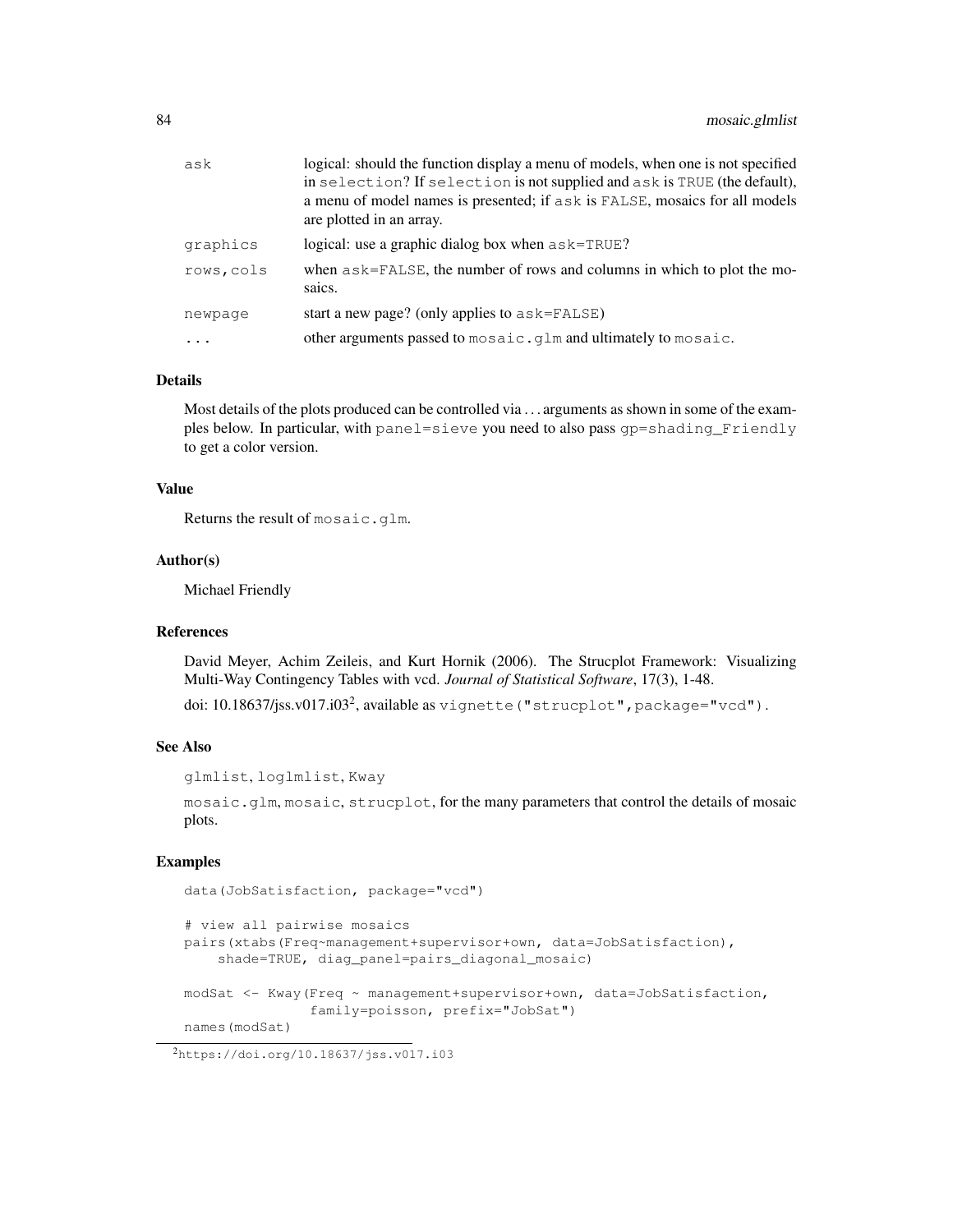#### $\text{meas}$  and  $\text{meas}$  85

```
## Not run:
mosaic(modSat) # uses menu, if interactive()
## End(Not run)
mosaic(modSat, "JobSat.1") # model label
mosaic(modSat, 2) # model index
# supply a formula to determine the order of variables in the mosaic
mosaic(modSat, 2, formula=~own+supervisor+management)
mosaic(modSat, ask=FALSE) # uses viewports
# use a different panel function, label the observed valued in the cells
mosaic(modSat, 1, main=TRUE, panel=sieve, gp=shading_Friendly, labeling=labeling_values)
data(Mental)
indep <- glm(Freq ~ mental+ses,
               family = poisson, data = Mental)
Cscore <- as.numeric(Mental$ses)
Rscore <- as.numeric(Mental$mental)
coleff <- glm(Freq ~ mental + ses + Rscore:ses,
               family = poisson, data = Mental)
roweff <- glm(Freq ~ mental + ses + mental:Cscore,
               family = poisson, data = Mental)linlin <- glm(Freq ~ mental + ses + Rscore:Cscore,
               family = poisson, data = Mental)
# assign names for the plot labels
modMental <- glmlist(Indep=indep, ColEff=coleff, RowEff=roweff, `Lin x Lin`=linlin)
mosaic(modMental, ask=FALSE, margins=c(3,1,1,2), labeling_args=list(abbreviate_labs=5))
```
mosaic3d *3D Mosaic Plots*

#### Description

Produces a 3D mosaic plot for a contingency table (or a link [MASS] {loglm} model) using the rgl-package.

Generalizing the 2D mosaic plot, this begins with a given 3D shape (a unit cube), and successively sub-divides it along the X, Y, Z dimensions according to the table margins, generating a nested set of 3D tiles. The volume of the resulting tiles is therefore proportional to the frequency represented in the table cells. Residuals from a given loglinear model are then used to color or shade each of the tiles.

This is a developing implementation. The arguments and details are subject to change.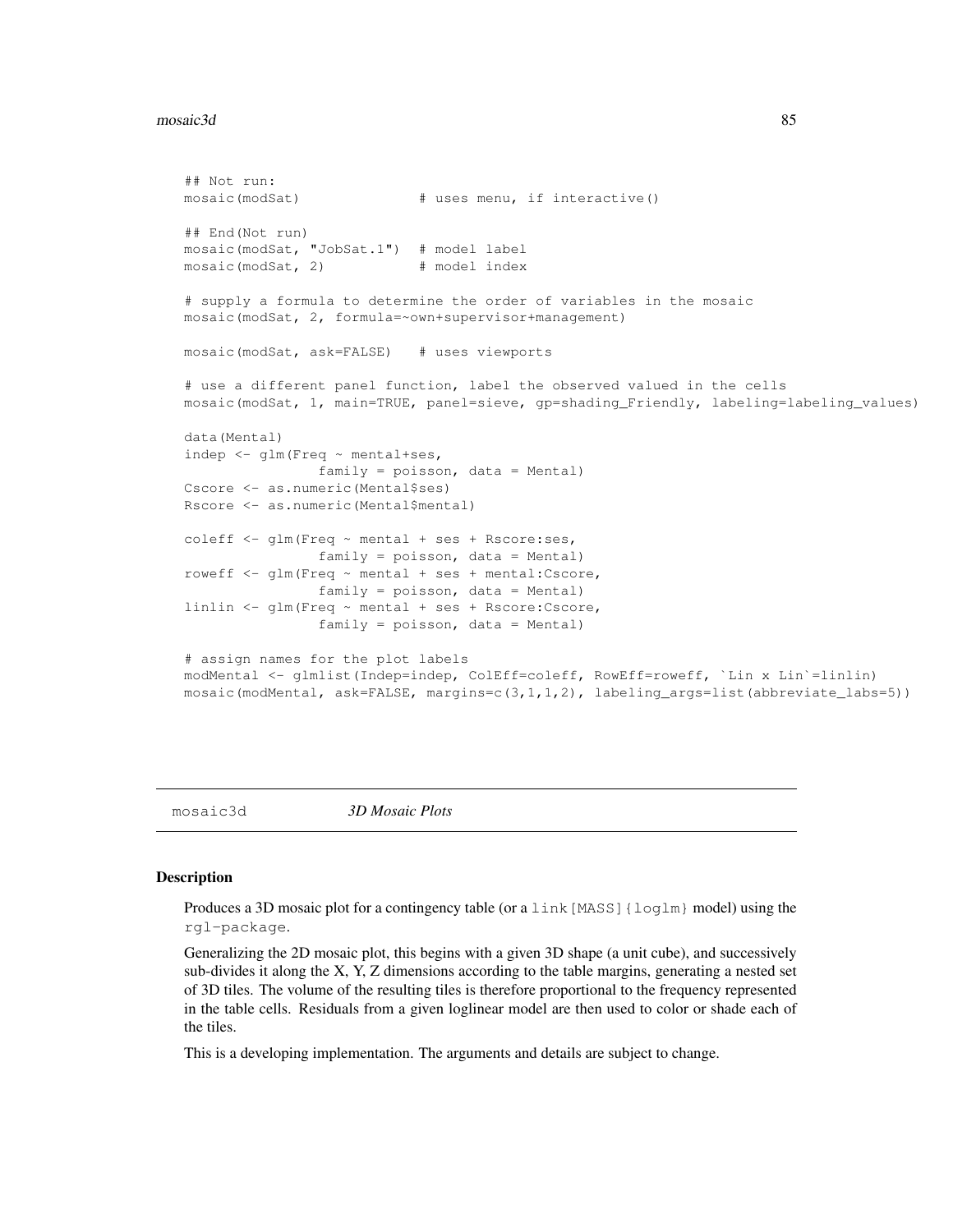# Usage

```
mostcd(x, \ldots)## S3 method for class 'loglm'
mosaic3d(x, type = c("observed", "expected"),
    residuals_type = c("pearson", "deviance"), ...)
## Default S3 method:
mosaic3d(x, expected = NULL, residuals = NULL,
type = c("observed", "expected"), residuals_type = NULL,
shape = rgl::cube3d(alpha = alpha), alpha = 0.5,
spacing = 0.1, split_dir = 1:3, shading = shading_basic, interpolate=c(2,4),
zero_size=.05,
label_edge,
labeling_args = list(), newpage = TRUE, box=FALSE, ...)
```
## Arguments

| X              | A link [MASS] {loglm} model object. Alternatively, a multidimensional<br>array or table or structable of frequencies in a contingency table. In<br>the present implementation, the dimensions are taken in sequential order. Use<br>link [base] {aperm} or structable to change this.                                                                                                    |
|----------------|------------------------------------------------------------------------------------------------------------------------------------------------------------------------------------------------------------------------------------------------------------------------------------------------------------------------------------------------------------------------------------------|
| expected       | optionally, for contingency tables, an array of expected frequencies of the same<br>dimension as x, or alternatively the corresponding loglinear model specifica-<br>tion as used by link [stats] {loglin} or link [MASS] {loglm} (see<br>structable for details).                                                                                                                       |
| residuals      | optionally, an array of residuals of the same dimension as x (see details).                                                                                                                                                                                                                                                                                                              |
| type           | a character string indicating whether the "observed" or the "expected"<br>frequencies in the table should be visualized by the volume of the 3D tiles.                                                                                                                                                                                                                                   |
| residuals_type |                                                                                                                                                                                                                                                                                                                                                                                          |
|                | a character string indicating the type of residuals to be computed when none are<br>supplied. If residuals is NULL, residuals_type must be one of "pearson"<br>(default; giving components of Pearson's chi-squared), "deviance" (giving<br>components of the likelihood ratio chi-squared), or "FT" for the Freeman-<br>Tukey residuals. The value of this argument can be abbreviated. |
| shape          | The initial 3D shape on which the mosaic is based. Typically this is a call to an<br>rgl function, and must produce a shape 3d object. The default is a "unit cube"<br>on $(-1, +1)$ , with transparency specified by alpha.                                                                                                                                                             |
| alpha          | Specifies the transparency of the 3D tiles used to compose the 3D mosaic.                                                                                                                                                                                                                                                                                                                |
| spacing        | A number or vector giving the total amount of space used to separate the 3D tiles<br>along each of the dimensions of the table. The values specified are re-cycled to<br>the number of table dimensions.                                                                                                                                                                                 |
| split_dir      | A numeric vector composed of the integers $1:3$ or a character vector composed<br>of $c$ ("x", "y", "z"), where split_dir[i] specifies the axis along which<br>the tiles should be split for dimension i of the table. The values specified are<br>re-cycled to the number of table dimensions.                                                                                          |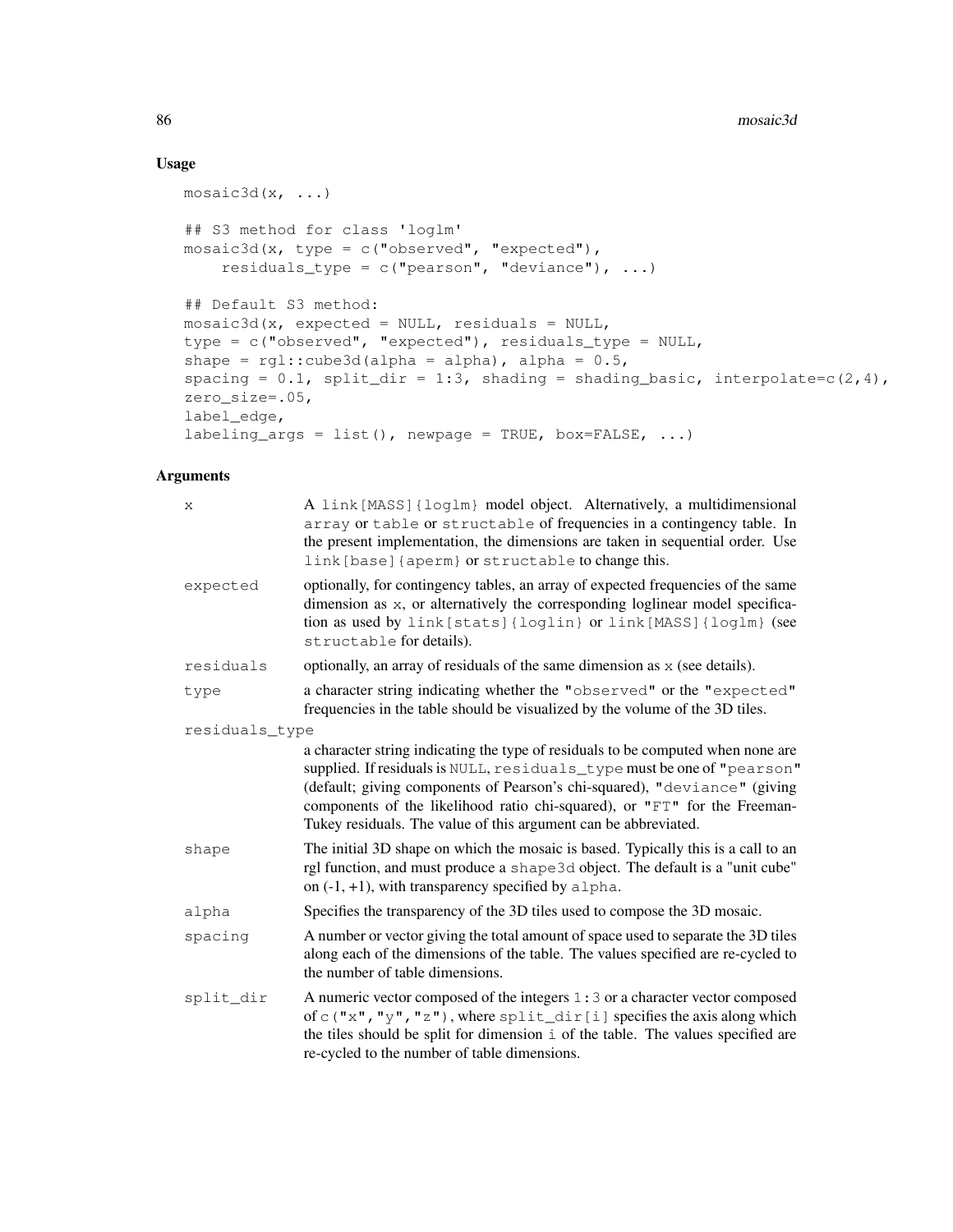#### $\text{meas}$  and  $\text{meas}$  87

| shading       | A function, taking an array or vector of residuals for the given model, returning                      |
|---------------|--------------------------------------------------------------------------------------------------------|
|               | a vector of colors. At present, only the default shading=shading_basic                                 |
|               | is provided. This is roughly equivalent to the use of the shade argument in                            |
|               | mosaicplot or to the use of qp=shading_Friendly in mosaic.                                             |
| interpolate   | a vector of interpolation values for the shading function.                                             |
| zero_size     | The radius of a small sphere used to mark zero cells in the display.                                   |
| label edge    | A character vector composed of $\subset$ ("-", "+") indicating whether the labels for                  |
|               | a given table dimension are to be written at the minima $(" -")$ or maxima $(" +")$                    |
|               | of the <i>other</i> dimensions in the plot. The default is rep (c( $'$ -', '+'), each=3, length=ndim), |
|               | meaning that the first three table variables are labeled at the minima, and suc-                       |
|               | cessive ones at the maxima.                                                                            |
| labeling args |                                                                                                        |
|               | This argument is intended to be used to specify details of the rendering of labels                     |
|               | for the table dimensions, but at present has no effect.                                                |
| newpage       | logical indicating whether a new page should be created for the plot or not.                           |
| box           | logical indicating whether a bounding box should be drawn around the plot.                             |
| $\ddots$      | Other arguments passed down to mosaic. default or 3D functions.                                        |
|               |                                                                                                        |

#### Details

Friendly (1995), Friendly [Sect. 4.5](2000) and Theus and Lauer (1999) have all used the idea of 3D mosaic displays to explain various aspects of loglinear models (the iterative proportional fitting algorithm, the structure of various models for 3-way and n-way tables, etc.), but no implementation of 3D mosaics was previously available.

For the default method, residuals, used to color and shade the 3D tiles, can be passed explicitly, or, more typically, are computed as needed from observed and expected frequencies. In this case, the expected frequencies are optionally computed for a specified loglinear model given by the expected argument. For the loglm method, residuals and observed frequencies are calculated from the model object.

# Value

Invisibly, the list of shape3d objects used to draw the 3D mosaic, with names corresponding to the concatenation of the level labels, separated by ":".

### Author(s)

Michael Friendly, with the help of Duncan Murdoch and Achim Zeileis

## References

Friendly, M. (1995). Conceptual and Visual Models for Categorical Data, *The American Statistician*, 49, 153-160.

Friendly, M. *Visualizing Categorical Data*, Cary NC: SAS Institute, 2000. Web materials: http: //www.datavis.ca/books/vcd/.

Theus, M. & Lauer, S. R. W. (1999) Visualizing Loglinear Models. *Journal of Computational and Graphical Statistics*, 8, 396-412.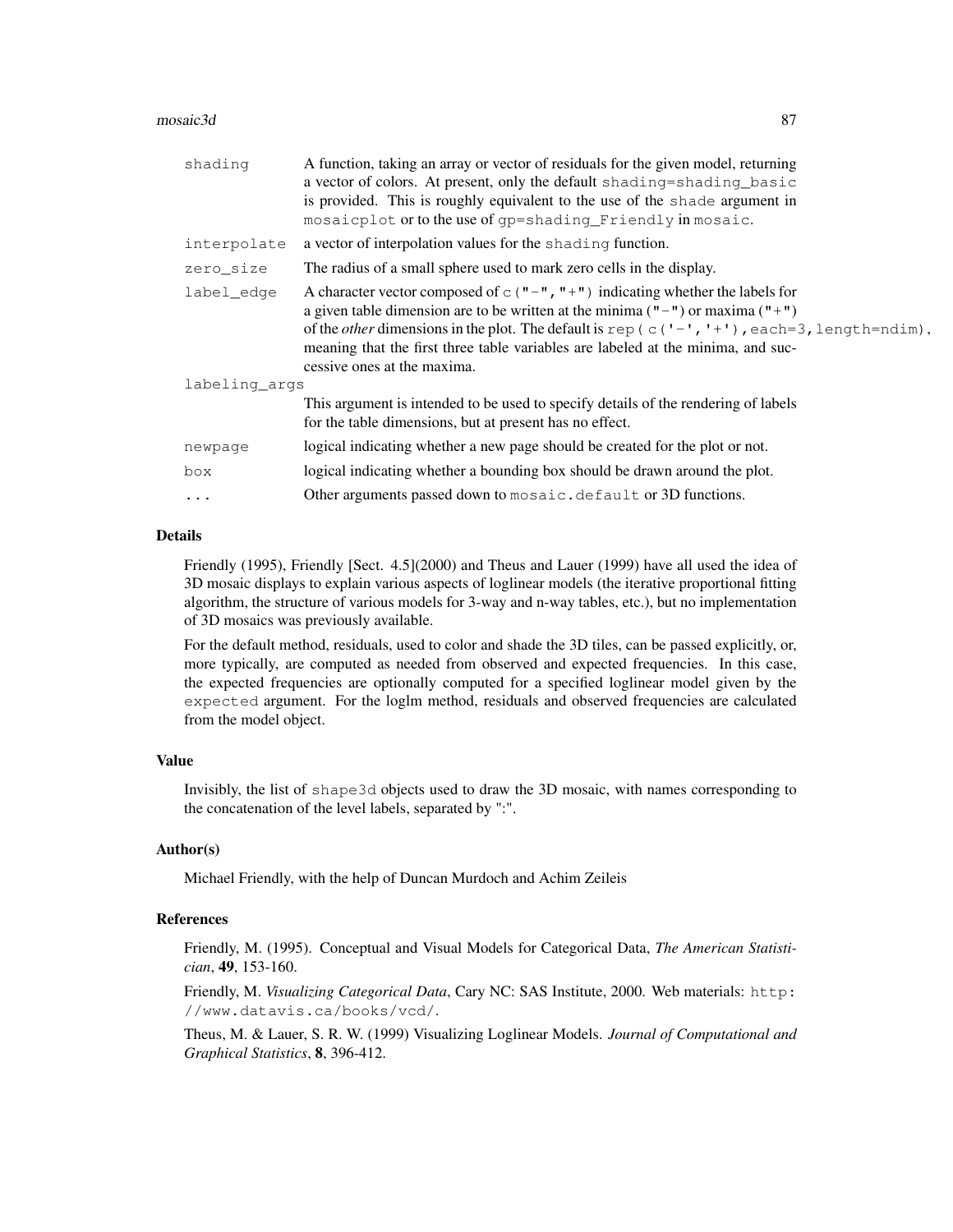88 **PhdPubs Photos in the contract of the contract of the contract of the contract of the contract of the contract of the contract of the contract of the contract of the contract of the contract of the contract of the co** 

# See Also

strucplot, mosaic, mosaicplot loglin, loglm for details on fitting loglinear models

## Examples

```
# 2 x 2 x 2
if(requireNamespace("rgl")){
mosaic3d(Bartlett, box=TRUE)
# compare with expected frequencies under model of mutual independence
mosaic3d(Bartlett, type="expected", box=TRUE)
# 2 x 2 x 3
mosaic3d(Heart, box=TRUE)
}
## Not run:
# 2 x 2 x 2 x 3
# illustrates a 4D table
mosaic3d(Detergent)
# compare 2D and 3D mosaics
demo("mosaic-hec")
## End(Not run)
```
#### PhdPubs *Publications of PhD Candidates*

### Description

A data set giving the number of publications by doctoral candidates in biochemistry in relation to various predictors, originally from Long (1997).

There is a large number of zero counts. Is there evidence for a separate group of non-publishers?

### Usage

```
data(PhdPubs)
```
## Format

A data frame with 915 observations on the following 6 variables.

articles number of articles published in the final three years of PhD studies

female dummy variable for gender, coded 1 for female

married dummy variable for marital status, coded 1 for married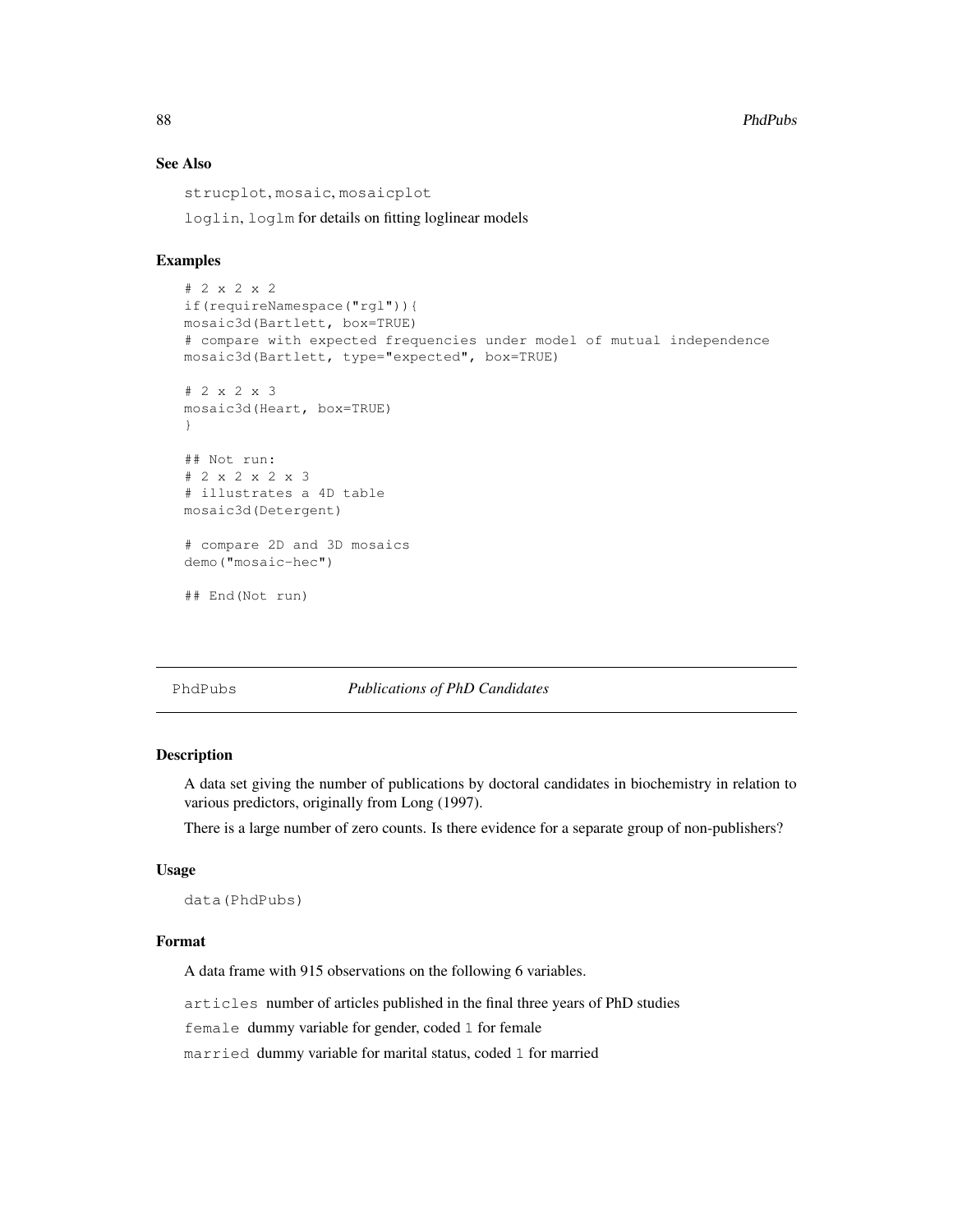# print. Kappa 89

kid5 number of young children, age 5 and under

- phdprestige prestige of the PhD department. The higher the number the more prestigious the program.
- mentor number of publications by the mentor in the preceeding three years

#### Details

In this version of the data set, phdprestige had been rounded to the nearest integer. A Stata version with the continuous values was subsequently found at https://www.stata-press. com/data/lf2/couart2.dta

### Source

Long, J. S. (1997). *Regression Models for Categorical and Limited Dependent Variables*, Sage.

Long, J. S. & Freese, J. (2006). *Regression Models for Categorical Dependent Variables Using Stata*, 2nd Ed., Stata Press.

### Examples

```
data(PhdPubs)
# very uninformative
hist(PhdPubs$articles, breaks=0:19, col="pink", xlim=c(0,20),
     xlab="Number of Articles")
library(vcd)
rootogram(goodfit(PhdPubs$articles), xlab="Number of Articles")
# compare with negative binomial
rootogram(goodfit(PhdPubs$articles, type="nbinomial"),
xlab="Number of Articles", main="Negative binomial")
```
print.Kappa *Print Kappa*

### Description

This is a replacement for the print.Kappa method in vcd, adding display of z values to the vcd version and optional confidence intervals.

### Usage

```
## S3 method for class 'Kappa'
print(x, digits=max(getOption("digits") - 3, 3), CI = FALSE, level = 0.95, ...)
```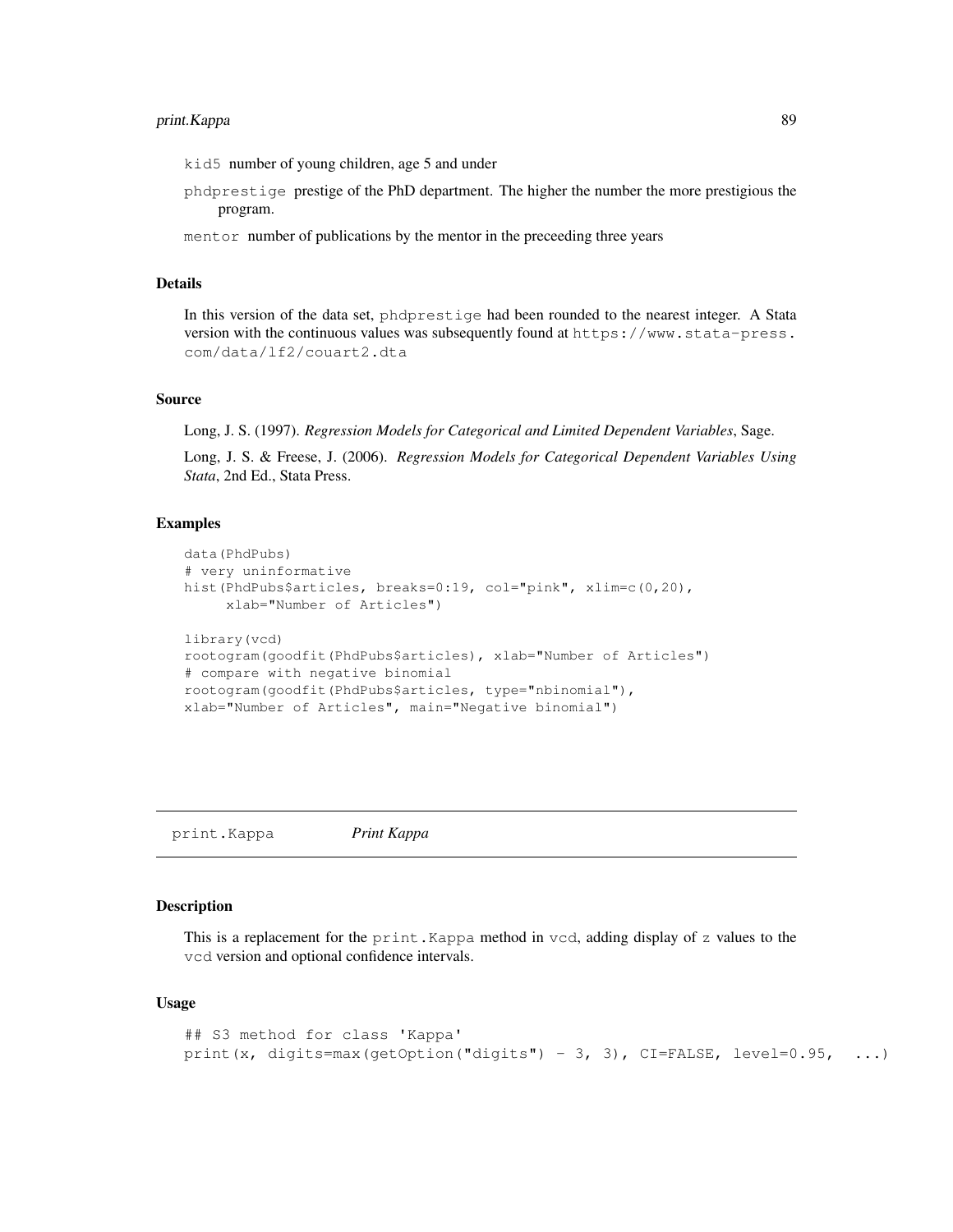## Arguments

| X      | A Kappa object                               |
|--------|----------------------------------------------|
| digits | number of digits to print                    |
| СT     | Include confidence intervals in the display? |
| level  | confidence level                             |
|        | Other arguments                              |

# Value

Returns the Kappa object, invisibly.

## Author(s)

Michael Friendly

# See Also

confint.Kappa

### Examples

```
data("SexualFun")
Kappa(SexualFun)
print(Kappa(SexualFun), CI=TRUE)
# stratified 3-way table
```
apply(MSPatients, 3, Kappa)

seq\_loglm *Sequential Loglinear Models for an N-way Table*

# Description

This function takes an n-way contingency table and fits a series of sequential models to the 1-, 2-, ... n-way marginal tables, corresponding to a variety of types of loglinear models.

## Usage

```
seq_loglm(x,
  type = c("joint", "conditional", "mutual", "markov", "saturated"),
  marginals = 1:nf, vorder = 1:nf,
  k = NULL, prefix = "model", fitted = TRUE, ...)
```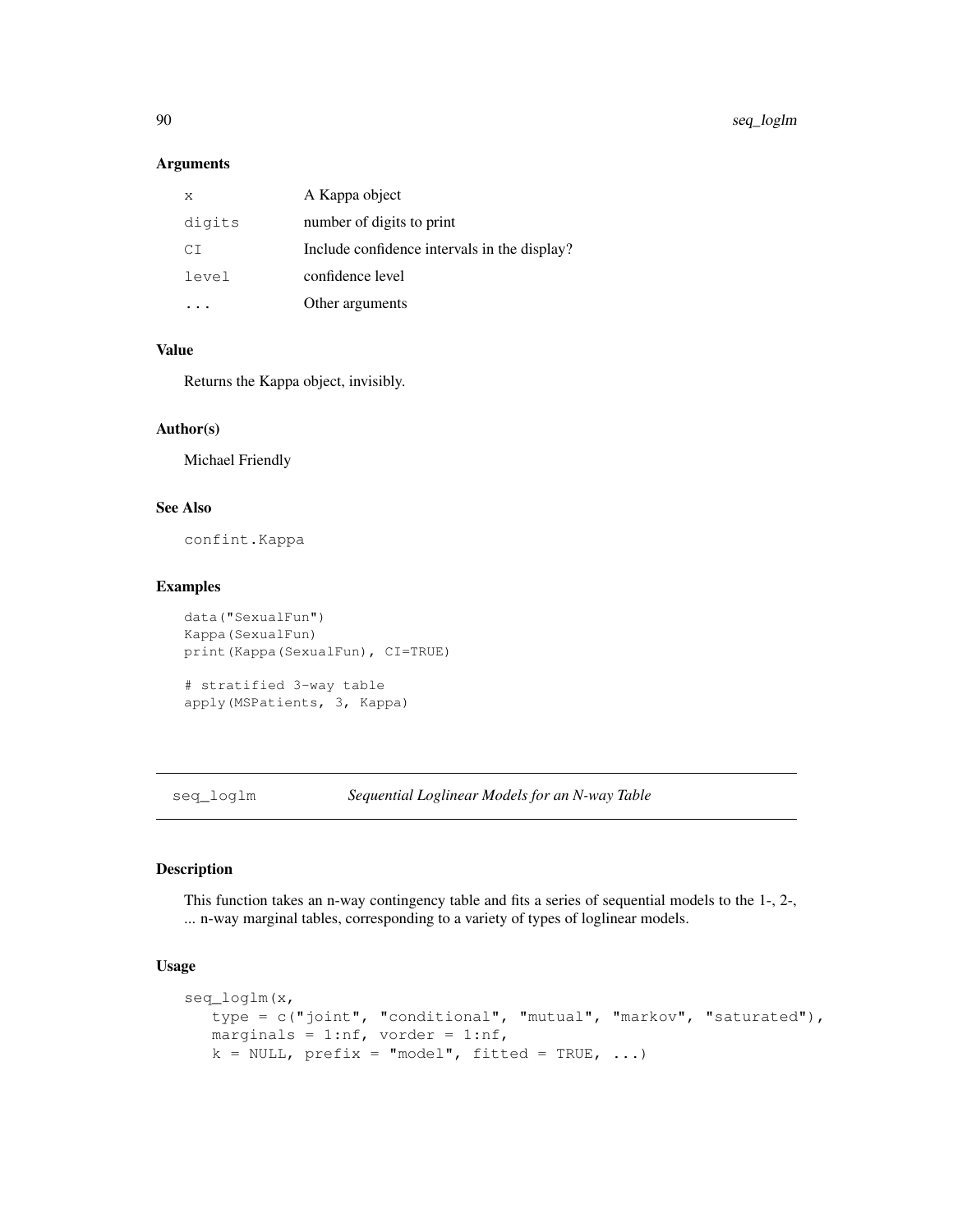# seq\_loglm 91

### Arguments

| X            | a contingency table in array form, with optional category labels specified in<br>the dimnames $(x)$ attribute, or else a data. frame in frequency form, with the fre-<br>quency variable named "Freq". |
|--------------|--------------------------------------------------------------------------------------------------------------------------------------------------------------------------------------------------------|
| type         | type of sequential model to fit, a character string. One of "joint", "conditional",<br>"mutual", "markov", or "saturated".                                                                             |
| marginals    | which marginal sub-tables to fit? A vector of a (sub)set of the integers, $1:nf$<br>where nf is the number of factors in the full n-way table.                                                         |
| vorder       | order of variables, a permutation of the integers 1:nf, used to reorder the vari-<br>ables in the original table for the purpose of fitting sequential marginal models.                                |
| $\mathsf{k}$ | conditioning variable(s) for $type = "joint", "conditional"$ or Markov<br>chain order for $type = "markov"$                                                                                            |
| prefix       | prefix used to give names to the sequential models                                                                                                                                                     |
| fitted       | argument passed to $\log \ln$ to store the fitted values in the model objects                                                                                                                          |
| .            | other arguments, passed down                                                                                                                                                                           |

## Details

Sequential marginal models for an n-way tables begin with the model of equal-probability for the one-way margin (equivalent to a chisq.test) and add successive variables one at a time in the order specified by vorder.

All model types give the same result for the two-way margin, namely the test of independence for the first two factors.

Sequential models of *joint independence* (type="joint") have a particularly simple interpretation, because they decompose the likelihood ratio test for the model of mutual independence in the full n-way table, and hence account for "total" association in terms of portions attributable to the conditional probabilities of each new variable, given all prior variables.

# Value

```
An object of class "loglmlist", each of which is a class "loglm" object
```
## **Note**

One-way marginal tables are a bit of a problem here, because they cannot be fit directly using loglm. The present version uses loglin, and repairs the result to look like a loglm object (sort of).

# Author(s)

Michael Friendly

#### References

These functions were inspired by the original SAS implementation of mosaic displays, described in the *User's Guide*, http://www.datavis.ca/mosaics/mosaics.pdf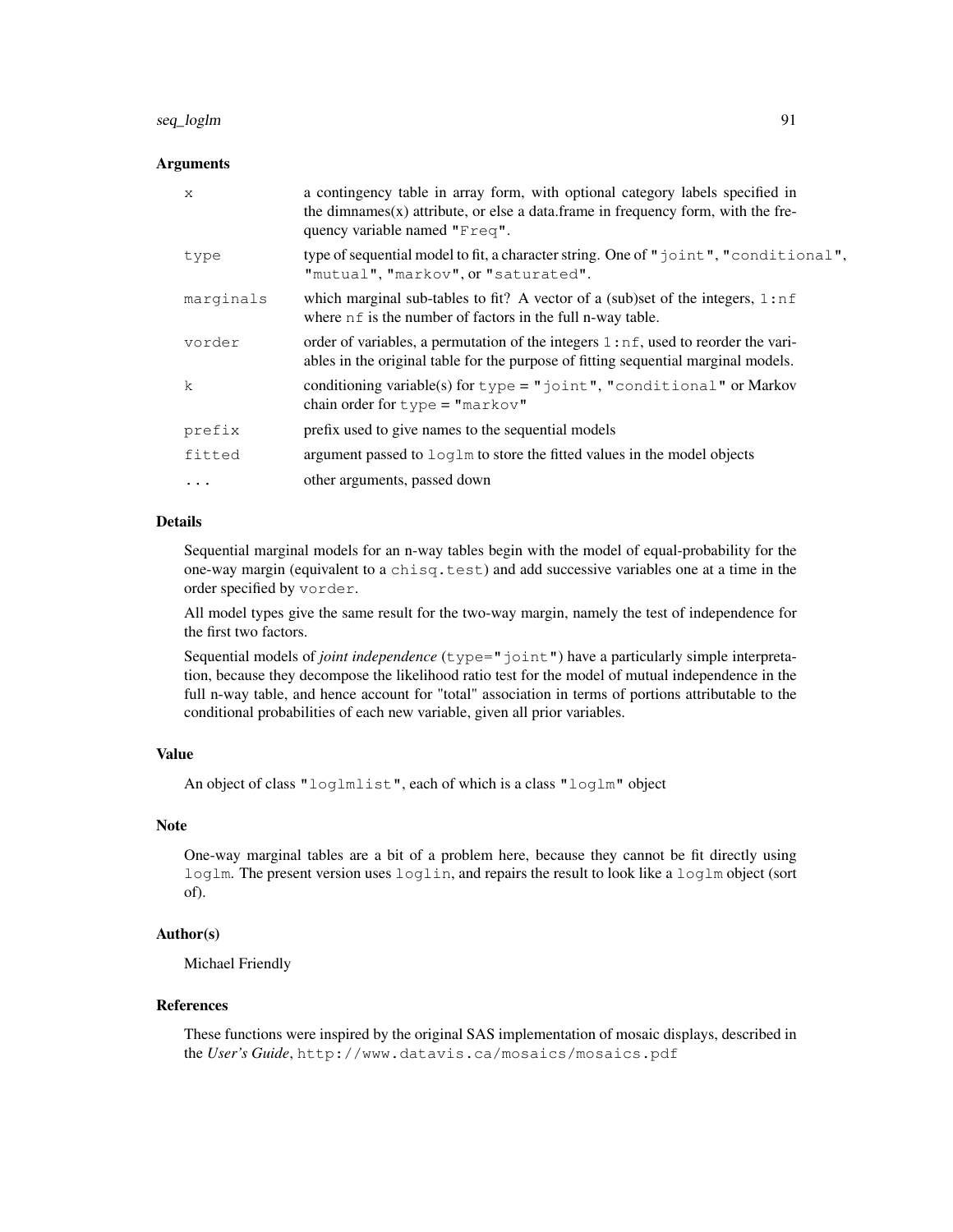## See Also

loglin-utilities for descriptions of sequential models, conditional, joint, mutual, . . . loglmlist,

## Examples

```
data(Titanic, package="datasets")
# variables are in the order Class, Sex, Age, Survived
tt <- seq_loglm(Titanic)
```
seq\_mosaic *Sequential Mosaics and Strucplots for an N-way Table*

## Description

This function takes an n-way contingency table and plots mosaics for series of sequential models to the 1-, 2-, ... n-way marginal tables, corresponding to a variety of types of loglinear models.

### Usage

```
seq\_mosaic(x, panel = mosaic,type = c("joint", "conditional", "mutual", "markov", "saturated"),
  plots = 1:nf, vorder = 1:nf,
  k = NULL, ...
```
# Arguments

| X            | a contingency table in array form, with optional category labels specified in<br>the dimnames $(x)$ attribute, or else a data. frame in frequency form, with the fre-<br>quency variable named "Freq". |
|--------------|--------------------------------------------------------------------------------------------------------------------------------------------------------------------------------------------------------|
| panel        | a strucplot panel function, typically mosaic or sieve. NOT yet implemented.                                                                                                                            |
| type         | type of sequential model to fit, a character string. One of $\mathbb{I}$ joint", "conditional",<br>"mutual", "markov", or "saturated".                                                                 |
| plots        | which marginal sub-tables to plot? A vector of a (sub)set of the integers, $1:nf$<br>where nf is the number of factors in the full n-way table.                                                        |
| vorder       | order of variables, a permutation of the integers $1:nf$ , used to reorder the vari-<br>ables in the original table for the purpose of fitting sequential marginal models.                             |
| $\mathbf{k}$ | conditioning variable(s) for $type = "joint", "conditional"$ or Markov<br>chain order for $type = "markov"$                                                                                            |
| $\ddots$ .   | other arguments passed to mosaic.                                                                                                                                                                      |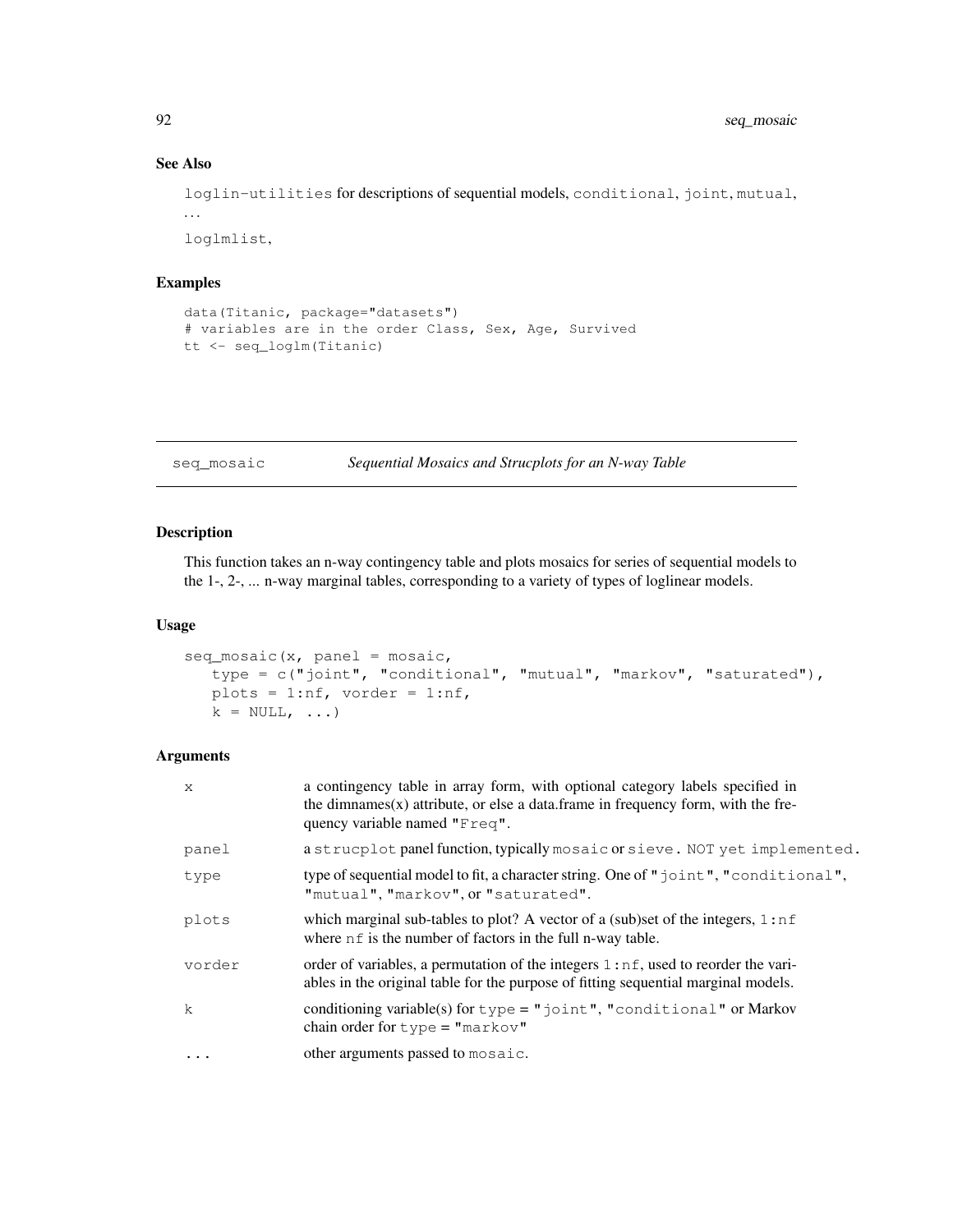# seq\_mosaic 93

# Details

This function produces similar plots to the use of mosaic.loglmlist, called with the result of seq\_loglm.

#### Value

None. Used for its side-effect of producing plots

### Author(s)

Michael Friendly

## References

These functions were inspired by the original SAS implementation of mosaic displays, described in the *User's Guide*, http://www.datavis.ca/mosaics/mosaics.pdf

## See Also

loglin-utilities for descriptions of sequential models, conditional, joint, mutual, . . .

loglmlist, mosaic.loglmlist, seq\_loglm

mosaic.glm, mosaic, strucplot, for the many parameters that control the details of mosaic plots.

## Examples

```
data(Titanic, package="datasets")
seq_mosaic(Titanic) # models of joint independence, Survived last
seq_mosaic(Titanic, type="condit")
seq_mosaic(Titanic, type="mutual")
# other panel functions and options: presently BUGGED
## Not run:
seq_mosaic(Titanic, type="mutual", panel=sieve,
  gp=shading_Friendly, labeling=labeling_values)
```
## End(Not run)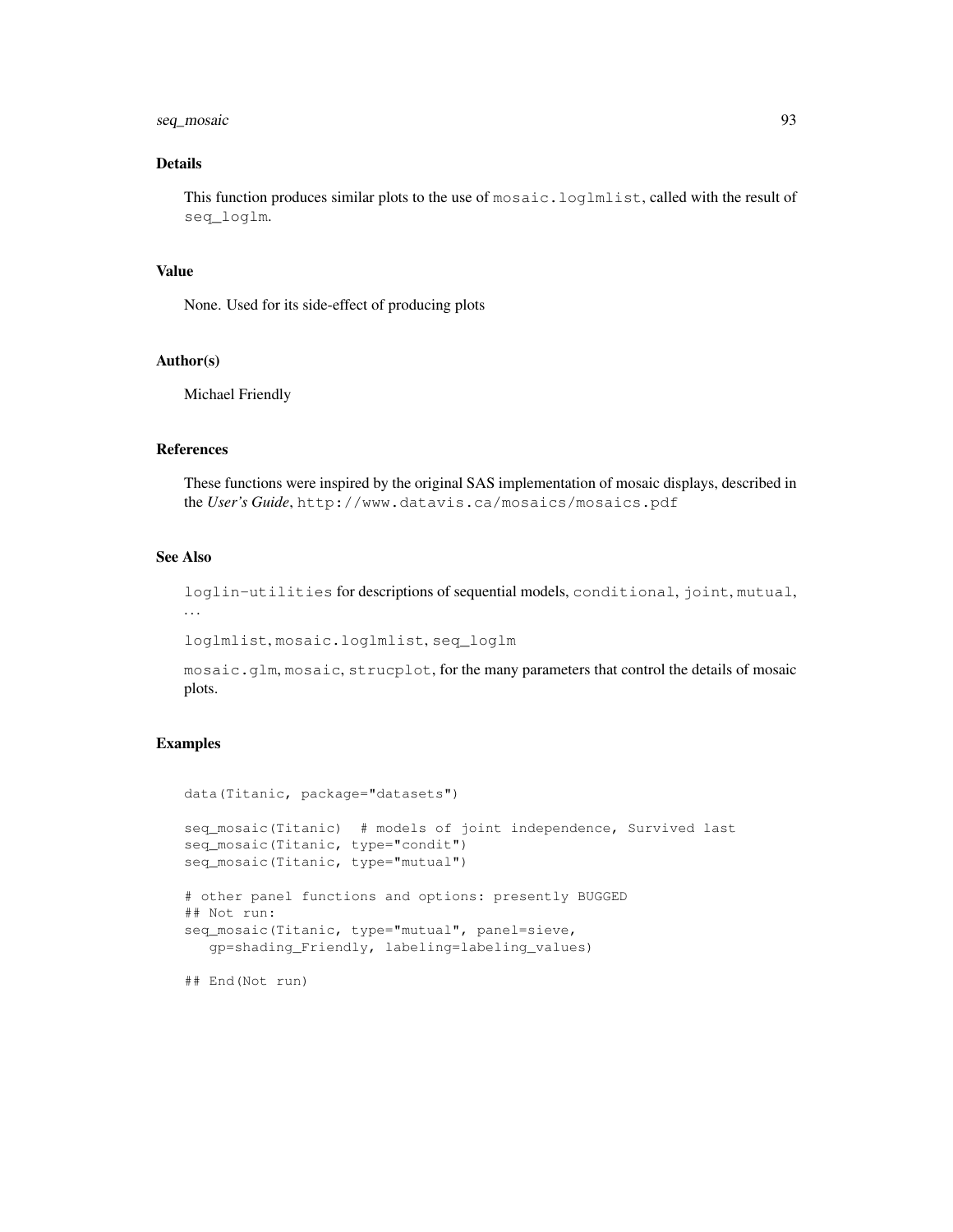### Description

This data set, from Efron and Thisted (1976), gives the number of distinct words types ( $F_{\text{req}}$ ) of words that appeared exactly once, twice, etc. up to 100 times (count) in the complete works of Shakespeare. In these works, Shakespeare used 31,534 distinct words (types), comprising 884,647 words in total.

Efron & Thisted used this data to ask the question, "How many words did Shakespeare know?" Put another way, suppose another new corpus of works Shakespeare were discovered, also with 884,647 words. How many new word types would appear? The answer to the main question involves contemplating an infinite number of such new corpora.

### Usage

data(ShakeWords)

## Format

A data frame with 100 observations on the following 2 variables.

count the number of times a word type appeared in Shakespeare's written works

Freq the number of different words (types) appearing with this count.

### Details

In addition to the words that appear  $1:100$  times, there are 846 words that appear more than 100 times, not listed in this data set.

#### Source

Bradley Efron and Ronald Thisted (1976). Estimating the Number of Unseen Species: How Many Words Did Shakespeare Know? *Biometrika*, Vol. 63, No. 3, pp. 435-447,

```
data(ShakeWords)
## maybe str(ShakeWords) ; plot(ShakeWords) ...
```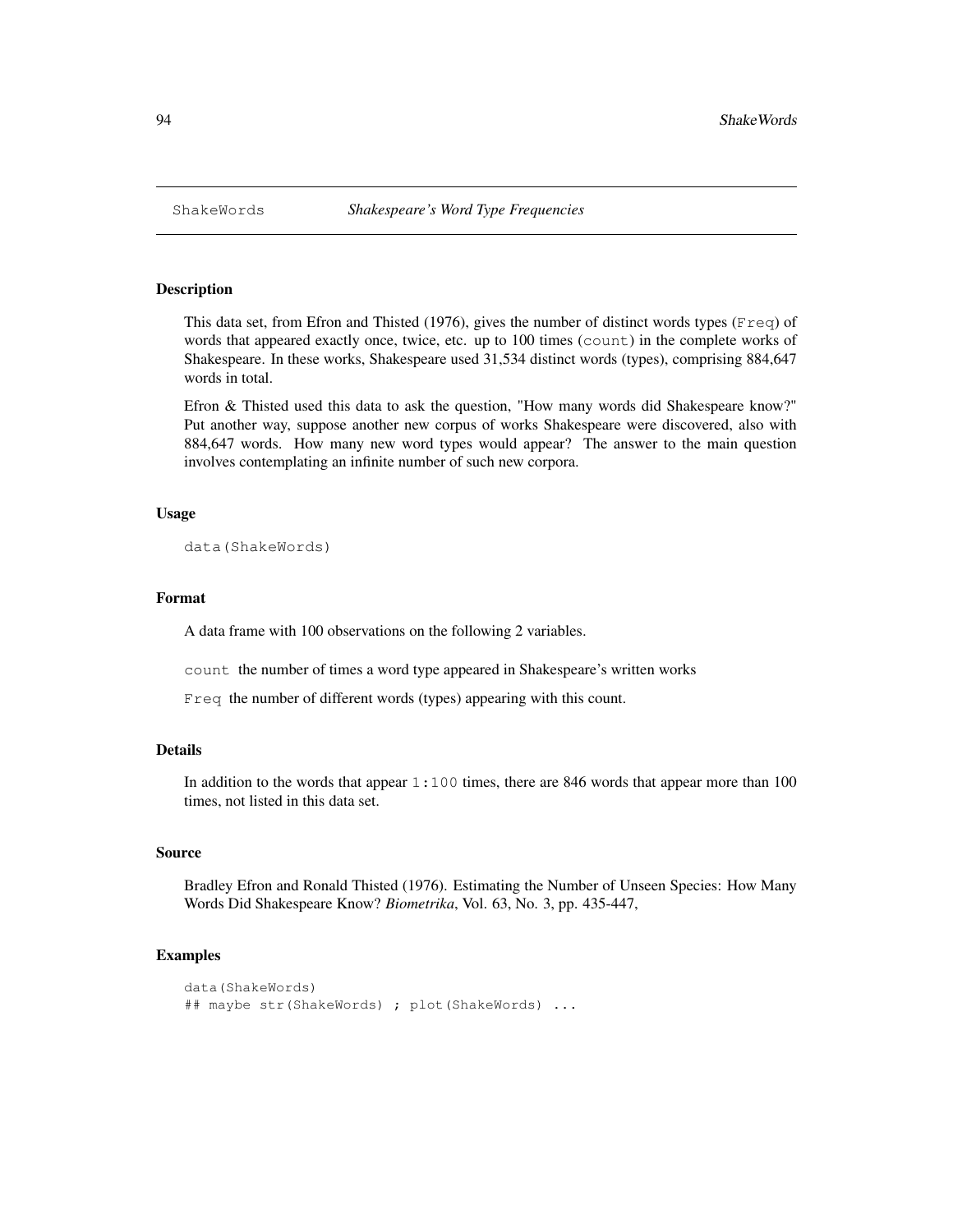## Description

Subdivides a shape3d object or a list of shape3d objects into objects of the same shape along a given dimension according to the proportions or frequencies specified in vector(s).

split3d is the basic workhorse used in mosaic3d, but may be useful in other contexts.

range3d and center3d are utility functions, also useful in other contexts.

# Usage

```
split3d(obj, ...)
## S3 method for class 'shape3d'
split3d(obj, p, dim, space = 0.1, ...)## S3 method for class 'list'
split3d(obj, p, dim, space = 0.1, ...)range3d(obj)
center3d(obj)
```
## Arguments

| ido      | A shape 3d object, or a list composed of them                                                                                                                                                                                                                                                                          |
|----------|------------------------------------------------------------------------------------------------------------------------------------------------------------------------------------------------------------------------------------------------------------------------------------------------------------------------|
| $\cdots$ | Other arguments for split3d methods                                                                                                                                                                                                                                                                                    |
| p        | For a single shade 3d object, a vector of proportions (or a vector of non-<br>negative numbers which will be normed to proportions) indicating the number<br>of subdivisions and their scaling along dimension dim. For a list of shade3d<br>objects, a matrix whose columns indicate the subdivisions of each object. |
| dim      | The dimension along which the object is to be subdivided. Either an integer: 1,<br>2, or 3, or a character: " $x$ ", " $y$ ", or " $z$ ".                                                                                                                                                                              |
| space    | The total space used to separate the copies of the object along dimension dim.<br>The unit inter-object space is therefore space/(length(p)-1).                                                                                                                                                                        |

# Details

The resulting list of shape3d objects is actually composed of *copies* of the input object(s), scaled according to the proportions in p and then translated to make their range along the splitting dimension equal to that of the input object(s).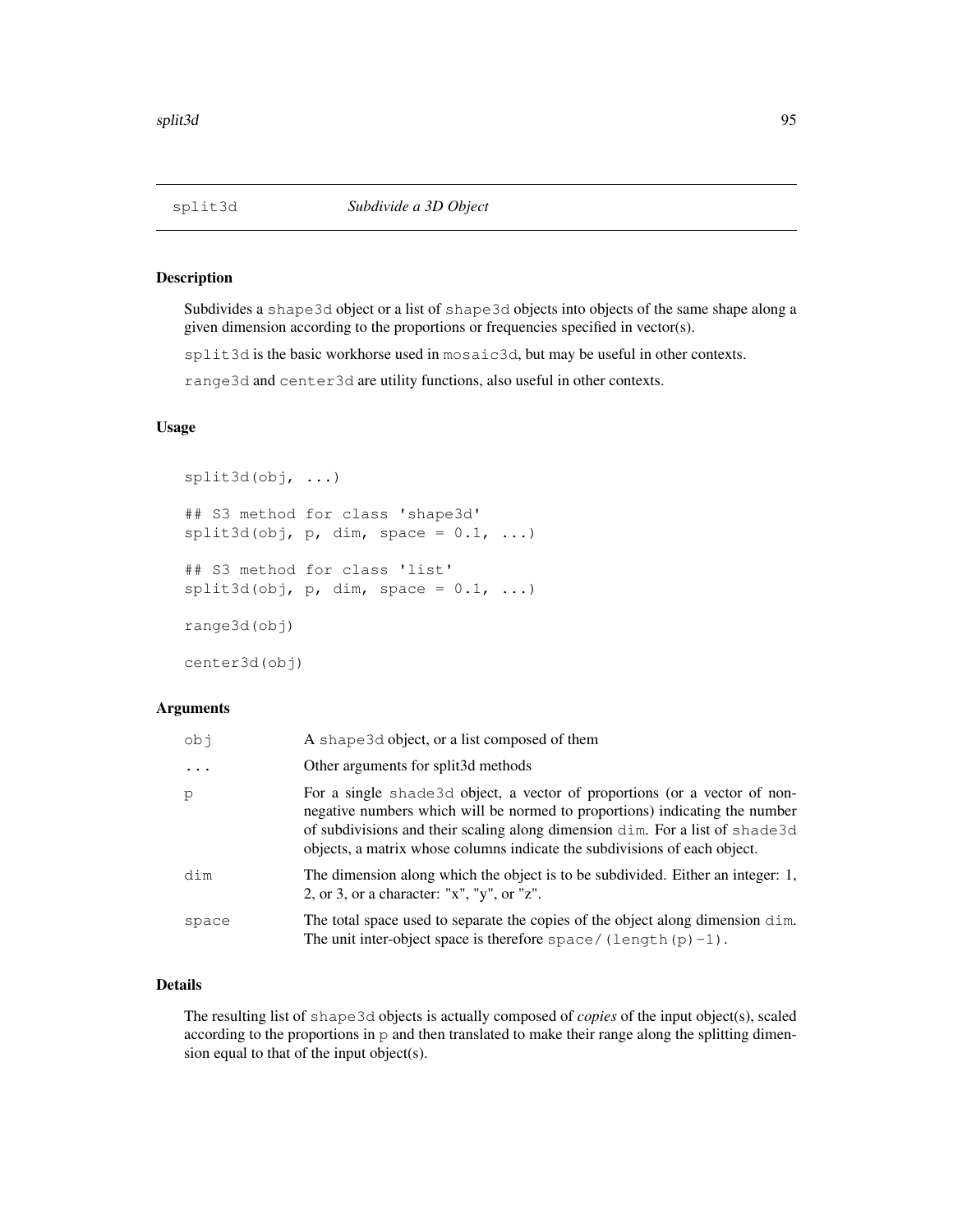#### Value

split3d returns a list of shape3d objects.

range3d returns a 2 x 3 matrix, whose first row contains the minima on dimensions x, y, z, and whose second row contains the maxima.

center3d returns a numeric vector containing the means of the minima and maxima on dimensions x, y, z.

# Author(s)

Duncan Murdoch, with refinements by Michael Friendly

### See Also

mosaic3d

shapelist3d for the plotting of lists of shape3d objects.

## Examples

```
if (require(rgl)) {
  open3d()
  cube <- cube3d(alpha=0.4)
  sl1 <- split3d(cube, c(.2, .3, .5), 1)col <- c("#FF000080", "#E5E5E580", "#0000FF80")
  shapelist3d(sl1, col=col)
  open3d()
  p \leftarrow matrix(c(.6, .4, .5, .5, .2, .8), nrow=2)
  sl2 \leftarrow split3d(sl1, p, 2)
  shapelist3d(sl2, col=col)
  }
```
Summarise *Brief Summary of Model Fit for glm and loglm Models*

## Description

For glm objects, the print and summary methods give too much information if all one wants to see is a brief summary of model goodness of fit, and there is no easy way to display a compact comparison of model goodness of fit for a collection of models fit to the same data. All  $\log \ln$ models have equivalent glm forms, but the print and summary methods give quite different results.

Summarise provides a brief summary for one or more models fit to the same dataset for which logLik and nobs methods exist (e.g., glm and loglm models).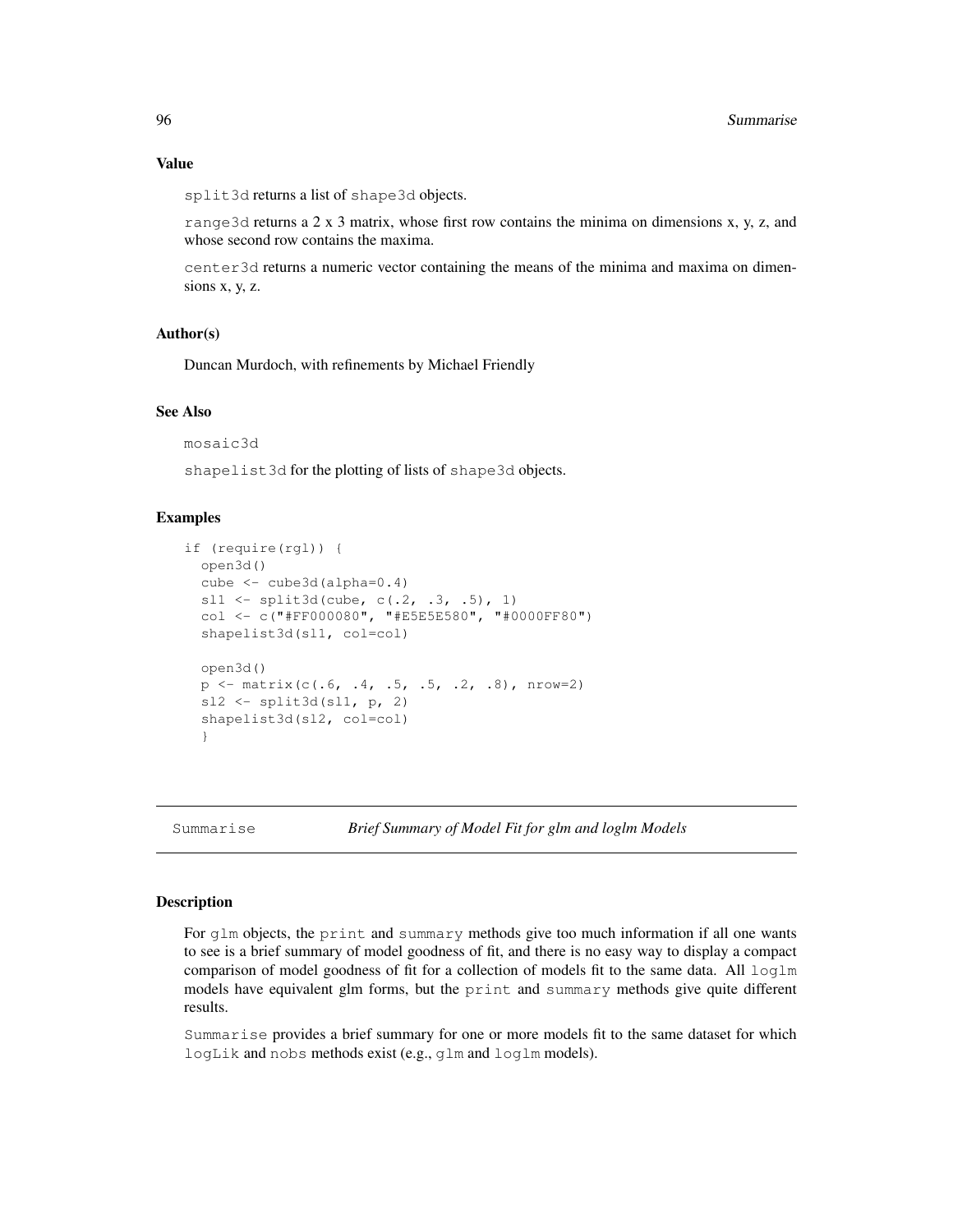#### Summarise 97

### Usage

```
Summarise(object, ...)
## S3 method for class 'glmlist'
Summarise(object, ..., saturated = NULL, sortby = NULL)
## S3 method for class 'loglmlist'
Summarise(object, \ldots, saturated = NULL, sortby = NULL)
## Default S3 method:
Summarise(object, ..., saturated = NULL, sortby = NULL)
```
## Arguments

| object     | a fitted model object for which there exists a logLik method to extract the corre-<br>sponding log-likelihood                  |
|------------|--------------------------------------------------------------------------------------------------------------------------------|
| $\ddots$ . | optionally more fitted model objects                                                                                           |
| saturated  | saturated model log likelihood reference value (use 0 if deviance is not available)                                            |
| sortby     | either a numeric or character string specifying the column in the result by which<br>the rows are sorted (in decreasing order) |

## Details

The function relies on residual degrees of freedom for the LR chisq test being available in the model object. This is true for objects inheriting from lm, glm, loglm, polr and negbin.

# Value

A data frame (also of class anova) with columns c("AIC","BIC","LR Chisq","Df","Pr(>Chisq)"). Row names are taken from the names of the model object(s).

## Author(s)

Achim Zeileis

# See Also

logLik, glm, loglm, logLik.loglm, modFit

```
data(Mental)
indep <- glm(Freq ~ mental+ses,
                family = poisson, data = Mental)Summarise(indep)
Cscore <- as.numeric(Mental$ses)
Rscore <- as.numeric(Mental$mental)
coleff \leq qlm (Freq \sim mental + ses + Rscore:ses,
                family = poisson, data = Mental)
```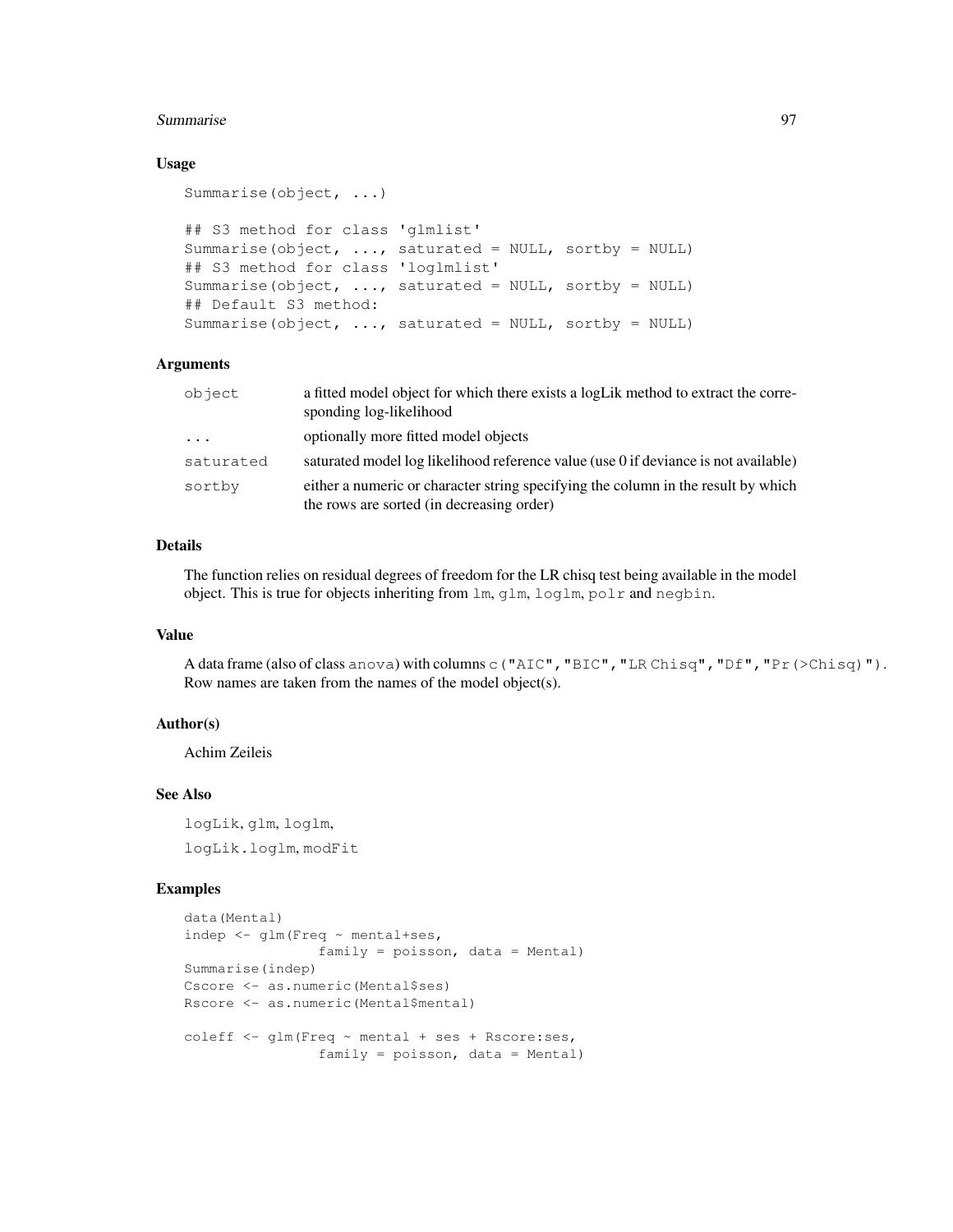```
roweff <- glm(Freq ~ mental + ses + mental:Cscore,
               family = poisson, data = Mental)
linlin <- glm(Freq ~ mental + ses + Rscore:Cscore,
               family = poisson, data = Mental)
# compare models
Summarise(indep, coleff, roweff, linlin)
```
Titanicp *Passengers on the Titanic*

## Description

Data on passengers on the RMS Titanic, excluding the Crew and some individual identifier variables.

# Usage

data(Titanicp)

## Format

A data frame with 1309 observations on the following 6 variables.

pclass a factor with levels 1st 2nd 3rd

survived a factor with levels died survived

sex a factor with levels female male

- age passenger age in years (or fractions of a year, for children), a numeric vector; age is missing for 263 of the passengers
- sibsp number of siblings or spouses aboard, integer: 0:8
- parch number of parents or children aboard, integer: 0:6

## Details

There are a number of related versions of the Titanic data, in various formats. This version was derived from ptitanic in the rpart.plot package, modifying it to remove the Class 'labelled' attributes for some variables (inherited from Frank Harrell's titanic3 version) which caused problems with some applications, notably ggplot2.

#### Other versions:

Titanic is the 4-way frequency table of all 2201 people aboard the Titanic, including passengers and crew.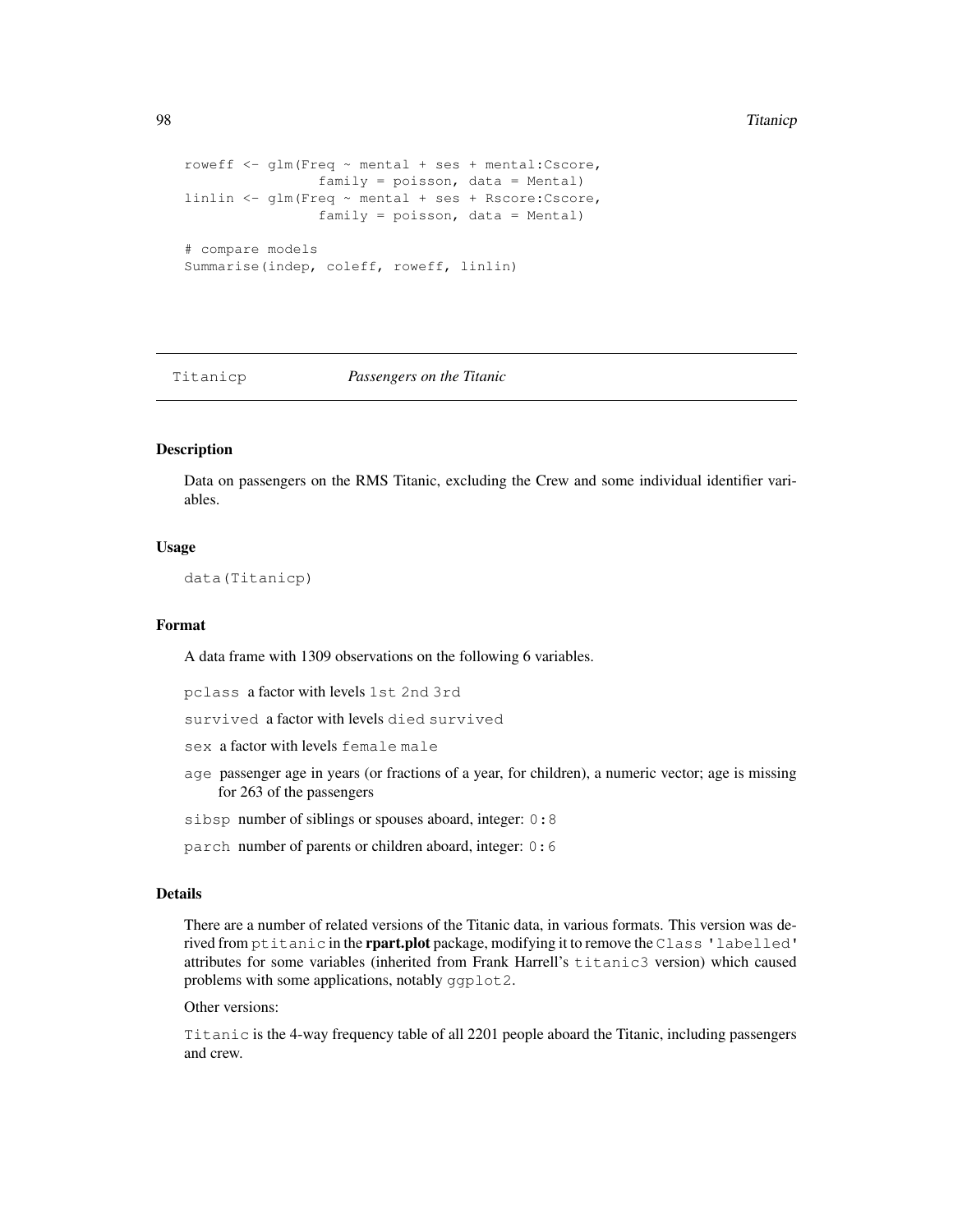#### Toxaemia 99

### Source

```
The original R source for this dataset was compiled by Frank Harrell and Robert Dawson: https:
//biostat.app.vumc.org/wiki/pub/Main/DataSets/titanic.html, described in
more detail in https://biostat.app.vumc.org/wiki/pub/Main/DataSets/titanic3info.
txt
```
For this version of the Titanic data, passenger details were deleted, survived was cast as a factor, and the name changed to Titanicp to minimize confusion with other versions.

### Examples

```
data(Titanicp)
## maybe str(Titanicp) ; plot(Titanicp) ...
```
Toxaemia *Toxaemia Symptoms in Pregnancy*

# Description

Brown et al (1983) gave these data on two signs of toxaemia, an abnormal condition during pregnancy characterized by high blood pressure (hypertension) and high levels of protein in the urine. If untreated, both the mother and baby are at risk of complications or death.

The data frame Toxaemia represents 13384 expectant mothers in Bradford, England in their first pregnancy, who were also classified according to social class and the number of cigarettes smoked per day.

#### Usage

```
data(Toxaemia)
```
## Format

A data frame in frequency form representing a 5 x  $3 \times 2 \times 2$  contingency table, with 60 observations on the following 5 variables.

class Social class of mother, a factor with levels 1 2 3 4 5

smoke Cigarettes smoked per day during pregnancy, a factor with levels  $0\ 1-19\ 20+$ 

hyper Hypertension level, a factor with levels Low High

urea Protein urea level, a factor with levels Low High

Freq frequency in each cell, a numeric vector

#### Source

Brown, P. J., Stone, J. and Ord-Smith, C. (1983), Toxaemic signs during pregnancy. *JRSS, Series C, Applied Statistics*, 32, 69-72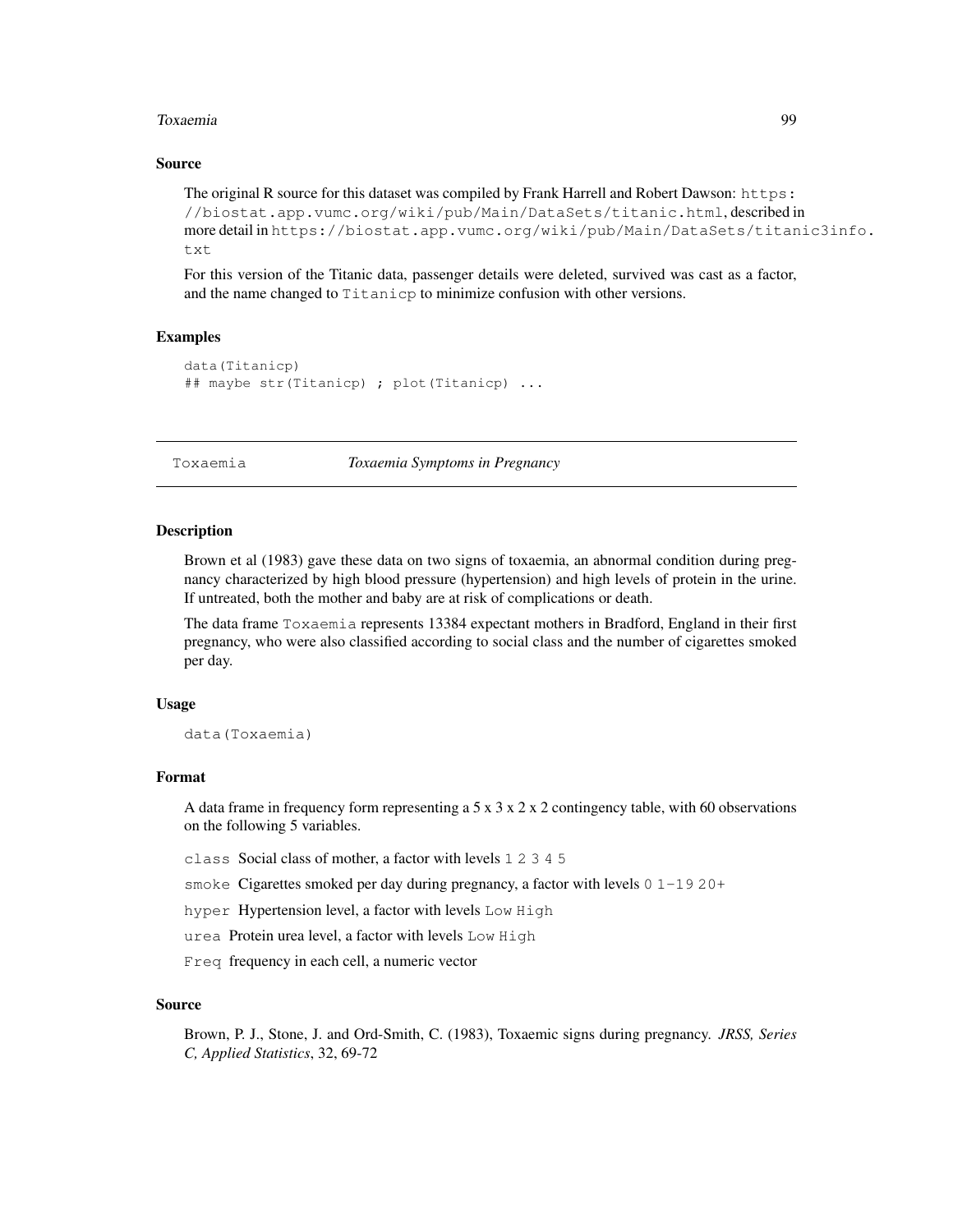#### References

Friendly, M. (2000), *Visualizing Categorical Data*, SAS Institute, Cary, NC, Example 7.15.

Friendly, M. and Meyer, D. (2016). *Discrete Data Analysis with R: Visualization and Modeling Techniques for Categorical and Count Data*. Boca Raton, FL: Chapman & Hall/CRC. http: //ddar.datavis.ca. Example 10.10.

# Examples

```
data(Toxaemia)
tox.tab <- xtabs(Freq~class+smoke+hyper+urea,Toxaemia)
ftable(tox.tab, row.vars=1)
# symptoms by smoking
mosaic(~smoke+hyper+urea, data=tox.tab, shade=TRUE)
# symptoms by social class
mosaic(~class+hyper+urea, data=tox.tab, shade=TRUE)
# predictors
mosaic(~smoke+class, data=tox.tab, shade=TRUE)
# responses
mosaic(~hyper+urea, data=tox.tab, shade=TRUE)
# log odds ratios for urea and hypertension, by class and smoke
## Not run:
LOR <-loddsratio(aperm(tox.tab))
LOR
## End(Not run)
```
TV *TV Viewing Data*

## Description

This data set TV comprises a 5 x 11 x 3 contingency table based on audience viewing data from Neilsen Media Research for the week starting November 6, 1995.

### Usage

data(TV)

 $100$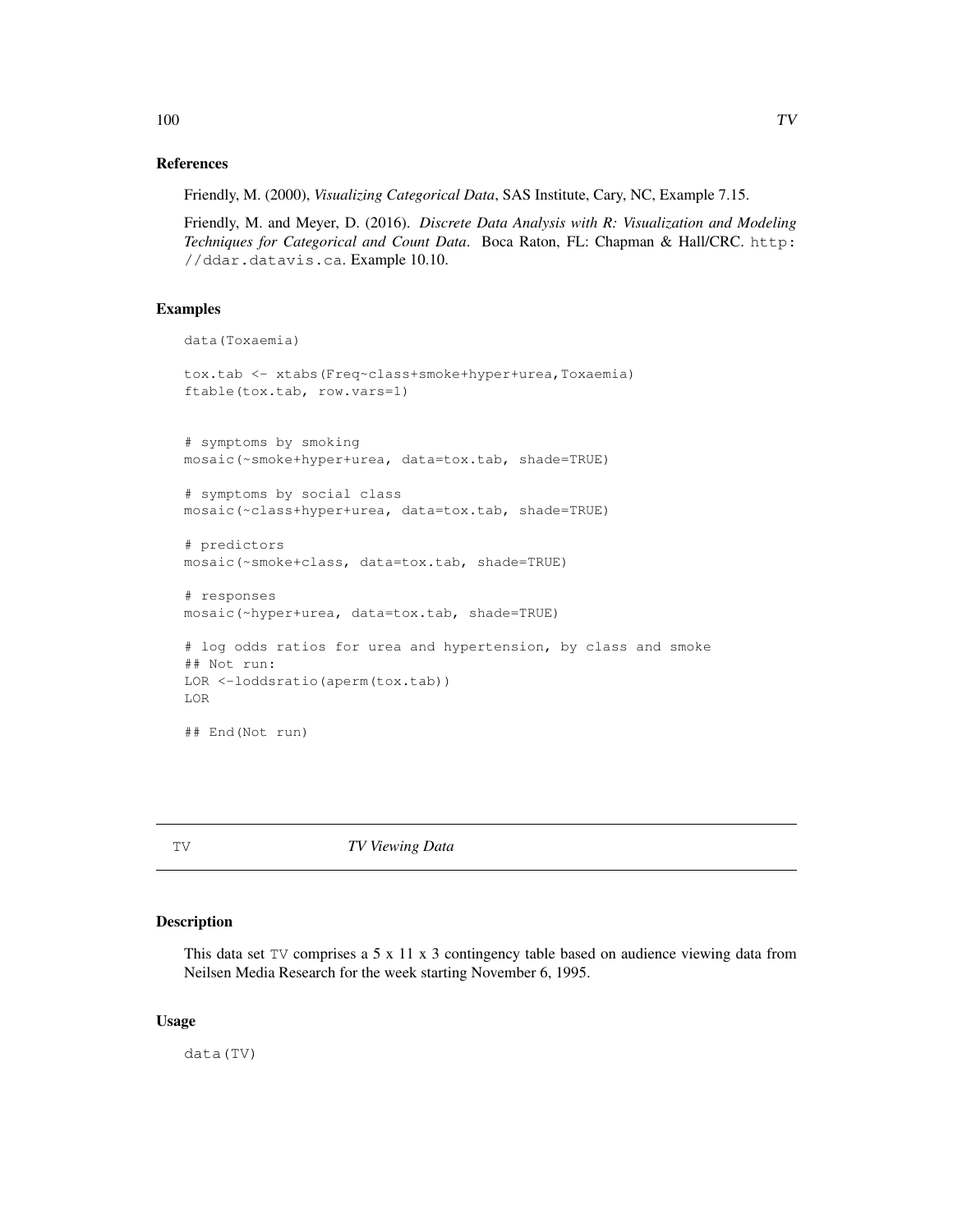## Format

A 5 x 11 x 3 array of cell frequencies with the following structure:

```
int [1:5, 1:11, 1:3] 146 244 233 174 294 151 181 161 183 281 ...
- attr(\star, "dimnames")=List of 3
 ..$ Day : chr [1:5] "Monday" "Tuesday" "Wednesday" "Thursday" ...
 ..$ Time : chr [1:11] "8:00" "8:15" "8:30" "8:45" ...
 ..$ Network: chr [1:3] "ABC" "CBS" "NBC"
```
## Details

The original data,  $tv$ . dat, contains two additional networks: "Fox" and "Other", with small frequencies. These levels were removed in the current version. There is also a fourth factor, transition State transition (turn the television Off, Switch channels, or Persist in viewing the current channel). The TV data here includes only the Persist observations.

#### Source

The original data,  $\forall v \cdot \forall$ , came from the initial implementation of mosaic displays in R by Jay Emerson (1998). Similar data had been used by Hartigan and Kleiner (1984) as an illustration.

### References

Friendly, M. and Meyer, D. (2016). *Discrete Data Analysis with R: Visualization and Modeling Techniques for Categorical and Count Data*. Boca Raton, FL: Chapman & Hall/CRC. http: //ddar.datavis.ca.

Emerson, John W. Mosaic Displays in S-PLUS: A General Implementation and a Case Study. *Statistical Graphics and Computing Newsletter*, 1998, 9(1), 17–23, http://www.stat.yale. edu/~jay/R/mosaic/v91.pdf

Hartigan, J. A. & Kleiner, B. A Mosaic of Television Ratings. *The American Statistician*, 1984, 38, 32-35.

```
data(TV)
structable(TV)
doubledecker(TV)
# reduce number of levels of Time
TV.df <- as.data.frame.table(TV)
levels(TV.df$Time) <- rep(c("8:00-8:59", "9:00-9:59", "10:00-10:44"), c(4, 4, 3))
TV2 \leftarrow xtabs (Freq \sim Day + Time + Network, TV.df)
# re-label for mosaic display
levels(TV.df$Time) <- c("8", "9", "10")
# fit mode of joint independence, showing association of Network with Day*Time
mosaic(~ Day + Network + Time, data = TV.df, expected = ~ Day:Time + Network, legend = FALSE
# with doubledecker arrangement
mosaic(\sim Day + Network + Time, data = TV.df, expected = \sim Day:Time + Network,
  split = c(TRUE, TRUE, FALSE), spacing = spacing_highlighting, legend = FALSE)
```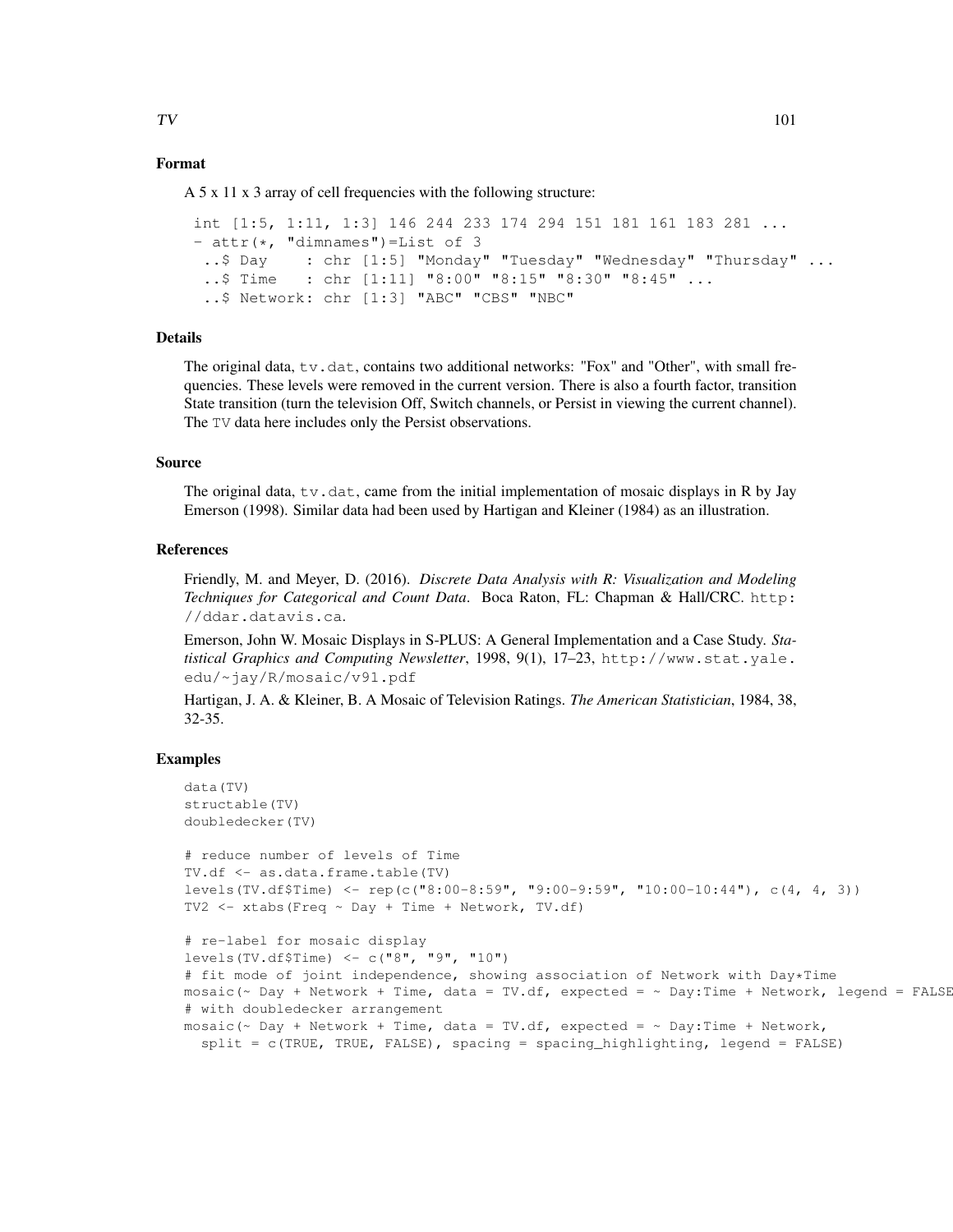# Description

Provides an update method for "xtabs" objects, typically by removing terms from the formula to collapse over them.

### Usage

```
## S3 method for class 'xtabs'
update(object, formula., \ldots, evaluate = TRUE)
```
# Arguments

| object                  | An existing "xtabs" object                                          |  |
|-------------------------|---------------------------------------------------------------------|--|
| formula.                | Changes to the formula? see update. formula for details             |  |
| $\cdot$ $\cdot$ $\cdot$ | Additional arguments to the call, or arguments with changed values. |  |
| evaluate                | If TRUE, evaluate the new call else return the call                 |  |

## Value

If evaluate == TRUE, the new "xtabs" object, otherwise the updated call

#### Author(s)

Michael Friendly

## See Also

update.formula for details on updates to model formulae

margin.table does something similar, collapse.table collapses category levels

```
vietnam.tab <- xtabs(Freq ~ sex + year + response, data=Vietnam)
update(vietnam.tab, formula = \sim . -year)
```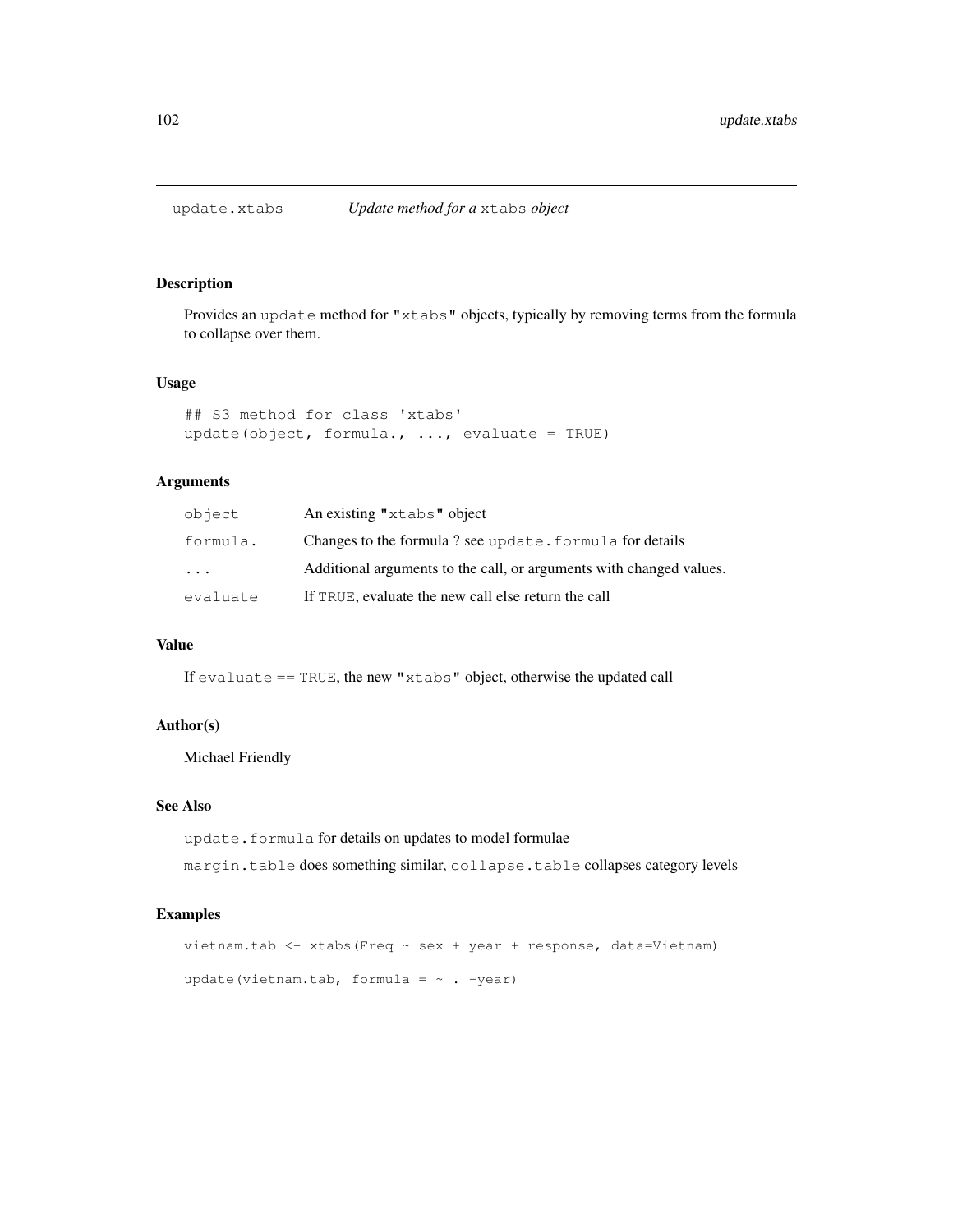vcdExtra-deprecated

*Deprecated Functions in vcdExtra Package*

#### Description

These functions are provided for compatibility with older versions of the **vcdExtra** package only. They are replaced by LRstats.

#### Usage

```
summarise(...)
```
## Arguments

... pass arguments down.

#### Details

summarise.\* have been replaced by LRstats functions.

Vietnam *Student Opinion about the Vietnam War*

### Description

A survey of student opinion on the Vietnam War was taken at the University of North Carolina at Chapel Hill in May 1967 and published in the student newspaper. Students were asked to fill in ballot papers stating which policy out of A,B,C or D they supported. Responses were crossclassified by gender/year.

The response categories were:

- A Defeat North Vietnam by widespread bombing and land invasion
- B Maintain the present policy
- C De-escalate military activity, stop bombing and begin negotiations
- D Withdraw military forces Immediately

#### Usage

data(Vietnam)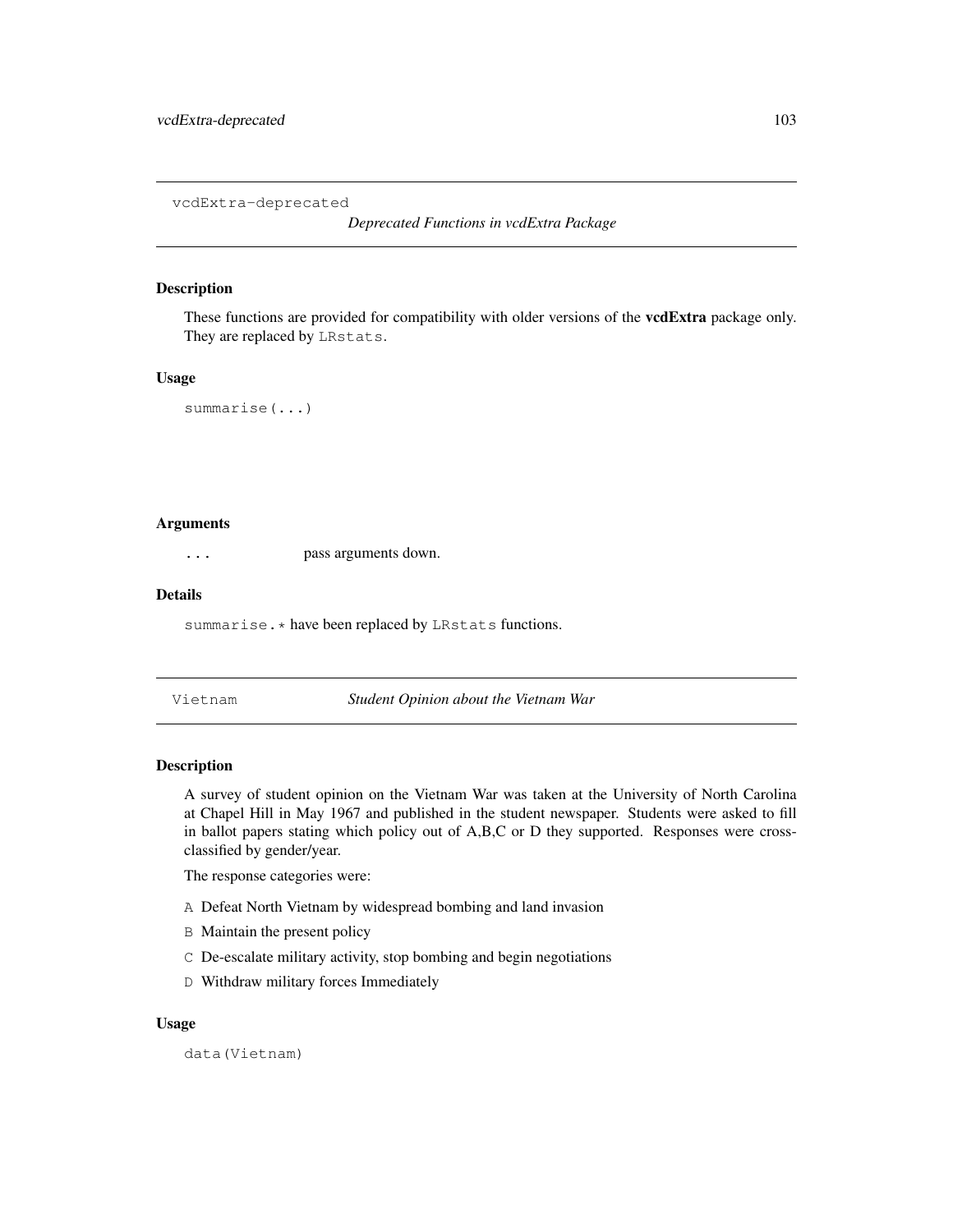### Format

A frequency data frame with 40 observations representing a 2  $\times$  5  $\times$  4 contingency table on the following 4 variables.

sex a factor with levels Female Male

year year of study, an ordered factor with levels Freshmen, Sophomore, Junior, Senior, Grad student

response a factor with levels A B C D

Freq cell frequency, a numeric vector

### Details

For some analyses, it is useful to treat year as numeric, and possibly assign grad students a value year=7.

## Source

Aitken, M. etal, 1989, *Statistical Modelling in GLIM*

# References

Friendly, M. (2000), *Visualizing Categorical Data*, SAS Institute, Cary, NC, Example 7.9.

#### Examples

```
data(Vietnam)
## maybe str(Vietnam) ; plot(Vietnam) ...
```
Vote1980 *Race and Politics in the 1980 Presidential Vote*

# Description

Data from the 1982 General Social Survey on votes in the 1980 U.S. presidential election in relation to race and political conservatism.

## Usage

data(Vote1980)

#### Format

A frequency data frame representing a 2 x 7 x 2 table, with 28 observations on the following 4 variables.

race a factor with levels NonWhite White

conservatism a factor with levels 1 2 3 4 5 6 7, 1=most liberal, 7=most conservative

votefor a factor with levels Carter Reagan; Carter represents Jimmy Carter or other.

Freq a numeric vector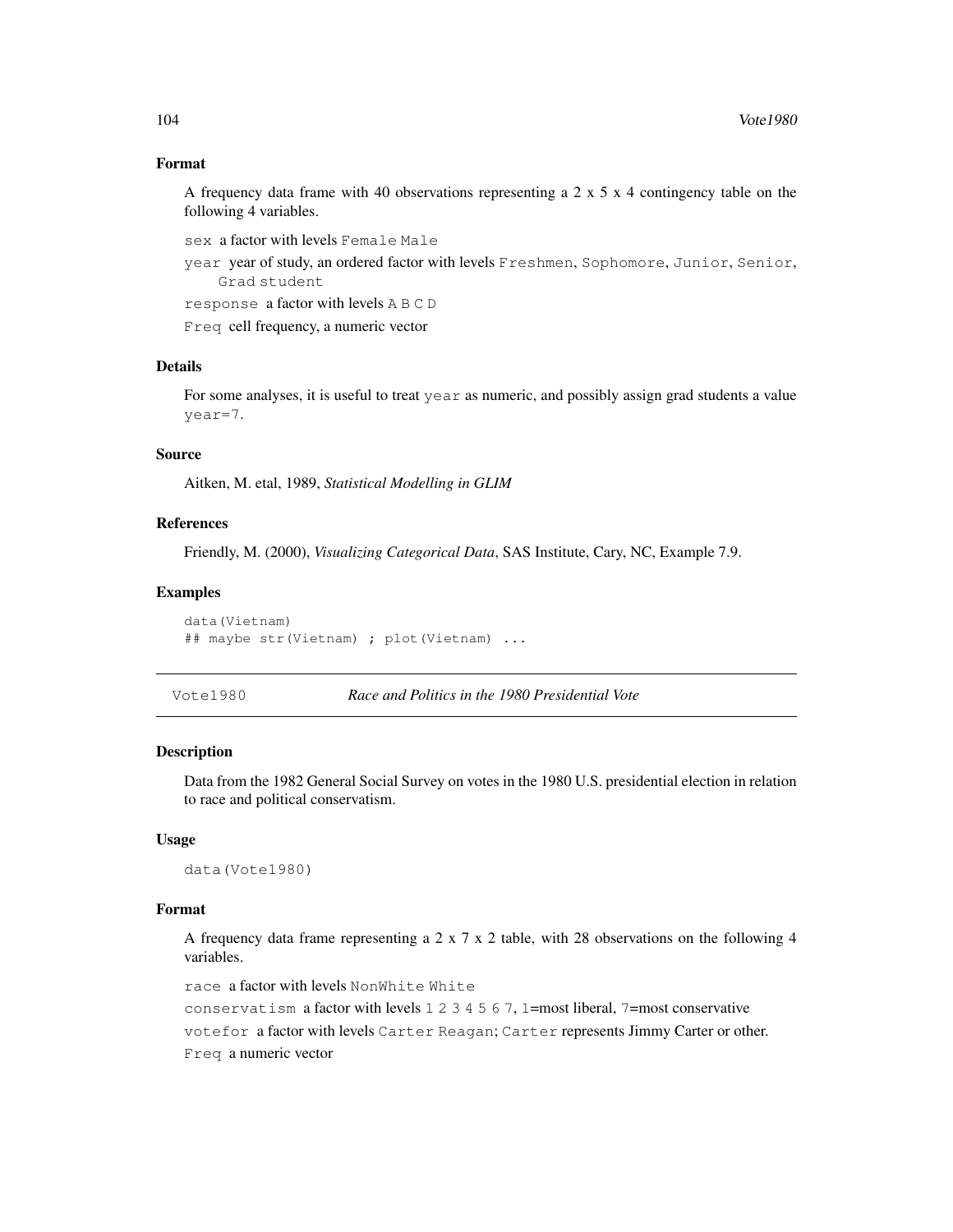### WorkerSat 105

## Details

The data contains a number of sampling zeros in the frequencies of NonWhites voting for Ronald Reagan.

# Source

Clogg, C. & Shockey, J. W. (1988). In Nesselroade, J. R. & Cattell, R. B. (ed.) Multivariate Analysis of Discrete Data, *Handbook of Multivariate Experimental Psychology*, New York: Plenum Press.

## References

Agresti, A. (1990) *Categorical Data Analysis*, Table 4.12 New York: Wiley-Interscience. Friendly, M. (2000) *Visualizing Categorical Data*, Example 7.5 Cary, NC: SAS Institute.

## Examples

```
data(Vote1980)
fourfold(xtabs(Freq \sim race + votefor + conservatism, data=Vote1980), mfrow=c(2,4))
```
WorkerSat *Worker Satisfaction Data*

### Description

Blue collar workers job satisfaction from large scale investigation in Denmark in 1968 (Andersen, 1991).

## Usage

```
data("WorkerSat")
```
## Format

A frequency data frame with 8 observations on the following 4 variables, representing the  $2 \times 2 \times 2$ classification of 715 cases.

Manage Quality of management, an ordered factor with levels bad < good

Super Supervisor satisfaction, an ordered factor with levels low < high

Worker Worker job satisfaction, an ordered factor with levels low < high

Freq a numeric vector

# Source

Originally from https://online.stat.psu.edu/stat504/lesson/10/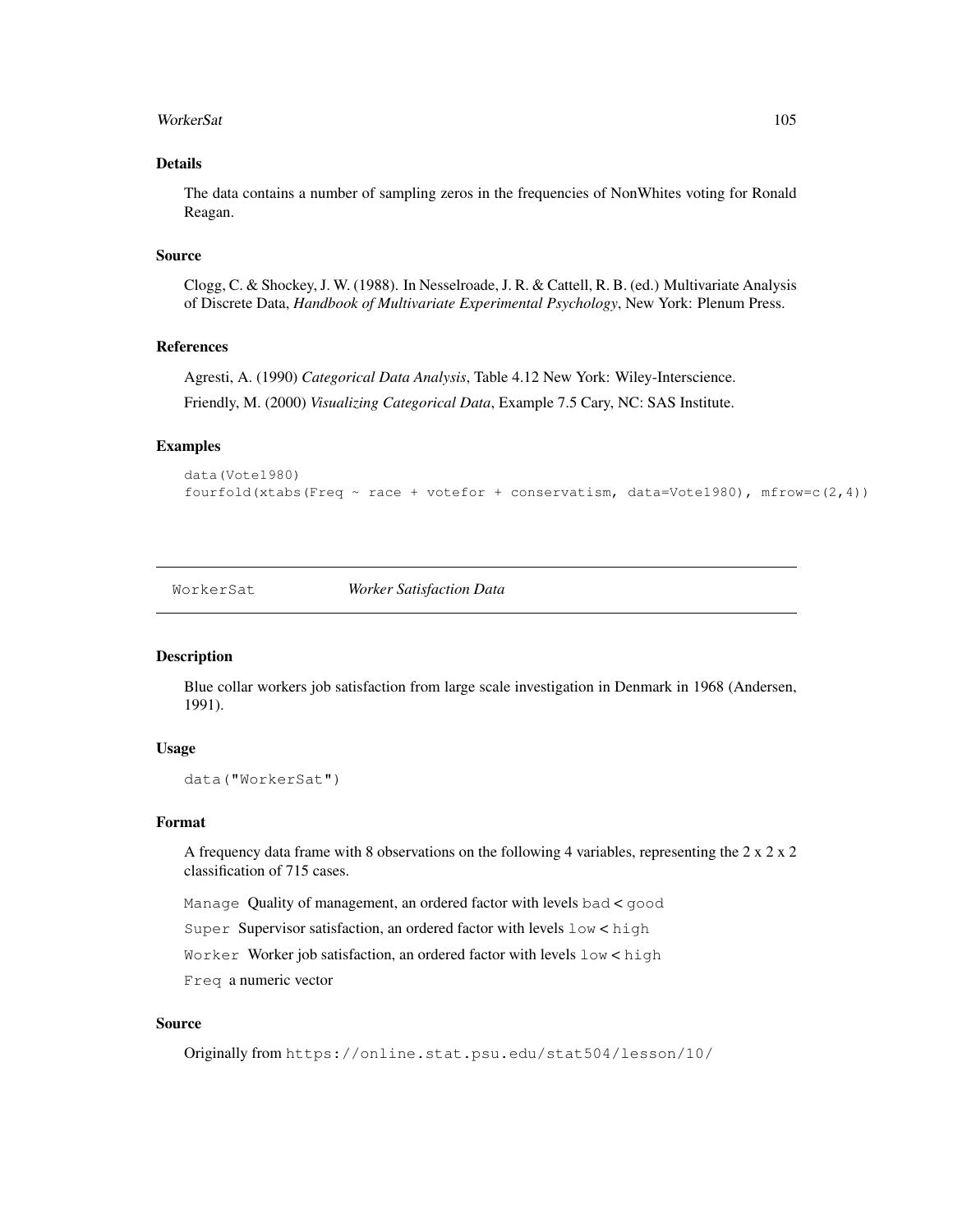### References

Andersen, E. B. (1991) Statistical Analysis of Categorical Data, 2nd Ed., Springer-Verlag.

#### Examples

```
data(WorkerSat)
```

```
worker.tab <- xtabs(Freq ~ Worker + Super + Manage, data=WorkerSat)
fourfold(worker.tab)
mosaic(worker.tab, shade=TRUE)
```
Yamaguchi87 *Occupational Mobility in Three Countries*

### **Description**

Yamaguchi (1987) presented this three-way frequency table, cross-classifying occupational categories of sons and fathers in the United States, United Kingdom and Japan. This data set has become a classic for models comparing two-way mobility tables across layers corresponding to countries, groups or time (e.g., Goodman and Hout, 1998; Xie, 1992).

The US data were derived from the 1973 OCG-II survey; those for the UK from the 1972 Oxford Social Mobility Survey; those for Japan came from the 1975 Social Stratification and Mobility survey. They pertain to men aged 20-64.

### Usage

```
data(Yamaguchi87)
```
### Format

A frequency data frame with 75 observations on the following 4 variables. The total sample size is 28887.

Son a factor with levels UpNM LoNM UpM LoM Farm

Father a factor with levels UpNM LoNM UpM LoM Farm

Country a factor with levels US UK Japan

Freq a numeric vector

## Details

Five status categories – upper and lower nonmanuals (UpNM, LoNM), upper and lower manuals (UpM, LoM), and Farm) are used for both fathers' occupations and sons' occupations.

Upper nonmanuals are professionals, managers, and officials; lower nonmanuals are proprietors, sales workers, and clerical workers; upper manuals are skilled workers; lower manuals are semiskilled and unskilled nonfarm workers; and farm workers are farmers and farm laborers.

Some of the models from Xie (1992), Table 1, are fit in demo (yamaguchi-xie).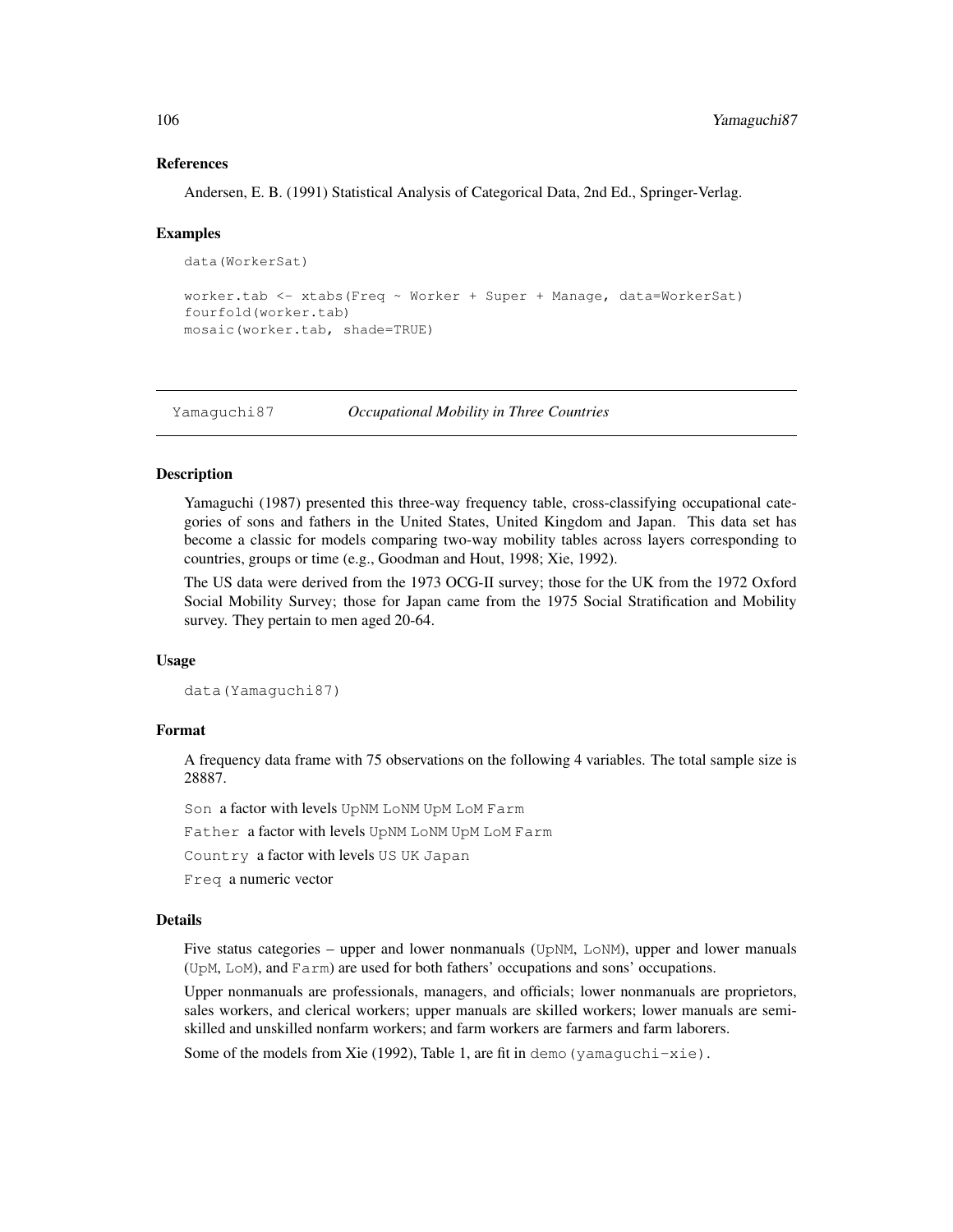### Yamaguchi87 107

### Source

Yamaguchi, K. (1987). Models for comparing mobility tables: toward parsimony and substance, *American Sociological Review*, vol. 52 (Aug.), 482-494, Table 1

## References

Goodman, L. A. and Hout, M. (1998). Statistical Methods and Graphical Displays for Analyzing How the Association Between Two Qualitative Variables Differs Among Countries, Among Groups, Or Over Time: A Modified Regression-Type Approach. *Sociological Methodology*, 28 (1), 175-230.

Xie, Yu (1992). The log-multiplicative layer effect model for comparing mobility tables. *American Sociological Review*, 57 (June), 380-395.

```
data(Yamaguchi87)
# reproduce Table 1
structable(~ Father + Son + Country, Yamaguchi87)
# create table form
Yama.tab <- xtabs(Freq ~ Son + Father + Country, data=Yamaguchi87)
# define mosaic labeling_args for convenient reuse in 3-way displays
largs \le list(rot_labels=c(right=0), offset_varnames = c(right = 0.6),
              offset_labels = c(right = 0.2),
              set_varnames = c(Son="Son's status", Father="Father's status")
             )
###################################
# Fit some models & display mosaics
# Mutual independence
yama.indep <- glm(Freq ~ Son + Father + Country, data=Yamaguchi87, family=poisson)
anova(yama.indep)
mosaic(yama.indep, ~Son+Father, main="[S][F] ignoring country")
mosaic(yama.indep, ~Country + Son + Father, condvars="Country",
       labeling_args=largs,
       main='[S][F][C] Mutual independence')
# no association between S and F given country ('perfect mobility')
# asserts same associations for all countries
yama.noRC <- glm(Freq ~ (Son + Father) * Country, data=Yamaguchi87, family=poisson)
anova(yama.noRC)
mosaic(yama.noRC, ~~Country + Son + Father, condvars="Country",
       labeling_args=largs,
       main="[SC][FC] No [SF] (perfect mobility)")
# ignore diagonal cells
yama.quasi <- update(yama.noRC, ~ . + Diag(Son,Father):Country)
anova(yama.quasi)
mosaic(yama.quasi, ~Son+Father, main="Quasi [S][F]")
```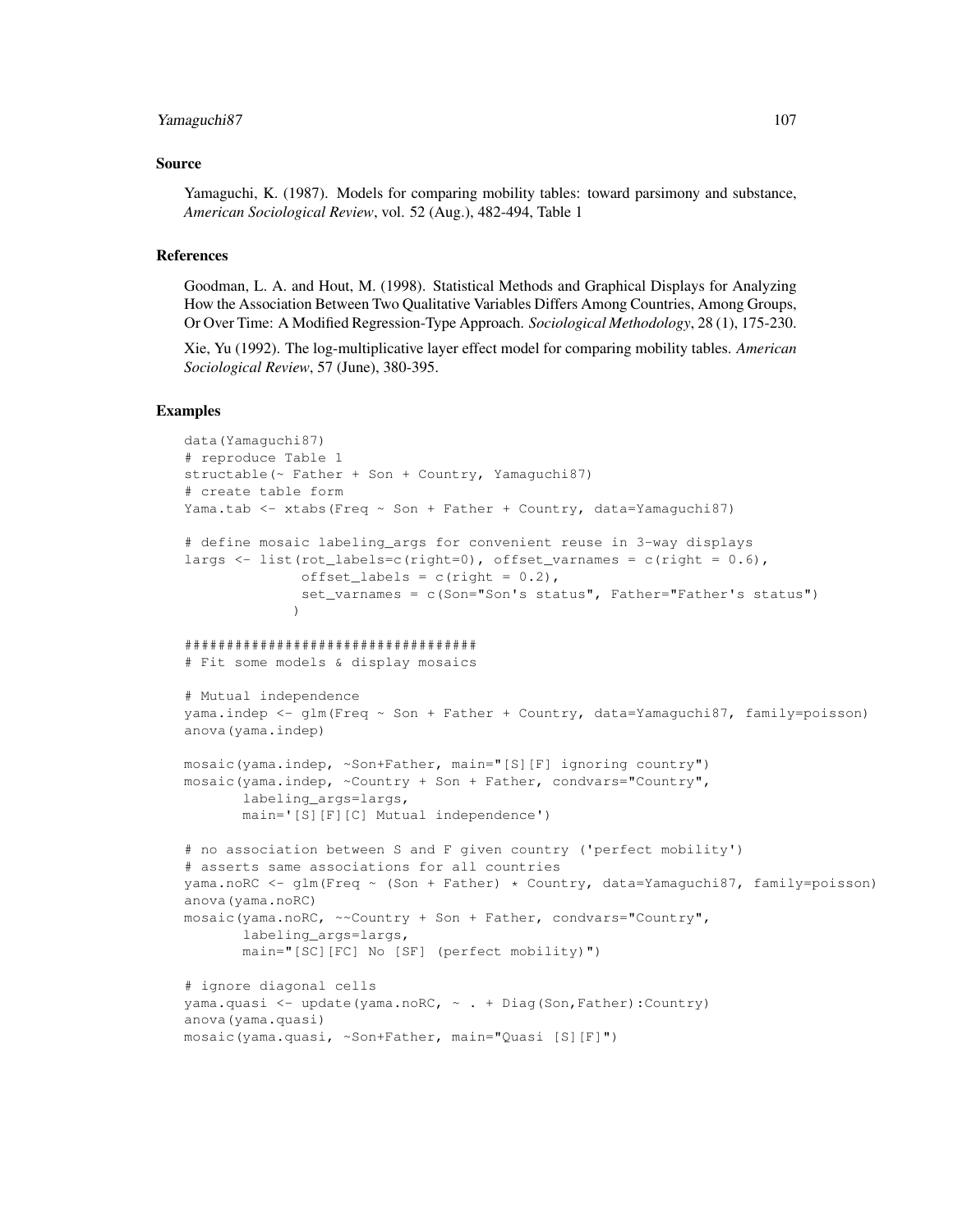```
## see also:
# demo(yamaguchi-xie)
##
```
zero.test *Score test for zero inflation in Poisson data*

## Description

Carries out a simple score test (van den Broek, 1995) for excess zeros in an otherwise Poisson distribution of counts. It gives a  $\chi^2$  statistic on one degree of freedom.

### Usage

zero.test(x)

# Arguments

x A vector of non-negative counts, or a one-way frequency table of such counts.

#### Details

The test first calculates the rate estimate from the mean,  $\hat{\lambda} = \bar{x}$ . The number of observed zeros,  $n_0$ is then compared with the expected number,  $n\hat{p}_0$ , where  $\hat{p}_0 = \exp[-\hat{\lambda}]$ . Then the test statistic is calculated by the formula:

$$
\frac{(n_0 - n\hat{p}_0)^2}{n\hat{p}_0(1 - \hat{p}_0) - n\bar{x}\hat{p}_0^2}
$$

This test statistic has a  $\chi_1^2$  distribution.

## Value

Returns invisibly a list of three elements:

| statistic | Description of 'comp1' |
|-----------|------------------------|
| df        | Description of 'comp2' |
| pvalue    | Upper tail p-value     |

# Author(s)

Michael Friendly